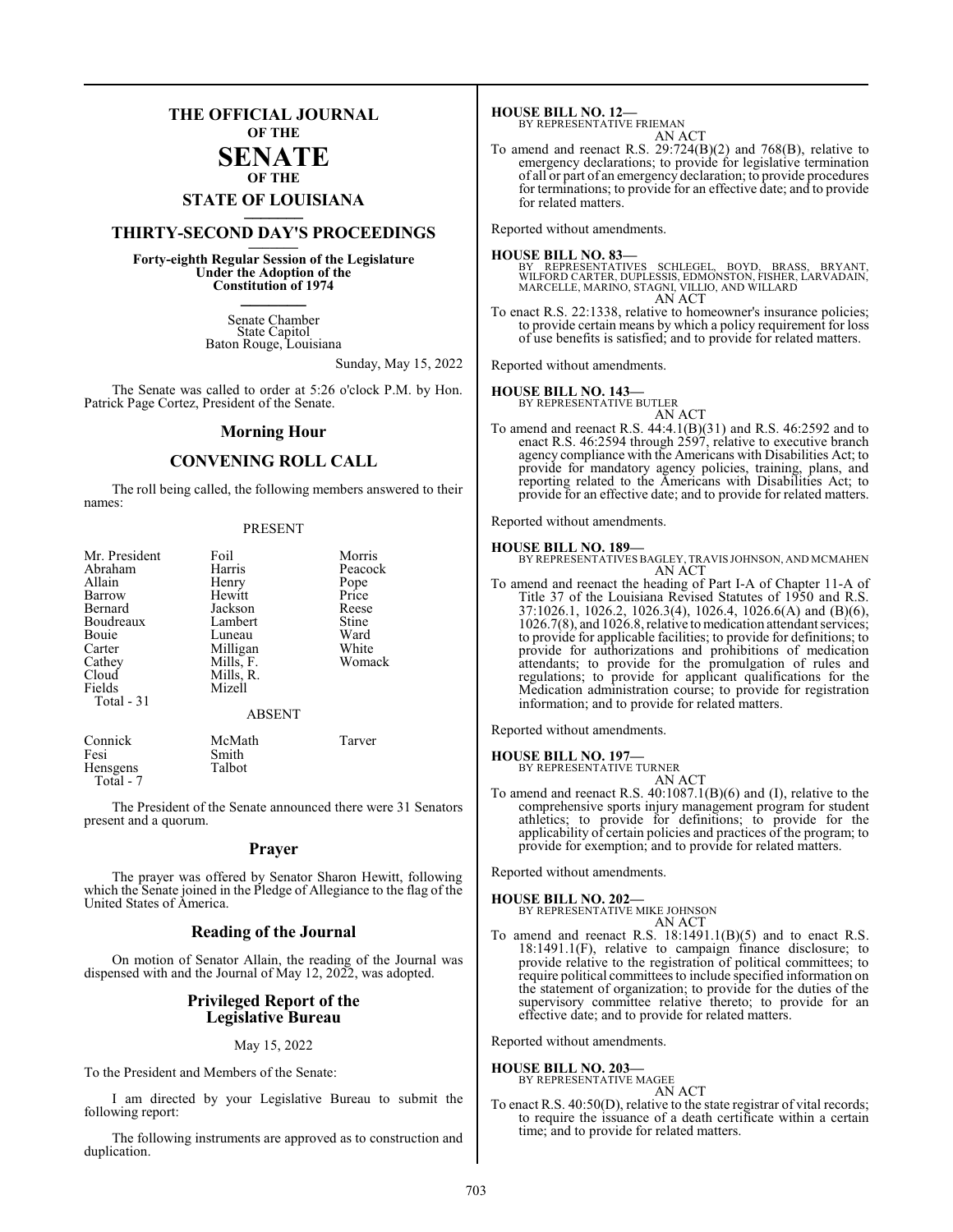Reported without amendments.

**HOUSE BILL NO. 249—** BY REPRESENTATIVE WRIGHT AN ACT

To amend and reenact R.S.  $44:4.1(B)(21)$  and to enact R.S. 34:3499.2, relative to certain port facility records; to provide for the confidentiality of blueprints, floor plans, and interior renderings of such facilities and of blueprints, plans, and renderings of port infrastructure; to provide for an effective date; to provide for a public record exception; and to provide for related matters.

Reported without amendments.

## **HOUSE BILL NO. 275—** BY REPRESENTATIVE BAGLEY

AN ACT

To amend and reenact R.S. 49:191(1) and to repeal R.S. 49:191(10)(d), relative to the Department of Children and Family Services , including provisions to provide for the recreation of the Department of Children and Family Services and the statutory entities made a part of the department by law; to provide for the effective termination date for all statutory authority for the existence of such statutory entities; and to provide for related matters.

Reported without amendments.

#### **HOUSE BILL NO. 286—**

BY REPRESENTATIVE TURNER AN ACT

To enact R.S. 46:460.61(F) through (H), relative to the Medicaid managed care program of this state; to provide with respect to healthcare provider credentialing requirements in Medicaid managed care; to establish requirements relative to credentialing of certain providers who are affiliated with certain healthcare facilities; to provide for indemnification of the Louisiana Department of Health in certain instances; and to provide for related matters.

Reported without amendments.

#### **HOUSE BILL NO. 304—** BY REPRESENTATIVE FRIEMAN

AN ACT

To enact Subpart B-2 of Part II of Chapter 6 of Title 22 of the Louisiana Revised Statutes of 1950, to be comprised of R.S. 22:1845.1, relative to payment of claims for physical therapy services provided through telehealth; to prohibit maximum amounts of coverage and other conditions for coverage relative to telehealth services that are inapplicable to in-person services; to authorize enforcement and rulemaking; to provide for definitions; to provide for exceptions; to provide for effectiveness; and to provide for related matters.

Reported without amendments.

#### **HOUSE BILL NO. 305—**

BY REPRESENTATIVE GADBERRY AN ACT

To enact R.S. 37:701(I), relative to the Louisiana Professional Engineering and Land Surveying Board; to provide for the incidental practice of engineering by architects; to provide for the scope of practice for architects engaging in incidental engineering work; to provide for certain conditions; and to provide for related matters.

Reported without amendments.

#### **HOUSE BILL NO. 307—**

- BY REPRESENTATIVE ILLG AND SENATOR SMITH AN ACT
- To enact R.S. 22:1023.2, relative to health insurance coverage for a living organ donor; to provide for definitions; to prohibit the denial or conditioning of certain insurance policies based on the

**Page 2 SENATE 32nd DAY'S PROCEEDINGS**

policyholder's status as a living organ donor; and to provide for related matters.

Reported without amendments.

**HOUSE BILL NO. 312—**<br>BY REPRESENTATIVES DUSTIN MILLER, ADAMS, BOYD,<br>CARPENTER, CARRIER, WILFORD CARTER, DUPLESSIS, FISHER,<br>GAINES, GLÖVER, HORTON, ILLG, LANDRY, LARVADAIN, LYONS,<br>MCFARLAND, NEWELL, PIERRE, SCHLEGEL, SELDE

AN ACT

To amend and reenact the heading of Part XIII of Chapter 11 of Title 40 of the Louisiana Revised Statutes of 1950 and R.S. 40:2199(A)(1) and to enact R.S. 40:2199.11 through 2199.19, relative to licensed healthcare facilities; to establish duties and requirements of licensed healthcare facilities with respect to addressing and preventing workplace violence; to require the posting of certain cautionary signage at licensed healthcare facilities; to require and provide with respect to healthcare workplace violence prevention plans; to require reporting of acts ofworkplace violence occurring at licensed healthcare facilities; to prohibit retaliation by certain employers in connection with reporting of healthcare workplace violence; to require the Louisiana Department of Health to maintain on its website public information regarding healthcare workplace violence; to authorize enforcement actions by the department; to require promulgation of administrative rules; to provide for definitions; to provide for organization and designation of laws by the Louisiana State LawInstitute; and to provide for related matters.

Reported without amendments.

**HOUSE BILL NO. 314—** BY REPRESENTATIVES TURNER AND BAGLEY

AN ACT To amend and reenact R.S. 28:2(introductory paragraph) and (28), 51.1(A)(3)(b) and (d), 70(A), and 915(F)(3), R.S. 37:752(3), (6), (7), and  $(9)(c)$  and  $(d)(ii)$ , 753(A) and  $(I)$ , 761(A)(2) and (4),  $764(A)(4)$  and (5),  $771.1(A)$  and (B)(1),  $786.1(A)$ (introductory paragraph) and (1), 792(B) and (C)(1), 793(G)(2), 796(A),  $(B)(\bar{7})$ , and  $(D)$ , 796.1(A), 911(Section heading), 925(C), 929(3), 966, 971, 976, 1007(A)(2)(c), 1012, 1015(A) and (C), 1016, 1017(A), 1176(A)(3), 1218(1) and (3), 1218.1(A),  $1285(A)(25)$ ,  $1360.24(A)$ (introductory paragraph) and (3) and (B), 1360.26, 1360.31(C)(4) and (D), 1360.37(C), 1515(A)(1), 2352(introductory paragraph), (3), (8), and (9), 2353(A)(2) and  $(3)(a)$  and  $(C)(introducing paragramh), (2), (4), and (5),$  $2355(B)$ ,  $2356(B)$ , (F), and (H),  $2356.1(E)$ ,  $2356.2(C)(1)$ , 2356.3(A)(2), 2357(A) and (B)(1), 2359(A), (C)(1), and (F), 2360, 2361(D) and (E), 2362, 2363(A), 2365(A), (B), and (C)(introductory paragraph), (2), and (3), 2366, 2367, 2441, 2442(introductory paragraph) and (6)(r) and (t), 2447, 2449(A) and (C) through (E), 2449.1(C)(introductory paragraph) and (E), 2453(introductory paragraph) and  $(2)$ , 2457 $(4)$ ,  $(5)$ ,  $(7)$ ,  $(8)$ , and  $(10)$ , 2462, 2464, 2465(A), (B), and  $(C)(1)$ , 3003(introductory paragraph) and  $(4)(a)$ , and  $3071(B)(1)$  and  $(2)$ , R.S.  $39:98.3(B)(2)$  and  $(3)$ ,  $98.4(B)(3)(a)$  and  $(b)$ ,  $1536(A)(2)$ , 1543(D), and 1658, R.S. 40:4(A)(introductory paragraph) and  $(1)(a)$  and  $(b)(ii)$  and  $(iii)$ ,  $5(A)(19)$  and  $(21)(a)$ ,  $5.5(B)$ , (C)(introductory paragraph) and (1) through (3), and (E), 5.5.2(D), 5.8(introductory paragraph) and (6)(introductory paragraph) and (a),  $31.13(1)$ ,  $39.1(A)$ (introductory paragraph),  $50(\overline{C})$ ,  $75(A)$ ,  $654(Section$  heading),  $961(introductor)$ paragraph),  $(23)$ , and  $(27)(b)(i)$ , 966 $(A)(3)$ , the heading of Part X-B of Chapter 4 of Title 40 of the Louisiana Revised Statutes of 1950, R.S. 40:1021(introductory paragraph), 1024(B), 1046(Section heading), 1047(A)(introductory paragraph) and  $(4)$ , 1061.17(B)(3)(a)(iii), 1122.1(B)(2), 1123.3(B)(2), 1133.15, 1139.6(introductory paragraph) and (8), 1168.3(Section heading),  $1203.1(4)(a)$ , (e), (f), (h), (n), and (z),  $1203.3(D)(2)$ , 1223.3, 1249.2(introductory paragraph) and (5), 1249.3(A)(4),  $2012.2, 2012.3, 2017.10, 2018.3(B)(1)(h),$  $2018.6(B)$ (introductory paragraph), (3)(b) and (i), and (C)(2)(a) and (3)(i), 2109(E)(2), 2113.2, 2120.33(introductory paragraph) and  $(7)$ (introductory paragraph) and  $(a)$ ,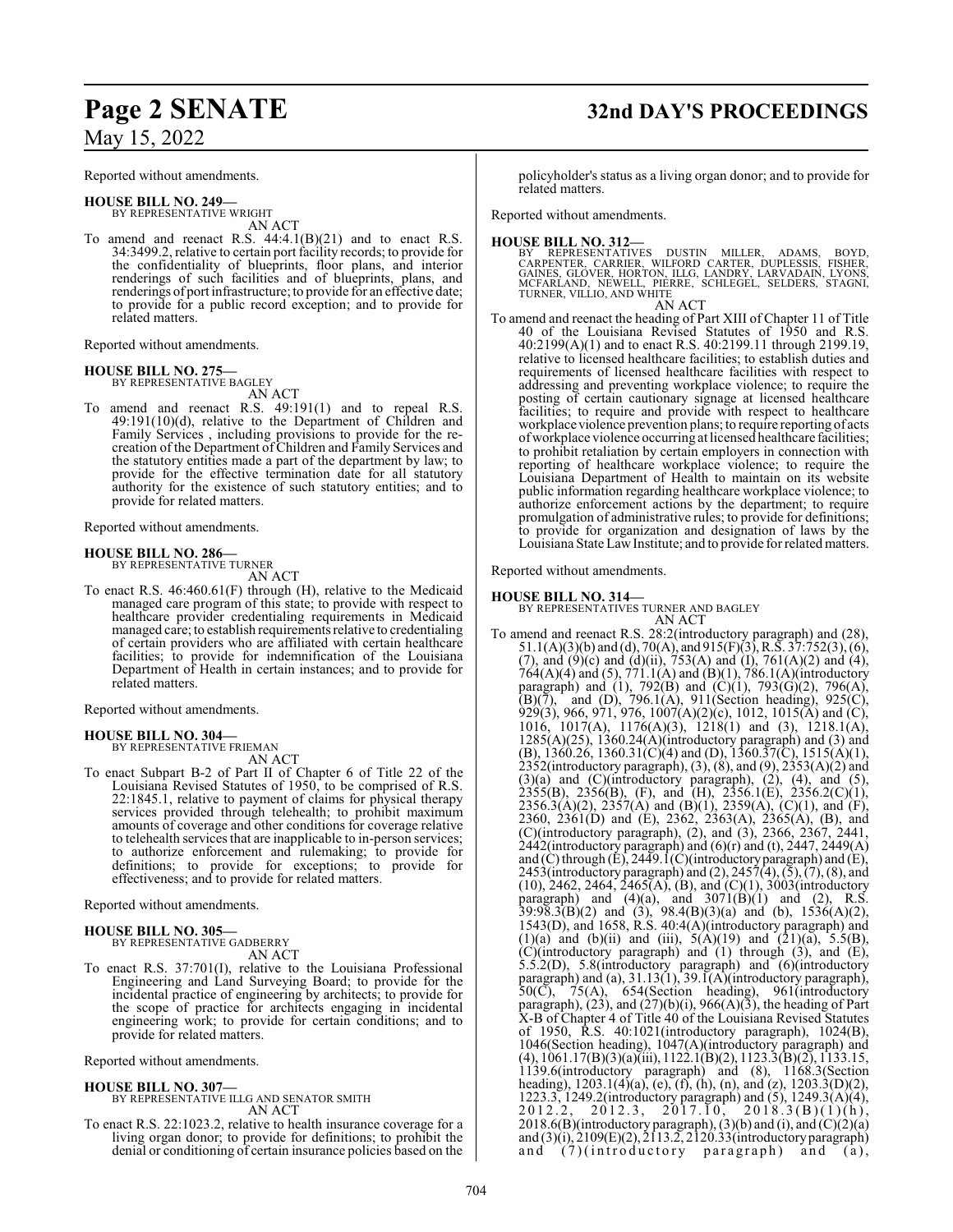# **32nd DAY'S PROCEEDINGS Page 3 SENATE**

 $2166.5(B)(12)(e)$ (introductory paragraph) and (ii), 2180.25(B)(2)(introductory paragraph), (m)(introductory paragraph) and (v), and (q),  $2193.1(B)(5)$ (introductory paragraph), and 2321, R.S. 46:236.1.2(A)(introductory paragraph), 450.3(introductory paragraph) and  $(C)(2)$ , 450.5(A) through (C) and (D)(introductory paragraph), (1), and (3),  $450.6(A)$  and  $(B)(1)$ ,  $460.3$ ,  $977$ ,  $1906(C)$ ,  $1933(B)$ , 1952(introductory paragraph), 2169.1(7), 2626(H)(1)(d),  $2741(A), 2742(C), 2757(\overline{C})(1)$ (introductory paragraph) and (e), 2761, and 2891, and Children's Code Articles 301 and 1150(2)(b) and to repeal R.S. 37:796(F) and 2465(D), R.S. 40:5.5(F) and (G), 1249.1(A) and (B), and 1249.2(1), R.S. 46:2757(C)(2), and Section 4 of Act No. 449 of the 2006 Regular Session, relative to various provisions of Titles 28, 37, 39, 40, and 46 of the Louisiana Revised Statutes of 1950, the Louisiana Children's Code, and uncodified law; to make technical corrections in provisions relative to behavioral health, human services, administration of the Louisiana Department of Health, administration of the Department of Children and Family Services, healthcare institutions and services, professions and occupations, boards and commissions, public health, food and drugs, public welfare and assistance, child welfare, and other matters within or relating to the purview of the legislative committees on health and welfare; to make corrective changes including corrections in legal citations and in names of organizations, programs, publications, institutions, agencies, boards, commissions, departments, and offices and officers of departments; to remove references to agencies, other legal entities, and programs that have been repealed or no longer exist; to repeal obsolete findings and references to outdated information; to designate undesignated statutoryprovisions; and to provide for related matters.

Reported without amendments.

### **HOUSE BILL NO. 334—**

BY REPRESENTATIVES DUPLESSIS, ADAMS, HUGHES, TRAVIS JOHNSON, LARVADAIN, MCMAHEN, AND SELDERS AN ACT

To amend and reenact R.S. 40:1203.3(A)(introductory paragraph) and to enact R.S. 40:1203.3(E), relative to employment of nonlicensed persons with certain healthcare providers; to define and provide with respect to the role of peer support specialists in behavioral health settings; to authorize the employment by licensed behavioral health services providers of peer support specialists who have been convicted of certain offenses; to provide conditions for the employment of such persons; to provide for administrative rulemaking by the Louisiana Department of Health; and to provide for related matters.

Reported without amendments.

#### **HOUSE BILL NO. 335—**

BY REPRESENTATIVE DUPLESSIS AN ACT

To amend and reenact R.S.  $28:2(13)$  and  $69(B)(2)$ , to enact R.S.  $28:2(40)$ , and to repeal R.S.  $28:68(C)$ , relative to behavioral health; to provide for a definition of the term "psychiatric deterioration"; to amend the definition of "gravely disabled"; to provide for certain regulations regarding a Physician's Report to Court or an affidavit from certain mental health professionals; and to provide for related matters.

Reported without amendments.

## **HOUSE BILL NO. 339—**

BY REPRESENTATIVE COUSSAN AN ACT

To amend and reenact R.S. 22:1836(A)(introductory paragraph) and (2)(introductory paragraph) and to enact R.S.  $22:1836(A)(3)$ , relative to health insurance; to prohibit a coordination of benefits provision that permits a plan to delay or deny payment for rendered healthcare services solely on the basis of the insured's failure to provide existence of an additional health

# May 15, 2022

benefit plan; to provide for effectiveness; to provide for technical changes; and to provide for related matters.

Reported without amendments.

**HOUSE BILL NO. 347—**

BY REPRESENTATIVE TURNER

AN ACT To amend and reenact R.S. 40:1241(A), relative to the Louisiana Medical Assistance Program; to provide for recognition of hospitals with affiliation agreements with the Commission on Osteopathic College Accreditation; to provide for recognition of certain facilities as major teaching hospitals; and to provide for related matters.

Reported without amendments.

#### **HOUSE BILL NO. 497—**

BY REPRESENTATIVES TURNER, ROBBY CARTER, AND COX AN ACT

To amend and reenact R.S. 37:1250, relative to regulation of pharmacists and pharmacies by the Louisiana Board of Pharmacy; to provide relative to facilities which engage solely in the distribution of drugs or other products necessary for home kidney dialysis for patients with end stage renal disease; to exempt such facilities from the provisions of the Louisiana Pharmacy Practice Act; and to provide for related matters.

Reported without amendments.

**HOUSE BILL NO. 515—**

BY REPRESENTATIVE MIKE JOHNSON

AN ACT

To amend and reenact R.S. 12:1333(A) and to enact R.S. 12:1333(E) and 1333.1, relative to succession proceedings involving limited liability companies; to provide for death of board members; to allow for inheritance of interest in a single-person limited liability company; to allow the succession representative to exercise the rights of the deceased member; to provide for membership of the heir or legatee; to provide definitions; and to provide for related matters.

Reported without amendments.

## **HOUSE BILL NO. 521—** BY REPRESENTATIVE HUVAL

AN ACT

To amend and reenact R.S. 22:572, relative to catastrophe response plans for insurance; to provide for the requirements for catastrophe response plans; to provide for filing with and review of plans by the commissioner; to provide for confidentiality; to provide for enforcement and penalties; and to provide for related matters.

Reported without amendments.

**HOUSE BILL NO. 528—** BY REPRESENTATIVE DAVIS

AN ACT

To amend and reenact R.S. 49:191(1) and to repeal R.S.  $49:191(10)(n)$ , relative to certain agencies within the office of the governor, including provisions to provide for the re-creation of such agencies; to provide for the effective termination date for all statutory authority for the existence of such statutory entities; and to provide for related matters.

Reported without amendments.

**HOUSE BILL NO. 571—** BY REPRESENTATIVE GADBERRY

AN ACT

To amend and reenact R.S. 40:1730.26(3), relative to the State Uniform Construction Code; to provide for the adoption of the State Uniform Construction Code within five years from publication of the appropriate code; to provide for an extension to the time period in which the code is required to be adopted;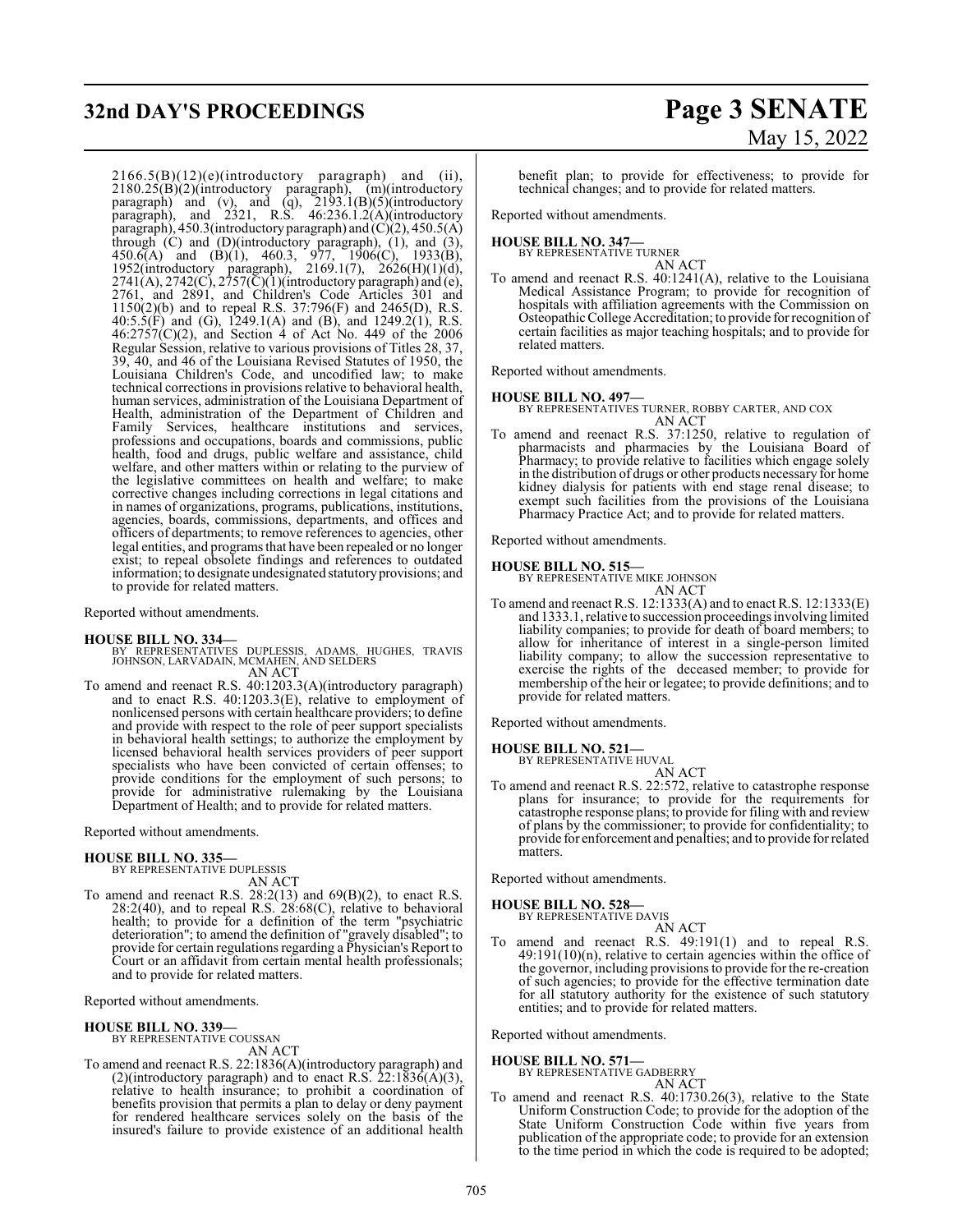# **Page 4 SENATE 32nd DAY'S PROCEEDINGS**

to provide for limitations relative to the length and number of extensions to the adoption of the code; to limit the extension to no more than one year; to limit the authority of the council relative to the number of times an extension may be granted; to provide for a definition; and to provide for related matters.

#### Reported without amendments.

**HOUSE BILL NO. 606—** BY REPRESENTATIVE GEYMANN

AN ACT

To enact Part V of Chapter 2 of Title 24 of the Louisiana Revised Statutes of 1950, to be comprised of R.S. 24:141, relative to legislative oversight; to create the Joint Recovery Oversight Committee; to provide for its membership, powers, duties, and functions; to require reports by the commissioner of administration and the director of the Governor's Office of Homeland Security and Emergency Preparedness to the joint committee; to provide for related functions and duties of the Joint Legislative Committee on the Budget; to provide for an effective date; and to provide for related matters.

Reported without amendments.

#### **HOUSE BILL NO. 642—**

BY REPRESENTATIVE FIRMENT AN ACT

To enact R.S. 42:1121(I), relative to post service restrictions; to provide an exemption to allow certain transactions for district offices for public defender services subject to certain conditions; and to provide for related matters.

Reported without amendments.

#### **HOUSE BILL NO. 652—**

BY REPRESENTATIVE HILFERTY AN ACT

To amend and reenact R.S. 33:4090(A) and to enact R.S. 33:4159.1 and 4159.2, relative to the Sewerage and Water Board of New Orleans; to provide that the board is recognized as a public utility; to provide relative to the powers and duties granted to the New Orleans City Council with respect to the board; to provide relative to costs associated with sewer and water connections; and to provide for related matters.

Reported without amendments.

**HOUSE BILL NO. 661—** BY REPRESENTATIVE HILFERTY

AN ACT

To enact R.S. 29:736(E), relative to state buildings; to exempt state buildings and facilities from locally declared disasters and emergencies; and to provide for related matters.

Reported without amendments.

# **HOUSE BILL NO. 664—** BY REPRESENTATIVE FRIEMAN

AN ACT

To amend and reenact R.S. 22:33(A)(introductory paragraph),  $88(F)(7)$  and (I)(1)(introductory paragraph), 255, 258, 462(G), 550.12(A)(introductory paragraph), 651(K), 691.5(E)(1)(b), 691.8(B)(2), 691.13(B) and (C), 1472(B), 1550.1(D), 1571(H), 1627(A)(introductory paragraph) and (B), 1781.5, 1835(A),  $2057(E)$ ,  $2059(A)(2)$ ,  $2089(A)(2)$ , and  $2331$  and to enact R.S. 22:691.13(G), relative to hearings arising out of the Louisiana Insurance Code; to provide for an opportunity for a public hearing for certain acquisitions; to remove the requirement for a hearing by the commissioner prior to taking certain actions; and to provide for related matters.

Reported without amendments.

#### **HOUSE BILL NO. 701—**

BY REPRESENTATIVES HILFERTY AND GAROFALO AN ACT

To amend and reenact R.S. 29:727(D) and 737(C), relative to emergency preparedness; to provide relative to declarations of states of emergency declared by local officials; to provide for the duration of states of emergency; to provide for approval of an extension of a declaration of emergency under certain circumstances; and to provide for related matters.

Reported without amendments.

**HOUSE BILL NO. 708—** BY REPRESENTATIVE MCFARLAND AN ACT

To enact R.S. 51:3061(3) and (4) and 3062(6) and (7), relative to the Louisiana Renewable Energy Development Act; to provide for legislative findings; to define the term"biomass"; and to provide for related matters.

Reported without amendments.

**HOUSE BILL NO. 770—** BY REPRESENTATIVE ST. BLANC

- AN ACT
- To enact Chapter 23 of Title 25 of the Louisiana Revised Statutes of 1950, to be comprised of R.S. 25:1011 through 1016, and R.S.36:4(S), relative to boards and commissions; to establish the Louisiana Governor's Mansion Commission; to provide for the membership and powers, duties, and functions of the commission; to authorize the commission to establish advisory committees; and to provide for related matters.

Reported without amendments.

**HOUSE BILL NO. 784—**<br>BY REPRESENTATIVES DUPLESSIS, ADAMS, HUGHES, TRAVIS<br>JOHNSON, LARVADAIN, MCMAHEN, DUSTIN MILLER, PRESSLY,<br>SELDERS, AND STAGNI AN ACT

To enact Part XIII of Chapter 5-B of the Louisiana Revised Statutes of 1950, to be comprised of R.S. 40:1125.1 through 1125.4, relative to perinatal mental health policy; to provide for furnishing of certain information by hospitals and birthing centers that provide labor and delivery services; to provide for perinatal mood disorder screening; to provide for treatment; to provide for collaborative care; and to provide for related matters.

Reported without amendments.

#### **HOUSE BILL NO. 803—**

BY REPRESENTATIVE GADBERRY AN ACT

To amend and reenact R.S. 40:1730.28(A)(3)(e) and (f) and (7), the heading of Part IV-B of Chapter 8 of Title 40 of the Louisiana Revised Statutes of 1950, 1730.41 through 1730.45, and  $1730.49(D)$  and  $(E)(1)(introductory paragraph)$ , (a), and (2), to enact R.S. 40:1730.22(F), 1730.28(A)(8), 1730.28.4, and 1730.28.5, and to repeal R.S. 40:1730.46 through 1730.48, relative to building codes; to provide for a short title; to provide for definitions; to provide for the heading of Part IV-B of Chapter 8, of Title 40 ofthe Louisiana Revised Statutes of 1950; to provide for energy conservation standards; to provide for applicable alterations and repairs; to provide for training and technical assistance; to create the energy code commission; and to provide for related matters.

Reported without amendments.

#### **HOUSE BILL NO. 826—**

BY REPRESENTATIVE BAGLEY

AN ACT To amend and reenact R.S. 40:1223.3(3) and to enact R.S. 37:3386.3(B)(3), relative to healthcare services delivered through telehealth; to provide for powers and duties of the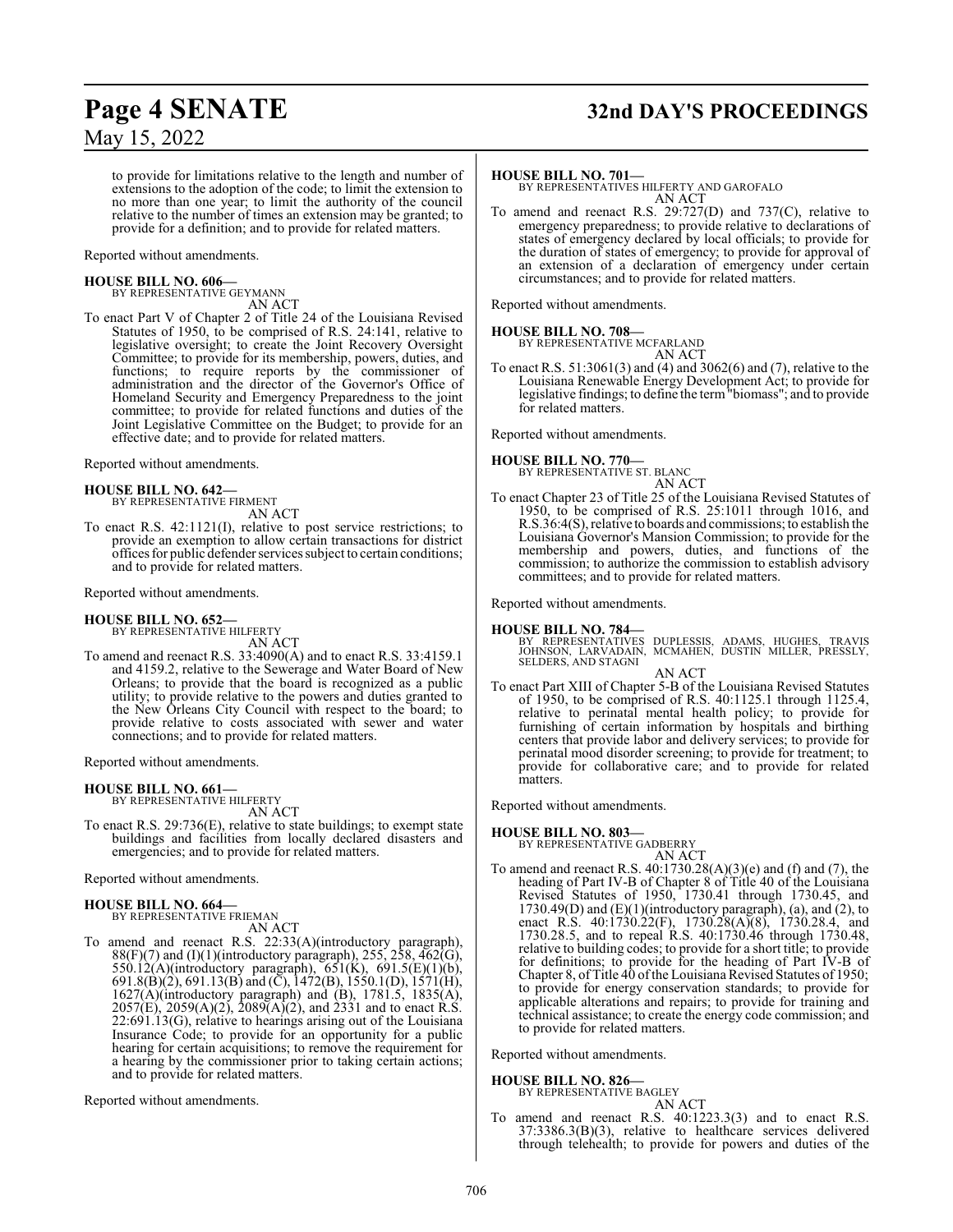# **32nd DAY'S PROCEEDINGS Page 5 SENATE**

# May 15, 2022

Addictive Disorder Regulatory Authority; to provide relative to telehealth services delivered by certain professionals who are licensed, certified, or registered by the authority and other behavioral health providers; to authorize the promulgation of certain rules by the authority; to revise the definition of "healthcare provider" within the Louisiana Telehealth Access Act; and to provide for related matters.

Reported without amendments.

## **HOUSE BILL NO. 870—**

BY REPRESENTATIVE LACOMBE AN ACT

To enact R.S. 22:1296.1, relative to automobile insurance; to provide for the application of certain insurance coverages to an insured when operating a vehicle not owned by the insured; to provide certain requirements for such coverages to apply to the insured's conduct; to provide for a determination as to which insurance is primary; to provide legislative intent; and to provide for related matters.

Reported without amendments.

#### **HOUSE BILL NO. 902—** BY REPRESENTATIVE VILLIO

AN ACT

To enact R.S. 49:160.2, relative to state symbols; to provide for the official state steam locomotive; to provide relative to the 2-8-2 Mikado class of steam locomotives; and to provide for related matters.

Reported without amendments.

#### **HOUSE BILL NO. 1005—**

BY REPRESENTATIVES LARVADAIN, COX, JORDAN, AND PHELPS AN ACT

To amend and reenact R.S. 22:47(14) and (18), relative to surety insurance; to repeal a prohibition against private deposit insurance in excess of that provided by certain insurers; to provide for excess share insurance; to reclassify certain forms of surety insurance; to provide for licensure; to provide for effectiveness; and to provide for related matters.

Reported without amendments.

Respectfully submitted, FRED MILLS Chairman

## **Adoption of Legislative Bureau Report**

On motion of Senator Fred Mills, the Bills and Joint Resolutions were read by title and passed to a third reading.

#### **Introduction of Senate Resolutions**

#### **SENATE RESOLUTION NO. 120—**

BY SENATOR FRED MILLS A RESOLUTION

To designate the week of May 15 through May 21, 2022, as Emergency Medical Services Week in Louisiana.

The resolution was read by title and placed on the Calendar for a second reading.

**SENATE RESOLUTION NO. 121—**<br>BY SENATORS MILLIGAN, BOUDREAUX, CATHEY, FOIL, REESE AND<br>TARVER A RESOLUTION

To commend the Louisiana National Guard on its exemplary service to the state of Louisiana during the last two years of unprecedented natural disasters.

The resolution was read by title and placed on the Calendar for a second reading.

#### **SENATE RESOLUTION NO. 122—**

BY SENATOR BERNARD A RESOLUTION

To commend the Montgomery High School Lady Tigers softball team on winning the 2022 Louisiana High School Athletic Association Class 1A State Championship.

The resolution was read by title and placed on the Calendar for a second reading.

### **Introduction of Senate Concurrent Resolutions**

Senator Peacock asked for and obtained a suspension of the rules to read Senate Concurrent Resolutions a first and second time.

#### **SENATE CONCURRENT RESOLUTION NO. 51—**

BY SENATOR PEACOCK A CONCURRENT RESOLUTION To commend Joan W. Burmaster on her retirement from forty-five years of service in healthcare and law.

The concurrent resolution was read by title. Senator Peacock moved to adopt the Senate Concurrent Resolution.

## **ROLL CALL**

The roll was called with the following result:

#### YEAS

Mr. President Fields Mills, R.<br>Abraham Foil Mizell Abraham Foil<br>Allain Harris Allain Harris Morris Bernard Hewitt Price Boudreaux Jackson Reese Bouie Lambert Stine Cathey Milligan<br>Cloud Mills, F. Total - 30

Total - 0

Henry Peacock<br>Hewitt Price Luneau Ward<br>Millioan White Womack

**NAYS** 

ABSENT

| Connick               | McMath | Talbot |
|-----------------------|--------|--------|
| Fesi                  | Pope   | Tarver |
| Hensgens<br>Total - 8 | Smith  |        |

The Chair declared the Senate adopted the Senate Concurrent Resolution and ordered it sent to the House.

#### **Message from the House**

#### **ASKING CONCURRENCE IN HOUSE BILLS AND JOINT RESOLUTIONS**

May 12, 2022

To the Honorable President and Members of the Senate:

I am directed to inform your honorable body that the House of Representatives has finally passed and asks your concurrence in the following House Bills and Joint Resolutions:

| HB No. 317  | HB No. 775  | HB No. 912  |
|-------------|-------------|-------------|
| HB No. 1015 | HB No. 1073 | HB No. 1028 |
| HB No. 431  | HB No. 781  | HB No. 924  |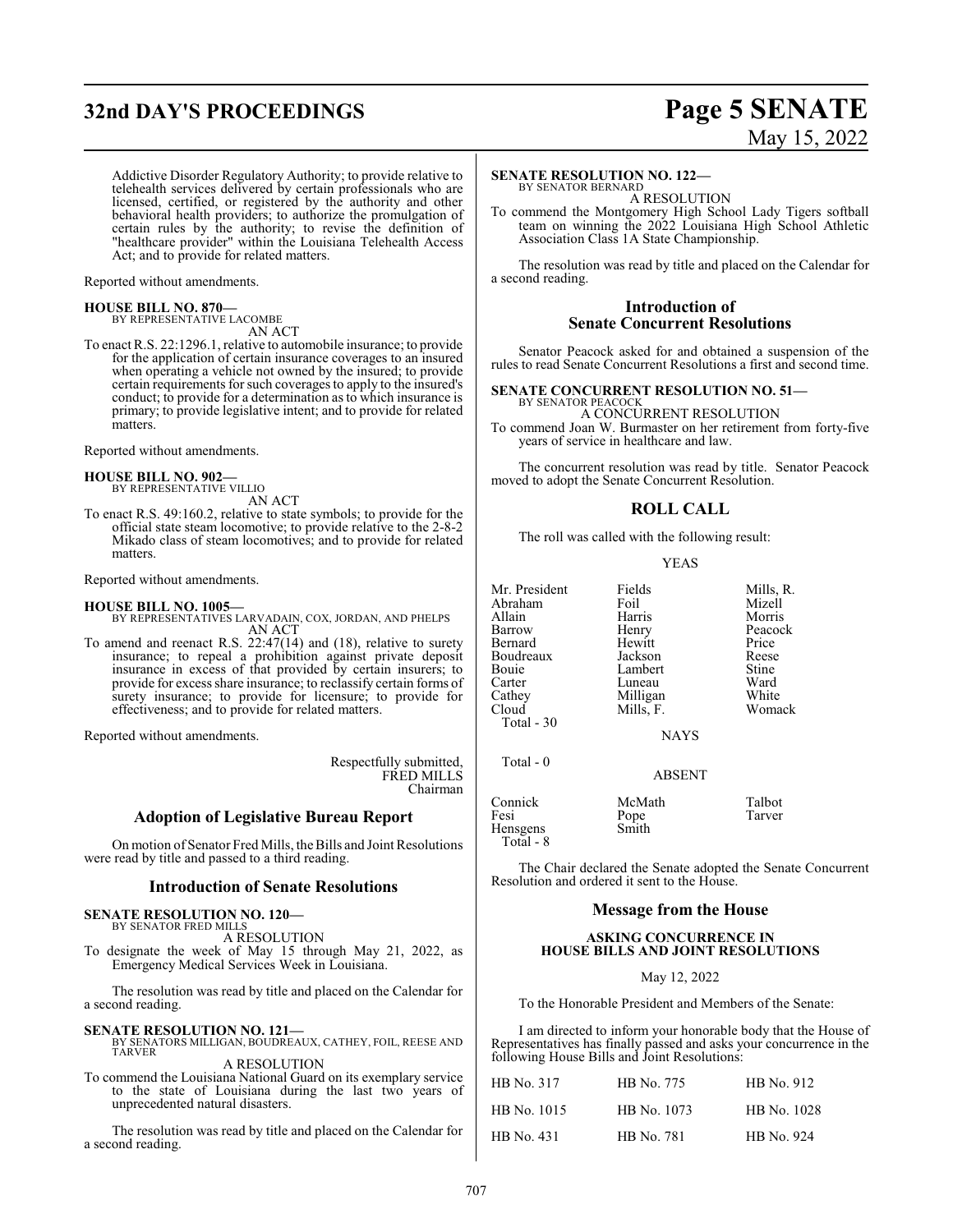# **Page 6 SENATE 32nd DAY'S PROCEEDINGS**

HB No. 1074

Respectfully submitted, MICHELLE D. FONTENOT Clerk of the House of Representatives

## **House Bills and Joint Resolutions on First Reading**

**HOUSE BILL NO. 317—** BY REPRESENTATIVE WILLARD AN ACT

To enact R.S. 22:1337(D), relative to homeowners' insurance policies; to provide for policy deductibles as applied to named storm, hurricane, and wind and hail deductibles; to require the execution of a separate form that lists the specific amount for each deductible expressed as a percentage of the insured value of the property or as a specific dollar amount or both; to provide for an effective date; and to provide for related matters.

The bill was read by title and placed on the Calendar for a second reading.

#### **HOUSE BILL NO. 431—** BY REPRESENTATIVE JORDAN

AN ACT

To enact R.S. 15:622.1, relative to the use of DNA in criminal investigations; to provide relative to sexual assault collection kits; to provide relative to the comparison of DNA; to provide relative to criminal investigations; to prohibit the use of DNA in certain circumstances; and to provide for related matters.

The bill was read by title and placed on the Calendar for a second reading.

#### **HOUSE BILL NO. 775—** BY REPRESENTATIVE GLOVER

AN ACT

To enact R.S. 40:1021(B), relative to drug related objects; to provide relative to the definition of drug paraphernalia; to exclude equipment or devices used for the inhalation of raw or crude marijuana for therapeutic use; and to provide forrelated matters.

The bill was read by title and placed on the Calendar for a second reading.

#### **HOUSE BILL NO. 781—**

BY REPRESENTATIVE PHELPS AN ACT

To enact R.S. 17:2119.1, relative to voter registration; and to provide for related matters.

The bill was read by title and placed on the Calendar for a second reading.

## **HOUSE BILL NO. 912—**

BY REPRESENTATIVE MAGEE

AN ACT To amend and reenact R.S. 18:563(D)(2), 1259(B)(5),  $1309(E)(5)(b)(i)$  and (iii), and  $1316(A)$  and to enact R.S.  $18:1309(E)(5)(b)(iv)$ , relative to voting; to provide for procedures applicable to voting; to provide for the manner of voting; to provide relative to ballots; to provide for the manner of marking ballot selections; and to provide for related matters.

The bill was read by title and placed on the Calendar for a second reading.

#### **HOUSE BILL NO. 924—** BY REPRESENTATIVE EDMONDS

AN ACT

To enact R.S. 18:1353(C)(5), relative to the powers and duties of the secretary of state; to provide relative to voting; to provide for a post-election audit; to provide for policies and procedures

relative to post-election audits; to provide for effectiveness; and to provide for related matters.

The bill was read by title and placed on the Calendar for a second reading.

**HOUSE BILL NO. 1015—** BY REPRESENTATIVE SCHEXNAYDER AN ACT

To amend and reenact R.S.  $51:2365(D)(3)$  and  $(F)(2)$ , to enact R.S. 51:1260 and 1261, and to repeal R.S. 51:2365(F)(1)(d) and 2365.1, relative to financial incentives for events held in Louisiana; to provide relative to the Major Events Incentive Program; to make changes to the administration of the program; to create a grant program for certain Louisiana events; to provide for administration of the program; to provide for an effective date; and to provide for related matters.

The bill was read by title and placed on the Calendar for a second reading.

# **HOUSE BILL NO. 1028—** BY REPRESENTATIVE GLOVER

AN ACT

To amend and reenact R.S.  $40:1025(A)(1)$ ,  $(B)$ ,  $(C)$ , and  $(D)$  and to enact R.S. 40:1025(E), relative to penalties for transactions in drug related objects; to reduce the penalty for possession or use of marijuana drug paraphernalia; and to provide for related matters.

The bill was read by title and placed on the Calendar for a second reading.

# **HOUSE BILL NO. 1073— (Substitute for House Bill No. 801 by**

**Representative GOUDEAU)<br>BY REPRESENTATIVES GOUDEAU, BACALA, BOURRIAQUE, BUTLER<br>COUSSAN, DESHOTEL, DEVILLIER, ECHOLS, EDMONDS, FIRMENT,<br>FISHER, GAROFALO, GREEN, HARRIS, HORTON, HUVAL, MIKE<br>JOHNSON, LACOMBE, MCKNIGHT, MCMAH** PIERRE, ROMERO, STAGNI, STEFANSKI, WHITE, AND ZERINGUE AN ACT

To enact Part II-B of Chapter 21 of Title 37 of the Louisiana Revised Statutes of 1950, to

be comprised of R.S. 37:1891 through 1896, relative to scrap metal recyclers; to provide for the sale and purchase of catalytic converters; to provide definitions; to provide for fees; to provide for licensing requirements; to provide for record keeping; to provide for exceptions; to provide for fines and penalties; and to provide for related matters.

The bill was read by title and placed on the Calendar for a second reading.

#### **HOUSE BILL NO. 1074— (Substitute for House Bill No. 559 by Representative Edmonds)** BY REPRESENTATIVE EDMONDS

AN ACT

To enact R.S. 18:1317, relative to absentee by mail ballots; to provide for administrative rules for curing and rejection of deficient ballots; to provide for an effective date; and to provide for related matters.

The bill was read by title and placed on the Calendar for a second reading.

## **House Bills and Joint Resolutions on Second Reading**

**HOUSE BILL NO. 391—** BY REPRESENTATIVE BRYANT

AN ACT

To enact R.S. 17:3383, relative to colleges and universities; to provide relative to tuition and fees charged to certain students at certain public postsecondary education institutions; and to provide for related matters.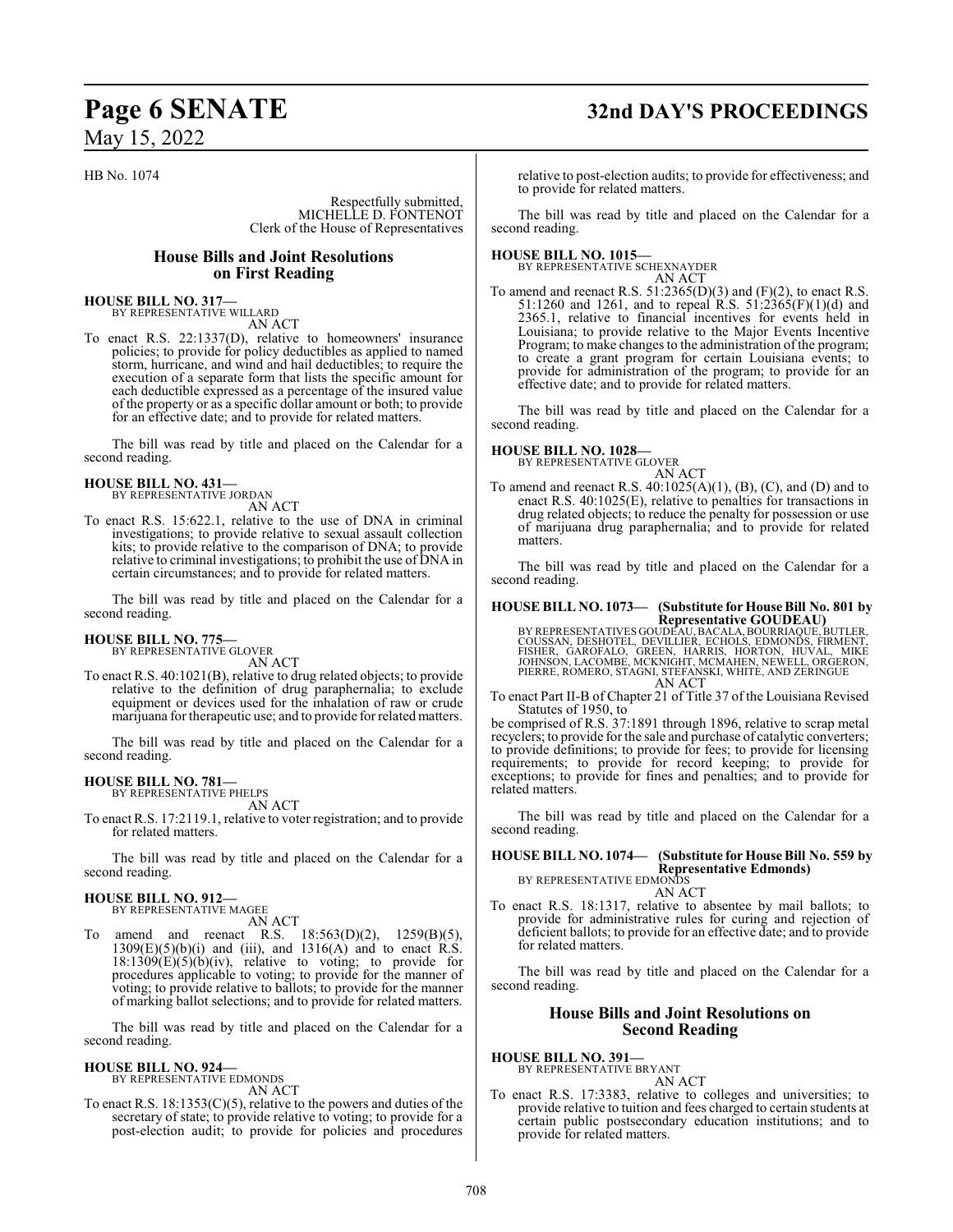# **32nd DAY'S PROCEEDINGS Page 7 SENATE**

# May 15, 2022

The bill was read by title and referred by the President to the Committee on Education.

#### **HOUSE BILL NO. 517—**

BY REPRESENTATIVE SELDERS AN ACT

To amend and reenact R.S. 15:831(A) and to enact R.S. 15:827.4, relative to medical services in the Department of Public Safety and Corrections; to create a Medical Advisory Council within the Department of Public Safety and Corrections; to provide relative to membership and powers of the Medical Advisory Council; to provide relative to powers of the secretary of the Department of Public Safety and Corrections; and to provide for related matters.

The bill was read by title and referred by the President to the Committee on Judiciary B.

#### **HOUSE BILL NO. 620—**

BY REPRESENTATIVE STEFANSKI AN ACT

To amend and reenact R.S. 4:707(D), (E), and (F)(2), relative to charitable raffles, bingo, and keno; to provide relative to licensing and reporting requirements; to authorize private nonprofit elementary or secondary schools and public elementary or secondary schools to conduct certain games of chance; to provide for definitions; to exempt such schools from licensing and reporting requirements; and to provide for related matters.

The bill was read by title and referred by the President to the Committee on Judiciary B.

### **HOUSE BILL NO. 726—**

BY REPRESENTATIVE LYONS AN ACT

To enact Code of Criminal Procedure Article 875.1(H), relative to the financial obligations for criminal offenders; to provide relative to incarceration; and to provide for related matters.

The bill was read by title and referred by the President to the Committee on Judiciary C.

**HOUSE BILL NO. 904—** BY REPRESENTATIVES PHELPS AND LANDRY AN ACT

To amend and reenact R.S. 14:134.1(A), relative to malfeasance in office; to provide with respect to malfeasance in office involving prohibited sexual conduct; and to provide for related matters.

The bill was read by title and referred by the President to the Committee on Judiciary C.

# **HOUSE BILL NO. 910—** BY REPRESENTATIVE THOMAS

AN ACT

To amend and reenact R.S. 37:3302(introductory paragraph), (1), (2),  $(8)$ , and  $(11)$  and to enact R.S. 37:3302 $(13)$ , relative to athletic trainers; to provide for definitions; to provide for an effective date; and to provide for related matters.

The bill was read by title and referred by the President to the Committee on Health and Welfare.

**HOUSE BILL NO. 927—** BY REPRESENTATIVES SELDERS, CARPENTER, FREIBERG, AND MCKNIGHT AN ACT

To amend and reenact R.S. 17:1855.2 and to enact R.S. 17:3351.22, relative to university laboratory schools; to authorize a tuition increase at certain laboratory schools; to provide a maximum increase amount; and to provide for related matters.

The bill was read by title and referred by the President to the Committee on Education.

#### **HOUSE BILL NO. 981—**

BY REPRESENTATIVES DUPLESSIS, BEAULLIEU, AND SCHLEGEL AN ACT

To enact R.S. 17:271.1 and 3996(B)(67), relative to curricula; to require the provision of mental health instruction to public school students; to provide relative to content of the instruction; to provide for incorporation of the instruction into an existing required course; to provide relative to the mental health component of the state content standards for health education; and to provide for related matters.

The bill was read by title and referred by the President to the Committee on Education.

#### **HOUSE BILL NO. 996—**

BY REPRESENTATIVE BRYANT

AN ACT To amend and reenact R.S. 4:714(C), 724(B)(1) and (9), 732(B)(2) and (I), and 740(A), to enact R.S.  $4:724(B)(10)$ , and to repeal R.S. 4:739(E)(1) and (2), relative to charitable gaming; to provide relative to the use of electronic or video bingo games; to provide relative to the cost of each game play; to require machines to accept any denomination of cash in the form of bills or tickets; to provide relative to the limit for the mega jackpot for progressive mega jackpot bingo games; to provide relative to sales of progressive mega jackpot bingo on Electronic Bingo Card Dabber Devices; to provide relative to the number of electronic dabber devices issued to patrons who purchase bingo paper packs; to provide relative to the conducting and regulation of charitable gaming; to provide relative to sales of progressive mega jackpot bingo on Electronic Bingo Card Dabber Devices; and to provide for related matters.

The bill was read by title and referred by the President to the Committee on Judiciary B.

## **HOUSE BILL NO. 1066— (Substitute for House Bill No. 711 by Representative Turner)** BY REPRESENTATIVE TURNER

AN ACT

To amend and reenact R.S. 37:1316, to enact R.S. 37:1326(A)(10), and to repeal R.S.  $37:1315(A)(7)$  and  $(B)(2)$ , relative to recommendations on discipline by the Clinical Laboratory Personnel Committee; to provide for receipt and disbursement provisions; to provide for additional violations in accordance with the Louisiana Clinical Laboratory Personnel Law; and to provide for related matters.

The bill was read by title and referred by the President to the Committee on Health and Welfare.

## **Reports of Committees**

The following reports of committees were received and read:

#### **REPORT OF COMMITTEE ON**

## **FINANCE**

Senator Mack A. "Bodi" White Jr., Chairman on behalf of the Committee on Finance, submitted the following report:

#### May 13, 2022

To the President and Members of the Senate:

I am directed by your Committee on Finance to submit the following report:

#### **HOUSE BILL NO. 2—**

BY REPRESENTATIVE BISHOP AN ACT

To provide with respect to the capital outlay budget and the capital outlay program for state government, state institutions, and other public entities; to provide for the designation of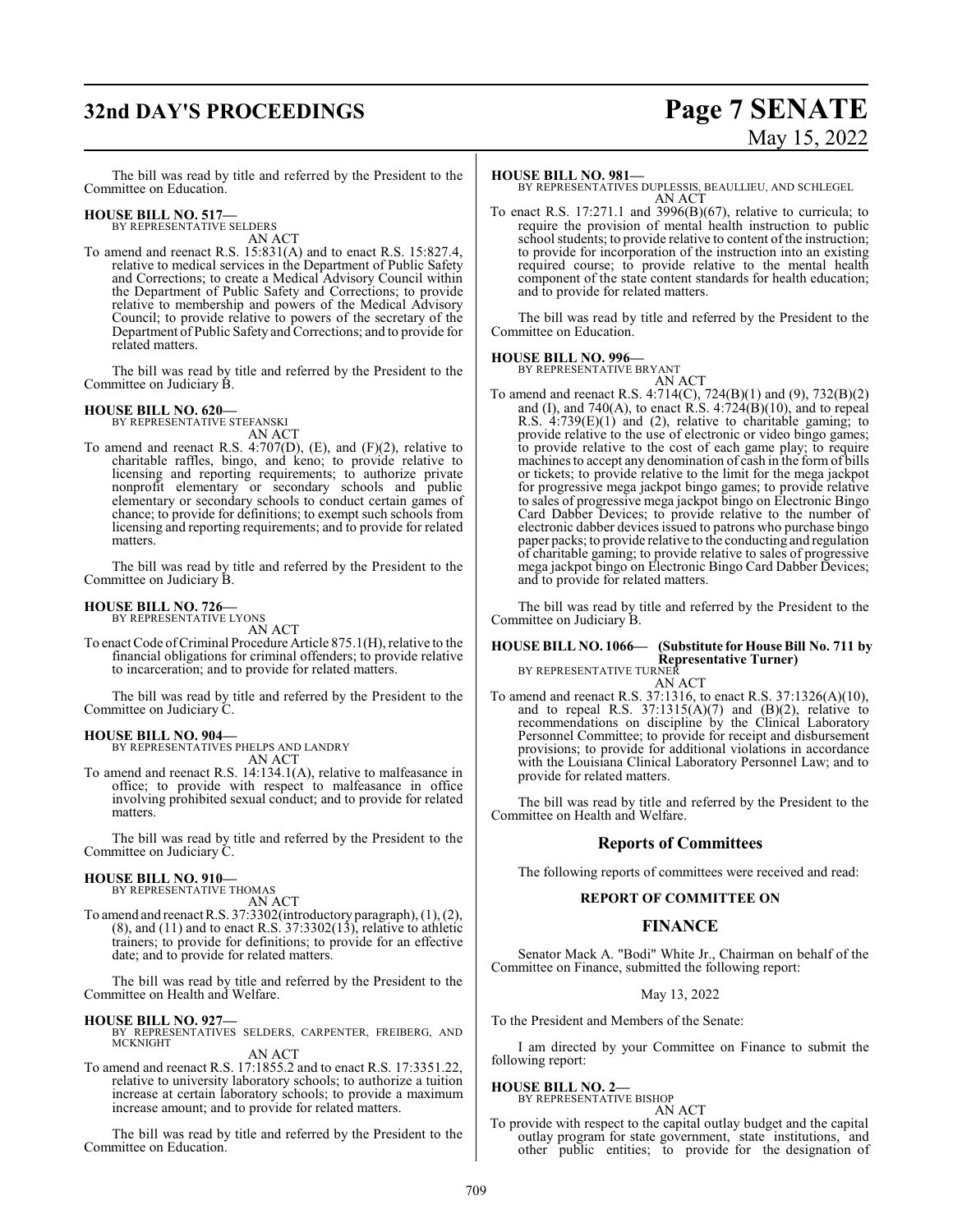# **Page 8 SENATE 32nd DAY'S PROCEEDINGS**

May 15, 2022

projects and improvements; to provide for the financing thereof making appropriations from certain sources; and to provide for related matters.

Reported with amendments.

#### **HOUSE BILL NO. 348—** BY REPRESENTATIVE AMEDEE

AN ACT

To enact R.S. 33:4564.8, relative to recreation districts in St. Mary Parish; to increase the per diem paid to the boards of commissioners of such districts; and to provide for related matters.

Reported favorably.

**HOUSE BILL NO. 437—** BY REPRESENTATIVE ZERINGUE AN ACT

To appropriate funds to defray the expenses of the Louisiana Judiciary, including the Supreme Court, Courts of Appeal, District Courts, Criminal District Court of Orleans Parish, and other courts; to provide for an effective date; and to provide for related matters.

Reported with amendments.

#### **HOUSE BILL NO. 465—** BY REPRESENTATIVE ZERINGUE

AN ACT

To provide for the establishment and reestablishment of agency ancillary funds, to be specifically known as internal service funds, auxiliary accounts, or enterprise funds for certain state institutions, officials, and agencies; to provide for appropriation of funds for Fiscal Year 2022-2023; to provide for an effective date; and to regulate the administration of said funds.

Reported with amendments.

#### **HOUSE BILL NO. 633—** BY REPRESENTATIVE ZERINGUE

AN ACT

To provide with respect to the Revenue Sharing Fund and the allocation and distribution thereof for Fiscal Year 2022-2023 and to provide for related matters.

Reported with amendments.

#### **HOUSE BILL NO. 1011—**

BY REPRESENTATIVE SCHEXNAYDER AN ACT

To appropriate funds for Fiscal Year 2022-2023 to defray the expenses ofthe Louisiana Legislature, including the expenses of the House of Representatives and the Senate, of legislative service agencies, and of the Louisiana State Law Institute; to provide for the salary, expenses, and allowances of members, officers, staff, and agencies of the Legislature; to provide with respect to the appropriations and allocations herein made; and to provide for related matters.

Reported favorably.

Respectfully submitted, MACK A. "BODI" WHITE JR. Chairman

### **House Bills and Joint Resolutions on Second Reading Just Reported by Committees**

Senator White asked for and obtained a suspension of the rules to take up House Bills and Joint Resolutions just reported by Committees.

#### **HOUSE BILL NO. 2—**

BY REPRESENTATIVE BISHOP AN ACT

To provide with respect to the capital outlay budget and the capital outlay program for state government, state institutions, and other public entities; to provide for the designation of projects and improvements; to provide for the financing thereof making appropriations from certain sources; and to provide for related matters.

Reported with amendments by the Committee on Finance.

#### **SENATE COMMITTEE AMENDMENTS**

Amendments proposed by Senate Committee on Finance to Re-Reengrossed House Bill No. 2 by Representative Bishop

#### AMENDMENT NO. 1

In Senate Committee Amendment No. 7, proposed by the Senate Committee on Revenue and Fiscal Affairs on May 11, 2022, and adopted by the Senate on May 12, 2022, on page 2, delete lines 3 and 4, and insert the following:

| "Payable from Federal Funds via Interagency |            |
|---------------------------------------------|------------|
| <b>Transfers</b>                            | 2.654.233  |
| Payable from State General Fund (Direct)    |            |
| Non-Recurring Revenues                      | \$295,000  |
| Total                                       | 2,949,233" |

#### AMENDMENT NO. 2

In Senate Committee Amendment No. 9, proposed by the Senate Committee on Revenue and Fiscal Affairs on May 11, 2022, and adopted by the Senate on May 12, 2022, on page 2, delete line 16, and insert the following:

| "Priority 5                              | 1,855,000  |
|------------------------------------------|------------|
| Payable from State General Fund (Direct) |            |
| Non-Recurring Revenues                   | 145,000    |
| Total                                    | 2,000,000" |

#### AMENDMENT NO. 3

In Senate Committee Amendment No. 19, proposed by the Senate Committee on Revenue and Fiscal Affairs on May 11, 2022, and adopted by the Senate on May 12, 2022, on page 3, delete line 15, and insert the following:

| "Priority 5                              | 7.200.000  |
|------------------------------------------|------------|
| Payable from State General Fund (Direct) |            |
| Non-Recurring Revenues                   | 800,000    |
| Total                                    | 8,000,000" |

#### AMENDMENT NO. 4

In Senate Committee Amendment No. 19, proposed by the Senate Committee on Revenue and Fiscal Affairs on May 11, 2022, and adopted by the Senate on May 12, 2022, on page 3, line 30, insert the following:

| "Priority 5                             | 5,000,000     |
|-----------------------------------------|---------------|
| Payable from the Capital Outlay Savings |               |
| Fund                                    | 15.250,000    |
| Total                                   | \$20.250.000" |

#### AMENDMENT NO. 5

In Senate Committee Amendment No. 20, proposed by the Senate Committee on Revenue and Fiscal Affairs on May 11, 2022, and adopted by the Senate on May 12, 2022, on page 3, delete line 41, and insert the following:

| "Priority 5                                | 10,000,000    |
|--------------------------------------------|---------------|
| Payable from Louisiana Rescue Plan<br>Fund | 10,000,000    |
| Total                                      | \$48,029,300" |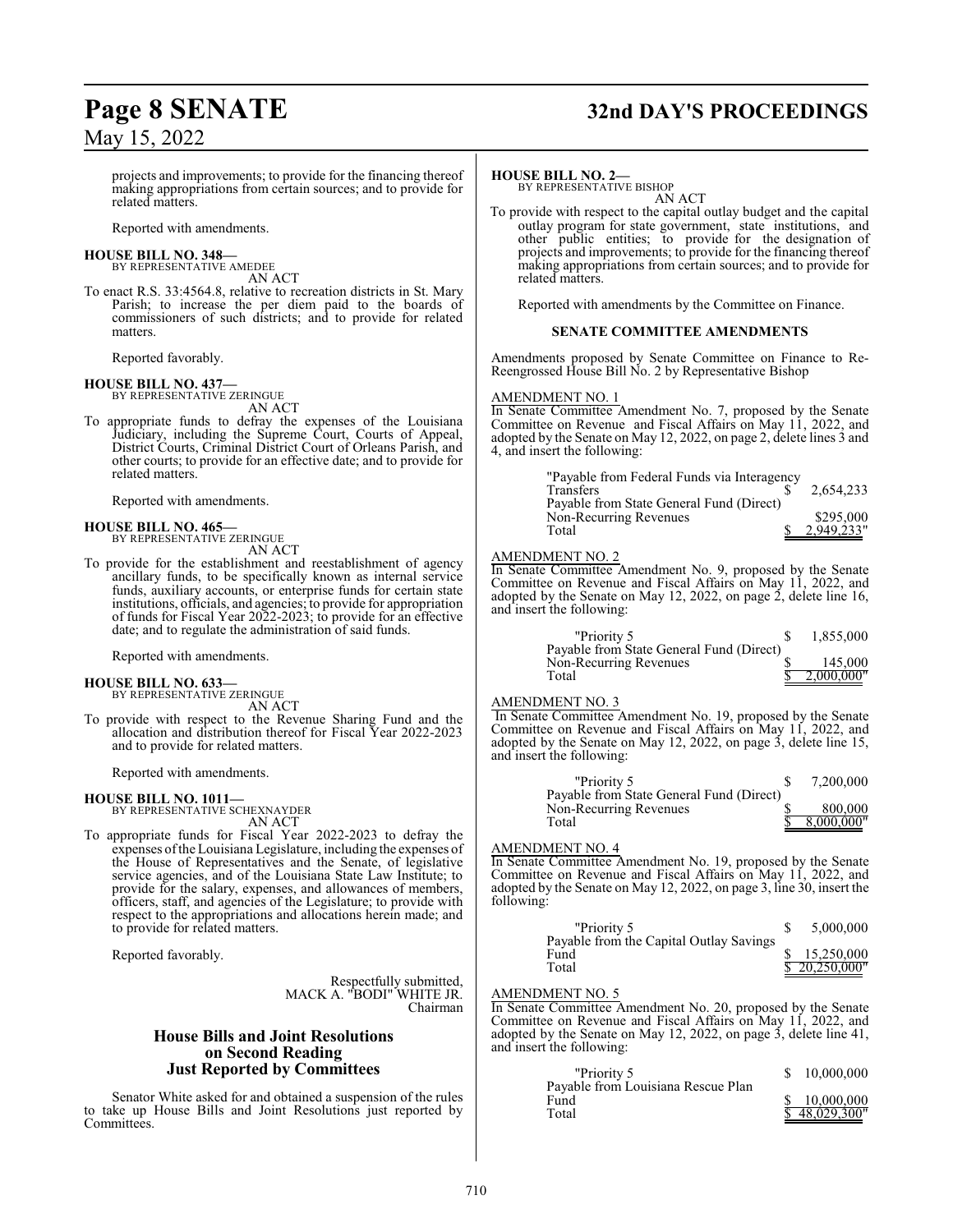# **32nd DAY'S PROCEEDINGS**

# **Page 9 SENATE**<br>May 15, 2022

| <b>AMENDMENT NO. 6</b><br>In Senate Committee Amendment No. 27, proposed by the Senate<br>Committee on Revenue and Fiscal Affairs on May 11, 2022, and<br>adopted by the Senate on May 12, 2022, on page $\overline{4}$ , delete line 28,<br>and insert the following: |                                                  | <b>AMENDMENT NO. 13</b><br>In Senate Committee Amendment No. 53, proposed by the Senate<br>Committee on Revenue and Fiscal Affairs on May 11, 2022, and<br>adopted by the Senate on May 12, 2022, on page 7, delete lines 37<br>and 38, and insert the following: |                                            |
|------------------------------------------------------------------------------------------------------------------------------------------------------------------------------------------------------------------------------------------------------------------------|--------------------------------------------------|-------------------------------------------------------------------------------------------------------------------------------------------------------------------------------------------------------------------------------------------------------------------|--------------------------------------------|
| "Priority 5<br>Payable from State General Fund (Direct)<br>Non-Recurring Revenues<br>Total                                                                                                                                                                             | 2,453,200<br>S<br>95,600<br>,548,800"            | "Payable from the Capital Outlay"<br>Savings Fund<br>Payable from State General Fund (Direct)<br>Non-Recurring Revenues<br>Total                                                                                                                                  | \$6,000,000<br>2,000,000<br>29,400,000"    |
| <b>AMENDMENT NO. 7</b><br>In Senate Committee Amendment No. 36, proposed by the Senate<br>Committee on Revenue and Fiscal Affairs on May 11, 2022, and<br>adopted by the Senate on May 12, 2022, on page 5, delete line 29,<br>and insert the following:               |                                                  | <b>AMENDMENT NO. 14</b><br>In Senate Committee Amendment No. 54, proposed by the Senate<br>Committee on Revenue and Fiscal Affairs on May 11, 2022, and<br>adopted by the Senate on May 12, 2022, on page 8, delete lines 10<br>and 11, and insert the following: |                                            |
| "Priority 5<br>Payable from State General Fund (Direct)<br>Non-Recurring Revenues<br>Total                                                                                                                                                                             | 1,150,000<br>\$<br>499,961<br>,649,961"          | "Priority 5<br>Payable from Fees and Self-Generated<br>Revenues<br>Total                                                                                                                                                                                          | 14,500,000<br>1,500,000<br>16,500,000"     |
| AMENDMENT NO. 8<br>In Senate Committee Amendment No. 37, proposed by the Senate<br>Committee on Revenue and Fiscal Affairs on May 11, 2022, and<br>adopted by the Senate on May 12, 2022, on page 5, delete line 35,<br>and insert the following:                      |                                                  | <b>AMENDMENT NO. 15</b><br>In Senate Committee Amendment No. 54, proposed by the Senate<br>Committee on Revenue and Fiscal Affairs on May 11, 2022, and<br>adopted by the Senate on May 12, 2022, on page 8, delete line 17,<br>and insert the following:         |                                            |
| "Priority 5<br>Payable from State General Fund (Direct)<br>Non-Recurring Revenues<br>Total                                                                                                                                                                             | 5,000,000<br>\$<br>500,000<br>5,500,000"         | "Priority 5<br>Payable from Capital Outlay Savings<br>Fund<br>Total                                                                                                                                                                                               | 2,500,000<br>2,500,000<br>5,000,000"       |
| <b>AMENDMENT NO. 9</b><br>In Senate Committee Amendment No. 39, proposed by the Senate<br>Committee on Revenue and Fiscal Affairs on May 11, 2022, and<br>adopted by the Senate on May 12, 2022, on page 6, delete line 10,<br>and insert the following:               |                                                  | <b>AMENDMENT NO. 16</b><br>In Senate Committee Amendment No. 55, proposed by the Senate<br>Committee on Revenue and Fiscal Affairs on May 11, 2022, and<br>adopted by the Senate on May 12, 2022, on page 8, delete line 24,<br>and insert the following:         |                                            |
| "Priority 5<br>Payable from State General Fund (Direct)<br>Non-Recurring Revenues<br>Total                                                                                                                                                                             | 7,500,000<br>\$<br>750,000<br>8,250,000"         | "Priority 5<br>Payable from State General Fund (Direct)<br>Non-Recurring Revenues<br>Total                                                                                                                                                                        | 17,500,000<br>S.<br>500,000<br>18,000,000" |
| AMENDMENT NO. 10<br>In Senate Committee Amendment No. 44, proposed by the Senate<br>Committee on Revenue and Fiscal Affairs on May 11, 2022, and<br>adopted by the Senate on May 12, 2022, on page 6, delete lines 28<br>and 29, and insert the following:             |                                                  | <b>AMENDMENT NO. 17</b><br>In Senate Committee Amendment No. 56, proposed by the Senate<br>Committee on Revenue and Fiscal Affairs on May 11, 2022, and<br>adopted by the Senate on May 12, 2022, on page 8, delete lines 27<br>and 28, and insert the following: |                                            |
| "Non-Recurring Revenues"<br>Payable from Fees & Self-Generated<br>Revenues<br>Total                                                                                                                                                                                    | \$<br>3,000,000<br>1,000,000<br>\$<br>9,000,000" | "Priority 5<br>S<br>Payable from State General Fund (Direct)<br>Non-Recurring Revenues<br>Total                                                                                                                                                                   | 4,000,000<br>880,000<br>5,030,000"         |
| AMENDMENT NO. 11<br>In Senate Committee Amendment No. 48, proposed by the Senate<br>Committee on Revenue and Fiscal Affairs on May 11, 2022, and<br>adopted by the Senate on May 12, 2022, on page 7, delete lines 11<br>and 12, and insert the following:             |                                                  | <b>AMENDMENT NO. 18</b><br>In Senate Committee Amendment No. 57, proposed by the Senate<br>Committee on Revenue and Fiscal Affairs on May 11, 2022, and<br>adopted by the Senate on May 12, 2022, on page 8, delete line 31,<br>and insert the following:         |                                            |
| "Priority 5<br>Payable from State General Fund<br>Non-Recurring Revenues<br>Total                                                                                                                                                                                      | \$<br>4,500,000<br>125,000<br>5.000.000"         | "Priority 5<br>\$<br>Payable from State General Fund (Direct)<br>Non-Recurring Revenues<br>Total                                                                                                                                                                  | 8,000,000<br>1,000,000<br>9,000,000"       |
| <b>AMENDMENT NO. 12</b><br>In Senate Committee Amendment No. 52, proposed by the Senate<br>Committee on Revenue and Fiscal Affairs on May 11, 2022, and<br>adopted by the Senate on May 12, 2022, on page 7, delete lines 32<br>and 33, and insert the following:      |                                                  | <b>AMENDMENT NO. 19</b><br>In Senate Committee Amendment No. 63, proposed by the Senate<br>Committee on Revenue and Fiscal Affairs on May 11, 2022, and<br>adopted by the Senate on May 12, 2022, on page 9, delete line 16,<br>and insert the following:         |                                            |
| "Revenues<br>Total                                                                                                                                                                                                                                                     | 12,000,000<br>27.100.000"                        | "Priority 5<br>S                                                                                                                                                                                                                                                  | 3,500,000                                  |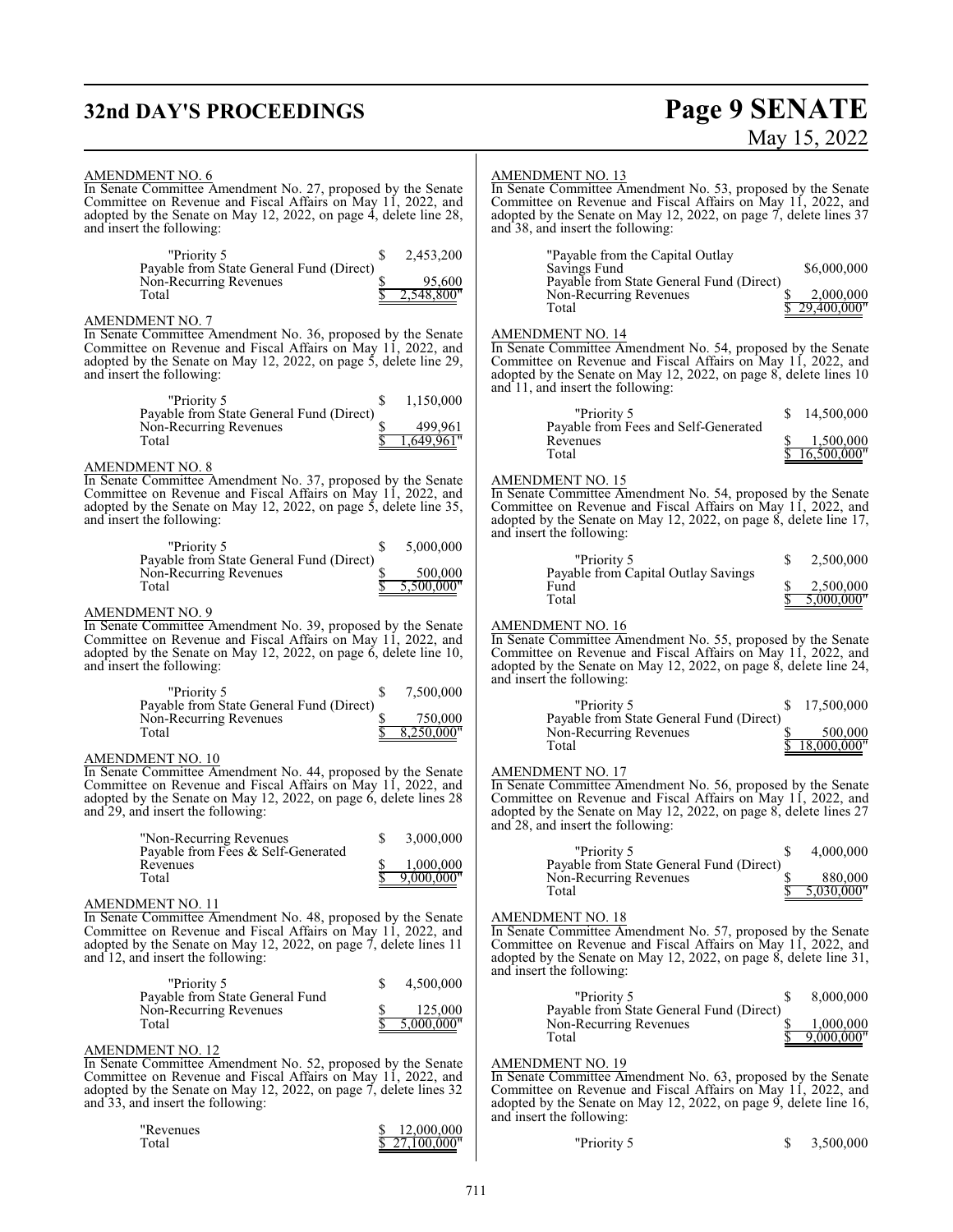# **Page 10 SENATE**<br>May 15, 2022

# **32nd DAY'S PROCEEDINGS**

| Payable from State General Fund (Direct)<br>270,000<br>Non-Recurring Revenues<br>3,770,000"<br>Total                                                                                                                                                        | adopted by the Senate on May 12, 2022, on page 11, delete line 31,<br>and insert the following:                                                                                                                                                                    |
|-------------------------------------------------------------------------------------------------------------------------------------------------------------------------------------------------------------------------------------------------------------|--------------------------------------------------------------------------------------------------------------------------------------------------------------------------------------------------------------------------------------------------------------------|
| <b>AMENDMENT NO. 20</b><br>In Senate Committee Amendment No. 65, proposed by the Senate<br>Committee on Revenue and Fiscal Affairs on May 11, 2022, and                                                                                                     | 3,000,000<br>"Priority 5<br>Payable from State General Fund (Direct)<br>Non-Recurring Revenues<br>400,000<br>3.400.000"<br>Total                                                                                                                                   |
| adopted by the Senate on May 12, 2022, on page 9, delete line 21,<br>and insert the following:<br>"Priority 1<br>143,250<br>\$<br>Payable from State General Fund (Direct)                                                                                  | <b>AMENDMENT NO. 27</b><br>In Senate Committee Amendment No. 81, proposed by the Senate<br>Committee on Revenue and Fiscal Affairs on May 11, 2022, and<br>adopted by the Senate on May 12, 2022, on page 12, delete line 27,                                      |
| Non-Recurring Revenues<br>765,000<br>Total<br>908.250"                                                                                                                                                                                                      | and insert the following:<br>840,000<br>"Priority 5                                                                                                                                                                                                                |
| AMENDMENT NO. 21<br>In Senate Committee Amendment No. 66, proposed by the Senate<br>Committee on Revenue and Fiscal Affairs on May 11, 2022, and<br>adopted by the Senate on May 12, 2022, on page 9, delete line 30,                                       | Payable from State General Fund (Direct)<br>Non-Recurring Revenues<br>120,000<br>960,000"<br>Total                                                                                                                                                                 |
| and insert the following:<br>5,000,000<br>"Priority 5<br>Payable from State General Fund (Direct) \$<br>600,000<br>Total<br>5,600,000"                                                                                                                      | <b>AMENDMENT NO. 28</b><br>In Senate Committee Amendment No. 85, proposed by the Senate<br>Committee on Revenue and Fiscal Affairs on May 11, 2022, and<br>adopted by the Senate on May 12, 2022, on page 13, delete line 8,<br>and insert the following:          |
| AMENDMENT NO. 22<br>In Senate Committee Amendment No. 67, proposed by the Senate<br>Committee on Revenue and Fiscal Affairs on May 11, 2022, and<br>adopted by the Senate on May 12, 2022, on page 9, delete line 38,<br>and insert the following:          | 6,840,000<br>"Priority 5<br>Payable from State General Fund (Direct)<br>760,000<br>Non-Recurring Revenues<br>7.600.000"<br>Total                                                                                                                                   |
| 2,000,000<br>"Priority 5<br>S<br>Payable from State General Fund (Direct)<br>250,000<br>Non-Recurring Revenues<br>2.250.000"<br>Total                                                                                                                       | <b>AMENDMENT NO. 29</b><br>In Senate Committee Amendment No. 86, proposed by the Senate<br>Committee on Revenue and Fiscal Affairs on May 11, 2022, and<br>adopted by the Senate on May 12, 2022, on page 13, delete line 15,<br>and insert the following:         |
| AMENDMENT NO. 23<br>In Senate Committee Amendment No. 70, proposed by the Senate<br>Committee on Revenue and Fiscal Affairs on May 11, 2022, and<br>adopted by the Senate on May 12, 2022, on page 10, delete lines 14<br>and 15, and insert the following: | "Priority 5<br>1,575,000<br>Payable from State General Fund (Direct)<br>Non-Recurring Revenues<br>175,000<br>Total<br>750,000"                                                                                                                                     |
| "Priority 5<br>9,855,000<br>S<br>Payable from State General Fund (Direct)<br>959,813<br>Non-Recurring Revenues<br>1,536,887<br>Payable from Louisiana Rescue Plan Fund<br>13,319,387"<br>Total                                                              | <b>AMENDMENT NO. 30</b><br>In Senate Committee Amendment No. 88, proposed by the Senate<br>Committee on Revenue and Fiscal Affairs on May 11, 2022, and<br>adopted by the Senate on May 12, 2022, on page 13, delete line 23,<br>and insert the following:         |
| <u>AMENDMENT NO. 24</u><br>In Senate Committee Amendment No. 72, proposed by the Senate<br>Committee on Revenue and Fiscal Affairs on May 11, 2022, and<br>adopted by the Senate on May 12, 2022, on page 10, delete line 38,                               | "Priority 5<br>500,000<br>Payable from State General Fund (Direct)<br>Non-Recurring Revenues<br>500,000<br>000.000"<br>Total                                                                                                                                       |
| and insert the following:<br>"Priority 5<br>5,000,000<br>\$<br>Payable from State General Fund (Direct)<br>1,000,000<br>Non-Recurring Revenues<br>6,000,000"<br>Total                                                                                       | <b>AMENDMENT NO. 31</b><br>In Senate Committee Amendment No. 92, proposed by the Senate<br>Committee on Revenue and Fiscal Affairs on May 11, 2022, and<br>adopted by the Senate on May 12, 2022, on page 14, delete lines 8<br>and 9, and insert the following:   |
| AMENDMENT NO. 25<br>In Senate Committee Amendment No. 74, proposed by the Senate<br>Committee on Revenue and Fiscal Affairs on May 11, 2022, and<br>adopted by the Senate on May 12, 2022, on page 11, delete line 15,                                      | "Priority 5<br>10,000,000<br>S.<br>Payable from State General Fund (Direct)<br>22,000,000<br>Non-Recurring Revenues<br>35,000,000"<br>Total                                                                                                                        |
| and insert the following:<br>"Priority 5<br>\$<br>3,000,000<br>Payable from State General Fund (Direct)<br>Non-Recurring Revenues<br>500,000<br>3,500,000"                                                                                                  | <b>AMENDMENT NO. 32</b><br>In Senate Committee Amendment No. 96, proposed by the Senate<br>Committee on Revenue and Fiscal Affairs on May 11, 2022, and<br>adopted by the Senate on May 12, 2022, on page 14, delete lines 31<br>and 32, and insert the following: |
| Total<br>AMENDMENT NO. 26<br>In Senate Committee Amendment No. 75, proposed by the Senate<br>Committee on Revenue and Fiscal Affairs on May 11, 2022, and                                                                                                   | "Priority 5<br>3,580,000<br>S<br>Payable from State General Fund (Direct)<br>Non-Recurring Revenues<br>320,000<br>4,284,137"<br>Total                                                                                                                              |
|                                                                                                                                                                                                                                                             |                                                                                                                                                                                                                                                                    |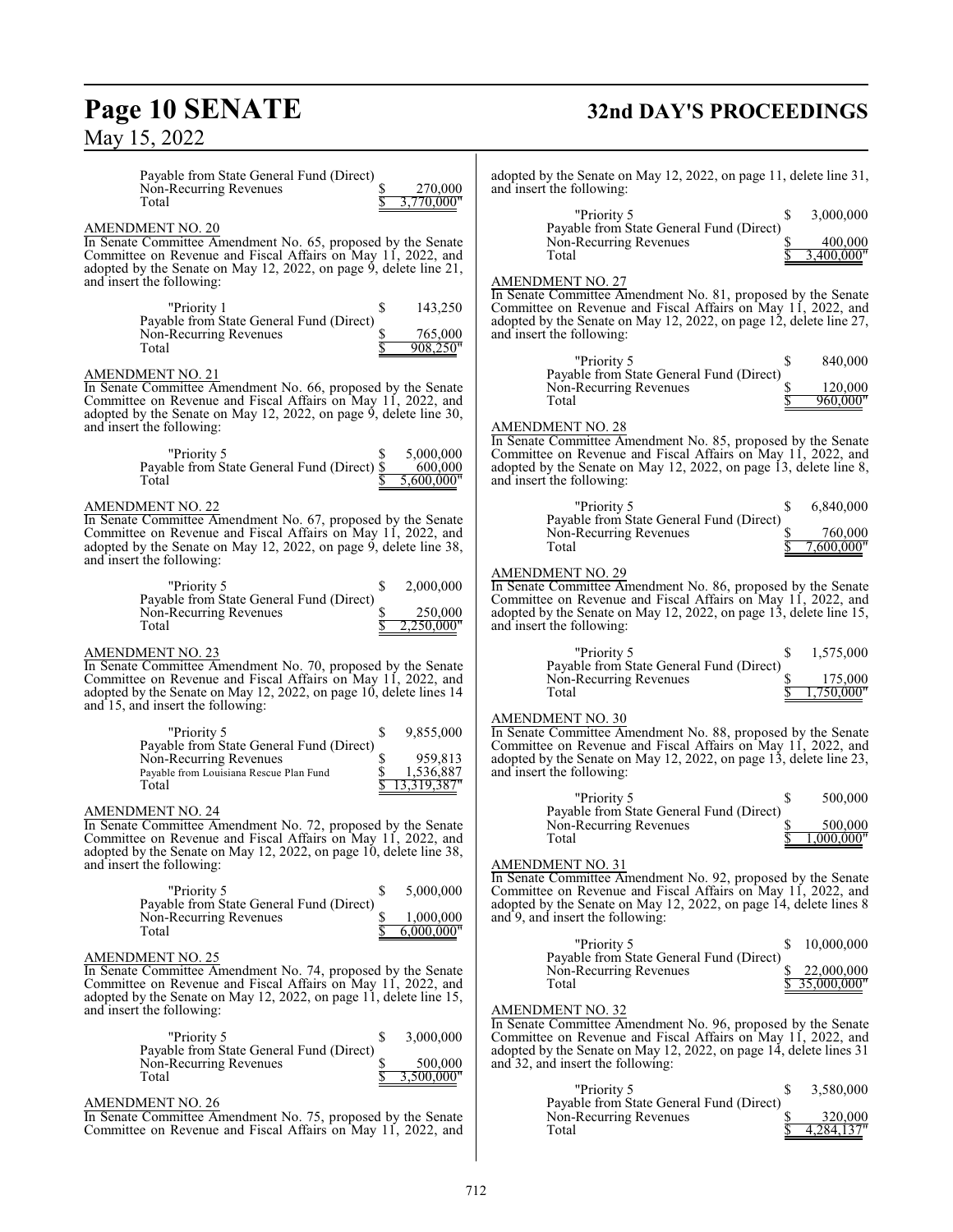# **32nd DAY'S PROCEEDINGS**

# **Page 11 SENATE**<br>May 15, 2022

| AMENDMENT NO. 33<br>In Senate Committee Amendment No. 97, proposed by the Senate<br>Committee on Revenue and Fiscal Affairs on May 11, 2022, and<br>adopted by the Senate on May 12, 2022, on page 14, delete line 39,<br>and insert the following:                  | <b>AMENDMENT NO. 40</b><br>In Senate Committee Amendment No. 115, proposed by the Senate<br>Committee on Revenue and Fiscal Affairs on May 11, 2022, and<br>adopted by the Senate on May 12, 2022, on page 18, delete line 5,<br>and insert the following:         |
|----------------------------------------------------------------------------------------------------------------------------------------------------------------------------------------------------------------------------------------------------------------------|--------------------------------------------------------------------------------------------------------------------------------------------------------------------------------------------------------------------------------------------------------------------|
| "Priority 5<br>2,000,000<br>\$<br>Payable from State General Fund (Direct)<br>Non-Recurring Revenues<br>250,000<br>Total<br>,250,000"                                                                                                                                | 1,825,000<br>"Priority 5<br>S<br>Payable from State General Fund (Direct)<br>Non-Recurring Revenues<br>50,000<br>Total<br>"875,000.                                                                                                                                |
| <b>AMENDMENT NO. 34</b><br>In Senate Committee Amendment No. 98, proposed by the Senate<br>Committee on Revenue and Fiscal Affairs on May 11, 2022, and<br>adopted by the Senate on May 12, 2022, on page 15, delete line 9,<br>and insert the following:            | <b>AMENDMENT NO. 41</b><br>In Senate Committee Amendment No. 115, proposed by the Senate<br>Committee on Revenue and Fiscal Affairs on May 11, 2022, and<br>adopted by the Senate on May 12, 2022, on page 18, delete line 12,<br>and insert the following:        |
| 2,000,000<br>"Priority 5<br>S<br>Payable from State General Fund (Direct)<br>700,000<br>Non-Recurring Revenues<br>Total<br>2,700,000"                                                                                                                                | "Priority 5<br>2,600,000<br>S<br>Payable from State General Fund (Direct)<br>Non-Recurring Revenues<br>100,000<br>Total<br>2,700,000"                                                                                                                              |
| <b>AMENDMENT NO. 35</b><br>In Senate Committee Amendment No. 104, proposed by the Senate<br>Committee on Revenue and Fiscal Affairs on May 11, 2022, and<br>adopted by the Senate on May 12, 2022, on page 16, delete line 20,<br>and insert the following:          | <b>AMENDMENT NO. 42</b><br>In Senate Committee Amendment No. 115, proposed by the Senate<br>Committee on Revenue and Fiscal Affairs on May 11, 2022, and<br>adopted by the Senate on May 12, 2022, on page 18, line 13, delete<br>"submittal and"                  |
| 13,000,000<br>"Priority 5<br>S.<br>Payable from State General Fund (Direct)<br>Non-Recurring Revenues<br>1,015,000<br>14,015,000"<br>Total                                                                                                                           | <b>AMENDMENT NO. 43</b><br>In Senate Committee Amendment No. 117, proposed by the Senate<br>Committee on Revenue and Fiscal Affairs on May 11, 2022, and<br>adopted by the Senate on May 12, 2022, on page 18, delete line 25,<br>and insert the following:        |
| <b>AMENDMENT NO. 36</b><br>In Senate Committee Amendment No. 105, proposed by the Senate<br>Committee on Revenue and Fiscal Affairs on May 11, 2022, and<br>adopted by the Senate on May 12, 2022, on page 16, delete line 27,<br>and insert the following:          | 9,500,000<br>"Priority 5<br>S<br>Payable from State General Fund (Direct)<br>Non-Recurring Revenues<br>4,000,000<br>13,500,000"<br>Total                                                                                                                           |
| 6,125,000<br>"Priority 5<br>\$<br>Payable from State General Fund (Direct)<br>Non-Recurring Revenues<br>500,000<br>6,625,000"<br>Total                                                                                                                               | <b>AMENDMENT NO. 44</b><br>In Senate Committee Amendment No. 118, proposed by the Senate<br>Committee on Revenue and Fiscal Affairs on May 11, 2022, and<br>adopted by the Senate on May 12, 2022, on page 18, line 18, delete<br>"Distrect" and insert "District" |
| <b>AMENDMENT NO. 37</b><br>In Senate Committee Amendment No. 107, proposed by the Senate<br>Committee on Revenue and Fiscal Affairs on May 11, 2022, and<br>adopted by the Senate on May 12, 2022, on page 16, delete line 37,<br>and insert the following:          | <b>AMENDMENT NO. 45</b><br>In Senate Committee Amendment No. 118, proposed by the Senate<br>Committee on Revenue and Fiscal Affairs on May 11, 2022, and<br>adopted by the Senate on May 12, 2022, on page 18, delete line 33,<br>and insert the following:        |
| "Priority 5<br>6,000,000<br>S<br>Payable from State General Fund (Direct)<br>\$<br>420,000<br>Non-Recurring Revenues<br>6,420,000"<br>Total                                                                                                                          | "Priority 5<br>300,000<br>Payable from State General Fund (Direct)<br>Non-Recurring Revenues<br>100,000<br>400.000"<br>Total                                                                                                                                       |
| <b>AMENDMENT NO. 38</b><br>In Senate Committee Amendment No. 108, proposed by the Senate<br>Committee on Revenue and Fiscal Affairs, on May 11, 2022, and<br>adopted by the Senate on May 12, 2022, on page 16, delete lines 42<br>and 43, and insert the following: | <b>AMENDMENT NO. 46</b><br>In Senate Committee Amendment No. 126, proposed by the Senate<br>Committee on Revenue and Fiscal Affairs on May 11, 2022, and<br>adopted by the Senate on May 12, 2022, on page 20, delete line 8,<br>and insert the following:         |
| "(Direct) Non-Recurring Revenues<br>5,750,000<br>11,525,000"<br>Total<br><b>AMENDMENT NO. 39</b><br>In Senate Committee Amendment No. 109, proposed by the Senate                                                                                                    | "Priority 5<br>1,470,000<br>S<br>Payable from State General Fund (Direct)<br>Non-Recurring Revenues<br>160,000<br>,630,000"<br>Total                                                                                                                               |
| Committee on Revenue and Fiscal Affairs on May 11, 2022, and<br>adopted by the Senate on May 12, 2022, on page 17, delete line 3,<br>and insert the following:<br>"Priority 5<br>\$<br>4,000,000                                                                     | <b>AMENDMENT NO. 47</b><br>In Senate Committee Amendment No. 128, proposed by the Senate<br>Committee on Revenue and Fiscal Affairs on May 11, 2022, and<br>adopted by the Senate on May 12, 2022, on page 20, delete lines 24                                     |
| Payable from State General Fund (Direct)<br>Non-Recurring Revenues<br>2,600,000<br>Total<br>6,600,000"                                                                                                                                                               | and 25, and insert the following:<br>"Priority 5<br>2,150,000<br>S.                                                                                                                                                                                                |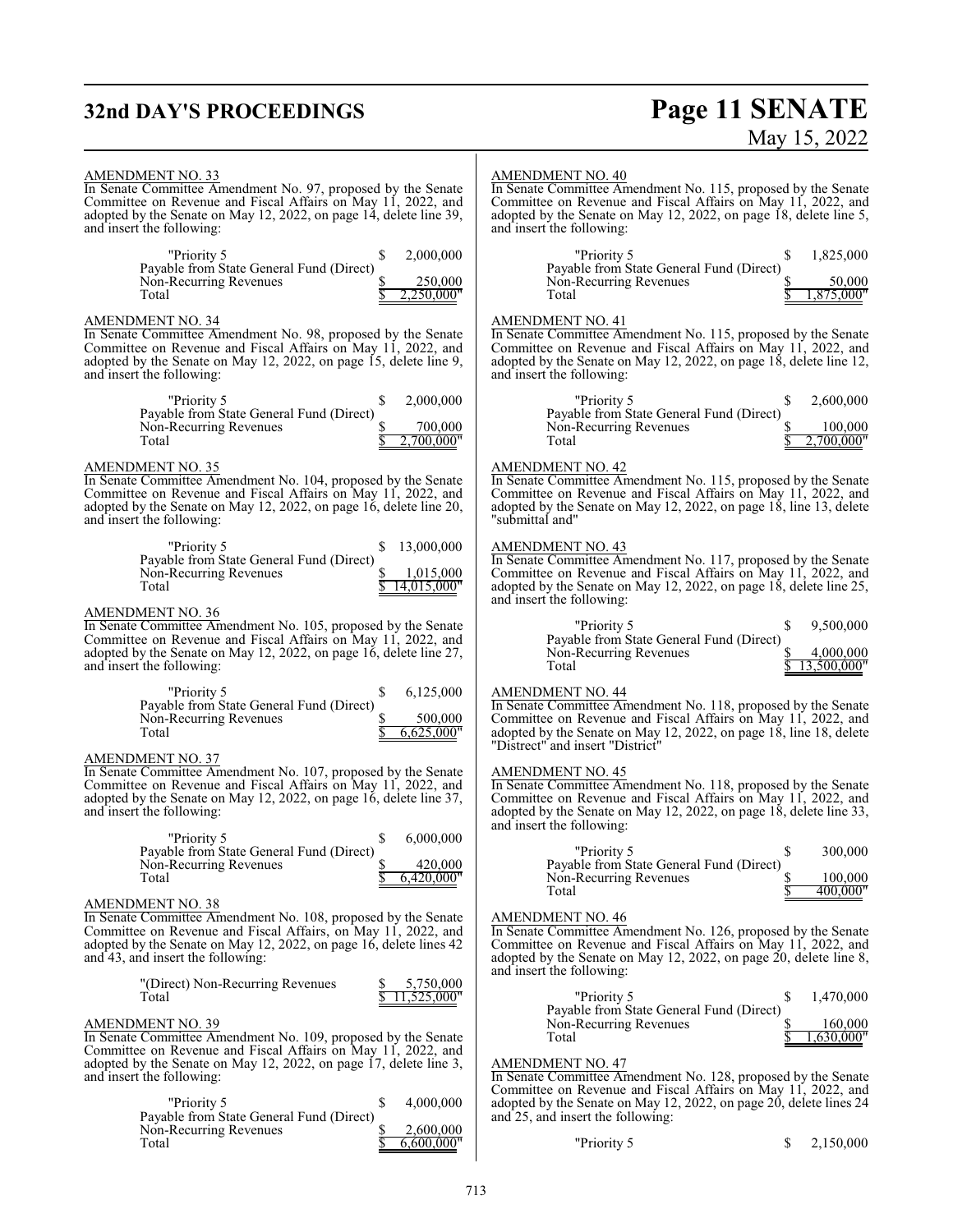# **Page 12 SENATE**<br>May 15, 2022

# **32nd DAY'S PROCEEDINGS**

| Payable from State General Fund (Direct)<br>130,000<br>Non-Recurring Revenues<br>2,400,000"<br>Total | adopted by the Senate on May 12, 2022, on page 23, delete line 33,<br>and insert the following:                               |
|------------------------------------------------------------------------------------------------------|-------------------------------------------------------------------------------------------------------------------------------|
|                                                                                                      | "Priority 5<br>1,213,614<br>S                                                                                                 |
| AMENDMENT NO. 48                                                                                     | Payable from State General Fund (Direct)                                                                                      |
| In Senate Committee Amendment No. 130, proposed by the Senate                                        | Non-Recurring Revenues<br>600,000                                                                                             |
| Committee on Revenue and Fiscal Affairs on May 11, 2022, and                                         | 1,813,614"<br>Total                                                                                                           |
| adopted by the Senate on May 12, 2022, on page 20, delete line 36,                                   |                                                                                                                               |
| and insert the following:                                                                            | <b>AMENDMENT NO. 55</b>                                                                                                       |
| 105,465                                                                                              | In Senate Committee Amendment No. 150, proposed by the Senate<br>Committee on Revenue and Fiscal Affairs on May 11, 2022, and |
| "Priority 1<br>S                                                                                     |                                                                                                                               |
| Payable from State General Fund (Direct)<br>1,500,000<br>Non-Recurring Revenues                      | adopted by the Senate on May 12, 2022, on page 23, delete line 38,<br>and insert the following:                               |
| ,605,465"<br>Total                                                                                   |                                                                                                                               |
|                                                                                                      | 5,000,000<br>"Priority 5                                                                                                      |
| <b>AMENDMENT NO. 49</b>                                                                              | Payable from State General Fund (Direct)                                                                                      |
| In Senate Committee Amendment No. 132, proposed by the Senate                                        | 925,000<br>Non-Recurring Revenues                                                                                             |
| Committee on Revenue and Fiscal Affairs on May 11, 2022, and                                         | 5,925,000"<br>Total                                                                                                           |
| adopted by the Senate on May 12, 2022, on page 21, delete line 10,                                   |                                                                                                                               |
| and insert the following:                                                                            | <b>AMENDMENT NO. 56</b>                                                                                                       |
|                                                                                                      | In Senate Committee Amendment No. 150, proposed by the Senate                                                                 |
| 9,000,000<br>"Priority 5<br>S                                                                        | Committee on Revenue and Fiscal Affairs on May 11, 2022, and                                                                  |
| Payable from State General Fund (Direct)                                                             | adopted by the Senate on May 12, 2022, on page 24, delete line 3,                                                             |
| Non-Recurring Revenues<br>2,500,000                                                                  | and insert the following:                                                                                                     |
| Total<br>11.500.000"                                                                                 |                                                                                                                               |
|                                                                                                      | 1,375,000<br>"Priority 5                                                                                                      |
| AMENDMENT NO. 50                                                                                     | Payable from State General Fund (Direct)                                                                                      |
| In Senate Committee Amendment No. 139, proposed by the Senate                                        | Non-Recurring Revenues<br>500,000                                                                                             |
| Committee on Revenue and Fiscal Affairs on May 11, 2022, and                                         | Total<br>1,875,000"                                                                                                           |
| adopted by the Senate on May 12, 2022, on page 22, delete line 10,                                   |                                                                                                                               |
| and insert the following:                                                                            | <b>AMENDMENT NO. 57</b>                                                                                                       |
| 11.090.000                                                                                           | In Senate Committee Amendment No. 154, proposed by the Senate                                                                 |
| "Priority 5<br>Payable from State General Fund (Direct)                                              | Committee on Revenue and Fiscal Affairs on May 11, 2022, and                                                                  |
| 1,000,000<br>Non-Recurring Revenues                                                                  | adopted by the Senate on May 12, 2022, on page 24, delete line 27,<br>and insert the following:                               |
| 12,090,000"<br>Total                                                                                 |                                                                                                                               |
|                                                                                                      | 4,900,000<br>"Priority 5                                                                                                      |
| AMENDMENT NO. 51                                                                                     | Payable from State General Fund (Direct)                                                                                      |
| In Senate Committee Amendment No. 142, proposed by the Senate                                        | Non-Recurring Revenues<br>500,000                                                                                             |
| Committee on Revenue and Fiscal Affairs on May 11, 2022, and                                         | 5.400.000"<br>Total                                                                                                           |
| adopted by the Senate on May 12, 2022, on page 22, delete line 27,                                   |                                                                                                                               |
| and insert the following:                                                                            | <b>AMENDMENT NO. 58</b>                                                                                                       |
|                                                                                                      | In Senate Committee Amendment No. 154, proposed by the Senate                                                                 |
| 690,000<br>"Priority 5                                                                               | Committee on Revenue and Fiscal Affairs on May 11, 2022, and                                                                  |
| Payable from State General Fund (Direct)                                                             | adopted by the Senate on May 12, 2022, on page 24, delete line 32,                                                            |
| Non-Recurring Revenues<br>150,000<br>840,000"<br>Total                                               | and insert the following:                                                                                                     |
|                                                                                                      | 4,930,000<br>"Priority 5<br>S                                                                                                 |
| AMENDMENT NO. 52                                                                                     | Payable from State General Fund (Direct)                                                                                      |
| In Senate Committee Amendment No. 145, proposed by the Senate                                        | Non-Recurring Revenues<br>20,000                                                                                              |
| Committee on Revenue and Fiscal Affairs on May 11, 2022, and                                         | 4,950,000"<br>Total                                                                                                           |
| adopted by the Senate on May 12, 2022, on page 23, delete line 3,                                    |                                                                                                                               |
| and insert the following:                                                                            | <b>AMENDMENT NO. 59</b>                                                                                                       |
|                                                                                                      | In Senate Committee Amendment No. 154, proposed by the Senate                                                                 |
| "Priority 5<br>\$<br>3,373,650                                                                       | Committee on Revenue and Fiscal Affairs on May 11, 2022, and                                                                  |
| Payable from State General Fund (Direct)                                                             | adopted by the Senate on May 12,2022, on page 24, delete line 37,                                                             |
| 375,000<br>Non-Recurring Revenues                                                                    | and insert the following:                                                                                                     |
| Total<br>3,748,650"                                                                                  |                                                                                                                               |
|                                                                                                      | "Priority 5<br>4,480,000<br>S<br>Payable from State General Fund (Direct)                                                     |
| AMENDMENT NO. 53<br>In Senate Committee Amendment No. 149, proposed by the Senate                    | Non-Recurring Revenues<br>20,000                                                                                              |
| Committee on Revenue and Fiscal Affairs on May 11, 2022, and                                         | 4,500,000"<br>Total                                                                                                           |
| adopted by the Senate on May 12, 2022, on page 23, delete line 25,                                   |                                                                                                                               |
| and insert the following:                                                                            | <b>AMENDMENT NO. 60</b>                                                                                                       |
|                                                                                                      | In Senate Committee Amendment No. 157, proposed by the Senate                                                                 |
| "Priority 5<br>\$<br>400,000                                                                         | Committee on Revenue and Fiscal Affairs on May 11, 2022, and                                                                  |
| Payable from State General Fund (Direct)                                                             | adopted by the Senate on May 12, 2022, on page 25, delete line 10,                                                            |
| Non-Recurring Revenues<br>400,000                                                                    | and insert the following:                                                                                                     |
| 800.000"<br>Total                                                                                    |                                                                                                                               |
|                                                                                                      | "Priority 5<br>9,500,000<br>S                                                                                                 |
| AMENDMENT NO. 54                                                                                     | Payable from Capital Outlay Savings                                                                                           |
| In Senate Committee Amendment No. 150, proposed by the Senate                                        | Fund<br>9,500,000                                                                                                             |
| Committee on Revenue and Fiscal Affairs on May 11, 2022, and                                         | Total<br>19,000,000"                                                                                                          |
|                                                                                                      |                                                                                                                               |
|                                                                                                      |                                                                                                                               |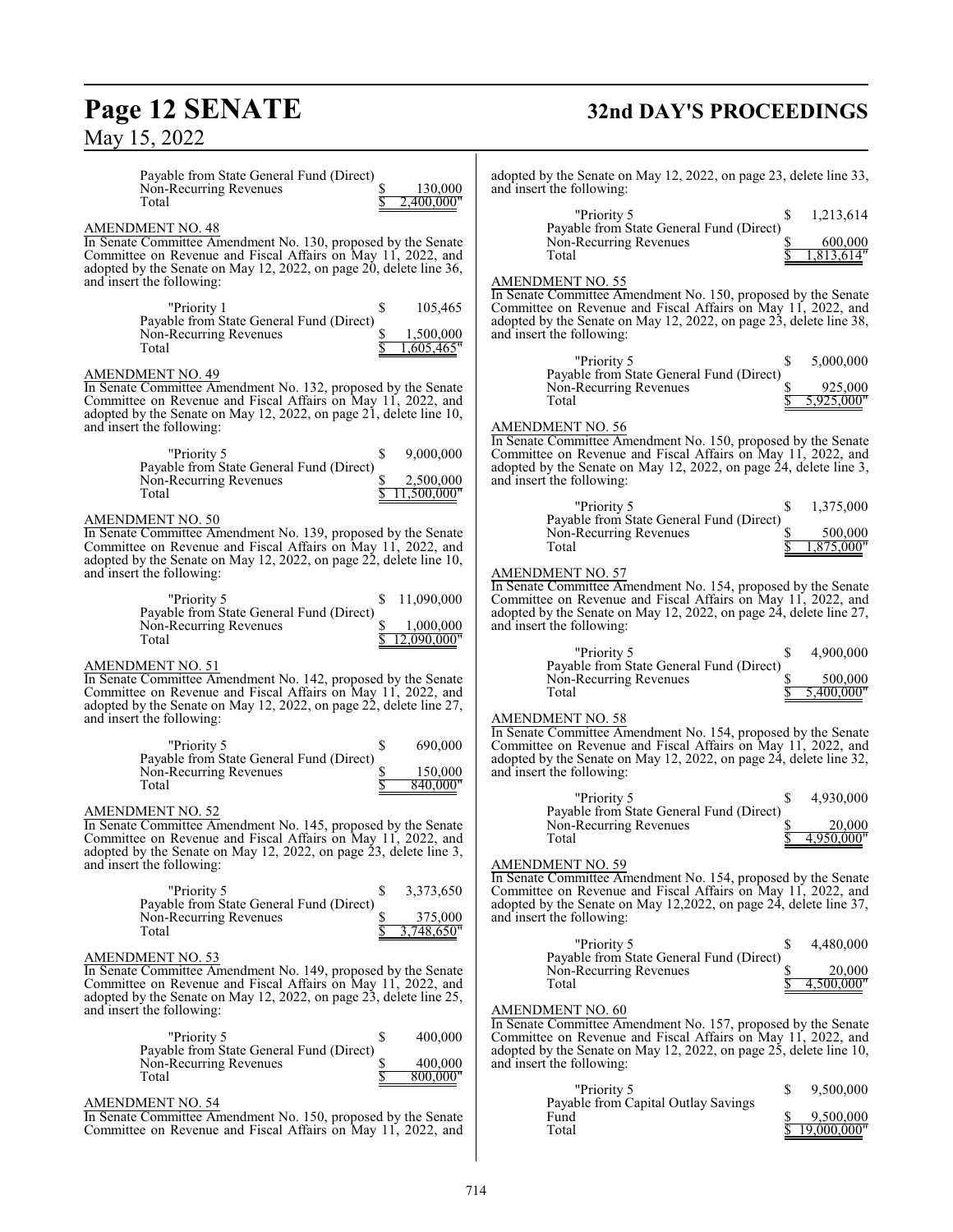# **32nd DAY'S PROCEEDINGS**

# **Page 13 SENATE**<br>May 15, 2022

| <b>AMENDMENT NO. 61</b><br>In Senate Committee Amendment No. 161, proposed by the Senate<br>Committee on Revenue and Fiscal Affairs on May 11, 2022, and                                                                                                      | Non-Recurring Revenues<br>375,000<br>4.125.000"<br>Total                                                                                                                                                                                                            |
|---------------------------------------------------------------------------------------------------------------------------------------------------------------------------------------------------------------------------------------------------------------|---------------------------------------------------------------------------------------------------------------------------------------------------------------------------------------------------------------------------------------------------------------------|
| adopted by the Senate on May 12, 2022, on page 25, delete line 24,<br>and insert the following:<br>"Priority 5<br>1,000,000<br>\$                                                                                                                             | <b>AMENDMENT NO. 68</b><br>In Senate Committee Amendment No. 173, proposed by the Senate<br>Committee on Revenue and Fiscal Affairs on May 11, 2022, and<br>adopted by the Senate on May 12, 2022, on page 27, delete line 18,                                      |
| Payable from State General Fund (Direct)<br>Non-Recurring Revenues<br>200,000<br>200.000"<br>Total                                                                                                                                                            | and insert the following:<br>"Priority 5<br>495,000<br>S<br>Payable from State General Fund (Direct)                                                                                                                                                                |
| <b>AMENDMENT NO. 62</b><br>In Senate Committee Amendment No. 162, proposed by the Senate<br>Committee on Revenue and Fiscal Affairs on May 11, 2022, and<br>adopted by the Senate on May 12, 2022, on page 25, delete line 31,                                | Non-Recurring Revenues<br>225,000<br>720.000"<br>Total<br><b>AMENDMENT NO. 69</b>                                                                                                                                                                                   |
| and insert the following:<br>"Priority 5<br>\$<br>395,400<br>Payable from State General Fund (Direct)                                                                                                                                                         | In Senate Committee Amendment No. 173, proposed by the Senate<br>Committee on Revenue and Fiscal Affairs, on May 11, 2022, and<br>adopted by the Senate on May 12, 2022, on page 27, delete line 36<br>in its entirety, and insert the following: $"39:112$ .       |
| \$<br>100,000<br>Non-Recurring Revenues<br>495,000"<br>Total                                                                                                                                                                                                  | 50/NKT GARYVILLE<br>TIMBERMILL<br><b>MUSEUM</b><br><b>ASSOCIATION</b>                                                                                                                                                                                               |
| <b>AMENDMENT NO. 63</b><br>In Senate Committee Amendment No. 163, proposed by the Senate<br>Committee on Revenue and Fiscal Affairs on May 11, 2022, and<br>adopted by the Senate on May 12, 2022, on page $26$ , delete line 3,<br>and insert the following: | (1595)<br>Garyville Timbermill Museum Storm Damage Repairs<br>and Renovation, Planning and Construction<br>(St. John the Baptist)<br>Payable from State General Fund (Direct) Non-Recurring<br>3,000,000<br>Revenues                                                |
| "Priority 5<br>800,000<br>S<br>Payable from State General Fund (Direct)<br>Non-Recurring Revenues<br>100,000<br>Total<br>900.000"                                                                                                                             | Pending late approval of the capital outlay budget request pursuant<br>to the provisions of R.S. $39:112."$                                                                                                                                                         |
| AMENDMENT NO. 64<br>In Senate Committee Amendment No. 164, proposed by the Senate<br>Committee on Revenue and Fiscal Affairs on May 11, 2022, and<br>adopted by the Senate on May 12, 2022, on page 26, delete line 12,<br>and insert the following:          | AMENDMENT NO. 70<br>In Senate Committee Amendment No. 174, proposed by the Senate<br>Committee on Revenue and Fiscal Affairs on May 11, 2022, and<br>adopted by the Senate on May 12, 2022, on page 28, delete line 4,<br>and insert the following:                 |
| 600,000<br>"Priority 5<br>S<br>Payable from State General Fund (Direct)<br>Non-Recurring Revenues<br>600,000<br>Total<br>200.000"                                                                                                                             | "Priority 5<br>4,750,000<br>Payable from State General Fund (Direct)<br>Non-Recurring Revenues<br>600,000<br>Total<br>5,350,000"                                                                                                                                    |
| AMENDMENT NO. 65<br>In Senate Committee Amendment No. 167, proposed by the Senate<br>Committee on Revenue and Fiscal Affairs on May 11, 2022, and<br>adopted by the Senate on May 12, 2022, on page 26, delete line 25,<br>and insert the following:          | <b>AMENDMENT NO. 71</b><br>In Senate Committee Amendment No. 177, proposed by the Senate<br>Committee on Revenue and Fiscal Affairs on May 11, 2022, and<br>adopted by the Senate on May 12, 2022, on page 28, delete line 22,<br>and insert the following:         |
| \$<br>6,364,182<br>"Priority 5<br>Payable from State General Fund (Direct)<br>4,763,900<br>Non-Recurring Revenues<br>,128,182"<br>Total                                                                                                                       | 7,184,000<br>"Priority 5<br>Payable from State General Fund (Direct)<br>1,000,000<br>Non-Recurring Revenues<br>P<br>8,184,000"<br>Total                                                                                                                             |
| AMENDMENT NO. 66<br>In Senate Committee Amendment No. 169, proposed by the Senate<br>Committee on Revenue and Fiscal Affairs on May 11, 2022, and<br>adopted by the Senate on May 12, 2022, on page 26, delete lines 34<br>and 35, and insert the following:  | <b>AMENDMENT NO. 72</b><br>In Senate Committee Amendment No. 180, proposed by the Senate<br>Committee on Revenue and Fiscal Affairs on May 11, 2022, and<br>adopted by the Senate on May 12, 2022, on page 28, delete lines 30<br>and 31, and insert the following: |
| "Priority 5<br>\$<br>4,500,000<br>Payable from State General Fund (Direct)<br>Non-Recurring Revenues<br>\$<br>1,000,000<br>7,000,000"<br>Total                                                                                                                | "Priority 5<br>3,200,000<br>S<br>Payable from State General Fund (Direct)<br>Non-Recurring Revenues<br>4,739,583<br>12,439,583"<br>Total                                                                                                                            |
| <b>AMENDMENT NO. 67</b><br>In Senate Committee Amendment No. 170, proposed by the Senate<br>Committee on Revenue and Fiscal Affairs on May 11, 2022, and<br>adopted by the Senate on May 12, 2022, on page 27, delete line 5,                                 | <b>AMENDMENT NO. 73</b><br>In Senate Committee Amendment No. 182, proposed by the Senate<br>Committee on Revenue and Fiscal Affairs on May 11, 2022, and<br>adopted by the Senate on May 12, 2022, on page 29, delete lines 4<br>and 5, and insert the following:   |
| and insert the following:<br>"Priority 5<br>\$<br>3,750,000<br>Payable from State General Fund (Direct)                                                                                                                                                       | "Non-Recurring Revenues"<br>250,000<br>Total<br>930.000'                                                                                                                                                                                                            |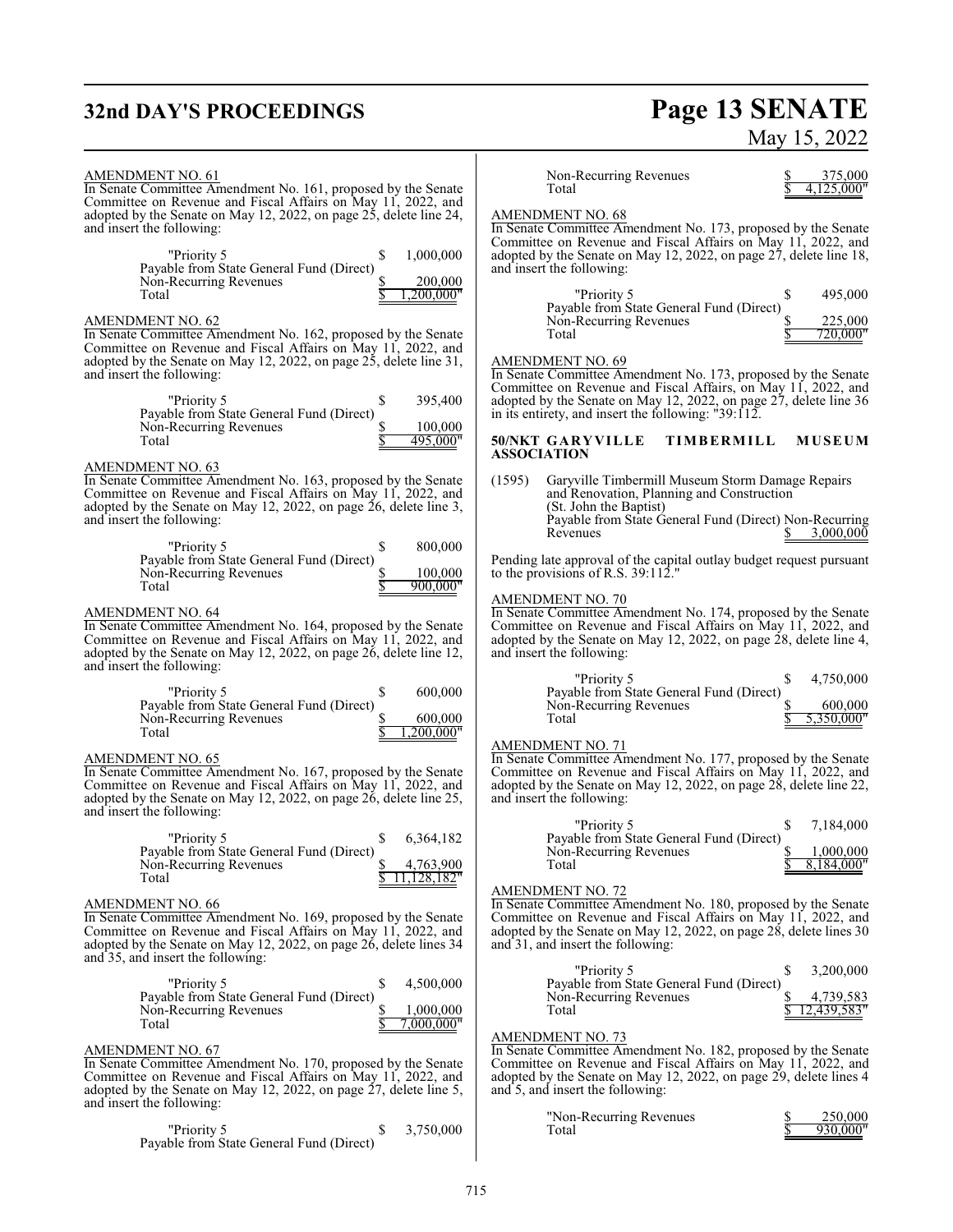# **Page 14 SENATE 32nd DAY'S PROCEEDINGS**

| <b>AMENDMENT NO. 74</b><br>In Senate Committee Amendment No. 185, proposed by the Senate<br>Committee on Revenue and Fiscal Affairs on May 11, 2022, and<br>adopted by the Senate on May 12, 2022, on page 29, delete lines 18<br>through 22, and insert the following:<br>"Priority 5<br>43,000,000<br>Payable from Interagency Transfers<br>\$<br>16,871,000<br>Payable from Revenue Bonds<br>S<br>46,000,000<br>Payable from Federal Funds via<br><b>Interagency Transfers</b><br>43,946,819<br>\$149,817,819"<br>Total<br><b>AMENDMENT NO. 75</b><br>On page 7, delete line 16, and insert the following: | <b>AMENDMENT NO. 82</b><br>On page 16, delete line 8, and insert the following:<br>"Priority 5<br>\$<br>3,600,000<br>Payable from State General Fund (Direct)<br>Non-Recurring Revenues<br>100,000<br>3,700,000"<br>Total<br><b>AMENDMENT NO. 83</b><br>On page 16, after line 29, insert the following:<br>" (337)<br>Evaluation of Regional Freeway System Expansion<br>(East Baton Rouge, West Baton Rouge)<br>Payable from State General Fund (Direct)<br>85"<br>\$<br>Non-Recurring Revenues |
|---------------------------------------------------------------------------------------------------------------------------------------------------------------------------------------------------------------------------------------------------------------------------------------------------------------------------------------------------------------------------------------------------------------------------------------------------------------------------------------------------------------------------------------------------------------------------------------------------------------|---------------------------------------------------------------------------------------------------------------------------------------------------------------------------------------------------------------------------------------------------------------------------------------------------------------------------------------------------------------------------------------------------------------------------------------------------------------------------------------------------|
| "Priority 5<br>11,000,000<br>\$<br>Payable from State General Fund (Direct)<br>Non-Recurring Revenues<br>1,000,000<br>2,000,000"<br>Total                                                                                                                                                                                                                                                                                                                                                                                                                                                                     | AMENDMENT NO. 84<br>On page 18, delete line 26, and insert the following:<br>"Payable from Louisiana Rescue Plan<br>Fund<br>\$122,800,000"                                                                                                                                                                                                                                                                                                                                                        |
| $\frac{\text{AMENDMENT NO. 76}}{\text{On page 10, delete lines 55 and 56, and insert the following:}}$<br>2,500,000<br>"Payable from Interagency Transfers<br>\$<br>Payable from State General Fund (Direct)<br>1,000,000<br>Non-Recurring Revenues<br>Total<br>6,000,000"                                                                                                                                                                                                                                                                                                                                    | <b>AMENDMENT NO. 85</b><br>On page 18, delete line 34, and insert the following:<br>"Total<br>\$1,347,900,550"<br>AMENDMENT NO. 86<br>On page 21, delete line 33, and insert the following:                                                                                                                                                                                                                                                                                                       |
| AMENDMENT NO. 77<br>On page 12, delete lines 43 and 44, and insert the following:<br>"Payable from Federal Funds<br>20,200,000<br>S.<br>Payable from State General Fund (Direct)<br>Non-Recurring Revenues<br>4,600,000<br>27.300.000"<br>Total                                                                                                                                                                                                                                                                                                                                                               | "Priority 1<br>12,265,000<br>\$<br>Payable from State General Fund (Direct)<br>Non-Recurring Revenues<br>4,000,000<br>16.265.000"<br>Total<br><b>AMENDMENT NO. 87</b><br>On page 22, delete lines 13 and 14, and insert the following:                                                                                                                                                                                                                                                            |
| AMENDMENT NO. 78<br>On page 13, between lines 37 and 38, insert the following:<br>" $()$<br>Central Louisiana Veterans Cemetery Columbarium<br>Addition, Improvements and Repairs, Planning and<br>Construction<br>(Vernon)<br>Payable from Federal Funds via Interagency<br>1,500,000"<br>Transfers                                                                                                                                                                                                                                                                                                          | "Payable from Louisiana Rescue Plan<br>\$100,000,000<br>Fund<br>Payable from State General Fund (Direct)<br>Non-Recurring Revenues<br>3,500,000<br>232,961,000<br>Total<br>Provided, however that the \$3,500,000 appropriated from State<br>General Fund (Direct) Non-Recurring Revenues shall be used for                                                                                                                                                                                       |
| <b>AMENDMENT NO. 79</b><br>On page 14, delete line 14, and insert the following:<br>8,400,000<br>"Priority 5<br>\$<br>Payable from State General Fund (Direct)<br>\$<br>500,000<br>Non-Recurring Revenues<br>8,900,000"<br>Total                                                                                                                                                                                                                                                                                                                                                                              | utilities relocation in the Ambassador Caffery Interchange."<br><b>AMENDMENT NO. 88</b><br>On page 22, between lines 26 and 27, insert the following:<br>"(1213) LA 14, Main Street - LA 82,<br>Planning and Construction<br>(Vermilion)<br>Payable from State General Fund (Direct)                                                                                                                                                                                                              |
| <b>AMENDMENT NO. 80</b><br>On page 15, delete lines 26 and 27, and insert the following:<br>"Payable from Federal Funds via<br>\$<br>4,000,000<br><b>Interagency Transfers</b><br>Payable from State General Fund (Direct)<br>Non-Recurring Revenues<br>1,000,000<br>25,000,000"<br>Total                                                                                                                                                                                                                                                                                                                     | 550,000"<br>Non-Recurring Revenues<br><b>AMENDMENT NO. 89</b><br>On page 22, delete line 30, and insert the following:<br>"Priority 5<br>\$<br>4,750,000<br>Payable from General Fund (Direct)<br>Non-Recurring Revenues<br>100,000<br>Total<br>4,850,000"                                                                                                                                                                                                                                        |
| AMENDMENT NO. 81<br>On page 15, after line 46, insert the following:<br>Splash Park, Planning and Construction<br>" (1323)<br>(Orleans)<br>Payable from State General Fund (Direct)<br>Non-Recurring Revenues<br>21,074"                                                                                                                                                                                                                                                                                                                                                                                      | <b>AMENDMENT NO. 90</b><br>On page 22, delete line 34, and insert the following:<br>"Priority 5<br>\$<br>3,000,000<br>Payable from State General Fund (Direct)<br>Non-Recurring Revenues<br>100,000<br>3,100,000"<br>Total                                                                                                                                                                                                                                                                        |

 $\overline{\phantom{a}}$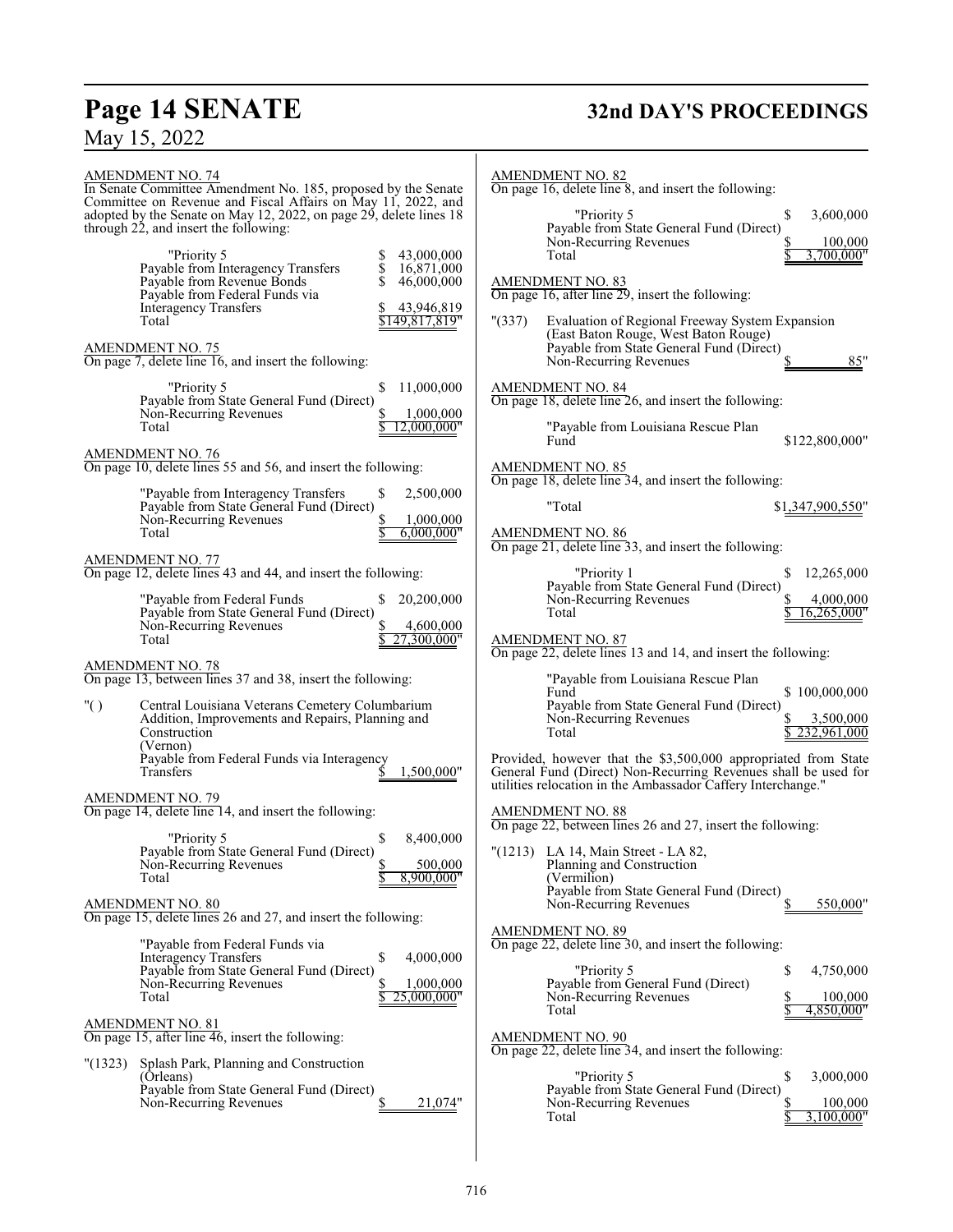# **32nd DAY'S PROCEEDINGS**

# **Page 15 SENATE**<br>May 15, 2022

| <b>AMENDMENT NO. 91</b><br>On page 22, delete line 38, and insert the following:                                                                                                                  | Total<br>6,000,000"                                                                                                                                 |
|---------------------------------------------------------------------------------------------------------------------------------------------------------------------------------------------------|-----------------------------------------------------------------------------------------------------------------------------------------------------|
| 3,500,000<br>"Priority 5<br>\$<br>Payable from State General Fund (Direct)                                                                                                                        | <b>AMENDMENT NO. 101</b><br>On page 31, delete lines 34 and 35, and insert the following:                                                           |
| Non-Recurring Revenues<br>1,000,000<br>4,500,000"<br>Total                                                                                                                                        | "Revenues<br>S<br>1,000,000<br>Payable from Fees and Self-Generated<br>Revenues<br>1,500,000<br>2.250.000"<br>Total                                 |
| <b>AMENDMENT NO. 92</b><br>On page 23, delete line 4, and insert the following:<br>"Priority 5                                                                                                    | <b>AMENDMENT NO. 102</b><br>On page 31, delete line $\overline{41}$ , and insert the following:                                                     |
| 12,600,000<br>S<br>Payable from State General Fund (Direct)<br>Non-Recurring Revenues<br>1,100,000<br>Total<br>3.700.000"                                                                         | "Priority 1<br>\$<br>3,099,917<br>Payable from State General Fund (Direct)                                                                          |
| <b>AMENDMENT NO. 93</b><br>On page 23, delete line 12, and insert the following:                                                                                                                  | Non-Recurring Revenues<br>410,000<br>3,509,917"<br>Total                                                                                            |
| 9.600,000<br>"Priority 5<br>S<br>Payable from State General Fund (Direct)<br>Non-Recurring Revenues<br>1,000,000                                                                                  | $\frac{\text{AMENDMENT NO. 103}}{\text{On page 33, delete line 27, and insert the following:}}$<br>"Priority 5<br>31,000,600<br>S                   |
| 10,600,000"<br>Total<br>$\frac{\text{AMENDMENT NO. 94}}{\text{On page 26, delete line 9}}$ , and insert the following:                                                                            | Payable from Capital Outlay Savings<br>5,000,000<br>Fund<br>Total<br>37,000,600"                                                                    |
| "Payable from Transportation Trust Fund-<br>\$28,041,133"<br>Regular                                                                                                                              | <b>AMENDMENT NO. 104</b><br>On page 35, at the beginning of line 1, insert the following:                                                           |
| <b>AMENDMENT NO. 95</b><br>On page 26, delete lines 35 and 36, and insert the following:                                                                                                          | "(13)<br>Stopher Hall Restroom ADA Upgrade,<br>Planning and Construction<br>(Lafourche)<br>Payable from State General Fund (Direct)                 |
| "Priority 5<br>66,500,000<br>Տ<br>Տ<br>Payable from Interagency Transfers<br>10,000,000<br>Payable from State General Fund (Direct)<br>Non-Recurring Revenues<br>5,000,000<br>87,500,000<br>Total | Non-Recurring Revenues<br>1,058,995"<br>AMENDMENT NO. 105<br>On page 35, between lines 11 and 12, insert the following:                             |
| <b>AMENDMENT NO. 96</b><br>On page $26$ , after line $41$ , insert the following:                                                                                                                 | " $($ )<br>Renovation and Addition to Athletic Facility,<br>Phase II, Planning and Construction<br>(Lafourche)                                      |
| "(317)<br>Louisiana Correctional Institute for Women/ Jetson<br>Center for Youth Site; Repair, Equipment and<br>Replacement, Planning and Construction                                            | Payable from State General Fund (Direct)<br>Non-Recurring<br>Revenues<br>1,500,000<br>S                                                             |
| (East Baton Rouge)<br>Payable from State General Fund (Direct)<br>Non-Recurring Revenues<br>215,000"                                                                                              | Pending submittal and late approval of the capital outlay budget<br>request pursuant to the provisions of R.S. 39:112."<br><b>AMENDMENT NO. 106</b> |
| <b>AMENDMENT NO. 97</b><br>On page 26, delete lines 42 through 46                                                                                                                                 | On page 35, after line 40, insert the following:                                                                                                    |
| <b>AMENDMENT NO. 98</b><br>On page 29, delete line 43, and insert the following:                                                                                                                  | "(221) Comprehensive ADA Assessment/Remediation,<br>Planning and Construction<br>(Lincoln)<br>Payable from State General Fund (Direct)              |
| "Priority 5<br>22,000,000<br>\$<br>Payable from State General Fund (Direct)<br>Non-Recurring Revenues<br>1,000,000                                                                                | 28,762"<br>Non-Recurring Revenues<br>AMENDMENT NO. 107                                                                                              |
| 3.000.000"<br>Total                                                                                                                                                                               | On page 36, delete lines 13 and 14, and insert the following:<br>"Priority 5<br>9,000,000<br>S                                                      |
| AMENDMENT NO. 99<br>On page 30, after line 23, insert the following:                                                                                                                              | Payable from Fees and Self-Generated<br>5,000,000<br>Revenues<br>S<br>Total<br>15,000,000"                                                          |
| "(1522) Health Science Center Facility Renovations-<br>Dental School Simulation Facility<br>(Orleans)<br>Payable from State General Fund (Direct)                                                 | AMENDMENT NO. 108<br>On page 36, delete lines 19 and 20, and insert the following:                                                                  |
| 54,607"<br>Non-Recurring Revenues                                                                                                                                                                 | "Priority 5<br>7,000,000<br>S                                                                                                                       |
| AMENDMENT NO. 100<br>On page 31, delete lines 11 and 12, and insert the following:                                                                                                                | Payable from Fees and Self-Generated<br>Revenues<br>4,000,000<br>11,500,000"<br>Total                                                               |
| "Payable from the Capital Outlay<br>Savings Fund<br>1,000,000                                                                                                                                     |                                                                                                                                                     |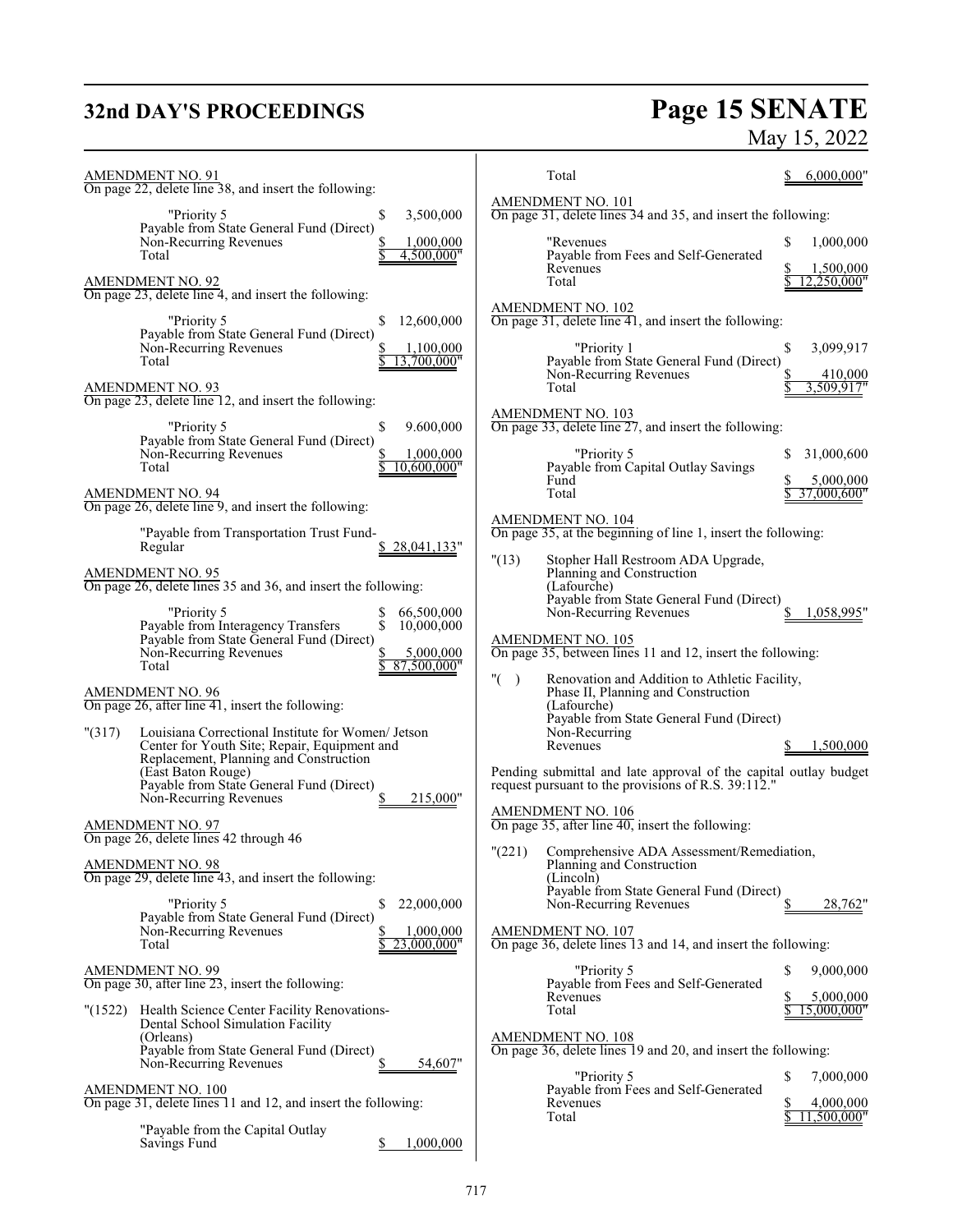# **Page 16 SENATE**<br>May 15, 2022

# **32nd DAY'S PROCEEDINGS**

| AMENDMENT NO. 109<br>On page 38, delete lines 36 and 37, and insert the following:                                                                                                                                               | AMENDMENT NO. 118<br>On page 47, delete line 18, and insert the following:                                                                                                                      |
|----------------------------------------------------------------------------------------------------------------------------------------------------------------------------------------------------------------------------------|-------------------------------------------------------------------------------------------------------------------------------------------------------------------------------------------------|
| "Payable from the Capital Outlay Savings<br>Fund<br>16,000,000<br>Total<br>26,600,000"                                                                                                                                           | "Priority 5<br>\$<br>312,000<br>Payable from State General Fund (Direct)<br>Non-Recurring Revenues<br>675,000<br>987,000"<br>Total                                                              |
| AMENDMENT NO. 110<br>On page 40, after line $10$ , insert the following:                                                                                                                                                         | AMENDMENT NO. 119                                                                                                                                                                               |
| "19/673 NEW ORLEANS CENTER FOR THE CREATIVE<br><b>ARTS</b>                                                                                                                                                                       | On page 47, between lines 23 and 24, insert the following:<br>"(814)<br>Greentown Road Improvements, Beauregard                                                                                 |
| (1212)<br>Roof Replacement, Planning and Construction<br>(Orleans)<br>Payable from State General Fund (Direct)<br>Non-Recurring Revenues<br>453,206"                                                                             | Parish Police Jury, Planning and Construction<br>(Beauregard)<br>Payable from State General Fund (Direct)<br>Non-Recurring Revenues<br>360,000                                                  |
| AMENDMENT NO. 111<br>On page 40, between lines 15 and 16, insert the following:                                                                                                                                                  | Longview Road Improvements, Beauregard Parish<br>(816)<br>Police Jury, Planning and Construction<br>(Beauregard)<br>Payable from State General Fund (Direct)                                    |
| "(1216) Emergency Stairs Repair,<br>Planning and Construction                                                                                                                                                                    | Non-Recurring Revenues<br>750,000                                                                                                                                                               |
| (Orleans)<br>Payable from State General Fund (Direct)<br>Non-Recurring Revenues<br>2,500"                                                                                                                                        | 50/J09<br><b>CADDO PARISH</b><br>(905)<br>Walter B. Jacobs Memorial Nature Center,                                                                                                              |
| <b>AMENDMENT NO. 112</b><br>On page 41, at the beginning of line 19, delete $"$ ( $"$ )" and insert<br>" $(1586)$ "                                                                                                              | Planning and Construction<br>(Caddo)<br>Payable from State General Fund (Direct)<br>Non-Recurring Revenues<br>300,000'                                                                          |
| <b>AMENDMENT NO. 113</b><br>On page 43, delete line 37, and insert the following:                                                                                                                                                | <b>AMENDMENT NO. 120</b><br>On page 47, after line $46$ , insert the following:                                                                                                                 |
| "Priority 5<br>3,745,000<br>\$<br>Payable from State General Fund (Direct)<br>Non-Recurring Revenues<br>500,000<br>Total<br>4,245,000"<br><b>AMENDMENT NO. 114</b><br>On page $45$ , delete line $6$ , and insert the following: | "50/J15 CONCORDIA PARISH<br>(370)<br>Courthouse HVAC Systems,<br>Planning and Construction<br>(Concordia)<br>Payable from State General Fund (Direct)<br>Non-Recurring Revenues<br>230,000"     |
| "Payable from General Obligation Bonds<br>\$<br>275,000<br>Priority 2<br>Payable from State General Fund (Direct)<br>Non-Recurring Revenues<br>326,000<br>Total<br>601,000"                                                      | AMENDMENT NO. 121<br>On page 49, delete line 14, and insert the following:<br>"Priority 5<br>\$<br>8,000,000<br>Payable from State General Fund (Direct)<br>Non-Recurring Revenues<br>1,000,000 |
| <b>AMENDMENT NO. 115</b><br>On page 46, delete line 47, and insert the following:                                                                                                                                                | 9,000,000"<br>Total                                                                                                                                                                             |
| "Priority 1<br>\$<br>1,800,000<br>Payable from State General Fund (Direct)                                                                                                                                                       | <b>AMENDMENT NO. 122</b><br>On page 49, delete line 33, and insert the following:                                                                                                               |
| Non-Recurring Revenues<br>200,000<br>Total<br>2.000.000"<br>AMENDMENT NO. 116                                                                                                                                                    | "Priority 5<br>S<br>2,400,000<br>Payable from State General Fund (Direct)<br>Non-Recurring Revenues<br>900,000<br>3,300,000"<br>Total                                                           |
| On page $47$ , delete lines 5 and 6, and insert the following:<br>"Priority 5<br>S<br>1,428,000                                                                                                                                  | <b>AMENDMENT NO. 123</b><br>On page 50, delete line 44, and insert the following:                                                                                                               |
| Payable from State General Fund (Direct)<br>400,000<br>Non-Recurring Revenues<br>2,128,000"<br>Total                                                                                                                             | "Priority 1<br>99,600<br>Payable from State General Fund (Direct) Non-Recurring<br>Revenues<br>4,500,000                                                                                        |
| AMENDMENT NO. 117<br>On page 47, between lines 7 and 8, insert the following:                                                                                                                                                    | 4,599,600"<br>Total<br>AMENDMENT NO. 124                                                                                                                                                        |
| "(709)<br>Courthouse Elevator Renovation,<br>Planning and Construction<br>(Avoyelles)<br>Payable from State General Fund (Direct)<br>225,000"<br>Non-Recurring Revenues                                                          | On page 51, delete line 23, and insert the following:<br>\$<br>"Priority 1<br>99,862<br>Payable from State General Fund (Direct)<br>300,000<br>Non-Recurring Revenues<br>Total<br>399.862"      |
|                                                                                                                                                                                                                                  |                                                                                                                                                                                                 |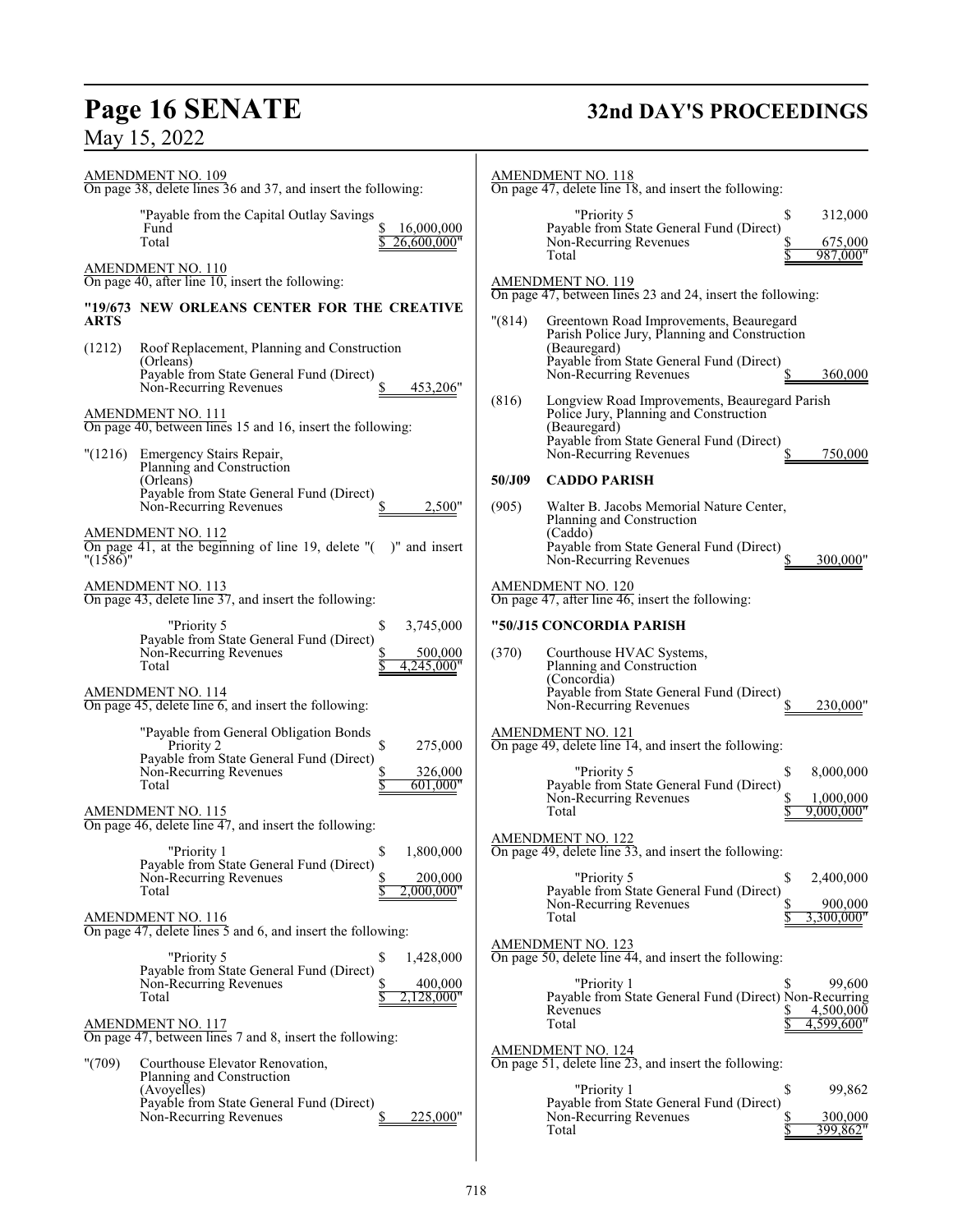# **32nd DAY'S PROCEEDINGS Page 17 SENATE** May 15, 2022

|              | <b>AMENDMENT NO. 125</b><br>On page 54, delete lines 27 and 28, and insert the following:                                                               |         | (St. Tammany)<br>Payable from General Fund (Direct)<br>Non-Recurring Revenues                                                                                   | 270,000"                 |
|--------------|---------------------------------------------------------------------------------------------------------------------------------------------------------|---------|-----------------------------------------------------------------------------------------------------------------------------------------------------------------|--------------------------|
|              | "Revenues<br>1,250,000<br>,755,000"<br>Total                                                                                                            |         | <b>AMENDMENT NO. 132</b><br>On page 61, delete line 41, and insert the following:                                                                               |                          |
|              | <b>AMENDMENT NO. 126</b><br>On page 55, between lines 33 and 34, insert the following:                                                                  |         | "Priority 1                                                                                                                                                     | \$<br>1,939,000          |
| "(302)       | Tedeton Road Bridge Replacement,<br>Planning and Construction<br>(Ouachita)                                                                             |         | Payable from State General Fund<br>(Direct)<br>Non-Recurring Revenues<br>Total                                                                                  | 2,000,000<br>3.939.000"  |
|              | Payable from State General Fund (Direct)<br>Non-Recurring Revenues<br>109,000"                                                                          |         | AMENDMENT NO. 133<br>On page 62, between lines 19 and 20, insert the following:                                                                                 |                          |
| " $(1589)$ " | <b>AMENDMENT NO. 127</b><br>On page 58, at the beginning of line 1, delete $"$ ( $"$ )", and insert                                                     | " (992) | Extension of Pavilion, Sidewalk Awning, Wastewater<br>Line Extension, Storm Drainage Relocation,                                                                |                          |
|              | <b>AMENDMENT NO. 128</b><br>On page 58, delete line 13, and insert the following:                                                                       |         | Foundations, and Other Associated Infrastructure<br>at Rodeo Arena, Planning and Construction, Phase 2<br>(Vernon)                                              |                          |
|              | "Priority 2<br>320,000<br>\$<br>Payable from State General Fund (Direct)                                                                                |         | Payable from State General Fund (Direct)<br>Non-Recurring Revenues                                                                                              | 360,000                  |
|              | Non-Recurring Revenues<br>180,000<br>500,000"<br>Total                                                                                                  | (995)   | VPPJ - Fal Road Rehabilitation,<br>Planning and Construction<br>(Vernon)                                                                                        |                          |
|              | AMENDMENT NO. 129<br>On page 59, between lines 20 and 21, insert the following:                                                                         |         | Payable from State General Fund (Direct)<br>Non-Recurring Revenues                                                                                              | 99,000"                  |
| " (509)      | Capital Improvements and Construction for<br>Recreation Dist. #3, Planning and Construction<br>(St. Mary)                                               |         | <b>AMENDMENT NO. 134</b><br>On page 62, delete line 44, and insert the following:                                                                               |                          |
|              | Payable from State General Fund (Direct)<br>Non-Recurring Revenues<br>200,000                                                                           |         | "Priority 2<br>Payable from State General Fund (Direct)<br>Non-Recurring Revenues                                                                               | \$<br>500,000<br>500,000 |
| (510)        | Walking/Bike Path and Associated<br>Improvements at Bayou Vista Parkway<br>for St. Mary Parish Government,                                              |         | Total<br>AMENDMENT NO. 135                                                                                                                                      | ,000,000"                |
|              | Planning and Construction (St. Mary)<br>Payable from State General Fund (Direct)<br>Non-Recurring Revenues<br>100,000                                   | "(49)   | On page 65, between lines 42 and 43, insert the following:<br>Pride Fire District No. 8, Indian Mound                                                           |                          |
| (511)        | Drainage Culvert Installations for<br>Sub-Gravity Drainage District #1<br>of St. Mary Parish Gravity Drainage<br>District #2, Planning and Construction |         | Station, Replacement of Fire Station,<br>Planning and Construction (East Baton)<br>Rouge)<br>Payable from State General Fund (Direct)<br>Non-Recurring Revenues | 820,000"                 |
|              | (St. Mary)<br>Payable from State General Fund (Direct)<br>Non-Recurring Revenues<br>375,000                                                             |         | <b>AMENDMENT NO. 136</b><br>On page 67, delete line 29, and insert the following:                                                                               |                          |
| (561)        | Installation of Additional Pump at<br>Bertrand-Vining Pump Station for                                                                                  |         | "Revenues                                                                                                                                                       | 250,000"                 |
|              | Expanded Pumping Capacity for<br>Bayou Vista for Sub-Gravity Drainage<br>District #1 of the St. Mary Parish Gravity                                     |         | <b>AMENDMENT NO. 137</b><br>On page 67, between lines 41 and 42, insert the following:                                                                          |                          |
|              | Drainage District #2, Planning and<br>Construction (St. Mary)<br>Payable from State General Fund (Direct)                                               | (642)   | "50/M55 COTTONPORT<br>Elevated Water Storage Tank Rehabilitation,                                                                                               |                          |
|              | Non-Recurring Revenues<br>500,000"<br><b>AMENDMENT NO. 130</b>                                                                                          |         | Planning and Construction<br>(Avoyelles)<br>Payable from State General Fund (Direct)                                                                            |                          |
|              | On page 60, delete line 14, and insert the following:                                                                                                   |         | Non-Recurring Revenues                                                                                                                                          | 375,000"                 |
|              | "Priority 5<br>\$<br>13,300,000<br>Payable from State General Fund (Direct)<br>Non-Recurring Revenues<br>931,000                                        |         | <b>AMENDMENT NO. 138</b><br>On page 68, between lines 7 and 8, insert the following:                                                                            |                          |
|              | Total<br>14,231,000"<br>AMENDMENT NO. 131<br>On page 60, between lines 21 and 22, insert the following:                                                 |         | "(1296) Downtown Historic District Overlays, Phase 2,<br>Planning and Construction<br>(St. Tammany)<br>Payable from State General Fund (Direct)                 |                          |
| " (559)      | Animal Services Upgrades and Improvements,<br>Planning and Construction                                                                                 |         | Non-Recurring Revenues                                                                                                                                          | 2,000,000"               |
|              |                                                                                                                                                         |         |                                                                                                                                                                 |                          |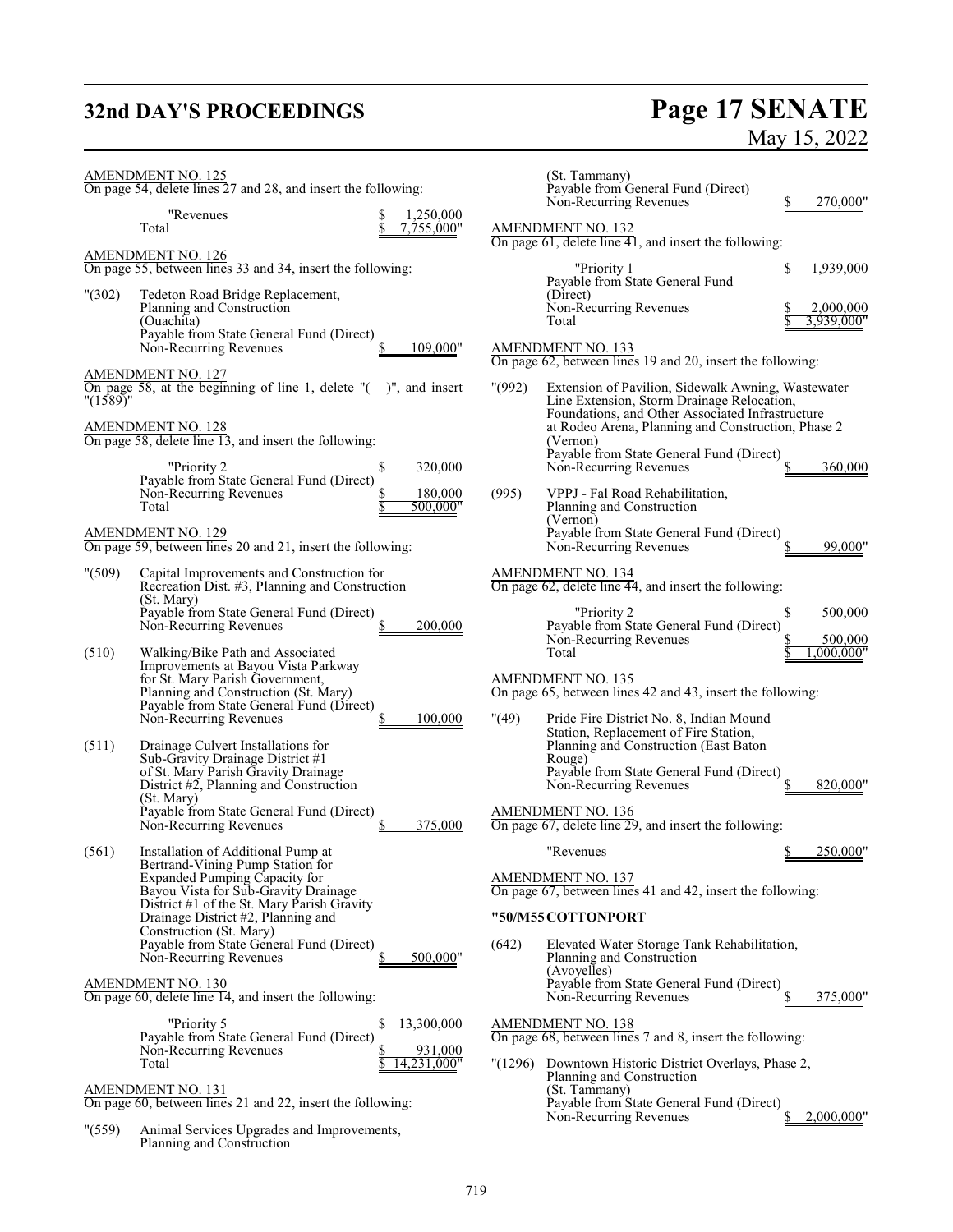# **Page 18 SENATE 32nd DAY'S PROCEEDINGS**

| AMENDMENT NO. 139                                                                                                                                                                                                | <b>AMENDMENT NO. 149</b>                                                                                                                                                                                                                                                                                                      |
|------------------------------------------------------------------------------------------------------------------------------------------------------------------------------------------------------------------|-------------------------------------------------------------------------------------------------------------------------------------------------------------------------------------------------------------------------------------------------------------------------------------------------------------------------------|
| On page 69, between lines 6 and 7, insert the following:                                                                                                                                                         | On page 74, between lines 30 and 31, insert the following:                                                                                                                                                                                                                                                                    |
| " (525)                                                                                                                                                                                                          | (401)                                                                                                                                                                                                                                                                                                                         |
| Street Rehabilitation,                                                                                                                                                                                           | Renovations to National Guard Armory Building,                                                                                                                                                                                                                                                                                |
| Planning and Construction                                                                                                                                                                                        | Planning and Construction                                                                                                                                                                                                                                                                                                     |
| (Calcasieu)                                                                                                                                                                                                      | (Catahoula)                                                                                                                                                                                                                                                                                                                   |
| Payable from State General Fund (Direct)                                                                                                                                                                         | Payable from State General Fund (Direct)                                                                                                                                                                                                                                                                                      |
| Non-Recurring Revenues                                                                                                                                                                                           | Non-Recurring Revenues                                                                                                                                                                                                                                                                                                        |
| 750,000"                                                                                                                                                                                                         | 390,000"                                                                                                                                                                                                                                                                                                                      |
| <b>AMENDMENT NO. 140</b>                                                                                                                                                                                         | AMENDMENT NO. 150                                                                                                                                                                                                                                                                                                             |
| On page 69, between lines 19 and 20, insert the following:                                                                                                                                                       | On page 76, delete lines 12 and 13, and insert the following:                                                                                                                                                                                                                                                                 |
| "(728)<br>Street Rehabilitation,<br>Planning and Construction<br>(Beauregard)<br>Payable from State General Fund (Direct)<br>Non-Recurring Revenues<br>750,000"                                                  | "Priority 5<br>250,000<br>Payable from State General Fund (Direct)<br>Non-Recurring Revenues<br>500,000<br>,000,000"<br>Total<br>AMENDMENT NO. 151                                                                                                                                                                            |
| AMENDMENT NO. 141                                                                                                                                                                                                | On page 76, between lines 19 and 20, insert the following:                                                                                                                                                                                                                                                                    |
| On page 69, at the beginning of line 33, delete "()", and insert                                                                                                                                                 | "50/MG7                                                                                                                                                                                                                                                                                                                       |
| "(1590)"                                                                                                                                                                                                         | <b>LIVINGSTON</b>                                                                                                                                                                                                                                                                                                             |
| AMENDMENT NO. 142<br>On page 69, delete line 37, and insert the following:<br>"Priority 2<br>\$<br>300,000<br>Payable from State General Fund (Direct)<br>Non-Recurring Revenues<br>300,000<br>Total<br>600,000" | (812)<br>Old Couthouse Renovations, Planning and<br>Construction<br>(Livingston)<br>Payable from State General Fund (Direct)<br>Non-Recurring Revenues<br>2,000,000"<br>$\frac{\text{AMENDMENT NO. 152}}{\text{On page 76, delete line 38, and insert the following:}}$                                                       |
| AMENDMENT NO. 143<br>On page 70, delete lines 19 and 20, and insert the following:<br>"Revenues<br>250,000<br>600,000"<br>Total                                                                                  | "Priority 5<br>2,295,000<br>\$<br>Payable from State General Fund (Direct)<br>Non-Recurring Revenues<br>7,000,000<br>9,295,000"<br>Total                                                                                                                                                                                      |
| <b>AMENDMENT NO. 144</b>                                                                                                                                                                                         | AMENDMENT NO. 153                                                                                                                                                                                                                                                                                                             |
| On page 70, delete line 24, and insert the following:                                                                                                                                                            | On page 78, between lines 7 and 8, insert the following:                                                                                                                                                                                                                                                                      |
| "Revenues                                                                                                                                                                                                        | "50/MK1                                                                                                                                                                                                                                                                                                                       |
| 250,000"                                                                                                                                                                                                         | <b>MOREAUVILLE</b>                                                                                                                                                                                                                                                                                                            |
| AMENDMENT NO. 145<br>On page 70, delete line 35, and insert the following:<br>"Priority 5<br>5,185,000<br>\$<br>Payable from State General Fund (Direct)<br>Non-Recurring Revenues<br>500,000                    | (828)<br>Sidewalk Rehabilitation, Planning and Construction<br>(Avoyelles)<br>Payable from State General Fund (Direct)<br>Non-Recurring Revenues<br>75,000"<br><b>AMENDMENT NO. 154</b>                                                                                                                                       |
| 5,685,000"<br>Total<br>AMENDMENT NO. 146<br>On page 72, delete lines 1 through 8<br>AMENDMENT NO. 147                                                                                                            | On page 78, after line 47, insert the following:<br>" (553)<br>Cyr Gates Center Sprinkler System,<br>Planning and Construction<br>Payable from State General Fund (Direct)<br>300,000"<br>Non-Recurring Revenues                                                                                                              |
| On page 72, between lines 8 and 9, insert the following:                                                                                                                                                         | AMENDMENT NO. 155                                                                                                                                                                                                                                                                                                             |
| "50/M97 GEORGETOWN                                                                                                                                                                                               | On page 79, between lines 7 and 8, insert the following:                                                                                                                                                                                                                                                                      |
| Water Tank Rehabilitation, Planning and<br>(1375)<br>Construction                                                                                                                                                | "50/ML2NEW LLANO                                                                                                                                                                                                                                                                                                              |
| (Grant)                                                                                                                                                                                                          | (668)                                                                                                                                                                                                                                                                                                                         |
| Payable from State General Fund (Direct)                                                                                                                                                                         | Storm Drainage Improvements,                                                                                                                                                                                                                                                                                                  |
| Non-Recurring Revenues                                                                                                                                                                                           | Planning and Construction                                                                                                                                                                                                                                                                                                     |
| 135,000"                                                                                                                                                                                                         | (Vernon)                                                                                                                                                                                                                                                                                                                      |
| S                                                                                                                                                                                                                | Payable from State General Fund (Direct)                                                                                                                                                                                                                                                                                      |
| <b>AMENDMENT NO. 148</b>                                                                                                                                                                                         | Non-Recurring Revenues                                                                                                                                                                                                                                                                                                        |
| On page 74, delete lines 24 and 25, and insert the following:                                                                                                                                                    | 300,000"                                                                                                                                                                                                                                                                                                                      |
| "Priority 5<br>500,000<br>\$<br>Payable from State General Fund (Direct)<br>Non-Recurring<br>Revenues<br>500,000<br>Total<br>2,179,000"                                                                          | <b>AMENDMENT NO. 156</b><br>On page 79, between lines 41 and 42, insert the following:<br>" (539)<br>Algiers Playgrounds, Renovation of<br>Restrooms, Lighting, Fencing and<br>Playground Equipment, Planning and<br>Construction (Orleans)<br>Payable from State General Fund (Direct)<br>100,000"<br>Non-Recurring Revenues |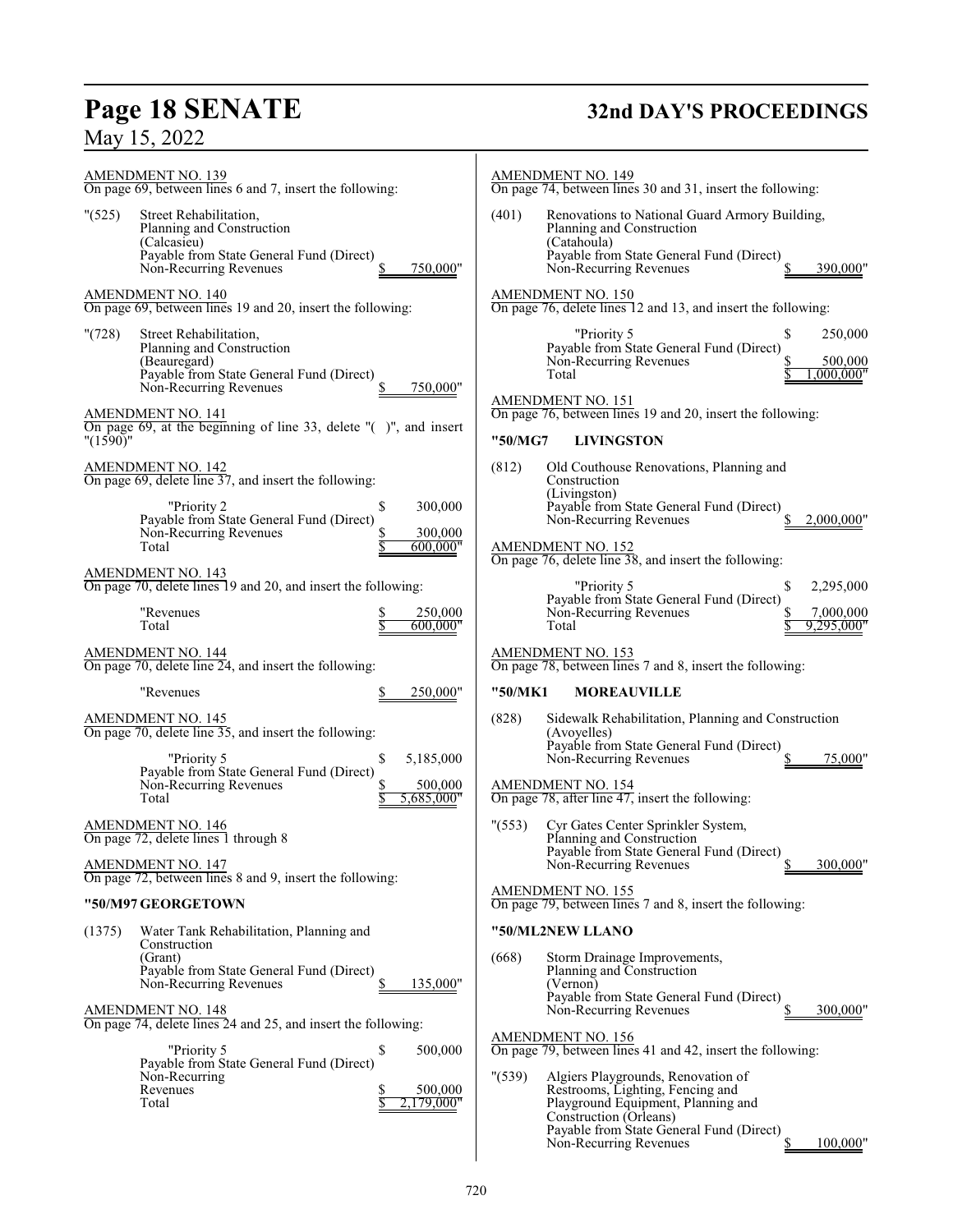# **32nd DAY'S PROCEEDINGS**

# **Page 19 SENATE**<br>May 15, 2022

| AMENDMENT NO. 157<br>On page 80, between lines 29 and 30, insert the following:                                                                                | <b>AMENDMENT NO. 164</b><br>On page 96, delete line 33, and insert the following:                                                     |
|----------------------------------------------------------------------------------------------------------------------------------------------------------------|---------------------------------------------------------------------------------------------------------------------------------------|
| "50/ML9OAK GROVE                                                                                                                                               | "Priority 1<br>2,191,547<br>\$                                                                                                        |
| (1304)<br>Elevated Water Storage Tank Renovation,<br>Planning and Construction<br>(West Carroll)<br>Payable from State General Fund (Direct)                   | Payable from State General Fund (Direct)<br>Non-Recurring Revenues<br>1,500,000<br>3,691,547"<br>Total<br>AMENDMENT NO. 165           |
| Non-Recurring Revenues<br>250,000"                                                                                                                             | On page 97, between lines 35 and 36, insert the following:                                                                            |
| AMENDMENT NO. 158<br>On page 81, between lines 19 and 20, insert the following:                                                                                | <b>SOUTH GRANT WATER CORPORATION</b><br>"50/NHU                                                                                       |
| "50/MM8<br><b>PARKS</b>                                                                                                                                        | (630)<br>Southern Grant Sewerage System Improvements,<br>Study and Design/Construction                                                |
| (202)<br>Parks Water System Improvements,                                                                                                                      | (Grant)<br>Payable from State General Fund (Direct)                                                                                   |
| Planning and Construction<br>(St. Martin)                                                                                                                      | Non-Recurring Revenues<br>300,000"                                                                                                    |
| Payable from State General Fund (Direct)<br>350,000"<br>Non-Recurring Revenues                                                                                 | <b>AMENDMENT NO. 166</b><br>On page 98, delete line 13, and insert the following:                                                     |
| <b>AMENDMENT NO. 159</b><br>On page 85, delete line 6, and insert the following:<br>"Priority 1<br>35,000<br>S                                                 | "Priority 5<br>\$<br>1,000,000<br>Payable from State General Fund (Direct)<br>Non-Recurring Revenues<br>500,000<br>Total<br>.500.000" |
| Payable from State General Fund (Direct)<br>Non-Recurring Revenues<br>75,000<br>Total<br>110.000"                                                              | <b>AMENDMENT NO. 167</b><br>On page 98, between lines 36 and 37, insert the following:                                                |
| AMENDMENT NO. 160                                                                                                                                              | "50/NM1<br><b>RAPIDES WATER WORKS DISTRICT #3</b>                                                                                     |
| On page 85, at the beginning of line 8, delete "()", and insert<br>"(1593)", and after "Storm" and before "Repairs", delete "Drainage",<br>and insert "Damage" | (715)<br>Water Main Replacement Curtis Park,<br>Planning and Construction<br>(Rapides)                                                |
| AMENDMENT NO. 161<br>On page 85, after line 30, insert the following:                                                                                          | Payable from State General Fund (Direct)<br>Non-Recurring Revenues<br>315,000"                                                        |
| Upgrade Regional Sewerage Pumping<br>"(1524)<br>Stations (Arizona and Highway 108),                                                                            | AMENDMENT NO. 168<br>On page 100, between lines 20 and 21, insert the following:                                                      |
| Planning and Construction (Calcasieu)<br>Payable from State General Fund (Direct)<br>Non-Recurring Revenues<br>14,015"                                         | "50/NU2LOUISIANA<br><b>ENDOWMENT</b><br>THE<br><b>FOR</b><br><b>HUMANITIES</b>                                                        |
| <b>AMENDMENT NO. 162</b><br>On page 89, between lines 9 and 10, insert the following:                                                                          | (1038)<br>Critical Repairs and Restoration of Historic<br>Turner's Hall, Planning and Construction                                    |
| "50/N03 AUDUBON NATURE INSTITUTE, INC.                                                                                                                         | (Orleans)<br>Payable from State General Fund (Direct)                                                                                 |
| Audubon 2020 Exhibits<br>( )                                                                                                                                   | Non-Recurring Revenues<br>375,000"                                                                                                    |
| (Orleans)<br>Payable from State General Fund (Direct)<br>1,472,880"<br>Non-Recurring Revenues                                                                  | <b>AMENDMENT NO. 169</b><br>On page 101, delete lines 29 and 30, and insert the following:                                            |
| AMENDMENT NO. 163                                                                                                                                              | "Priority 5<br>\$<br>32,620,000<br>Payable from State General Fund (Direct)                                                           |
| On page 91, between lines 6 and 7, insert the following:                                                                                                       | Non-Recurring Revenues<br>500,000<br>34,120,000"<br>Total                                                                             |
| "50/N52 LAFAYETTE PARISH SHERIFF                                                                                                                               | AMENDMENT NO. 170                                                                                                                     |
| Crime Scene and Evidence Storage,<br>(1581)<br>Planning and Construction                                                                                       | On page 102, between lines 35 and 36, insert the following:                                                                           |
| (Lafayette)<br>Payable from State General Fund (Direct)<br>Non-Recurring Revenues<br>350,000                                                                   | "50/NZ3 BEAUREGARD MEMORIAL HOSPITAL<br>Chiller Replacement and Equipment,                                                            |
| (1582)<br>Fitness Center, Planning and Construction                                                                                                            | (1286)<br>Planning and Construction<br>(Beauregard)                                                                                   |
| (Lafayette)<br>Payable from State General Fund (Direct)                                                                                                        | Payable from State General Fund (Direct)<br>487,000"<br>Non-Recurring Revenues                                                        |
| Non-Recurring Revenues<br>220,000                                                                                                                              | AMENDMENT NO. 171                                                                                                                     |
| Range Upgrades, Planning and Construction<br>(1583)<br>(Lafayette)                                                                                             | On page 103, delete lines 6 and 7, and insert the following:                                                                          |
| Payable from State General Fund (Direct) Non-Recurring<br>Revenues<br>305,000"                                                                                 | "Priority 5<br>\$<br>485,000<br>Payable from State General Fund (Direct)                                                              |
|                                                                                                                                                                |                                                                                                                                       |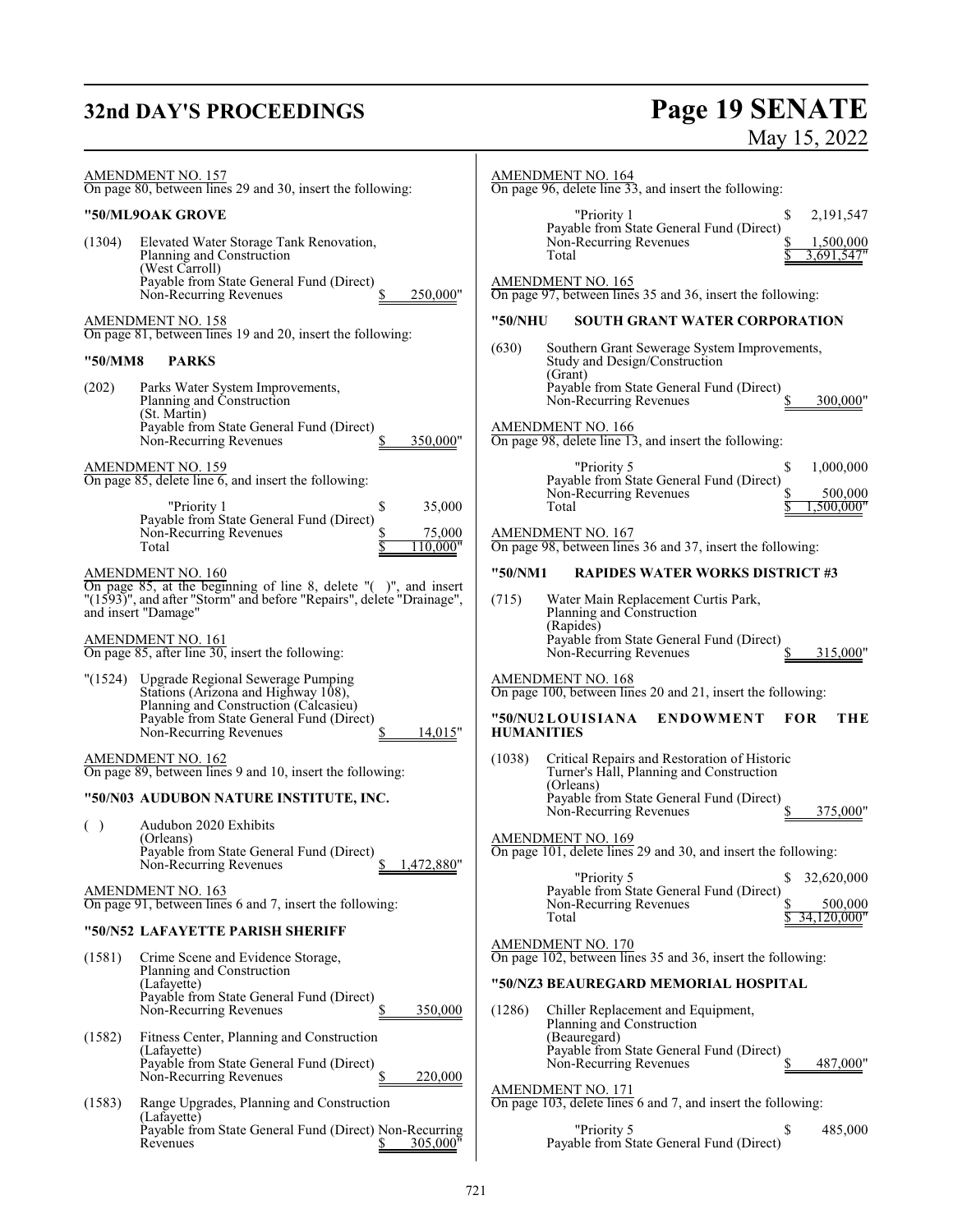# **Page 20 SENATE 32nd DAY'S PROCEEDINGS**

Non-Recurring Revenues  $\frac{\$}{\$}$  1,000,000<br>Total  $\frac{\$}{\$}$  2,821,741<sup>"</sup>  $2,821,741"$ AMENDMENT NO. 172 On page 103, delete lines 14 and 15, and insert the following: "Priority 5 \$ 1,000,000 Payable from State General Fund (Direct) Non-Recurring Revenues<br>
Total  $\frac{$1,000,000}{$3,986,500"$ 3,986,500" AMENDMENT NO. 173 On page 105, delete lines 21 and 22, and insert the following: "Payable from Interest Earnings  $\frac{\$}{\$}$  1,765,000<br>Total  $\frac{\$}{\$}$  20.765,000  $20.765,000"$ AMENDMENT NO. 174 On page 119, between lines 17 and 18, insert the following: "(T) Notwithstanding anything contained in this Act or anyother provision of law, the appropriations included herein identified as "Payable fromState General Fund (Direct) Non-RecurringRevenues" are appropriated for the purpose of making supplemental capital outlay appropriations for Fiscal Year 2021-2022." On motion of Senator White, the committee amendment was adopted. The amended bill was read by title and referred to the Legislative Bureau. **HOUSE BILL NO. 348—** BY REPRESENTATIVE AMEDEE AN ACT To enact R.S. 33:4564.8, relative to recreation districts in St. Mary Parish; to increase the per diem paid to the boards of commissioners of such districts; and to provide for related matters. Reported favorably by the Committee on Finance. The bill was read by title and referred to the Legislative Bureau. **HOUSE BILL NO. 437—** BY REPRESENTATIVE ZERINGUE AN ACT To appropriate funds to defray the expenses of the Louisiana Judiciary, including the Supreme Court, Courts of Appeal, District Courts, Criminal District Court of Orleans Parish, and other courts; to provide for an effective date; and to provide for related matters. Reported with amendments by the Committee on Finance. **SENATE COMMITTEE AMENDMENTS** Amendments proposed by Senate Committee on Finance to Engrossed House Bill No. 437 by Representative Zeringue AMENDMENT NO. 1 On page 8, at the beginning of line 38, delete "Section 2." and insert "Section 2.A." AMENDMENT NO. 2 On page 9, between lines 2 and 3, insert the following: " B. The sum of Eight Hundred Forty-one Thousand Six Hundred Seventy and No/100 (\$841,670) Dollars is hereby appropriated from State General Fund (Direct) for implementing the automated expungement of criminal records, in the event that House Bill No. 707 of the 2022 Regular Session of the Legislature is enacted into law." On motion of Senator White, the committee amendment was adopted. The amended bill was read by title and referred to the Legislative Bureau. **HOUSE BILL NO. 465—** BY REPRESENTATIVE ZERINGUE AN ACT To provide for the establishment and reestablishment of agency ancillary funds, to be specifically known as internal service funds, auxiliary accounts, or enterprise funds for certain state institutions, officials, and agencies; to provide for appropriation of funds for Fiscal Year 2022-2023; to provide for an effective date; and to regulate the administration of said funds. Reported with amendments by the Committee on Finance. **SENATE COMMITTEE AMENDMENTS** Amendments proposed by Senate Committee on Finance to Reengrossed House Bill No. 465 by Representative Zeringue AMENDMENT NO. 1 On page 6, between lines 45 and 46, insert the following: "Payable out of State General Fund by Interagency Transfers from the Department of Education to the Technology Services Program for the purchase of IT equipment and software as authorized through Emergency Assistance for Non-Public Schools \$24,000,000" AMENDMENT NO. 2 On page 8, between lines 37 and 38, insert the following: "Payable out of Federal Funds to the Environmental State Revolving Loan Funds Program for municipalities to improve storm water management to address sewer overflows and reduce \$ 1,169,000" On motion of Senator White, the committee amendment was adopted. The amended bill was read by title and referred to the Legislative Bureau. **HOUSE BILL NO. 633—** BY REPRESENTATIVE ZERINGUE AN ACT To provide with respect to the Revenue Sharing Fund and the allocation and distribution thereof for Fiscal Year 2022-2023 and to provide for related matters. Reported with amendments by the Committee on Finance. **SENATE COMMITTEE AMENDMENTS** Amendments proposed by Senate Committee on Finance to Engrossed House Bill No. 633 by Representative Zeringue AMENDMENT NO. 1 On page 9, line 4, delete "(\$1,189,051)" and insert "(\$1,184,778)" and delete "(\$9,723,762)" and insert "(\$9,738,267)" AMENDMENT NO. 2 On page 9, line 12, delete "(\$1,189,051)" and insert "(\$1,184,778)" AMENDMENT NO. 3 On page 9, line 13, delete "(\$1,993,780)" and insert "(\$1,996,754)" AMENDMENT NO. 4 On page 42, delete lines 8 through 29, delete page 43, and on page 44, delete lines 1 through 14, and insert the following: "ACADIA \$1,155,480 \$145,198 \$20,906 ALLEN 467,048 71,966 9,485

ASCENSION 2,564,599 124,942 19,668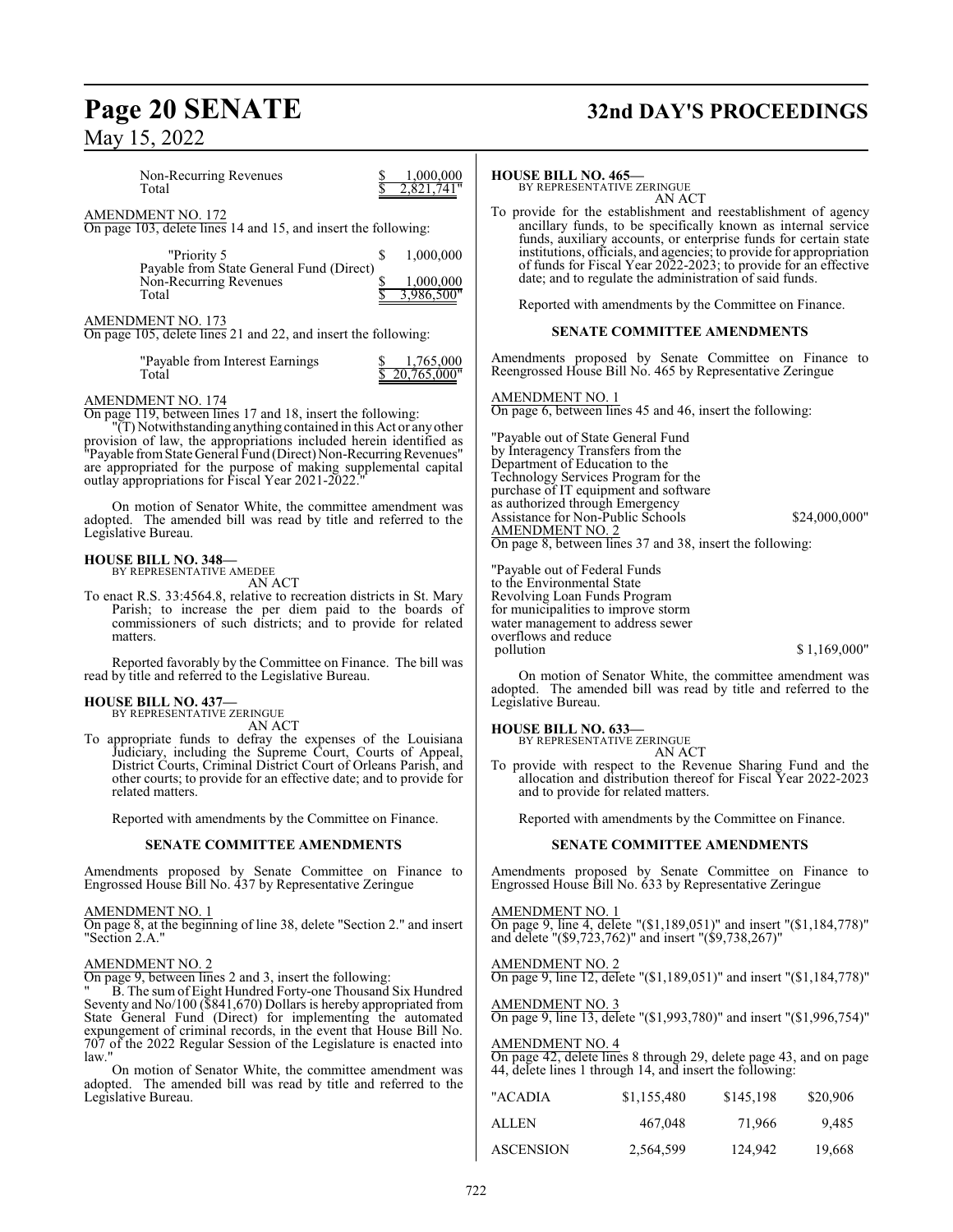| <b>32nd DAY'S PROCEEDINGS</b> |           |              |              |                                                                                                                                                                                                                                                                                                                                                                                                                                                                                                                                                    |                                           |         | Page 21 SENATE<br>May 15, 2022 |
|-------------------------------|-----------|--------------|--------------|----------------------------------------------------------------------------------------------------------------------------------------------------------------------------------------------------------------------------------------------------------------------------------------------------------------------------------------------------------------------------------------------------------------------------------------------------------------------------------------------------------------------------------------------------|-------------------------------------------|---------|--------------------------------|
| <b>ASSUMPTION</b>             | 419,446   | 84,820       | 7,967        | <b>RED RIVER</b>                                                                                                                                                                                                                                                                                                                                                                                                                                                                                                                                   | 158,297                                   | 40,998  | 2,936                          |
| <b>AVOYELLES</b>              | 797,037   | 122,994      | 16,194       | <b>RICHLAND</b>                                                                                                                                                                                                                                                                                                                                                                                                                                                                                                                                    | 406,017                                   | 63,786  | 13,638                         |
| <b>BEAUREGARD</b>             | 734,076   | 81,996       | 11,641       | <b>SABINE</b>                                                                                                                                                                                                                                                                                                                                                                                                                                                                                                                                      | 465,080                                   | 66,707  | 10,323                         |
| <b>BIENVILLE</b>              | 260,997   | 58,040       | 8,087        | ST. BERNARD                                                                                                                                                                                                                                                                                                                                                                                                                                                                                                                                        | 845,681                                   | 337,626 | 60,002                         |
| <b>BOSSIER</b>                | 2,474,742 | 166,037      | 45,546       | <b>ST. CHARLES</b>                                                                                                                                                                                                                                                                                                                                                                                                                                                                                                                                 | 1,037,107                                 | 103,226 | 19,149                         |
| CADDO                         | 4,484,371 | 534,630      | 207,163      | <b>ST. HELENA</b>                                                                                                                                                                                                                                                                                                                                                                                                                                                                                                                                  | 228,620                                   | 43,433  | 5,811                          |
| CALCASIEU                     | 4,016,827 | 459,548      | 120,824      | ST. JAMES                                                                                                                                                                                                                                                                                                                                                                                                                                                                                                                                          | 401,565                                   | 90,371  | 15,155                         |
| CALDWELL                      | 207,050   | 46,062       | 6,370        | ST. JOHN                                                                                                                                                                                                                                                                                                                                                                                                                                                                                                                                           | 846,582                                   | 115,301 | 14,057                         |
| <b>CAMERON</b>                | 122,318   | 48,497       | 7,987        | <b>ST. LANDRY</b>                                                                                                                                                                                                                                                                                                                                                                                                                                                                                                                                  | 1,630,777                                 | 266,829 | 40,195                         |
| <b>CATAHOULA</b>              | 190,762   | 45,575       | 6,050        | <b>ST. MARTIN</b>                                                                                                                                                                                                                                                                                                                                                                                                                                                                                                                                  | 1,050,581                                 | 109,166 | 12,500                         |
| <b>CLAIBORNE</b>              | 290,029   | 52,879       | 6,509        | ST. MARY                                                                                                                                                                                                                                                                                                                                                                                                                                                                                                                                           | 1,004,751                                 | 184,540 | 36,461                         |
| CONCORDIA                     | 379,986   | 71,089       | 9,704        | ST. TAMMANY                                                                                                                                                                                                                                                                                                                                                                                                                                                                                                                                        | 5,293,152                                 | 267,997 | 47,842                         |
| <b>DESOTO</b>                 | 565,352   | 53,268       | 6,969        | <b>TANGIPAHOA</b>                                                                                                                                                                                                                                                                                                                                                                                                                                                                                                                                  | 2,632,970                                 | 270,042 | 37,200                         |
| <b>EAST BATON ROUGE</b>       | 8,644,757 | 693,169      | 239,151      | <b>TENSAS</b>                                                                                                                                                                                                                                                                                                                                                                                                                                                                                                                                      | 81,947                                    | 33,402  | 5,311                          |
| <b>EAST CARROLL</b>           | 134,110   | 43,141       | 6,609        | <b>TERREBONNE</b>                                                                                                                                                                                                                                                                                                                                                                                                                                                                                                                                  | 2,125,853                                 | 217,456 | 43,429                         |
| <b>EAST FELICIANA</b>         | 396,469   | 47,620       | 4,752        | <b>UNION</b>                                                                                                                                                                                                                                                                                                                                                                                                                                                                                                                                       | 433,096                                   | 57,456  | 8,167                          |
| <b>EVANGELINE</b>             | 646,559   | 71,089       | 10,483       | <b>VERMILION</b>                                                                                                                                                                                                                                                                                                                                                                                                                                                                                                                                   | 1,153,424                                 | 118,807 | 20,047                         |
| <b>FRANKLIN</b>               | 407,036   | 71,187       | 15,115       | <b>VERNON</b>                                                                                                                                                                                                                                                                                                                                                                                                                                                                                                                                      | 942,805                                   | 158,442 | 22,204                         |
| <b>GRANT</b>                  | 456,750   | 59,793       | 7,128        | <b>WASHINGTON</b>                                                                                                                                                                                                                                                                                                                                                                                                                                                                                                                                  | 896,407                                   | 131,369 | 18,410                         |
| <b>IBERIA</b>                 | 1,393,277 | 216,287      | 36,880       | <b>WEBSTER</b>                                                                                                                                                                                                                                                                                                                                                                                                                                                                                                                                     | 757,587                                   | 104,005 | 22,583                         |
| <b>IBERVILLE</b>              | 600,753   | 135,459      | 16,174       | WEST BATON ROUGE 541,882                                                                                                                                                                                                                                                                                                                                                                                                                                                                                                                           |                                           | 72,745  | 10,303                         |
| <b>JACKSON</b>                | 301,609   | 63,591       | 9,884        | WEST CARROLL                                                                                                                                                                                                                                                                                                                                                                                                                                                                                                                                       | 199,894                                   | 45,186  | 9,305                          |
| <b>JEFFERSON</b>              | 8,382,812 | 1,296,357    | 276,670      | WEST FELICIANA                                                                                                                                                                                                                                                                                                                                                                                                                                                                                                                                     | 281,428                                   | 39,343  | 3,754                          |
| JEFFERSON DAVIS               | 635,318   | 67,486       | 15,295       | <b>WINN</b>                                                                                                                                                                                                                                                                                                                                                                                                                                                                                                                                        | 272,985                                   | 61,643  | 7,528                          |
| LAFAYETTE                     | 4,729,461 | 300,036      | 56,768       | TOTAL                                                                                                                                                                                                                                                                                                                                                                                                                                                                                                                                              | \$90,000,000                              |         | \$9,738,267 \$1,996,754"       |
| <b>LAFOURCHE</b>              | 1,516,396 | 187,754      | 39,096       | On motion of Senator White, the committee amendment was<br>adopted. The amended bill was read by title and referred to the                                                                                                                                                                                                                                                                                                                                                                                                                         |                                           |         |                                |
| <b>LASALLE</b>                | 298,853   | 53,366       | 6,969        | Legislative Bureau.                                                                                                                                                                                                                                                                                                                                                                                                                                                                                                                                |                                           |         |                                |
| <b>LINCOLN</b>                | 893,007   | 70,797       | 18,410       | <b>HOUSE BILL NO. 1011-</b><br>BY REPRESENTATIVE SCHEXNAYDER<br>AN ACT<br>To appropriate funds for Fiscal Year 2022-2023 to defray the<br>expenses of the Louisiana Legislature, including the expenses<br>of the House of Representatives and the Senate, of legislative<br>service agencies, and of the Louisiana State Law Institute; to<br>provide for the salary, expenses, and allowances of members,<br>officers, staff, and agencies of the Legislature; to provide with<br>respect to the appropriations and allocations herein made; and |                                           |         |                                |
| <b>LIVINGSTON</b>             | 2,864,028 | 163,506      | 26,397       |                                                                                                                                                                                                                                                                                                                                                                                                                                                                                                                                                    |                                           |         |                                |
| <b>MADISON</b>                | 187,487   | 43,141       | 8,007        |                                                                                                                                                                                                                                                                                                                                                                                                                                                                                                                                                    |                                           |         |                                |
| <b>MOREHOUSE</b>              | 505,241   | 97,480       | 18,111       |                                                                                                                                                                                                                                                                                                                                                                                                                                                                                                                                                    |                                           |         |                                |
| <b>NATCHITOCHES</b>           | 727,940   | 104,394      | 15,475       |                                                                                                                                                                                                                                                                                                                                                                                                                                                                                                                                                    |                                           |         |                                |
| <b>ORLEANS</b>                | 6,981,049 | $\mathbf{0}$ | $\mathbf{0}$ | to provide for related matters.                                                                                                                                                                                                                                                                                                                                                                                                                                                                                                                    |                                           |         |                                |
| <b>OUACHITA</b>               | 3,017,873 | 266,439      | 63,896       | Reported favorably by the Committee on Finance. The bill was<br>read by title and referred to the Legislative Bureau.                                                                                                                                                                                                                                                                                                                                                                                                                              |                                           |         |                                |
| <b>PLAQUEMINES</b>            | 445,591   | 139,842      | 24,780       |                                                                                                                                                                                                                                                                                                                                                                                                                                                                                                                                                    | <b>Senate Bills and Joint Resolutions</b> |         |                                |
| POINTE COUPEE                 | 428,685   | 62,422       | 8,426        |                                                                                                                                                                                                                                                                                                                                                                                                                                                                                                                                                    | on Second Reading                         |         |                                |
| <b>RAPIDES</b>                | 2,586,331 | 316,494      | 74,898       |                                                                                                                                                                                                                                                                                                                                                                                                                                                                                                                                                    | <b>Reported by Committees</b>             |         |                                |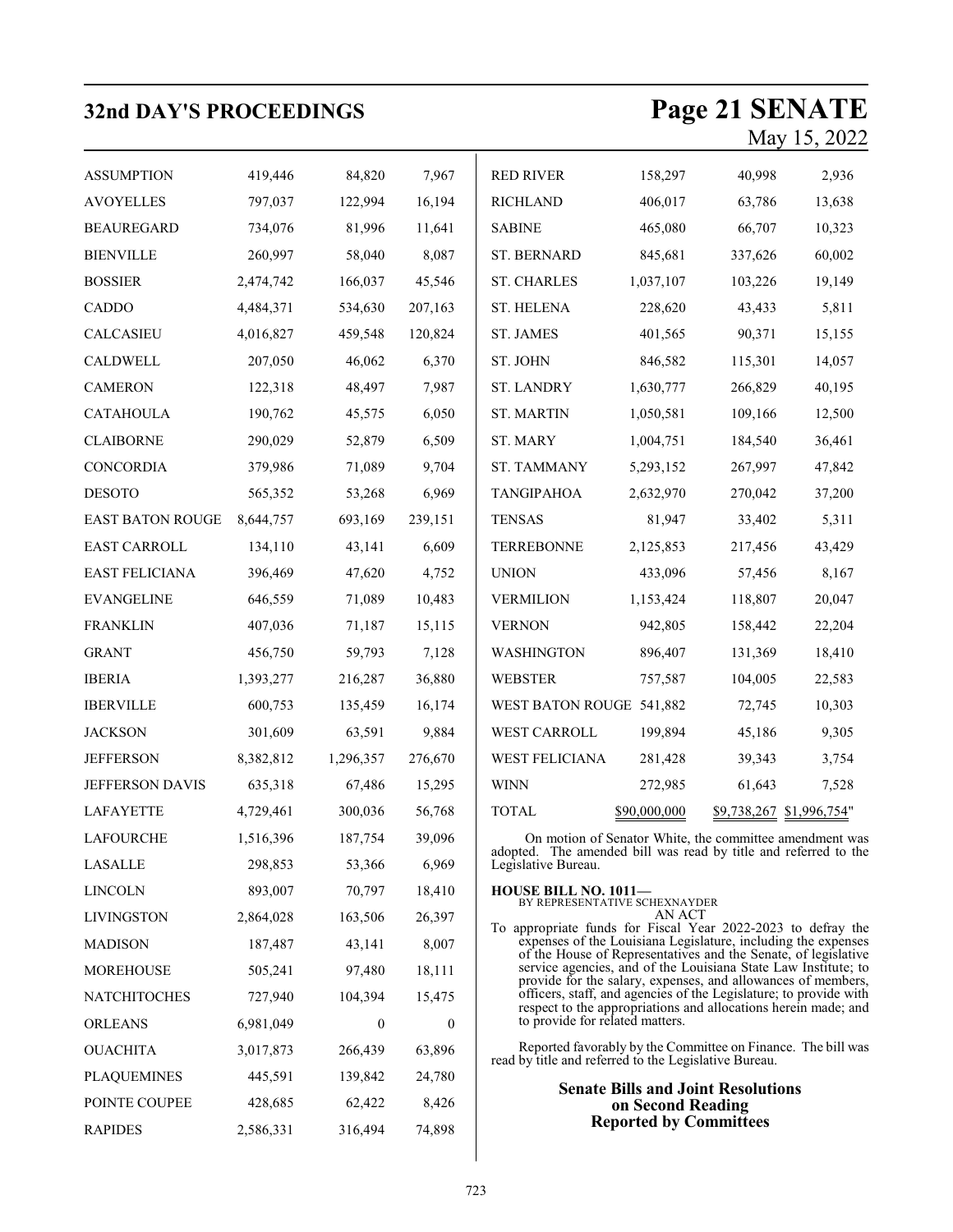#### **SENATE BILL NO. 404—**

BY SENATORS BOUIE, BARROW, CARTER, HARRIS AND PRICE AND REPRESENTATIVES BOYD, DUPLESSIS, HUGHES, LANDRY, NEWELL AND WILLARD

AN ACT

To amend and reenact R.S.  $17:10.7.1(G)(1)$  and  $(2)$ , relative to the return of certain schools from the Recovery School District; to provide relative to charter school contracts; to provide for the duties and responsibilities of the local school board and the charter school acting as its own local education agency; and to provide for related matters.

Reported without action by the Committee on Education. On motion of Senator Fields, the bill was read by title and withdrawn from the files of the Senate.

Senator Bouie moved as a substitute motion that the bill be read by title, ordered engrossed and passed to a third reading.

Without objection, the bill was ordered engrossed and passed to a third reading.

## **SENATE BILL NO. 445—** BY SENATOR ABRAHAM

AN ACT

To amend and reenact R.S. 48:250.4(A) relative to approval of department of transportation and development contracts with public private partnerships; to provide for the approval of contracts by the legislature; and to provide for related matters.

Reported favorably by the Committee on Transportation, Highways and Public Works. The bill was read by title, ordered engrossed and passed to a third reading.

#### **SENATE BILL NO. 457—** BY SENATOR STINE

AN ACT To amend and reenact R.S. 48:250.4(A) relative to approval of the Department of Transportation and Development contracts with public-private partnerships; provides for the approval of contracts by the legislature; and to provide for related matters.

Reported by substitute by the Committee on Transportation, Highways and Public Works. The bill was read by title; the committee substitute bill was read.

#### **SENATE BILL NO. —(Substitute of Senate Bill No. 457 by Senator Stine)** BY SENATOR STINE

## AN ACT

To enact R.S. 48:2085, relative to the Louisiana Transportation Authority; to provide for design build projects; to provide for unsolicited proposals; to provide for responsibilities of the Department of Transportation and Development; and to provide for related matters.

Be it enacted by the Legislature of Louisiana:

Section 1. R.S.  $48:2085$  is hereby enacted to read as follows: **§2085. Design build projects; authority**

**Notwithstanding any law to the contrary or the requirements of this Chapter, the authority shall accept unsolicited proposals for design build projects. If the authority receives an unsolicited proposal of the design build project, the authority shall notify the department and the department shall review the unsolicited proposal and notify interested bidders by public advertisement throughout the state for a period of thirty days. Interested parties shall submit a formal request of consideration within thirty days. Interested bidders shall be allowed no more than sixty days to submit a proposal including schedule, design, and cost. All proposals for a design build project received pursuant to this Section shall comply with all applicable provisions of law regarding the design build method.**

On motion of Senator Carter, the committee substitute bill was adopted and becomes Senate Bill No. 498 by Senator Stine, substitute for Senate Bill No. 457 by Senator Stine.

# **Page 22 SENATE 32nd DAY'S PROCEEDINGS**

The bill was read by title and placed on the Calendar for a second reading.

#### **SENATE BILL NO. 498— (Substitute of Senate Bill No. 457 by Senator Stine)**

BY SENATOR STINE

AN ACT To enact R.S. 48:2085, relative to the Louisiana Transportation Authority; to provide for design build projects; to provide for unsolicited proposals; to provide for responsibilities of the Department of Transportation and Development; and to provide for related matters.

The bill was read by title and placed on the Calendar for a second reading.

## **SENATE BILL NO. 474—**

BY SENATORS WOMACK AND MCMATH AND REPRESENTATIVE ROMERO

AN ACT To amend and reenact R.S. 38:2212(M)(3) and (5), relative to change orders on public works contracts; to provide for time periods for change orders to be executed and paid; to provide for mandamus against public entities failing to act in accordance with law as well as the recovery ofreasonable attorney fees and interest; and to provide for related matters.

Reported with amendments by the Committee on Transportation, Highways and Public Works.

#### **SENATE COMMITTEE AMENDMENTS**

Amendments proposed by Senate Committee on Transportation, Highways and Public Works to Original Senate Bill No. 474 by Senator Womack

#### AMENDMENT NO. 1

On page 1, on line 16, change "**thirty**" to "**forty-five**"

#### AMENDMENT NO. 2

On page 2, delete lines 10 through 25, and insert "**within forty-five days from the discovery of the work to be covered by the change order, unless a redesign of the work is required. If the change order requires redesign, the redesign shall not take more than thirty days following discovery. The contractor shall submit, within ten days of the discovery of the work, a proposal for the estimated cost of the change order upon completion of the redesign. If no redesign is required, then the contractor shall submit within ten days of discovery of the work, a proposal for the estimated cost of the change order. Once the contractor has submitted the cost estimate, the public entity shall have fifteen days to negotiate and approve or reject the contractor's proposed costs of work covered by the change order. Extensions of time may be granted upon mutual written agreement or as necessary for the public entity to obtain governmental approval. The**"

On motion of Senator Carter, the committee amendment was adopted. The amended bill was read by title, ordered engrossed and passed to a third reading.

#### **House Bills and Joint Resolutions on Second Reading Reported by Committees**

- **HOUSE BILL NO. 61—** BY REPRESENTATIVES KERNER, BOURRIAQUE, BRYANT, BUTLER, CARRIER, FISHER, GREEN, ILLG, NEWELL, ORGERON, SELDERS, ST. BLANC, THOMPSON, AND ZERINGUE AN ACT
- To amend and reenact the heading of Part VIII of Chapter 1 of Title 30 of the Louisiana Revised Statutes of 1950, R.S. 30:101.1, 101.2(A), 101.3(1) and (4), 101.4(Section heading) and (A),  $101.5(A)(1)$ ,  $101.6(A)(5)$  and  $(6)$ , and  $101.9$ (Section heading), (A) and (C)(4), R.S. 36:354(E)(2), and R.S. 56:700.2(A)(4) and 700.6, to enact R.S. 30:101.3(7) and (8), 101.6(A)(8) and (9),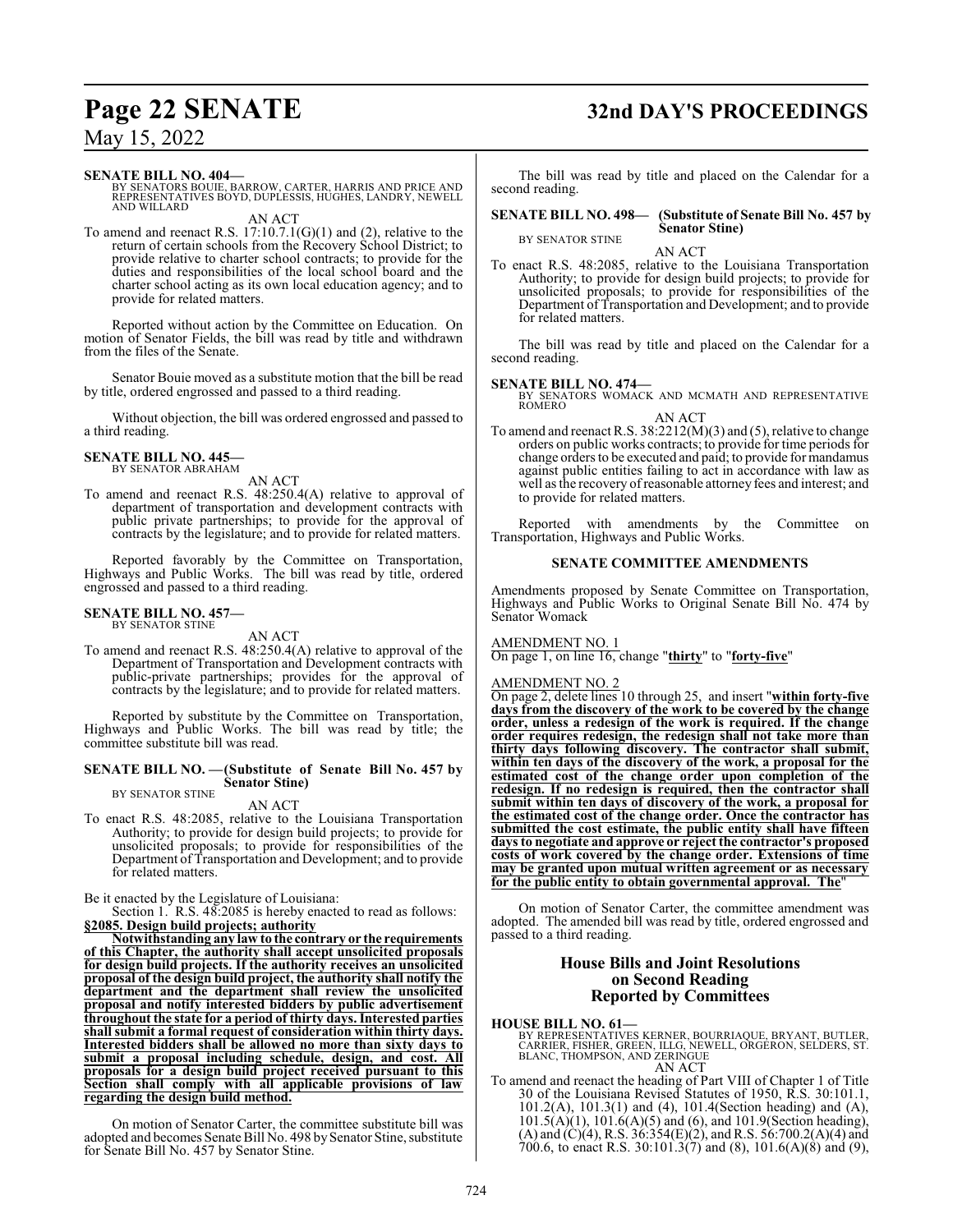# **32nd DAY'S PROCEEDINGS Page 23 SENATE**

# May 15, 2022

101.9(D)(5), and 101.11 through 101.15, and to repeal Part XIV of Chapter 1 of Title 56 of the Louisiana Revised Statutes of 1950, comprised of R.S 56:700.1 through 700.6, relative to the Fishermen's Gear Compensation Fund, to extend the existence of such fund; to repeal such fund after a certain date; to extend payments into the Underwater Obstruction Removal Fund; to create the Fishermen's Gear Compensation and Underwater Obstruction Removal Program and the Fishermen's Gear Compensation and Underwater Obstruction Removal Dedicated Fund Account; to provide for definitions; to provide for the transfer of funds from the Fishermen's Gear Compensation Fund to the Fishermen's Gear Compensation and Underwater Obstruction Removal Dedicated Fund Account; to provide for effective dates; and to provide for related matters.

Reported with amendments by the Committee on Natural Resources.

#### **SENATE COMMITTEE AMENDMENTS**

Amendments proposed by Senate Committee on Natural Resources to Reengrossed House Bill No. 61 by Representative Kerner

#### AMENDMENT NO. 1

On page 3, delete line 7, and insert ", for purposes of fishermen's gear compensation, by the assistant secretary of the office of coastal management and, for purposes of underwater obstruction, by the assistant secretary of the office of conservation, both with the Department of"

#### AMENDMENT NO. 2

On page 4, line 5, after "administered" insert ", for purposes of fishermen's gear compensation, by the assistant secretaryofthe office of coastal management and, for purposes of underwater obstruction,

On motion of Senator Hewitt, the committee amendment was adopted. The amended bill was read by title and referred to the Legislative Bureau.

### **HOUSE BILL NO. 93—**

BY REPRESENTATIVE FRIEMAN AN ACT

To enact R.S. 23:1310.5.1, relative to workers' compensation; to provide for continuances in mediations, hearings, and trials; to require the granting of continuances under certain circumstances; and to provide for related matters.

Reported favorably by the Committee on Labor and Industrial Relations. The bill was read by title and referred to the Legislative Bureau.

# **HOUSE BILL NO. 97—** BY REPRESENTATIVE MAGEE

AN ACT To amend and reenact R.S. 38:2212(C)(3), relative to the termination date applicable to provisions governing certain work not publicly bid; to extend the termination date for the restoration or rehabilitation of a levee not maintained with federal funds and not publicly bid; and to provide for related matters.

Reported favorably by the Committee on Transportation, Highways and Public Works. The bill was read by title and referred to the Legislative Bureau.

#### **HOUSE BILL NO. 119—**

BY REPRESENTATIVE CARPENTER AN ACT

To amend and reenact R.S. 23:1553(G) and R.S. 49:191(1) and to repeal R.S. 49:191(10)(l), relative to the Louisiana Workforce Commission, including provisions to provide for the re-creation of the Louisiana Workforce Commission and the statutory entities made a part of the department by law; to provide for the effective termination date for all statutory authority for the existence of such statutory entities; to provide for the reauthorization ofthe Incumbent Worker Training Programwithin

the Louisiana Workforce Commission; and to provide for related matters.

Reported favorably by the Committee on Labor and Industrial Relations. The bill was read by title and referred to the Legislative Bureau.

#### **HOUSE BILL NO. 131—** BY REPRESENTATIVE COUSSAN

AN ACT

To enact R.S. 17:423.1, relative to teacher salaries; to provide for the compensation of teachers whose employment is interrupted by military service; to provide for application; and to provide for related matters.

Reported favorably by the Committee on Education. The bill was read by title and referred to the Legislative Bureau.

#### **HOUSE BILL NO. 133—**

BY REPRESENTATIVE HARRIS

AN ACT To amend and reenact R.S.  $17:7(2)(d)$  and  $(f)(ii)$ ,  $(6)(a)(ii)$  and (b)(i)(bb) and (ii), and (8),  $7.2(\text{C})$ ,  $7.5(\text{A})$ ,  $10.7.1(\text{E})(1)$  and  $(H)(4)(b)$ , 24.1(B) and (D)(1), 24.9(B)(8), 25.1(A)(1) and (2),  $(B)(1)$  and  $(2)$ ,  $(C)$ , and  $(E)(1)$ , 64(A)(3), 105.1(D), 151.3(C)(3), 203(introductory paragraph),  $221(A)(1)(b)$  and  $(B)(1)(b)$ , 222(C)(1), 372(introductory paragraph), 391.2(introductory paragraph), 392.1(C)(3), 395(A), 396(introductory paragraph) and (1), 407.1(introductory paragraph), 407.33, 407.62(introductory paragraph), 407.82(introductory paragraph), 407.91(introductory paragraph), 409.2(introductory paragraph),  $416(A)(1)(c)(iii)(ll), (B)(1)(a), (C)(1)$  and  $(2)(d)(ii),$  $(H)(I)$ , and  $(K)$ , 419.2(D), 434(A), 441(introductory paragraph), 540(introductory paragraph), 1233(introductory paragraph), 1519.1(introductory paragraph), 1672, 1673, 1942, 1943(A) and (C), 1944(D), 1945.2(B), 1946(A), 1947(C), 1962(introductory paragraph) and (1), 1970.2(introductory paragraph),  $1970.22$ (introductory paragraph),  $1970.24$ (B)(1), 1972(introductory paragraph), 1982(introductory paragraph), 1987(C), 1989.2(introductory paragraph), 1990( $\overline{B}(1)$ ( $\overline{b}$ ) and  $(C)(1)(a)$  and  $(2)(a)(i)$ (introductory paragraph) and (ii), 1991(A)(introductory paragraph), 2803(introductoryparagraph) and (1), 2925(A)(6), 2942, 2990.2, 3002, 3005(G), 3047.6(A)(1)(c), 3047.7(C), 3050.11(C)(1)(b) and (c), 3052, 3082(introductory paragraph), 3092(introductory paragraph), 3100.2(introductory paragraph), 3102(introductory paragraph), 3129.9(A)(introductory paragraph), 3140.1(introductory paragraph), 3162(C)(8), 3165.2(B), 3202(introductory paragraph), 3394.2(introductory paragraph),  $3399.12$ (introductory paragraph),  $3399.15(A)$ , 3399.21(introductory paragraph), 3399.31(introductory paragraph), 3602(introductory paragraph), 3702(introductory paragraph), 3772(introductory paragraph) and (2), 3801(D), 3822(introductory paragraph), 3831(introductory paragraph), 3873(introductory paragraph), 3882(introductory paragraph), 3973(introductory paragraph), 4002.3(introductory paragraph),  $4013$ (introductory paragraph),  $4036.1(D)(1)$ , and 4041(introductory paragraph), to enact R.S. 17:2351(introductory paragraph), and to repeal R.S. 17:7(2)(b) and (32), 7.5(B), 10.7.1(H)(6), 24.4(F)(5), 393, 407.23(C)(3), and  $1970.24(E)(1)(o)(ii)$ , relative to providing technical corrections for Title 17 of the Louisiana Revised Statutes of 1950; to provide for technical corrections; to provide for standardization of language; to remove obsolete reporting requirements; and to provide for related matters.

Reported favorably by the Committee on Education. The bill was read by title and referred to the Legislative Bureau.

### **HOUSE BILL NO. 147—**

BY REPRESENTATIVE EDMONDS AN ACT

To enact R.S. 33:4712.24, relative to St. George Fire Protection District No. 2; to authorize the governing board of the district to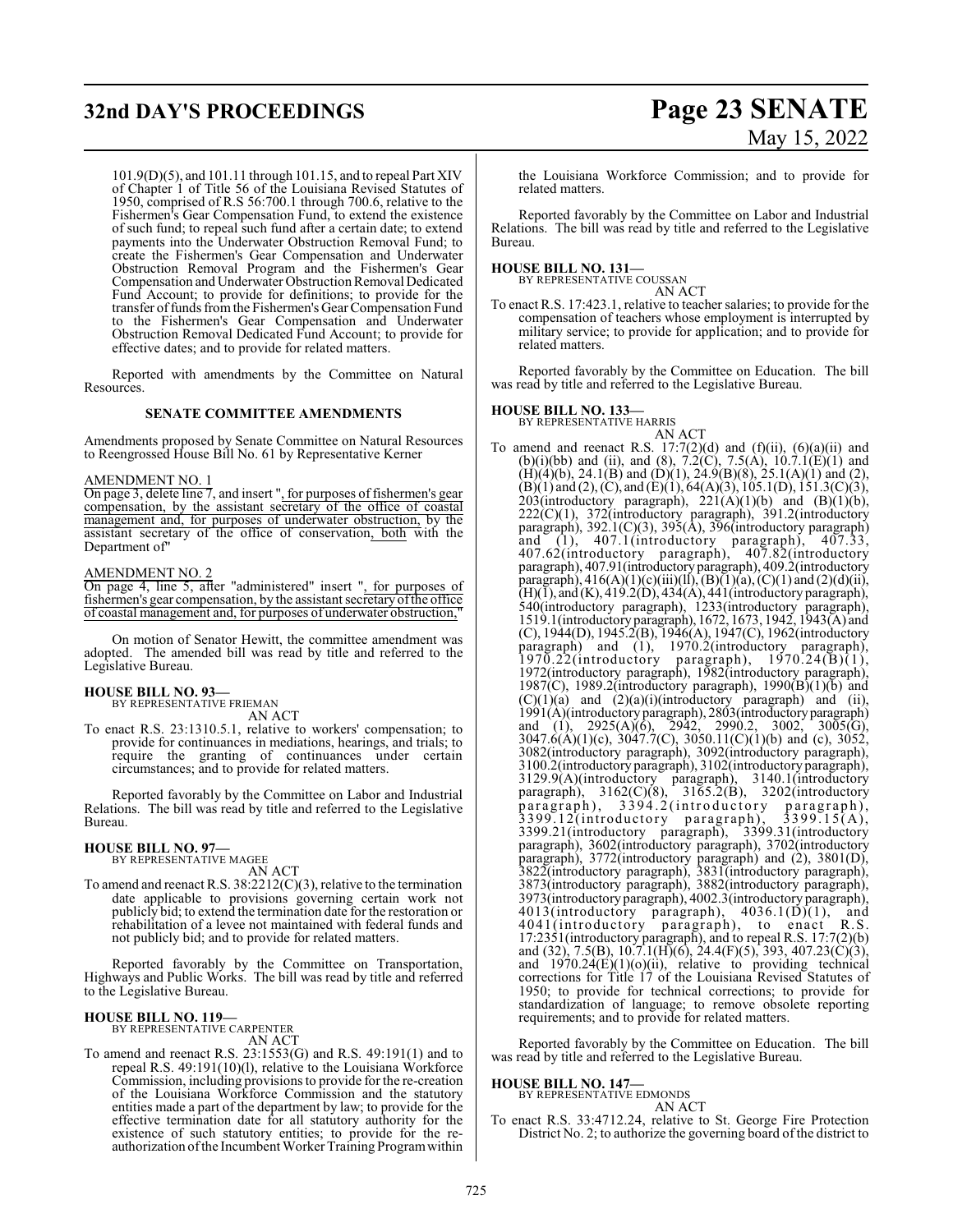# **Page 24 SENATE 32nd DAY'S PROCEEDINGS**

May 15, 2022

name facilities in honor of a living person; to provide for an effective date; and to provide for related matters.

Reported favorably by the Committee on Local and Municipal Affairs. The bill was read by title and referred to the Legislative Bureau.

#### **HOUSE BILL NO. 148—** BY REPRESENTATIVE FREEMAN

AN ACT

To enact R.S. 33:9091.27, relative to Orleans Parish; to create the Bouligny Improvement District; to provide relative to the boundaries, purpose, governance, and powers and duties of the district; to provide relative to district funding, including the authority to levy taxes or fees, subject to voter approval; to provide for an effective date; and to provide for related matters.

Reported favorably by the Committee on Local and Municipal Affairs. The bill was read by title and referred to the Legislative Bureau.

## **HOUSE BILL NO. 151—** BY REPRESENTATIVE EDMONDS

AN ACT

To enact R.S. 33:9097.35, relative to East Baton Rouge Parish; to create the Old Jefferson Crime Prevention and Improvement District; to provide relative to the boundaries, purpose, governance, and powers and duties of the district; to provide relative to district funding, including the imposition of a parcel fee, subject to voter approval; to provide for an effective date; and to provide for related matters.

Reported favorably by the Committee on Local and Municipal Affairs. The bill was read by title and referred to the Legislative Bureau.

# **HOUSE BILL NO. 152—** BY REPRESENTATIVE FIRMENT

AN ACT

To enact R.S. 40:539(C)(8)(m), relative to employees of the Colfax Housing Authority; to provide that employees of the authority shall not be in the state civil service; and to provide for related matters.

Reported favorably by the Committee on Local and Municipal Affairs. The bill was read by title and referred to the Legislative Bureau.

## **HOUSE BILL NO. 153—** BY REPRESENTATIVE FREEMAN

AN ACT

To amend and reenact R.S. 33:9091.9(D)(1), (3)(b), and (4), (E)(4), and (F)(1) and (3)(c), relative to Orleans Parish; to provide relative to the Twinbrook Security District; to provide relative to the district's governing board; to provide relative to board appointments; to provide relative the parcel fee levied within the district; to provide relative to the expiration of the fee; and to provide for related matters.

Reported favorably by the Committee on Local and Municipal Affairs. The bill was read by title and referred to the Legislative Bureau.

#### **HOUSE BILL NO. 154—**

BY REPRESENTATIVE TURNER AND SENATOR CATHEY AN ACT

To amend and reenact R.S. 34:851.25(A) and to enact R.S. 38:2558(11)(f), relative to the powers of the Bayou D'Arbonne Lake Watershed District; to prohibit the operation of certain motor vessels when Lake D'Arbonne is above flood stage; to prohibit the operation of certain motor vessels when the operation may cause flooding to certain structures; and to provide for related matters.

Reported favorably by the Committee on Transportation, Highways and Public Works. The bill was read by title and referred to the Legislative Bureau.

## **HOUSE BILL NO. 163—**

BY REPRESENTATIVE PHELPS AN ACT

To enact R.S. 47:463.214, relative to motor vehicle special prestige license plates; to establish the "Sickle Cell Disease Association" specialty license plate; to provide for the creation, issuance, design, fees, implementation, distribution, and rule promulgation applicable to such license plate; to provide an effective date; and to provide for related matters.

Reported favorably by the Committee on Transportation, Highways and Public Works. The bill was read by title and referred to the Legislative Bureau.

#### **HOUSE BILL NO. 192—**

BY REPRESENTATIVE ZERINGUE

- AN ACT
- To enact R.S. 23:1474(J)(3), relative to unemployment compensation; to provide for the determination of benefits, taxes, and discounts; to provide for effectiveness; and to provide for related matters.

Reported favorably by the Committee on Labor and Industrial Relations. The bill was read by title and referred to the Legislative Bureau.

#### **HOUSE BILL NO. 201—**

BY REPRESENTATIVE HARRIS AN ACT

To amend and reenact R.S. 49:191(1) and to repeal R.S. 49:191(10)(g), relative to the Department of Education, including provisions to provide for the re-creation of the Department of Education and the statutory entities made a part of the department by law; to provide for the effective termination date for all statutory authority for the existence of such statutory entities; and to provide for related matters.

Reported favorably by the Committee on Education. The bill was read by title and referred to the Legislative Bureau.

**HOUSE BILL NO. 211—** BY REPRESENTATIVE MCKNIGHT

AN ACT To amend and reenact R.S. 17:1945.1(A)(8)(c) and (C), relative to the board of directors of the Special School District; to revise the entities submitting nominees for appointment to the board; to provide relative to the terms of service of board members; and to provide for related matters.

Reported favorably by the Committee on Education. The bill was read by title and referred to the Legislative Bureau.

**HOUSE BILL NO. 216—** BY REPRESENTATIVE ADAMS

- AN ACT
- To enact R.S. 33:9097.35, relative to East Baton Rouge Parish; to create the Myrtle Hill Crime Prevention and Improvement District; to provide relative to the boundaries, purpose, governance, and powers and duties of the district; to provide relative to district funding, including the authority to impose a parcel fee, subject to voter approval; to provide for an effective date; and to provide for related matters.

Reported favorably by the Committee on Local and Municipal Affairs. The bill was read by title and referred to the Legislative Bureau.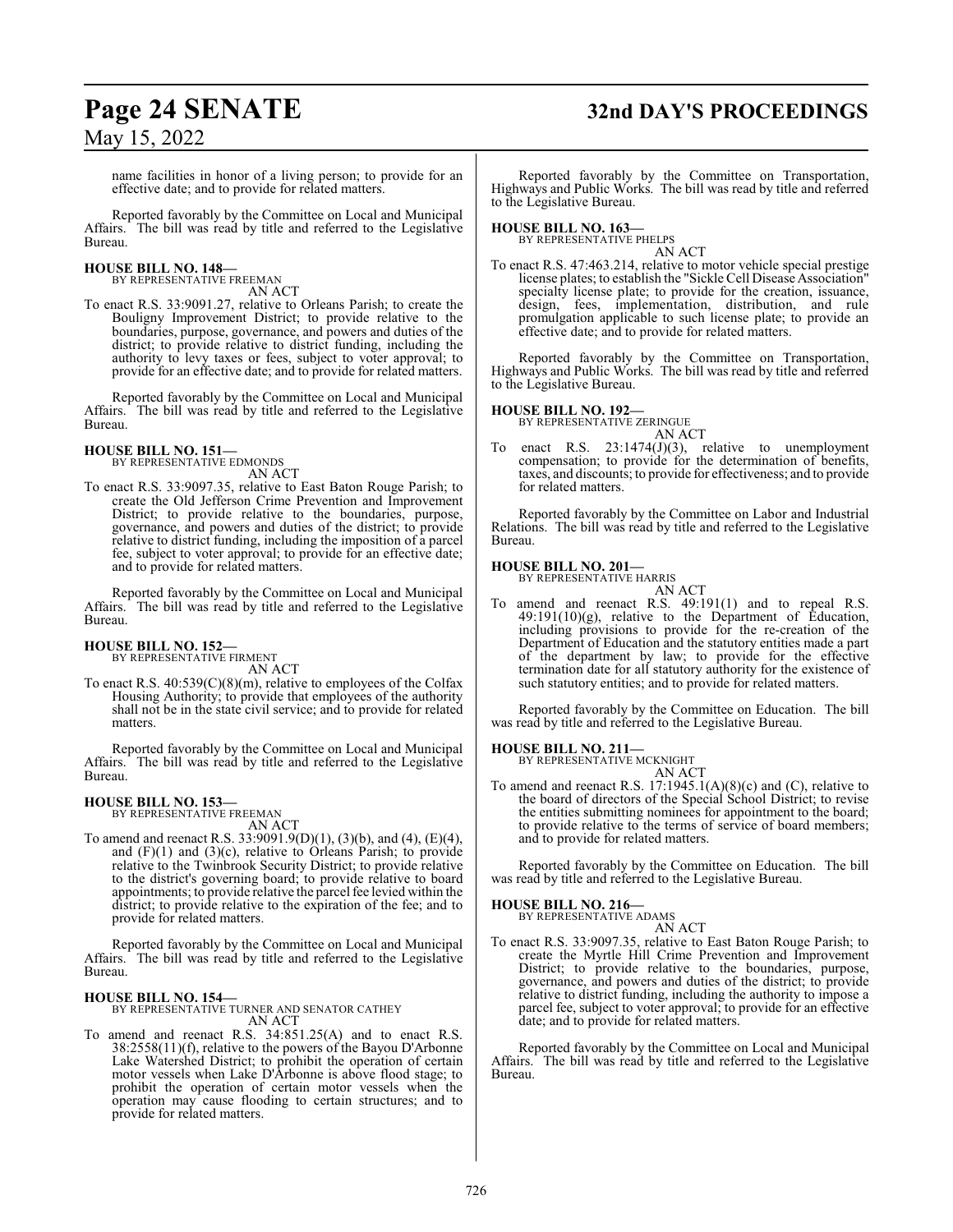# **32nd DAY'S PROCEEDINGS Page 25 SENATE**

# May 15, 2022

**HOUSE BILL NO. 221—** BY REPRESENTATIVE MAGEE AN ACT

To amend and reenact R.S. 38:2212.1(A)(1)(a) and (b), relative to certain purchases of materials or supplies paid by public funds and publicly bid; to increase the purchasing limit for materials and supplies; to increase the purchasing range requiring quotes for the purchase file; and to provide for related matters.

Reported with amendments by the Committee on Transportation, Highways and Public Works.

#### **SENATE COMMITTEE AMENDMENTS**

Amendments proposed by Senate Committee on Transportation, Highways and Public Works to Engrossed House Bill No. 221 by Representative Magee

#### AMENDMENT NO. 1

On page 1, page line 16, change "twenty" to "thirty"

On motion of Senator Carter, the committee amendment was adopted. The amended bill was read by title and referred to the Legislative Bureau.

- **HOUSE BILL NO. 231—**<br>BY REPRESENTATIVES BRASS, ADAMS, BAGLEY, BOYD, BRYANT, ROBBY CARTER, WILFORD CARTER, CORMIER, COX, CREWS,<br>DUPLESSIS, FISHER, FREEMAN, FREIBERG, GAROFALO, GLOVER,<br>GREEN, HORTON, HUGHES, ILLG, JEFFERSON
- To amend and reenact R.S. 17:3161.1(A) and to enact R.S. 17:3161.1(C), relative to the transfer of academic credit between postsecondary education institutions; to require certain institutions to enter transfer agreements; to provide relative to the facilitation of credit transfers; and to provide for related matters.

Reported favorably by the Committee on Education. The bill was read by title and referred to the Legislative Bureau.

#### **HOUSE BILL NO. 238—**

BY REPRESENTATIVE ORGERON AN ACT

To amend and reenact Section 2 of Act No. 569 of the 1976 Regular Session of the Louisiana Legislature, as amended and reenacted by Act No. 622 of the 1980 Regular Session of the Louisiana Legislature and Act 462 of the 1989 Regular Session of the LouisianaLegislature, relative to Special Education District No. 1 of the parish of Lafourche; to provide relative to the membership of the district's board of commissioners; to provide for the method of appointment; and to provide for related matters.

Reported favorably by the Committee on Local and Municipal Affairs. The bill was read by title and referred to the Legislative Bureau.

### **HOUSE BILL NO. 332—**

BY REPRESENTATIVE BOURRIAQUE AN ACT

To amend and reenact R.S. 56:333(G)(1), relative to the frequency of mullet stock assessments; to require the Wildlife and Fisheries Commission to conduct a stock assessment on mullet every five years; and to provide for related matters.

Reported favorably by the Committee on Natural Resources. The bill was read by title and referred to the Legislative Bureau.

#### **HOUSE BILL NO. 333—**

BY REPRESENTATIVE BRASS AN ACT

To enact R.S. 17:2926(A)(4), relative to curricula; to provide for advising of students; to provide for the scheduling of advanced courses; and to provide for related matters.

Reported favorably by the Committee on Education. The bill was read by title and referred to the Legislative Bureau.

- HOUSE BILL NO. 337—<br>
BY REPRESENTATIVES HILFERTY, ADAMS, AMEDEE, BAGLEY, BROWN, BRYANT, CARPENTER, CARRIER, CORMIER, COUSSAN,<br>
DAVIS, DEVILLIER, EDMONDS, EDMONSTON, EMERSON, FISHER,<br>
FREEMAN, FREIBERG, FRIEMAN, GAINES, GOU
- To amend and reenact R.S. 40:1321(S) and to enact R.S. 40:1321(T), relative to a special identification card designation for persons with autism spectrum disorder; to provide for the establishment of an autism spectrum disorder designation on a special identification card; to provide for the criteria for obtaining an autism spectrum disorder designation for new applicants or renewals; to provide penalties for persons making false statements to obtain special designation; to require the implementation of a law enforcement officer training course; to provide for the promulgation of rules and regulations; and to provide for related matters.

Reported favorably by the Committee on Transportation, Highways and Public Works. The bill was read by title and referred to the Legislative Bureau.

#### **HOUSE BILL NO. 375—**

BY REPRESENTATIVE DESHOTEL

AN ACT

To amend and reenact R.S. 33:385.1(B), relative to municipal officers; to provide relative to the office of chief of police of a village; to provide relative to qualifications; to provide for an effective date; and to provide for related matters.

Reported favorably by the Committee on Local and Municipal Affairs. The bill was read by title and referred to the Legislative Bureau.

#### **HOUSE BILL NO. 392—**

BY REPRESENTATIVE HUGHES

AN ACT To amend and reenact R.S. 33:9103(D) and 9124(B), relative to communications districts; to provide relative to employees of such districts; to provide that certain employees may be considered first responders; and to provide for related matters.

Reported favorably by the Committee on Local and Municipal Affairs. The bill was read by title and referred to the Legislative Bureau.

#### **HOUSE BILL NO. 400—**

BY REPRESENTATIVES HODGES, AMEDEE, PHELPS, AND SCHLEGEL AN ACT

To enact R.S.  $17:440.2$  and  $3996(B)(67)$ , relative to school employees; to require certain school employees and volunteers to complete an annual education program relative to sudden cardiac arrest; and to provide for related matters.

Reported favorably by the Committee on Education. The bill was read by title and referred to the Legislative Bureau.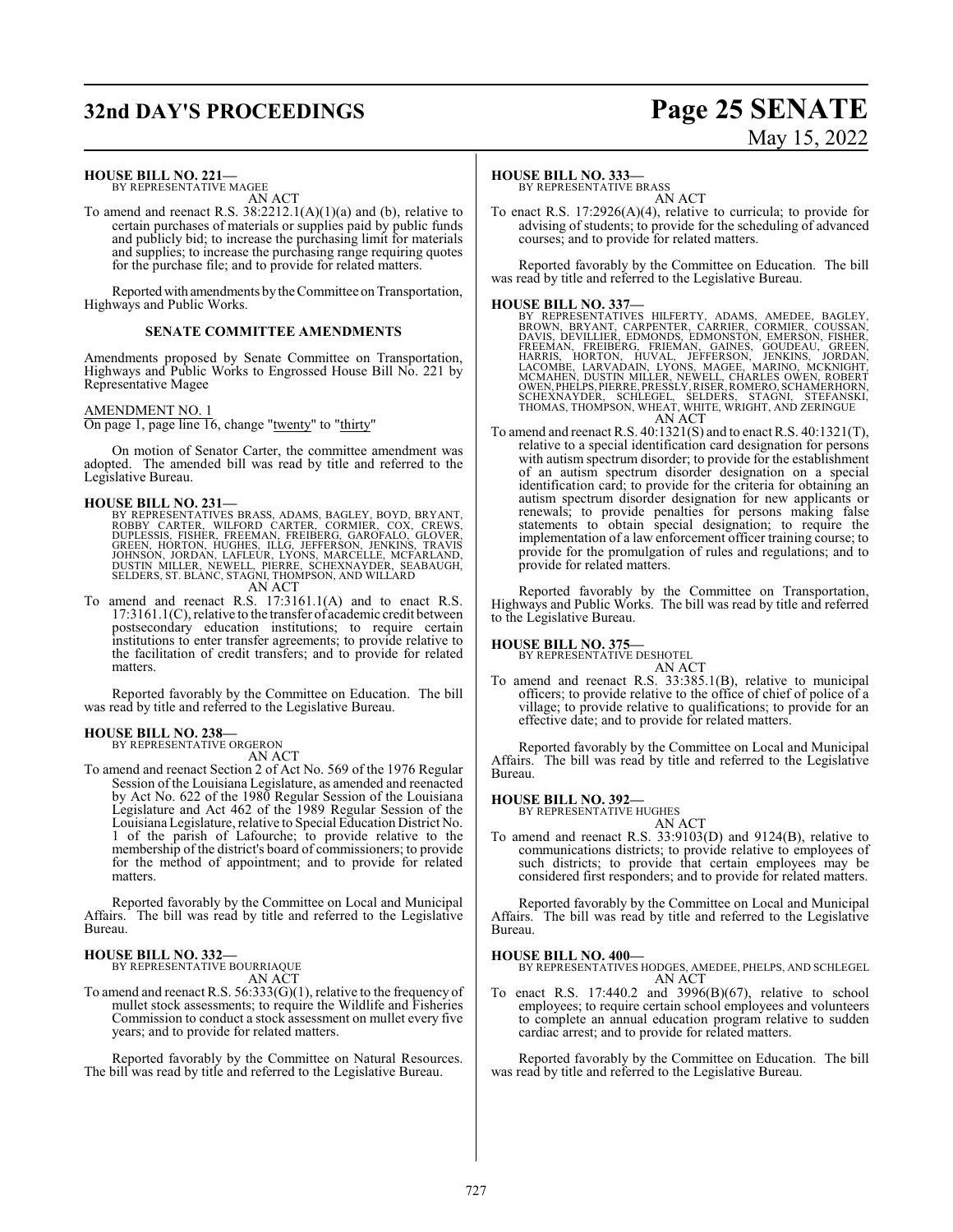# **Page 26 SENATE 32nd DAY'S PROCEEDINGS**

## May 15, 2022

## **HOUSE BILL NO. 417—**

BY REPRESENTATIVE HILFERTY AN ACT

To amend and reenact R.S.  $17:436.1(K)(1)$  and to enact R.S. 17:407.50.2, relative to licensed early learning centers and public elementary and secondary schools; to provide with respect to anaphylaxis training; to provide with respect to the administration of medication; to authorize the maintenance of a supply of auto-injectable epinephrine; to provide for definitions; to provide for effectiveness; and to provide for related matters.

Reported with amendments by the Committee on Education.

#### **SENATE COMMITTEE AMENDMENTS**

Amendments proposed by Senate Committee on Education to Engrossed House Bill No. 417 by Representative Hilferty

#### AMENDMENT NO. 1

On page 1, at the end of line 19, insert "a child care health consultant,

On motion of Senator Fields, the committee amendment was adopted. The amended bill was read by title and referred to the Legislative Bureau.

#### **HOUSE BILL NO. 419—**

BY REPRESENTATIVE MCFARLAND AN ACT

To amend and reenact R.S.  $56:320(A)(3)$  and  $(C)(1)$ , relative to methods for taking fish; to provide for taking of bream with minnow traps; to allow hand-grabbing of catfish; and to provide for related matters.

Reported favorably by the Committee on Natural Resources. The bill was read by title and referred to the Legislative Bureau.

# **HOUSE BILL NO. 422—** BY REPRESENTATIVE STEFANSKI

AN ACT

To amend and reenact R.S. 56:116.1(A)(6) and to enact R.S. 56:8(153) and 116.3(H), relative to the taking of deer by precharged pneumatic devices; to provide for definitions; to provide for methods of taking; to provide for requirements and restrictions; and to provide for related matters.

Reported favorably by the Committee on Natural Resources. The bill was read by title and referred to the Legislative Bureau.

#### **HOUSE BILL NO. 441—**

BY REPRESENTATIVE STEFANSKI AN ACT

To amend and reenact R.S. 33:2554(C)(3)(introductory paragraph), relative to the municipal fire and police civil service; to provide relative to the certification and appointment of eligible persons in the police department for the city of Rayne; and to provide for related matters.

Reported favorably by the Committee on Local and Municipal Affairs. The bill was read by title and referred to the Legislative Bureau.

### **HOUSE BILL NO. 457—**

BY REPRESENTATIVES CARPENTER, FREIBERG, GLOVER, LYONS, MARCELLE, AND STAGNI AN ACT

To enact R.S. 38:2233.4, relative to the city of Baton Rouge and the parish of East Baton Rouge; to provide relative to the procurement of goods and services; to provide relative to contracts awarded to socially and economically disadvantaged businesses; to authorize certain entities to set-aside a certain percentage of contracts to be awarded to such businesses; to provide relative to rules and regulations regarding the certification of socially and economically disadvantaged businesses; and to provide for related matters.

Reported favorably by the Committee on Local and Municipal Affairs. The bill was read by title and referred to the Legislative Bureau.

**HOUSE BILL NO. 512—** BY REPRESENTATIVES ZERINGUE, FIRMENT, FISHER, GADBERRY, LARVADAIN, MCFARLAND, ROMERO, TARVER, THOMPSON, AND WHITE

AN ACT To amend and reenact R.S. 32:1306(C)(1)(c) and 1311(E)(2) and (3) and to repeal R.S.  $32:1306(\dot{C})(5)$ , relative to an annual commercial motor vehicle inspection; to repeal provisions relative to the annual fee or charge along with the percentage retained by the inspector and the percentage transferred to certain offices for a commercial motor vehicle inspection; to exempt commercial vehicles from the required one-year or twoyear certificates of inspection; and to provide for related matters.

Reported favorably by the Committee on Transportation, Highways and Public Works. The bill was read by title and recommitted to the Committee on Revenue and Fiscal Affairs.

#### **HOUSE BILL NO. 548—**

BY REPRESENTATIVES FREEMAN, MOORE, AND SCHLEGEL AND SENATORS BARROW AND MIZELL AN ACT

To enact R.S. 17:3921.4, relative to digital devices in public schools; to require the state Department of Education to develop health and safety guidelines for the use of digital devices in public schools; to require collaboration with the Louisiana Department of Health and others in developing the guidelines; to provide for the content of the guidelines; to require the state Department of Education to distribute the guidelines to public school governing authorities; to provide for an effective date; and to provide for related matters.

Reported favorably by the Committee on Education. The bill was read by title and referred to the Legislative Bureau.

#### **HOUSE BILL NO. 563—**

BY REPRESENTATIVE BACALA AN ACT

To amend and reenact R.S. 33:154 and 172(A)(1)(a) and (D), relative to the parish of Ascension; to provide relative to municipal annexations; to require municipal governing authorities to notify the parish governing authority prior to annexing property; and to provide for related matters.

Reported favorably by the Committee on Local and Municipal Affairs. The bill was read by title and referred to the Legislative Bureau.

#### **HOUSE BILL NO. 572—**

BY REPRESENTATIVE JORDAN AN ACT

To enact R.S. 33:4763(C), relative to condemned property; to provide for an online condemned property list; to provide for public access; to provide for removal of properties from the list; and to provide for related matters.

Reported favorably by the Committee on Local and Municipal Affairs. The bill was read by title and referred to the Legislative Bureau.

#### **HOUSE BILL NO. 583—**

BY REPRESENTATIVE BACALA AN ACT

To enact R.S. 33:1236(35)(c), relative to Ascension Parish; to provide relative to the administrative office of the parish governing authority; to provide relative to services provided by such office to certain entities within the parish; to increase the amount the parish governing authority is authorized to charge for such services; and to provide for related matters.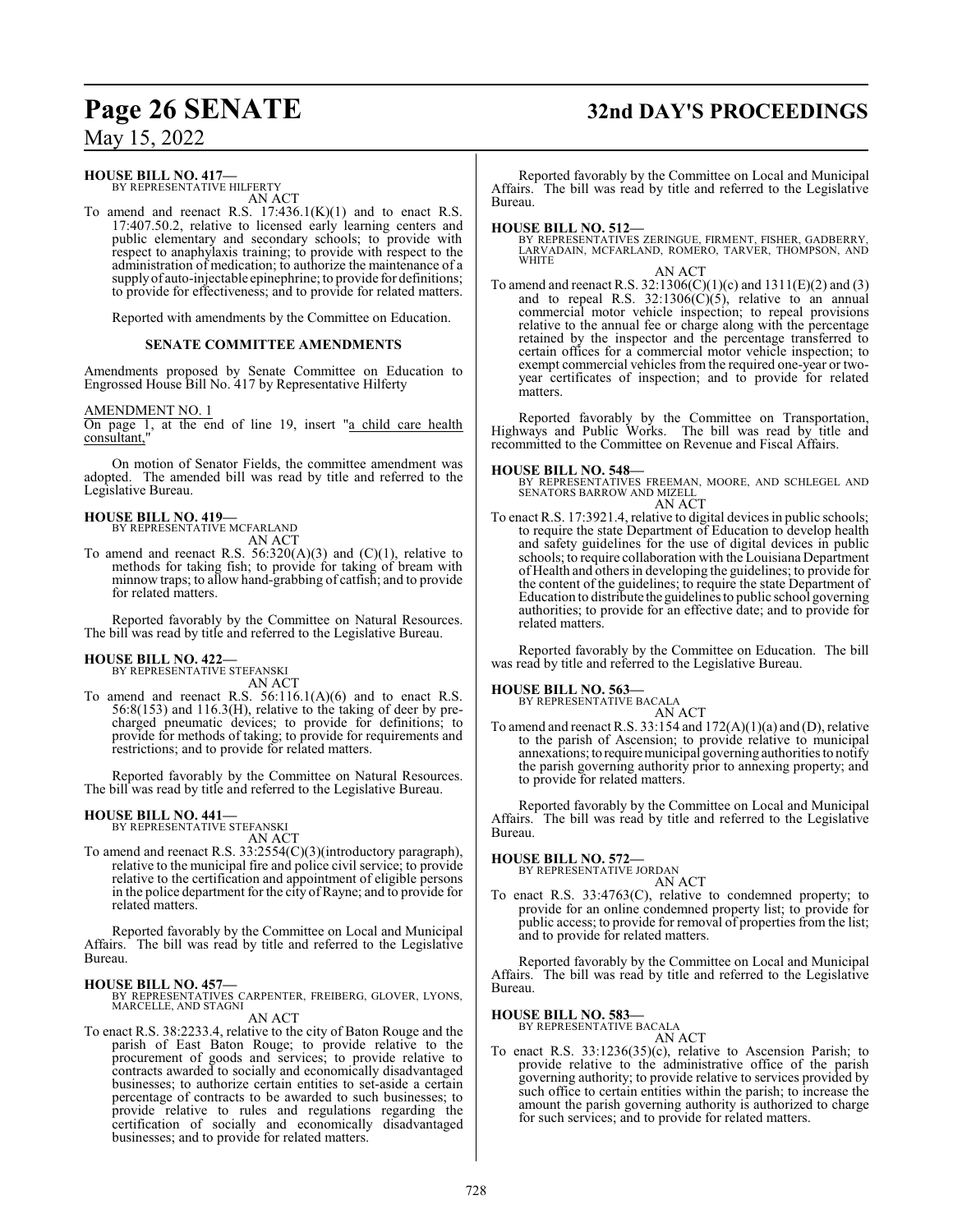# **32nd DAY'S PROCEEDINGS Page 27 SENATE**

# May 15, 2022

Reported favorably by the Committee on Local and Municipal Affairs. The was read by title and referred to the Legislative Bureau.

#### **HOUSE BILL NO. 604—** BY REPRESENTATIVE DAVIS

AN ACT

To amend and reenact R.S. 32:705(B)(3), relative to the transfer of ownership of a vehicle; and to provide for related matters.

Reported with amendments by the Committee on Transportation, Highways and Public Works.

#### **SENATE COMMITTEE AMENDMENTS**

Amendments proposed by Senate Committee on Transportation, Highways and Public Works to Reengrossed House Bill No. 604 by Representative Davis

#### AMENDMENT NO. 1

On page 1, line 2, change "R.S. 32:705(B)(3)" to "R.S. 32:705(B)(3) and  $(4)$  and  $707(D)(1)(a)$  and the introductory paragraph of  $(J)(1)(c)$ and R.S. 47:303(B)(2) and to enact R.S. 32:705(B)(5)"

#### AMENDMENT NO. 2

On page 1, at the beginning of line 3, insert "to provide for the delivery of a certificate to a purchaser; to provide for application for certificates of title; to provide for vendor title responsibilities;"

#### AMENDMENT NO. 3

On page 1, line 5, delete "R.S. 32:705(B)(3) is hereby amended and reenacted" and insert "R.S.  $32:705(B)(3)$  and (4) and  $707(D)(1)(a)$ and the introductory paragraph of  $(J)(1)(c)$  are hereby amended and reenacted and R.S.  $32:705(B)(5)$  is hereby enacted"

#### AMENDMENT NO. 4

On page 1, delete line 15 and insert:

"(4) The signature of the seller if the certificate of title or other document is transferring ownership to a dealer licensed by the Louisiana Motor Vehicle Commission or Louisiana Used Motor Vehicle Commission, or when transferring ownership froma licensed dealer to a purchaser.

(4) **(5)** The signature of the seller in the presence of an authorized officer, as defined in R.S. 32:702( $\frac{17}{2}$ ), who shall verify the identity of the seller and who shall subscribe his name as a witness thereon, when the seller is transferring ownership to a purchaser who is granting a security interest in the vehicle to the federally insured financial institution that is making a secured loan to the purchaser.

\* \* \* §707. Application for certificates of title; exception; salvage title; antique vehicles; reconstructed title

\* \* \*  $D(1)$ 

(a) A proper bill of sale, or sworn statement of ownership, or a duly certified copy thereof, or such other evidence of ownership as the commissioner may in his discretion require; or

\* \* \* J.(1) \* \* \*

(c) A sworn statement in the form prescribed by the Department of Public Safety and Corrections, office of motor vehicles, which states that:

\* \* \* Section 2. R.S. 47:303(B)(2) is hereby amended and reenacted to read as follows: §303. Collection

\* \* \* B. \* \* \*

(2) Every vendor of such a vehicle shall furnish to the purchaser at the time of sale a notarized statement showing the serial number, motor number, type, year, and model of the vehicle sold, the total sales price, any allowance for and a description of any vehicle taken in trade, and the total cash difference paid or to be paid by the purchaser between the vehicles purchased and traded in and the sales or use tax to be paid, along with such other information as the collector of revenue may by regulation require. All labor parts, accessories, and other equipment which are attached to the vehicle at the time of sale and which are included in the sale price are to be considered a part of the vehicle.

\* \* \*" On motion of Senator Carter, the committee amendment was adopted. The amended bill was read by title and referred to the Legislative Bureau.

#### **HOUSE BILL NO. 689—**

BY REPRESENTATIVE SCHAMERHORN

- AN ACT
- To amend and reenact R.S. 56:306.2(B), 306.3, 306.4(Section heading) and  $(C)(1)$ , and  $306.5(A)$  and to enact R.S.  $56:306.1$ and 306.2(A)(2), relative to licenses; to create the retail seafood dealer's license; to provide for license required to buy and sell seafood; and to provide for related matters.

Reported favorably by the Committee on Natural Resources. The bill was read by title and referred to the Legislative Bureau.

#### **HOUSE BILL NO. 699—**

BY REPRESENTATIVE LACOMBE

#### AN ACT

To amend and reenact R.S.  $33:103(C)(1)(1)$ , relative to the town of Addis; to authorize the governing authority of the town of Addis to pay members of the Addis Planning Commission a per diem; to provide for the amount of the per diem and the number of meetings for which members may be paid; to provide for an effective date; and to provide for related matters.

Reported favorably by the Committee on Local and Municipal Affairs. The bill was read by title and referred to the Legislative Bureau.

- **HOUSE BILL NO. 704—** BY REPRESENTATIVES NEWELL, BOYD, LANDRY, MOORE, AND SCHLEGEL AND SENATOR BARROW AN ACT
- To amend and reenact R.S. 47:463.108(A), (D), and (E) and to repeal R.S. 47:463.108(F), relative to the breast cancer awareness special prestige license plate; provides relative to monies received from the royalty fees; and to provide for related matters.

Reported favorably by the Committee on Transportation, Highways and Public Works. The bill was read by title and referred to the Legislative Bureau.

#### **HOUSE BILL NO. 710—**

BY REPRESENTATIVE STEFANSKI

- AN ACT
- To amend and reenact R.S. 38:2225.2.4(B)(5)(introductory paragraph), (E), and (F)(4) and to enact R.S.  $38:2225.2.4(B)(7)$ and  $(F)(2)(f)$ , relative to the provisions of construction management at risk project delivery method; to provide for the "selection review committee" definition to include ranking proposers; to provide for the requirements of the selection review committee members; to provide for the procedures ofthe selection review committee; to provide for the requirements of the request for qualifications; to exempt the selection review committee meetings from the Open Meetings Law; to provide for the procedure of a nonresponsive construction management at risk bid winner; and to provide for related matters.

Reported with amendments by the Committee on Transportation, Highways and Public Works.

#### **SENATE COMMITTEE AMENDMENTS**

Amendments proposed by Senate Committee on Transportation, Highways and Public Works to Engrossed House Bill No. 710 by Representative Stefanski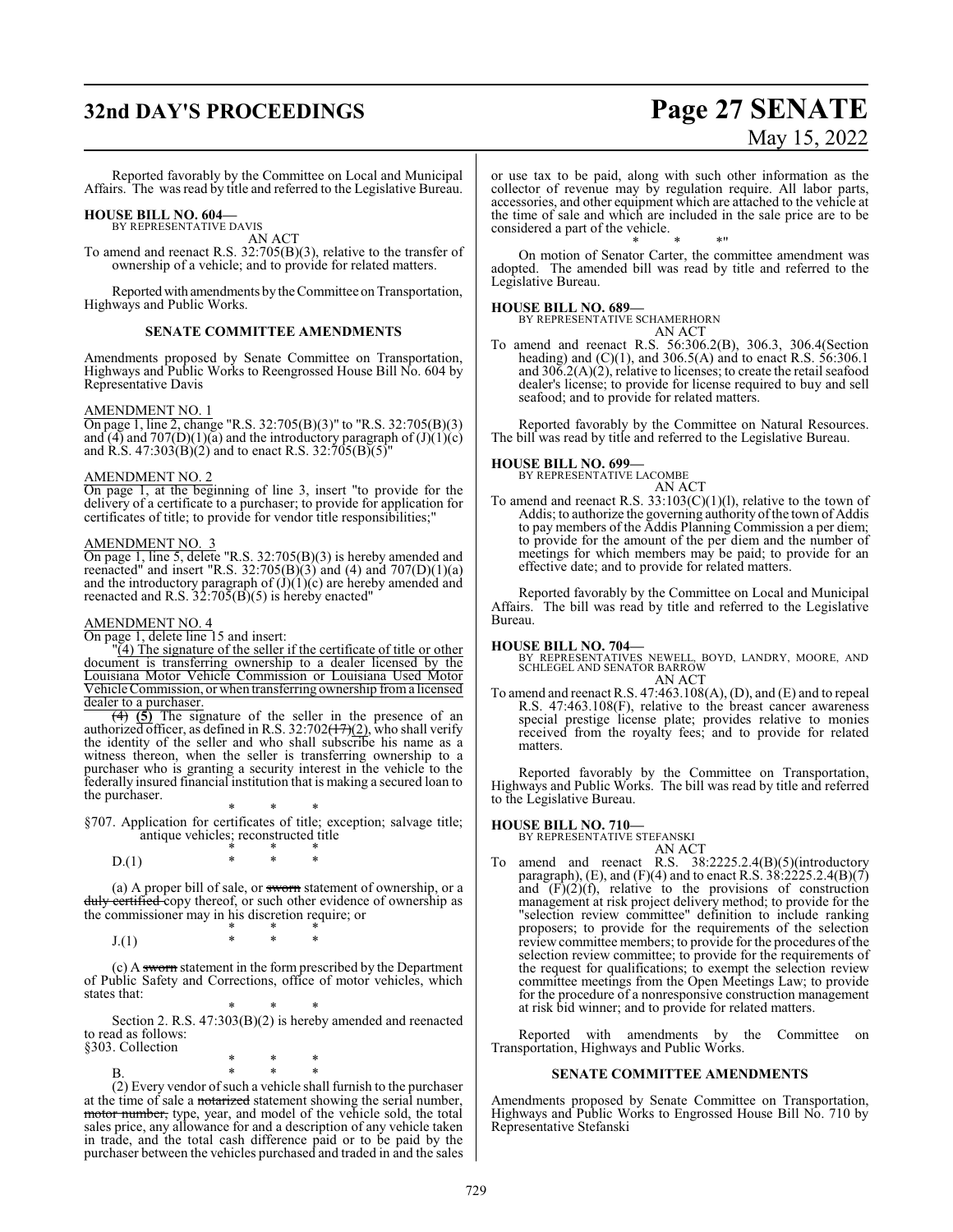#### AMENDMENT NO. 1

On page 1, line 3 after "R.S. 38:225.2.5(B)(7)" change "and" to a "," and after  $"(\mathrm{F})(2)(\mathrm{f})"$  insert "and  $(6)"$ 

#### AMENDMENT NO. 2

On page 1, line 13, aft after "R.S. 38:225.2.5(B)(7)" change "and" to a "," and after " $(F)(2)(f)$ " insert "and  $(6)$ "

#### AMENDMENT NO. 3

On page 2, line 22, after"(f)" delete "The anticipated construction budget for the project.",and insert "The estimate of the probable construction costs for the project."

#### AMENDMENT NO. 4

On page 3, at the end of line 2, delete "If the public" and delete lines 3 and 4

#### AMENDMENT NO. 5

On page 3, after line 5, insert "(6) If the owner deems the highest scored or ranked proposer to be non-responsive or non-responsible, then the public entity may award the project to the next highest scored or ranked proposer.

On motion of Senator Carter, the committee amendment was adopted. The amended bill was read by title and referred to the Legislative Bureau.

#### **HOUSE BILL NO. 713—** BY REPRESENTATIVE ZERINGUE

AN ACT

To enact R.S. 33:4161.1, relative to stormwater utility systems; to authorize political subdivisions to create stormwater utility systems and adopt utility fees relative to stormwater management systems; to provide relative to definitions; and to provide for related matters.

Reported favorably by the Committee on Local and Municipal Affairs. The bill was read by title and referred to the Legislative Bureau.

#### **HOUSE BILL NO. 718—**

BY REPRESENTATIVE CHARLES OWEN AN ACT

To amend and reenact R.S. 56:3000(G), 3001, 3002, and 3004(Section heading), (A)(introductory paragraph), (2), and (3), and (B)(introductory paragraph) and to enact R.S. 56:3000(F)(4) and (5), relative to hunting and fishing licenses; to provide additional eligibility for resident recreational license rates; to provide for the cost of a Senior/Retired Military combination license; to provide for conflicts with other law; to provide for effective date and conditions of enactment; and to provide for related matters.

Reported favorably by the Committee on Natural Resources. The bill was read by title and referred to the Legislative Bureau.

#### **HOUSE BILL NO. 791—** BY REPRESENTATIVE KERNER

AN ACT

To enact R.S. 56:302.9(J), relative to penalties for charter fishing without required credentials; to provide for revocation of basic and saltwater fishing privileges; and to provide for related matters.

Reported with amendments by the Committee on Natural Resources.

#### **SENATE COMMITTEE AMENDMENTS**

Amendments proposed by Senate Committee on Natural Resources to Engrossed House Bill No. 791 by Representative Kerner

#### AMENDMENT NO. 1

# **Page 28 SENATE 32nd DAY'S PROCEEDINGS**

On page 1, line 3, after "credentials;" delete the remainder of the line and insert "to provide for penalties; to provide for vessel monitoring system requirements; to provide for rules and regulations; and"

#### AMENDMENT NO. 2

On page 1, delete lines 9 through 12, and insert:

"J.(1) In addition to any other penalty provided for in the Section, any person convicted of a second offense of violating Subsections A or B of this Section, the offender may only operate a vessel that employs a vessel monitoring system for the three years after the date of the conviction. For any person convicted of a third or subsequent offense of violating Subsections A or B ofthis Section, the offender may only operate a vessel that employs a vessel monitoring system for ten years after the date of the conviction.

(2) Whenever a offender is required to employ a vessel monitoring system, access to the monitoring system shall be granted to the department and the offender shall notify the department on which vessel or vessels the offender will be operating for commercial or recreational use. Any person required to be on board a vessel with an approved vessel monitoring systemshall complywith all rules and regulations promulgated by the department or the commission to ensure compliance with vessel monitoring systemrequirements. The cost of a vessel monitoring system shall be the responsibility of the offender. The department shall approve the vessel monitoring system for use pursuant to this Section.

(3) Any charter guide or individual posing as a charter guide required to operate a vessel with an approved vessel monitoring system who is found operating any vessel that is not equipped with such a system, for commercial or recreational purposes, may have their charter guide license suspended and may be prohibited from obtaining such a license for the remainder of the year in which the person was found not abiding by the vessel monitoring requirement. In addition, the violator shall be sentenced to perform no less that forty hours of community service. If available, the hours shall be served in a litter abatement community service program.

(4) The department shall adopt rules and regulations in accordance with the Administrative Procedure Act to implement the provisions of this Section.

On motion of Senator Hewitt, the committee amendment was adopted. The amended bill was read by title and referred to the Legislative Bureau.

### **HOUSE BILL NO. 855—**

BY REPRESENTATIVE THOMAS

AN ACT To amend and reenact R.S. 32:361.2(A)(3)(c), relative to tinting of motor vehicle windows for a medical exemption; to provide for an exemption relative to certain diagnosed medical or physical conditions; to provide for the duration of the medical exemption applicable to window tinting; and to provide for related matters.

Reported favorably by the Committee on Transportation, Highways and Public Works. The bill was read by title and referred to the Legislative Bureau.

#### **HOUSE BILL NO. 867—**

BY REPRESENTATIVE MOORE AN ACT

To amend and reenact R.S.  $32:267(A)(2)$  and (E), to enact R.S. 32:267(A)(3) and (4), and to repeal R.S. 32:57.4 and 267.1, relative to the designation of highway safety corridors by the Department of Transportation and Development; to remove references to electronic enforcement; to provide for penalties; to provide for definitions; and to provide for related matters.

Reported with amendments by the Committee on Transportation, Highways and Public Works.

#### **SENATE COMMITTEE AMENDMENTS**

Amendments proposed by Senate Committee on Transportation, Highways and Public Works to Engrossed House Bill No. 867 by Representative Moore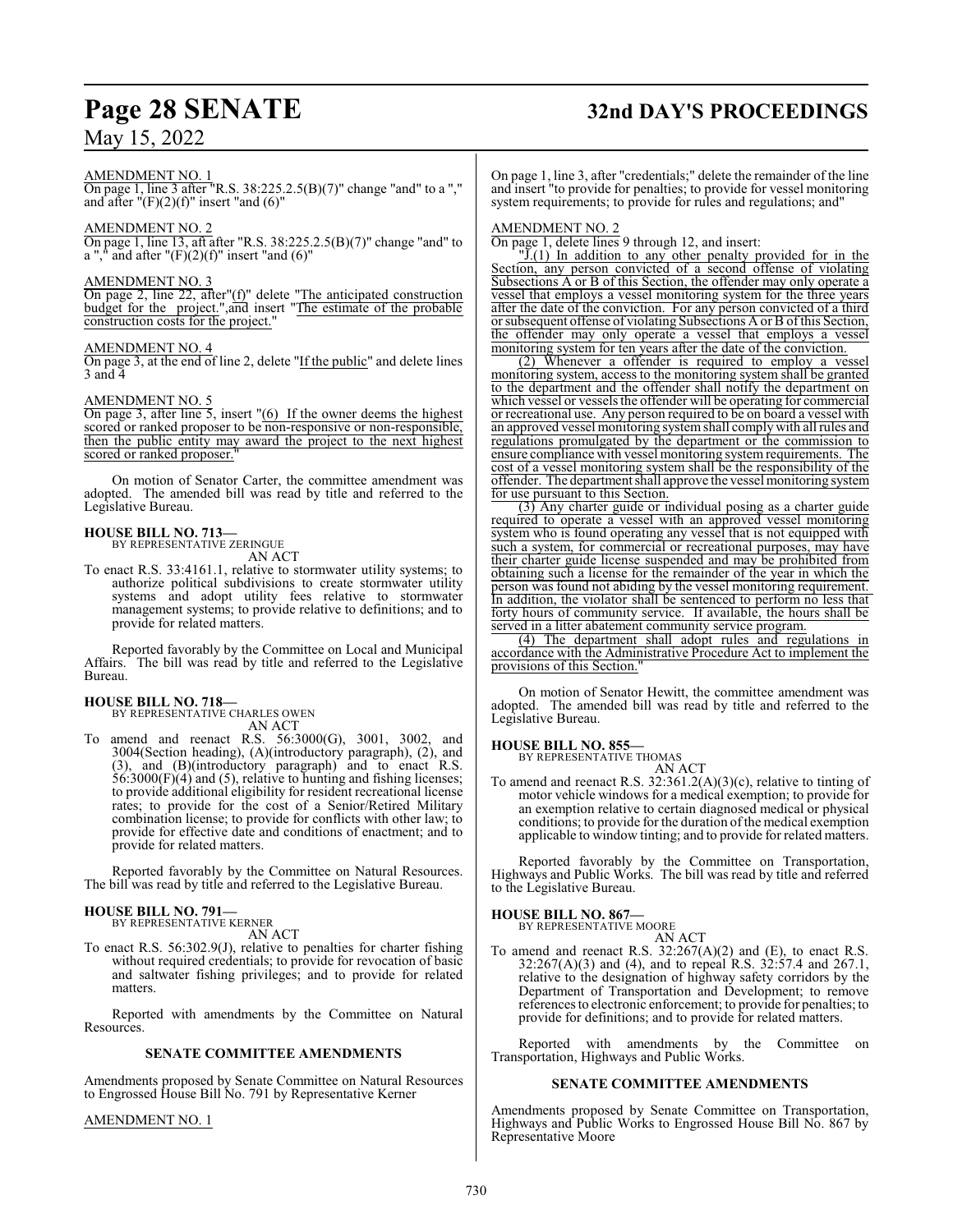# **32nd DAY'S PROCEEDINGS Page 29 SENATE**

# May 15, 2022

#### AMENDMENT NO. 1

On page 2, line 3, delete "a high collision zone" and insert "locations with a high potential for safety improvement

#### AMENDMENT NO. 2

On page 2, lines 3 and 4, delete "severe injuries and fatal collisions" and insert "fatal and serious injury crashes"

On motion of Senator Carter, the committee amendment was adopted. The amended bill was read by title and referred to the Legislative Bureau.

## **HOUSE BILL NO. 919—** BY REPRESENTATIVE TURNER

AN ACT

To enact R.S. 41:906, relative to the exchange of school land; to authorize the Union Parish School Board to exchange school land, including but not limited to sixteenth section land; to provide for procedures, terms, and conditions, including advertisement, appraisals, and public hearing for such exchange; and to provide for related matters.

Reported favorably by the Committee on Education. The bill was read by title and referred to the Legislative Bureau.

# **HOUSE BILL NO. 963—** BY REPRESENTATIVE ORGERON

AN ACT

To enact R.S. 17:276.1 and 3996(B)(67), relative to required instruction in public schools; to require instruction in water safety for public school students; to provide relative to materials used for such instruction; to require public school governing authorities to adopt policies to implement such instruction; and to provide for related matters.

Reported with amendments by the Committee on Education.

#### **SENATE COMMITTEE AMENDMENTS**

Amendments proposed by Senate Committee on Education to Engrossed House Bill No. 963 by Representative Orgeron

AMENDMENT NO. 1 On page page 2, line 5, change "devises" to "devices"

On motion of Senator Fields, the committee amendment was adopted. The amended bill was read by title and referred to the Legislative Bureau.

## **HOUSE BILL NO. 979—** BY REPRESENTATIVE FREEMAN

AN ACT

To provide relative to the effectiveness of Act No. 366 of the 2021 Regular Session of the Legislature regarding student information; to provide for the continued effectiveness of provisions that require school governing authorities to share certain student information with the Department ofChildren and Family Services for the purpose of facilitating the administration of certain federal food assistance programs and that provide exceptions; and to provide for related matters.

Reported favorably by the Committee on Education. The bill was read by title and referred to the Legislative Bureau.

### **Rules Suspended**

Senator Hewitt asked for and obtained a suspension of the rules to advance to:

## **House Concurrent Resolutions on Second Reading Reported by Committees**

### **HOUSE CONCURRENT RESOLUTION NO. 4—**

BY REPRESENTATIVE BUTLER A CONCURRENT RESOLUTION

To amend the Louisiana Department of Health rule, LAC 50:VII.32913(A) and (C), which provides for Medicaid reimbursement to non-state intermediate care facilities for persons with intellectual and developmental disabilities for resident leave of absence days, and to direct the office of the state register to print the amendments in the Louisiana Administrative Code.

Reported favorably by the Committee on Health and Welfare. The concurrent resolution was read by title and recommitted to the Committee on Finance.

**HOUSE CONCURRENT RESOLUTION NO. 38—**<br>BY REPRESENTATIVES DAVIS, AMEDEE, BUTLER, CORMIER, DEVILLER, EDMONDS, EDMONSTON, EMERSON, GAROFALO, GOUDEAU, HILFERTY, HODGES, HORTON, PIERRE, SELDERS, ST.<br>BLANC, STEFANSKI, AND THOMPS

To urge and request the Louisiana Department of Health to facilitate a working group to study the unique needs of individuals with intellectual and developmental disabilities and co-occurring behavioral health conditions and to report findings and recommendations of the working group to the legislative committees on health and welfare.

Reported favorably by the Committee on Health and Welfare.

The resolution was read by title. Senator Fred Mills moved to concur in the House Concurrent Resolution.

### **ROLL CALL**

The roll was called with the following result:

#### YEAS

| Mr. President | Fields        | Mizell  |
|---------------|---------------|---------|
| Abraham       | Harris        | Morris  |
| Allain        | Henry         | Peacock |
| Barrow        | Hewitt        | Pope    |
| Bernard       | Jackson       | Price   |
| Boudreaux     | Lambert       | Reese   |
| Bouie         | Luneau        | Stine   |
| Carter        | Milligan      | Ward    |
| Cathey        | Mills, F.     | White   |
| Cloud         | Mills, R.     | Womack  |
| Total $-30$   |               |         |
|               | <b>NAYS</b>   |         |
| Total $-0$    |               |         |
|               | <b>ABSENT</b> |         |
| Connick       | Hensgens      | Talbot  |
| Fesi          | McMath        | Tarver  |
| Foil          | Smith         |         |
|               |               |         |

Total - 8

The Chair declared the Senate concurred in the House Concurrent Resolution and ordered it returned to the House.

# **HOUSE CONCURRENT RESOLUTION NO. 39—**

BY REPRESENTATIVES BUTLER AND ECHOLS A CONCURRENT RESOLUTION

To urge and request the Louisiana Department of Health to study barriers to hiring of direct support professionals who provide Medicaid-covered services to people with disabilities and to report findings of the study to the legislative committees on health and welfare and the Joint Medicaid Oversight Committee.

Reported favorably by the Committee on Health and Welfare.

The resolution was read by title. Senator Fred Mills moved to concur in the House Concurrent Resolution.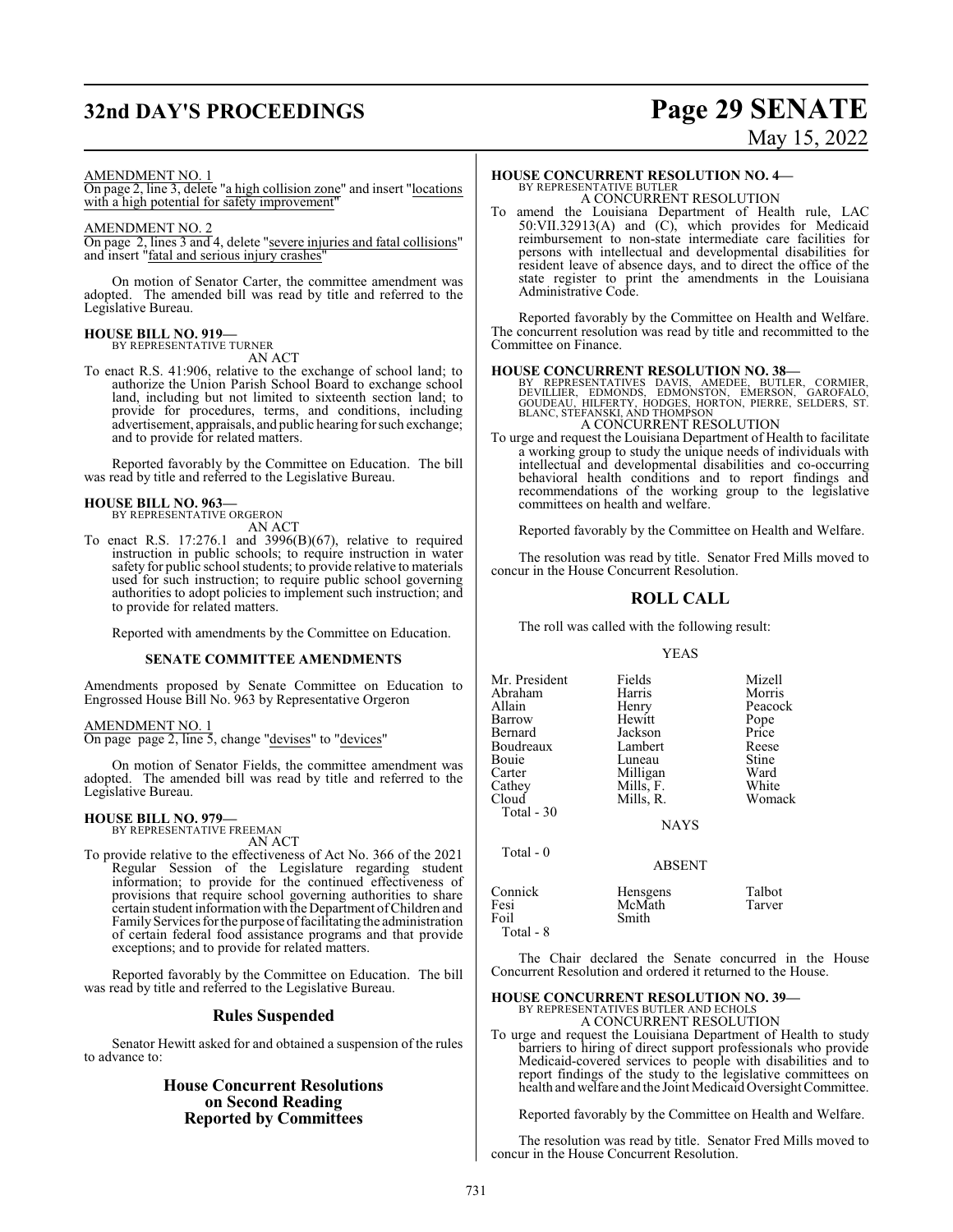## **ROLL CALL**

The roll was called with the following result:

#### YEAS

| Mr. President | Fields      | Mizell  |
|---------------|-------------|---------|
| Abraham       | Harris      | Morris  |
| Allain        | Henry       | Peacock |
| Barrow        | Hewitt      | Pope    |
| Bernard       | Jackson     | Price   |
| Boudreaux     | Lambert     | Reese   |
| Bouie         | Luneau      | Stine   |
| Carter        | Milligan    | Ward    |
| Cathey        | Mills, F.   | White   |
| Cloud         | Mills, R.   | Womack  |
| Total $-30$   |             |         |
|               | <b>NAYS</b> |         |
| Total - 0     |             |         |

| Connick   | Hensgens | Talbot |
|-----------|----------|--------|
| Fesi      | McMath   | Tarver |
| Foil      | Smith    |        |
| Total - 8 |          |        |

The Chair declared the Senate concurred in the House Concurrent Resolution and ordered it returned to the House.

ABSENT

#### **HOUSE CONCURRENT RESOLUTION NO. 40—** BY REPRESENTATIVE TURNER

A CONCURRENT RESOLUTION

To urge and request the Louisiana Department of Health to study the actual costs of providing nursing services in the Medicaidfunded New Opportunities Waiver and Residential Options Waiver programs and to residents of intermediate care facilities for persons with intellectual and developmental disabilities; to identify potential means for fully funding nursing services for persons served by these programs and facilities; and to report its findings to certain legislative committees.

Reported favorably by the Committee on Health and Welfare.

The resolution was read by title. Senator Fred Mills moved to concur in the House Concurrent Resolution.

## **ROLL CALL**

The roll was called with the following result:

#### YEAS

| Mr. President<br>Abraham<br>Allain<br>Barrow<br>Bernard<br>Bouie<br>Carter<br>Cathey<br>Cloud<br>Fields | Harris<br>Henry<br>Hewitt<br>Jackson<br>Lambert<br>Luneau<br>Milligan<br>Mills, F.<br>Mills, R.<br>Mizell | Morris<br>Peacock<br>Pope<br>Price<br>Stine<br>Ward<br>White<br>Womack |
|---------------------------------------------------------------------------------------------------------|-----------------------------------------------------------------------------------------------------------|------------------------------------------------------------------------|
| Total - 28                                                                                              | <b>NAYS</b>                                                                                               |                                                                        |
| Total $-0$                                                                                              | <b>ABSENT</b>                                                                                             |                                                                        |
| Boudreaux<br>Connick                                                                                    | Hensgens<br>McMath                                                                                        | Talbot<br>Tarver                                                       |

Smith

Fesi Reese<br>Foil Smith

Total - 10

# **Page 30 SENATE 32nd DAY'S PROCEEDINGS**

The Chair declared the Senate concurred in the House Concurrent Resolution and ordered it returned to the House.

## **HOUSE CONCURRENT RESOLUTION NO. 44—** BY REPRESENTATIVE DUSTIN MILLER A CONCURRENT RESOLUTION

To create the Health Disparities in Rural Areas Task Force as a subcommittee of the Statewide Health Equity Consortium within the Louisiana Department of Health, to provide for the composition and duties of the task force, and to require the task force to report findings and recommendations to the legislative committees on health and welfare.

Reported favorably by the Committee on Health and Welfare.

The resolution was read by title. Senator Carter moved to concur in the House Concurrent Resolution.

#### **ROLL CALL**

The roll was called with the following result:

#### YEAS

| Mr. President<br>Abraham<br>Allain<br>Barrow<br>Bernard<br>Boudreaux<br>Bouie | Fields<br>Harris<br>Henry<br>Hewitt<br>Jackson<br>Lambert<br>Luneau | Mizell<br>Morris<br>Peacock<br>Pope<br>Price<br>Stine<br>Ward |
|-------------------------------------------------------------------------------|---------------------------------------------------------------------|---------------------------------------------------------------|
| Carter<br>Cathey<br>Cloud<br>Total - 29                                       | Milligan<br>Mills, F.<br>Mills, R.<br><b>NAYS</b>                   | White<br>Womack                                               |
| Total - 0                                                                     | <b>ABSENT</b>                                                       |                                                               |
| Connick<br>Fesi<br>Foil<br>Total - 9                                          | Hensgens<br>McMath<br>Reese                                         | Smith<br>Talbot<br>Tarver                                     |

The Chair declared the Senate concurred in the House Concurrent Resolution and ordered it returned to the House.

#### **HOUSE CONCURRENT RESOLUTION NO. 45—**

BY REPRESENTATIVE BAGLEY A CONCURRENT RESOLUTION

To urge and request the office of behavioral health of the Louisiana Department of Health to conduct a comprehensive assessment of this state's capacity and needs with respect to substance use disorder treatment and to report findings of the assessment to the legislative committees on health and welfare.

Reported favorably by the Committee on Health and Welfare.

The resolution was read by title. Senator Fred Mills moved to concur in the House Concurrent Resolution.

#### **ROLL CALL**

The roll was called with the following result:

#### YEAS

| Mr. President | Fields | Mills. R. |
|---------------|--------|-----------|
| Abraham       | Foil   | Mizell    |
| Allain        | Harris | Morris    |
| Barrow        | Henry  | Peacock   |
| Bernard       | Hewitt | Pope      |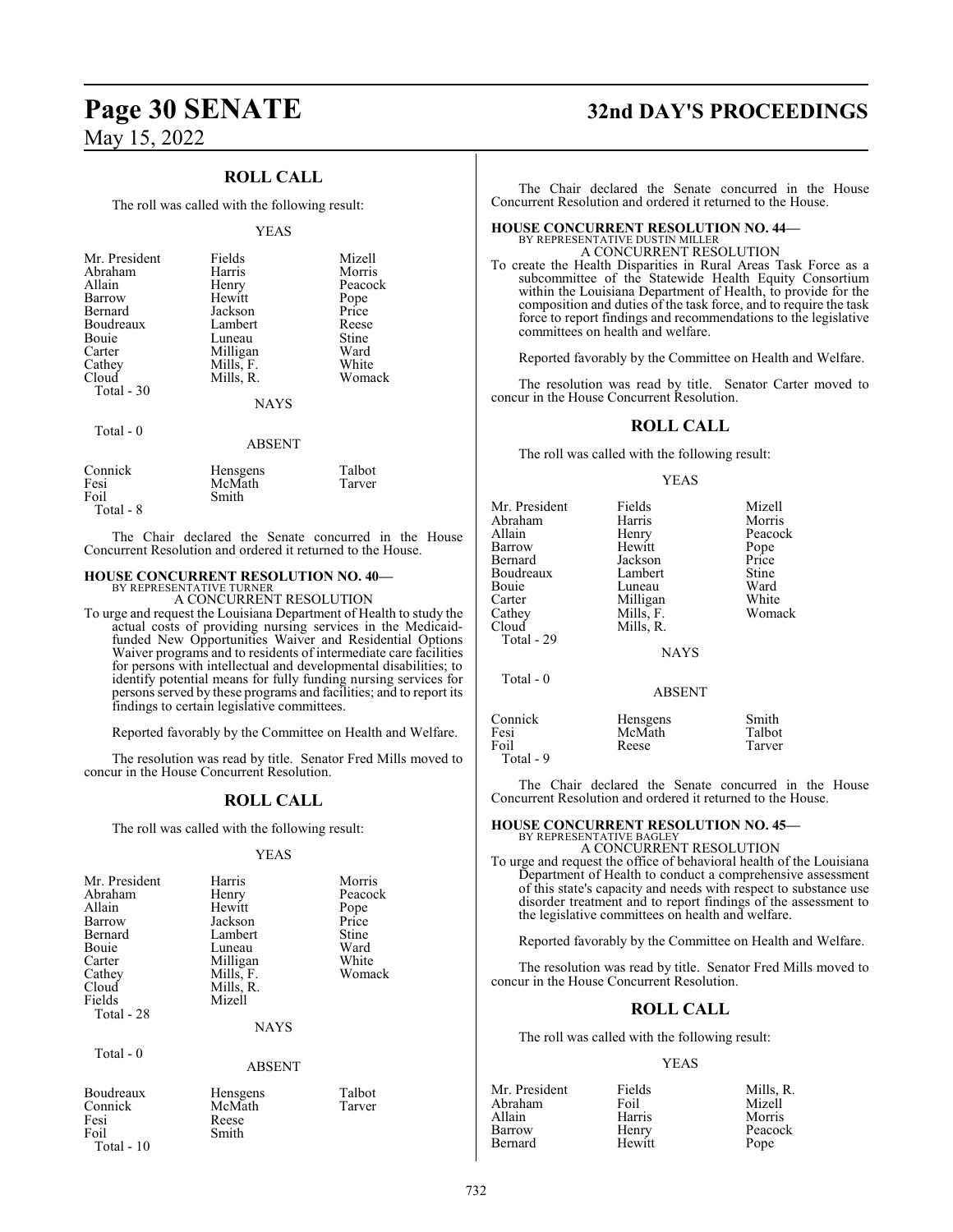# **32nd DAY'S PROCEEDINGS Page 31 SENATE**

| Boudreaux  |  |
|------------|--|
| Bouie      |  |
| Carter     |  |
| Cathey     |  |
| Cloud      |  |
| Total - 30 |  |

Total - 0

Jackson Price<br>
Lambert Stine Lambert Stine<br>
Luneau Ward Luneau Ward<br>
Milligan White Milligan White<br>
Mills, F. Womack Mills, F.

NAYS

ABSENT

| Connick   | McMath | Talbot |
|-----------|--------|--------|
| Fesi      | Reese  | Tarver |
| Hensgens  | Smith  |        |
| Total - 8 |        |        |

The Chair declared the Senate concurred in the House Concurrent Resolution and ordered it returned to the House.

#### **HOUSE CONCURRENT RESOLUTION NO. 66—**

BY REPRESENTATIVE VILLIO A CONCURRENT RESOLUTION

To recognize and acknowledge the 2-8-2 Mikado steam locomotive as the official state steam locomotive.

Reported favorably by the Committee on Senate and Governmental Affairs.

The resolution was read by title. Senator Henry moved to concur in the House Concurrent Resolution.

#### **ROLL CALL**

The roll was called with the following result:

#### YEAS

| Mr. President<br>Abraham<br>Allain<br>Barrow<br>Bernard<br>Boudreaux<br>Bouie<br>Carter<br>Cathey<br>Cloud<br>Total - 30 | Fields<br>Foil<br>Harris<br>Henry<br>Hewitt<br>Jackson<br>Lambert<br>Luneau<br>Milligan<br>Mills, F. | Mills, R.<br>Mizell<br>Morris<br>Peacock<br>Pope<br>Price<br>Stine<br>Ward<br>White<br>Womack |
|--------------------------------------------------------------------------------------------------------------------------|------------------------------------------------------------------------------------------------------|-----------------------------------------------------------------------------------------------|
|                                                                                                                          | <b>NAYS</b>                                                                                          |                                                                                               |

Total - 0

| Connick<br>Fesi<br>Hensgens | McMath<br>Reese<br>Smith | Talbot<br>Tarver |
|-----------------------------|--------------------------|------------------|
| Total - $8$                 |                          |                  |

The Chair declared the Senate concurred in the House Concurrent Resolution and ordered it returned to the House.

ABSENT

## **HOUSE CONCURRENT RESOLUTION NO. 5—**

BY REPRESENTATIVE ZERINGUE A CONCURRENT RESOLUTION

To suspend until sixty days after final adjournment of the 2023 Regular Session of the Legislature of Louisiana R.S.  $23:1474(C)$ ,  $(G)(3)$ , and  $(H)$  providing for the determination of the unemployment insurance taxable wage base, maximum weekly benefit amount, and formula for the calculation of benefits for the 2023 calendar year.

Reported favorably by the Committee on Labor and Industrial Relations. The concurrent resolution was read by title and referred to the Legislative Bureau.

May 15, 2022

#### **HOUSE CONCURRENT RESOLUTION NO. 18—**

BY REPRESENTATIVE MCFARLAND A CONCURRENT RESOLUTION

To create the Feral Hog Management Advisory Task Force in the Department of Wildlife and Fisheries.

Reported favorably by the Committee on Natural Resources.

The resolution was read by title. Senator Allain moved to concur in the House Concurrent Resolution.

### **ROLL CALL**

The roll was called with the following result:

YEAS

| Mr. President | Fields    | Mills, R. |
|---------------|-----------|-----------|
| Abraham       | Foil      | Mizell    |
| Allain        | Harris    | Morris    |
| Barrow        | Henry     | Peacock   |
| Bernard       | Hewitt    | Pope      |
| Boudreaux     | Jackson   | Price     |
| Bouie         | Lambert   | Reese     |
| Carter        | Luneau    | Stine     |
| Cathey        | Milligan  | White     |
| Cloud         | Mills, F. | Womack    |
| Total - 30    |           |           |

NAYS

ABSENT

## Total - 0

| Connick   | McMath | Tarver |
|-----------|--------|--------|
| Fesi      | Smith  | Ward   |
| Hensgens  | Talbot |        |
| Total - 8 |        |        |

The Chair declared the Senate concurred in the House Concurrent Resolution and ordered it returned to the House.

#### **HOUSE CONCURRENT RESOLUTION NO. 19—** BY REPRESENTATIVES HODGES AND ROBBY CARTER A CONCURRENT RESOLUTION

To urge and request the Department of Transportation and Development to study the practicality and feasibility of expanding Highway 16 to a four-lane highway from Watson to the St. Helena Parish line, designing and utilizing a traffic roundabout in Livingston Parish at the intersection of Highway 447 Walker Road North and Highway 1025 Arnold Road, and to report its findings to the House and Senate Transportation, Highways and Public Works Committees prior to the convening of 2023 Regular Session.

Reported favorably by the Committee on Transportation, Highways and Public Works.

The resolution was read by title. Senator Pope moved to concur in the House Concurrent Resolution.

#### **ROLL CALL**

The roll was called with the following result: YEAS

| Mr. President | Foil      | Morris  |
|---------------|-----------|---------|
| Abraham       | Harris    | Peacock |
| Allain        | Henry     | Pope    |
| Barrow        | Hewitt    | Price   |
| Bernard       | Jackson   | Reese   |
| Boudreaux     | Lambert   | Stine   |
| Bouie         | Luneau    | Ward    |
| Carter        | Milligan  | White   |
| Cathey        | Mills. F. | Womack  |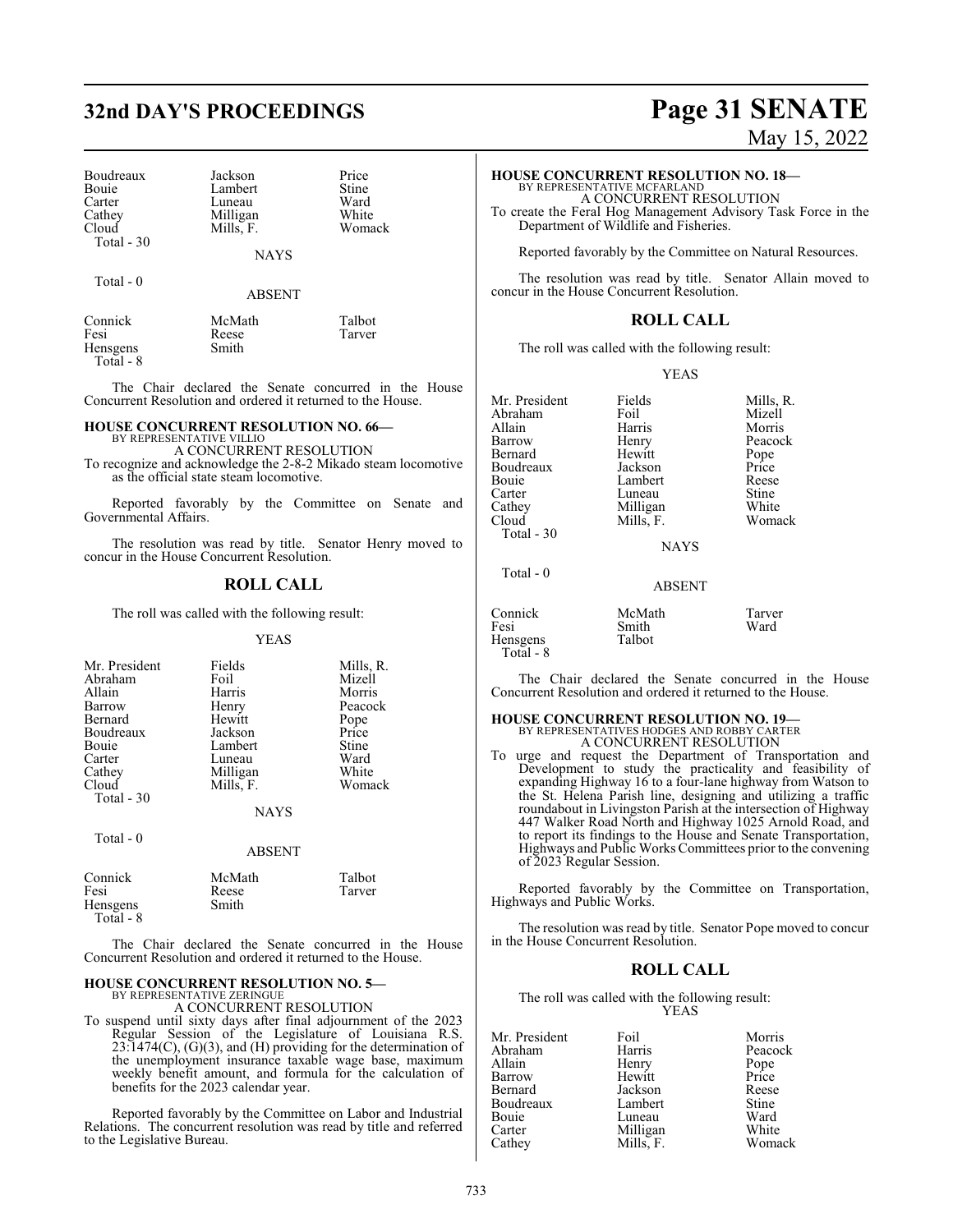| Cloud<br>Fields<br>Total $-31$ | Mills, R.<br>Mizell |  |
|--------------------------------|---------------------|--|
|                                | <b>NAYS</b>         |  |
| Total $-0$                     |                     |  |

Smith Talbot

ABSENT

| Connick   |
|-----------|
| Fesi      |
| Hensgens  |
| Total - 7 |
|           |

McMath Tarver

The Chair declared the Senate concurred in the House Concurrent Resolution and ordered it returned to the House.

## **HOUSE CONCURRENT RESOLUTION NO. 34—**

BY REPRESENTATIVE BOURRIAQUE A CONCURRENT RESOLUTION

To approve the annual state integrated coastal protection plan for Fiscal Year 2023, as adopted by the Coastal Protection and Restoration Authority Board.

Reported favorably by the Committee on Natural Resources. The concurrent resolution was read by title and recommitted to the Committee on Transportation, Highways and Public Works.

## **Rules Suspended**

Senator Henry asked for and obtained a suspension of the rules to recall Senate Bill No. 466 from the Committee on Finance.

#### **SENATE BILL NO. 466—** BY SENATOR SMITH

AN ACT

To amend and reenact R.S. 47:1907(K), relative to assessors; to authorize assessors to increase their compensation up to five percent for four calendar years; to provide for an effective date; and to provide for related matters.

On motion of Senator Henry, the bill was read by title and passed to a third reading.

## **Rules Suspended**

Senator Pope asked for and obtained a suspension of the rules to revert to the Morning Hour.

## **Reports of Committees**

The following reports of committees were received and read:

## **REPORT OF COMMITTEE ON**

## **FINANCE**

Senator Mack A. "Bodi" White Jr., Chairman on behalf of the Committee on Finance, submitted the following report:

#### May 15, 2022

To the President and Members of the Senate:

I am directed by your Committee on Finance to submit the following report:

**SENATE BILL NO. 63—** BY SENATORS MIZELL, BARROW, CARTER, HENSGENS, LUNEAU, MCMATH AND POPE AND REPRESENTATIVES FREIBERG, MOORE AND SCHLEGEL

#### AN ACT

To amend and reenact Children's Code Article 610(A)(1) and to enact Children's Code Article 610(E)(4) and 610.1, relative to investigations of child abuse by the Department of Children and Family Services; to provide for reporting of child sex

# **Page 32 SENATE 32nd DAY'S PROCEEDINGS**

trafficking; to provide for the duties of the department; to provide for an effective date; and to provide for related matters.

Reported with amendments.

# **HOUSE BILL NO. 1—** BY REPRESENTATIVE ZERINGUE

AN ACT

Making annual appropriations for Fiscal Year 2022-2023 for the ordinary expenses of the executive branch of state government, pensions, public schools, public roads, public charities, and state institutions and providing with respect to the expenditure ofsaid appropriations.

Reported with amendments.

#### **HOUSE BILL NO. 406—**

BY REPRESENTATIVE ZERINGUE AN ACT

To amend and reenact R.S. 39:100.52(C) and to enact R.S. 39:100.52(D), Subpart Q-2 of Part II-A of Chapter 1 of Subtitle I of Title 39 of the Louisiana Revised Statutes of 1950, to be comprised of R.S. 39:100.123, Subpart Q-3 of Part II-A of Chapter 1 of Subtitle I of Title 39 of the Louisiana Revised Statutes of 1950, to be comprised of R.S. 39:100.124, Subpart Q-4 of Part II-A of Chapter 1 of Subtitle I of Title 39 of the Louisiana Revised Statutes of 1950, to be comprised of R.S. 39:100.125, Subpart S of Part II-A of Chapter 1 of Subtitle I of Title 39 of the Louisiana Revised Statutes of 1950, to be comprised of R.S. 39:100.146, Subpart V of Part II-A of Chapter 1 of Subtitle I of Title 39 of the Louisiana Revised Statutes of 1950, to be comprised of R.S. 39:100.171, and Subpart W of Part II-A of Chapter 1 of Subtitle I of Title 39 of the Louisiana Revised Statutes of 1950, to be comprised of R.S. 39:100.181, relative to certain treasury funds; to provide for the transfer, deposit, and use, as specified, of monies in certain treasury funds and accounts; to provide an effective date; and to provide for related matters.

Reported with amendments.

**HOUSE BILL NO. 592—** BY REPRESENTATIVE ZERINGUE

AN ACT To To appropriate funds and to make certain reductions from certain sources to be allocated to designated agencies and purposes in specific amounts for the making of supplemental appropriations and reductions for said agencies and purposes for Fiscal Year 2021-2022; to provide for an effective date; and to provide for related matters.

Reported with amendments.

**HOUSE BILL NO. 755—** BY REPRESENTATIVES SCHEXNAYDER AND ZERINGUE AN ACT

To amend and reenact R.S. 39:100.44.1(B)(4), (E), (H)(3), and (J), relative to the disbursement of monies received from the American Rescue Plan Act of 2021; to make changes to the Louisiana Loggers Relief Program; to provide for an effective date; and to provide for related matters.

Reported with amendments.

Respectfully submitted, MACK A. "BODI" WHITE JR. Chairman

## **Senate Bills and Joint Resolutions on Second Reading Just Reported by Committees**

Senator White asked for and obtained a suspension of the rules to take up Senate Bills and Joint Resolutions just reported by Committees.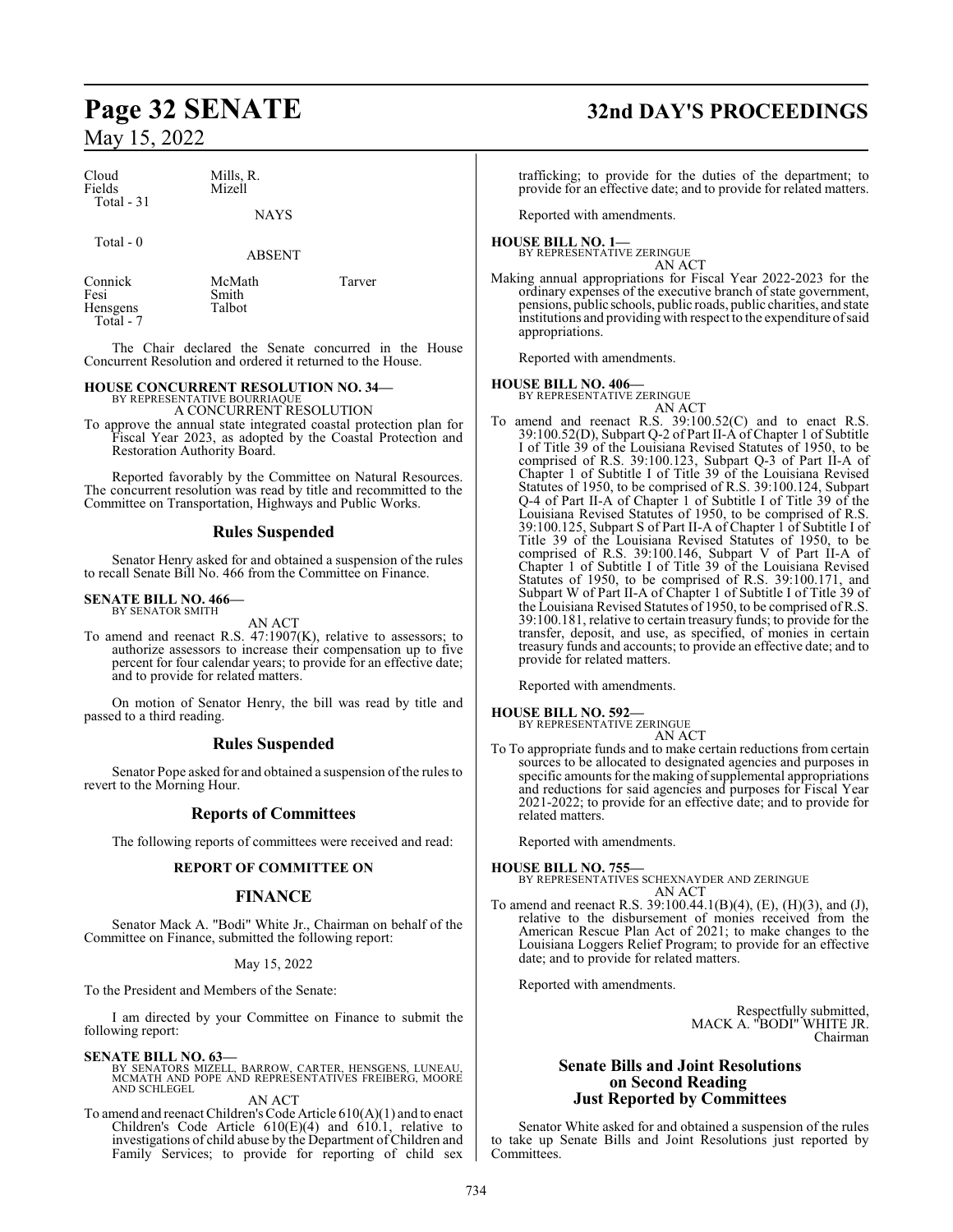# **32nd DAY'S PROCEEDINGS Page 33 SENATE**

#### **SENATE BILL NO. 63—**

BY SENATORS MIZELL, BARROW, CARTER, HENSGENS, LUNEAU, MCMATH AND POPE AND REPRESENTATIVES FREIBERG, MOORE AND SCHLEGEL

AN ACT

To amend and reenact Children's Code Article 610(A)(1) and to enact Children's Code Article 610(E)(4) and R.S. 46:51(16), relative to mandatory reporting of child abuse; to provide for reporting of child sex trafficking; to provide for the duties of the department including the provision of care coordination and advocacy services; to provide for an effective date; and to provide for related matters.

Reported with amendments by the Committee on Finance.

#### **SENATE COMMITTEE AMENDMENTS**

Amendments proposed by Senate Committee on Finance to Engrossed Senate Bill No. 63 by Senator Mizell

#### AMENDMENT NO. 1

On page 1, delete lines 3 and 4, and insert: "Article 610(E)(4) and R.S. 46:51(16), relative to mandatory reporting of child abuse; to provide for reporting of child sex"

#### AMENDMENT NO. 2

On page 1, line 5, after "department" insert "including the provision of care coordination and advocacy services"

#### AMENDMENT NO. 3

On page 1, line 9, delete "and 610.1"

#### AMENDMENT NO. 4

On page 2, line 12 and 13, delete "**the provisions of Article 610.1 shall apply and**"

#### AMENDMENT NO. 5

On page 2, delete lines 22 through 29, and delete pages 3 and 4, and insert:

"Section 2. R.S. 46:51(16) is hereby enacted to read as follows: §51. Duties of the department

The Department of Children and Family Services, through its secretary, shall administer the public assistance and welfare laws of the state, as follows: \* \* \*

#### **(16) Make care coordination and advocacy services available for child victims of child sex trafficking as follows:**

**(a) Care coordination services may include emergency and ongoing multi-disciplinary coordination and service planning with key agencies to address medical, psychological, safety, housing, and other emergency and long-term needs of the child and the investigative needs of law enforcement.**

**(b) Based on the needs of the child and the child's family, advocacy services may include:**

**(i) Face-to-face visits to include emotional support.**

**(ii) Development, implementation, and updates to safety plans.**

**(iii) Communication and advocacy on the child's behalf with care coordinators.**

**(iv) Assistance with referrals andimplementationof services. (v) Twenty-four hour on-call crisis assistance to respond to the needs of the child.**

**(vi) Assistance with transportation and other physical needs. (vii) Support work with the family to develop safety**

**procedures based on the particular situation and the child's needs.**

**(viii) Education on how to monitor and address the child's internet access, messaging, and telephone contacts.**

Section 3. This Act shall become effective on January 1, 2023; if vetoed by the governor and subsequently approved by the legislature, this Act shall become effective on the day following such approval by the legislature or January 1, 2023, whichever is later."

# May 15, 2022

On motion of Senator White, the committee amendment was adopted. The amended bill was read by title, ordered reengrossed and passed to a third reading.

### **House Bills and Joint Resolutions on Second Reading Just Reported by Committees**

Senator White asked for and obtained a suspension of the rules to take up House Bills and Joint Resolutions just reported by Committees.

**HOUSE BILL NO. 1—** BY REPRESENTATIVE ZERINGUE

AN ACT

Making annual appropriations for Fiscal Year 2022-2023 for the ordinary expenses of the executive branch of state government, pensions, public schools, public roads, public charities, and state institutions and providing with respect to the expenditure ofsaid appropriations.

Reported with amendments by the Committee on Finance.

#### **SENATE COMMITTEE AMENDMENTS**

Amendments proposed by Senate Committee on Finance to Reengrossed House Bill No. 1 by Representative Zeringue

AMENDMENT NO. 1 On page 12, delete lines 21 through 30

AMENDMENT NO. 2 On page 13, delete lines 1 through 4

AMENDMENT NO. 3 On page 13, line 5, delete "Section 20." and insert "Section 19."

AMENDMENT NO. 4 On page 14, between lines 31 and 32, insert the following:

"Payable out of the State General Fund by Fees & Self-generated Revenues to the

Administrative Program for scholarship awards  $\qquad$  \$ 5,842"

## AMENDMENT NO. 5

On page 20, between lines 36 and 37, insert the following:

| "Payable out of Federal Funds"<br>to the Military Affairs Program for the<br>Construction and Facilities Management Office,<br>including twenty-one (21) positions                                                                                 | S | 1,520,536    |
|----------------------------------------------------------------------------------------------------------------------------------------------------------------------------------------------------------------------------------------------------|---|--------------|
| Payable out of Federal Funds<br>to the Military Affairs Program for<br>the Solid Waste Management Program,<br>including one (1) position                                                                                                           | S | 50,517       |
| Payable out of the State General Fund (Direct)<br>to the Military Affairs Program for the World<br>War II Museum                                                                                                                                   | S | 500,000      |
| Payable out of the State General Fund<br>by Interagency Transfers from the Governor's Office<br>of Homeland Security and Emergency Preparedness<br>to the Military Affairs Program for the Cyber<br>Assurance Office, including ten (10) positions |   | \$2,367,807" |
| AMENDMENT NO. 6                                                                                                                                                                                                                                    |   |              |

On page 21, between lines 29 and 30, insert the following:

"Payable out of the State General Fund by Statutory Dedications out of the Louisiana Public Defender Fund to the Louisiana Public Defender Board Program for district offices \$ 2,500,000"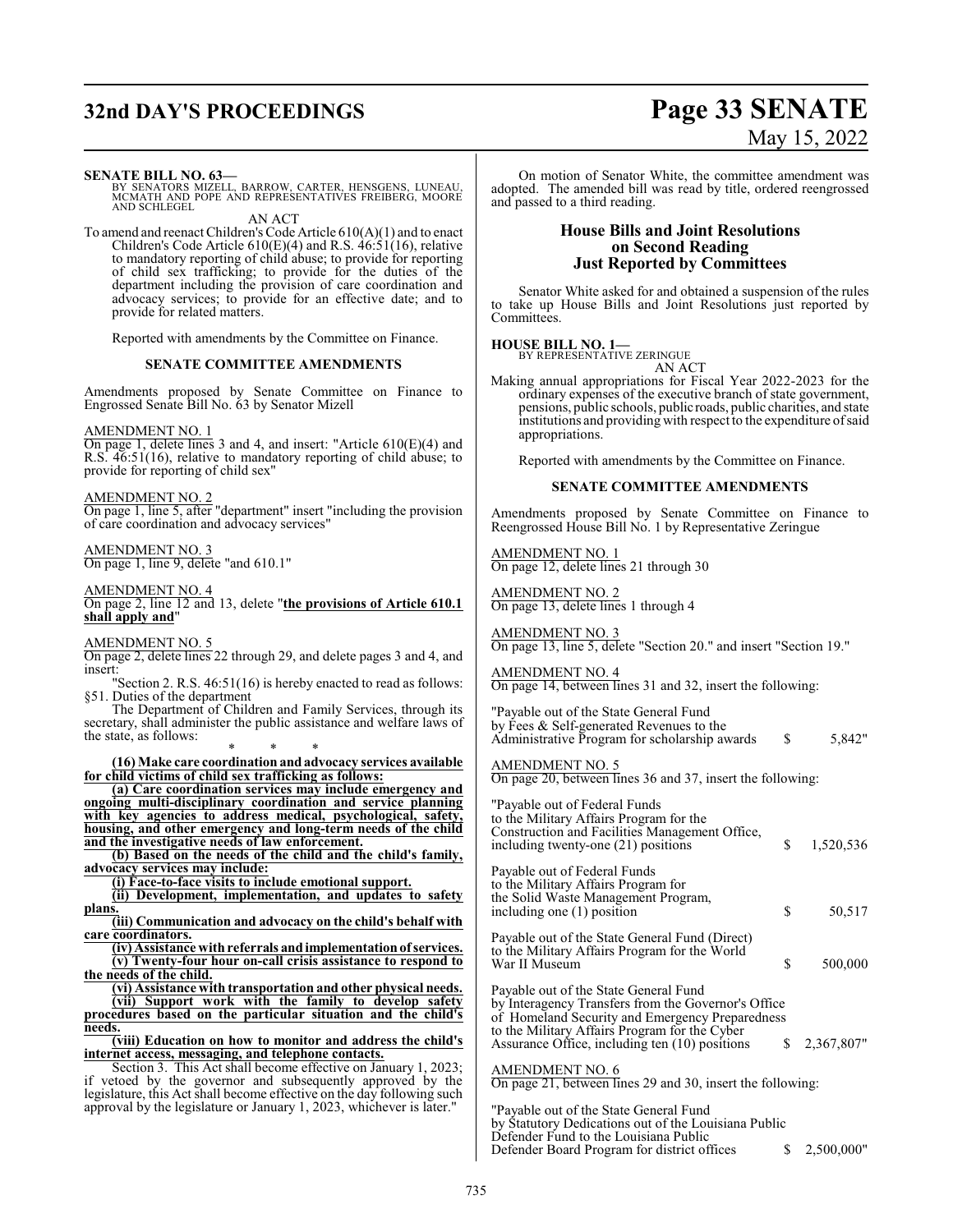# **Page 34 SENATE 32nd DAY'S PROCEEDINGS**

# May 15, 2022

| <b>AMENDMENT NO. 7</b><br>On page 22, at the end of line 26, delete " $$16,617,341$ " and insert<br>$"\$16,596,410"$                                                                                                                                                                                           |          |           | <b>AMENDMENT NO. 16</b><br>On page 31, between lines 28 and 29, insert the following:                                                                                                                                                     |    |            |
|----------------------------------------------------------------------------------------------------------------------------------------------------------------------------------------------------------------------------------------------------------------------------------------------------------------|----------|-----------|-------------------------------------------------------------------------------------------------------------------------------------------------------------------------------------------------------------------------------------------|----|------------|
| <b>AMENDMENT NO. 8</b><br>On page 22, at the end of line 32, delete "\$62,301,416" and insert<br>"\$62,280,485"                                                                                                                                                                                                |          |           | "Payable out of the State General Fund<br>by Fees and Self-generated Revenues<br>to the Administrative Program for one $(1)$<br>position including salary and related benefits                                                            | \$ | 94,467     |
| <b>AMENDMENT NO. 9</b><br>On page 22, at the end of line 43, delete "\$2,141,667" and insert<br>"\$2,120,736"                                                                                                                                                                                                  |          |           | Payable out of the State General Fund (Direct)<br>to the elections Program for nineteen (19)<br>positions for elections activities<br>including salaries and related benefits                                                             | \$ | 1,561,172" |
| <b>AMENDMENT NO. 10</b><br>On page 22, at the end of line 46, delete " $$62,301,416"$ and insert<br>"\$62,280,485"                                                                                                                                                                                             |          |           | AMENDMENT NO. 17<br>On page 33, between lines 21 and 22, insert the following:                                                                                                                                                            |    |            |
| AMENDMENT NO. 11<br>On page 23, between lines 7 and 8, insert the following:                                                                                                                                                                                                                                   |          |           | "Payable out of the State General Fund (Direct)<br>to the Civil Law Program for salaries and related<br>benefits for the restoration of one $(1)$ position                                                                                | \$ | 86,410     |
| "Payable out of the State General Fund"<br>by Statutory Dedications out of the Innocence<br>Compensation Fund to the State Program for two (2)<br>new judgments of wrongful conviction and<br>imprisonment and four $\overline{4}$ ) old exonerees that meet<br>the requirements for supplemental compensation | <b>S</b> | 240,000"  | Payable out of the State General Fund (Direct)<br>to the Criminal Law and Medicaid Fraud<br>Program for salaries and related benefits for the<br>restoration of three (3) positions                                                       | \$ | 259,229    |
| <b>AMENDMENT NO. 12</b><br>On page 24, delete lines 8 through 11, and insert the following:                                                                                                                                                                                                                    |          |           | Payable out of the State General Fund (Direct)<br>to the Litigation Program for salaries and related<br>benefits for the restoration of two $(2)$ positions                                                                               | \$ | 258,395    |
| "Payable out of the State General Fund (Direct)<br>to the Senior Centers Program for an increase in the<br>distributions to each parish council on aging<br>for senior centers                                                                                                                                 | \$       | 2,583,331 | Payable out of the State General Fund (Direct)<br>to the Office of the Attorney General for<br>unclassified performance rate adjustments                                                                                                  | S  | 1,777,177  |
| Provided, however, notwithstanding the provisions of R.S. 46:1608,<br>that of the funding appropriated herein from the State General Fund<br>(Direct) to the Senior Centers Program, the funding amount<br>distributed to each parish council on aging for senior centers shall be                             |          |           | Payable out of the State General Fund<br>by Interagency Transfers from Louisiana State<br>University - A&M College to the Risk<br>Litigation Program for legal representation                                                             | \$ | 100,000"   |
| a sum equal to fifty thousand dollars, plus five dollars and eighteen                                                                                                                                                                                                                                          |          |           | <b>AMENDMENT NO. 18</b><br>On page 34, between lines 20 and 21, insert the following:                                                                                                                                                     |    |            |
| cents per person above a base population of three thousand persons<br>age sixty years or older who are residents of the parish, as shown by<br>the latest official census estimate, but in no case less than fifty<br>thousand dollars in Fiscal Year 2022-2023."                                              |          |           | "Payable out of the State General Fund (Direct)<br>to the Administrative Program for litter<br>abatement initiatives                                                                                                                      | \$ | 2,000,000  |
| <b>AMENDMENT NO. 13</b><br>On page 24, between lines 11 and 12, insert the following:                                                                                                                                                                                                                          |          |           | Payable out of the State General Fund (Direct)<br>to the Grants Program for supplies, acquisitions,                                                                                                                                       |    |            |
| "Payable out of Federal Funds<br>to the Title III, Title V, Title VII and NSIP Program<br>for additional grant funding to provide services to<br>the elderly through Elderly Protective Services                                                                                                               | \$       | 362,029"  | travel, and training for Volunteer Louisiana<br><b>AMENDMENT NO. 19</b><br>On page 38, delete lines 41 through 44                                                                                                                         | \$ | 82,843"    |
| <b>AMENDMENT NO. 14</b><br>On page 25, between lines 21 and 22, insert the following:                                                                                                                                                                                                                          |          |           | <b>AMENDMENT NO. 20</b><br>On page 39, at the end of line 5, delete $"(65)"$ and insert $"(70)"$                                                                                                                                          |    |            |
| "Payable out of the State General Fund"<br>by Fees and Self-generated Revenues to the<br>Office of Financial Institutions Program for                                                                                                                                                                          | \$       | 327,244"  | AMENDMENT NO. 21<br>On page 39, at the end of line 6, delete "\$13,808,812" and insert<br>"\$14,915,020"                                                                                                                                  |    |            |
| Office of Technology Services expenses<br><u>AMENDMENT NO. 15</u><br>On page 26, after line $\overline{44}$ , insert the following:                                                                                                                                                                            |          |           | <b>AMENDMENT NO. 22</b><br>On page 39, at the end of line 11, delete " $(157)$ " and insert " $(152)$ "                                                                                                                                   |    |            |
| "Payable out of the State General Fund (Direct)<br>to the Administrative Program for two $(2)$<br>additional positions and related benefits                                                                                                                                                                    | \$       | 120,000   | <b>AMENDMENT NO. 23</b><br>On page 39, at the end of line 12, delete "\$22,602,497" and insert<br>"\$21,496,289"                                                                                                                          |    |            |
| Payable out of the State General Fund<br>by Statutory Dedications out of the Louisiana                                                                                                                                                                                                                         |          |           | <b>AMENDMENT NO. 24</b><br>On page 42, between lines 36 and 37, insert the following:                                                                                                                                                     |    |            |
| Military Family Assistance Fund to the<br>Administrative Program                                                                                                                                                                                                                                               | \$       | 100,000"  | "Payable out of the State General Fund (Direct)<br>to the Business Development Program to support<br>regional economic development activities<br>statewide and to be distributed equally<br>among the eight regional economic development |    |            |

 $\mathsf{l}$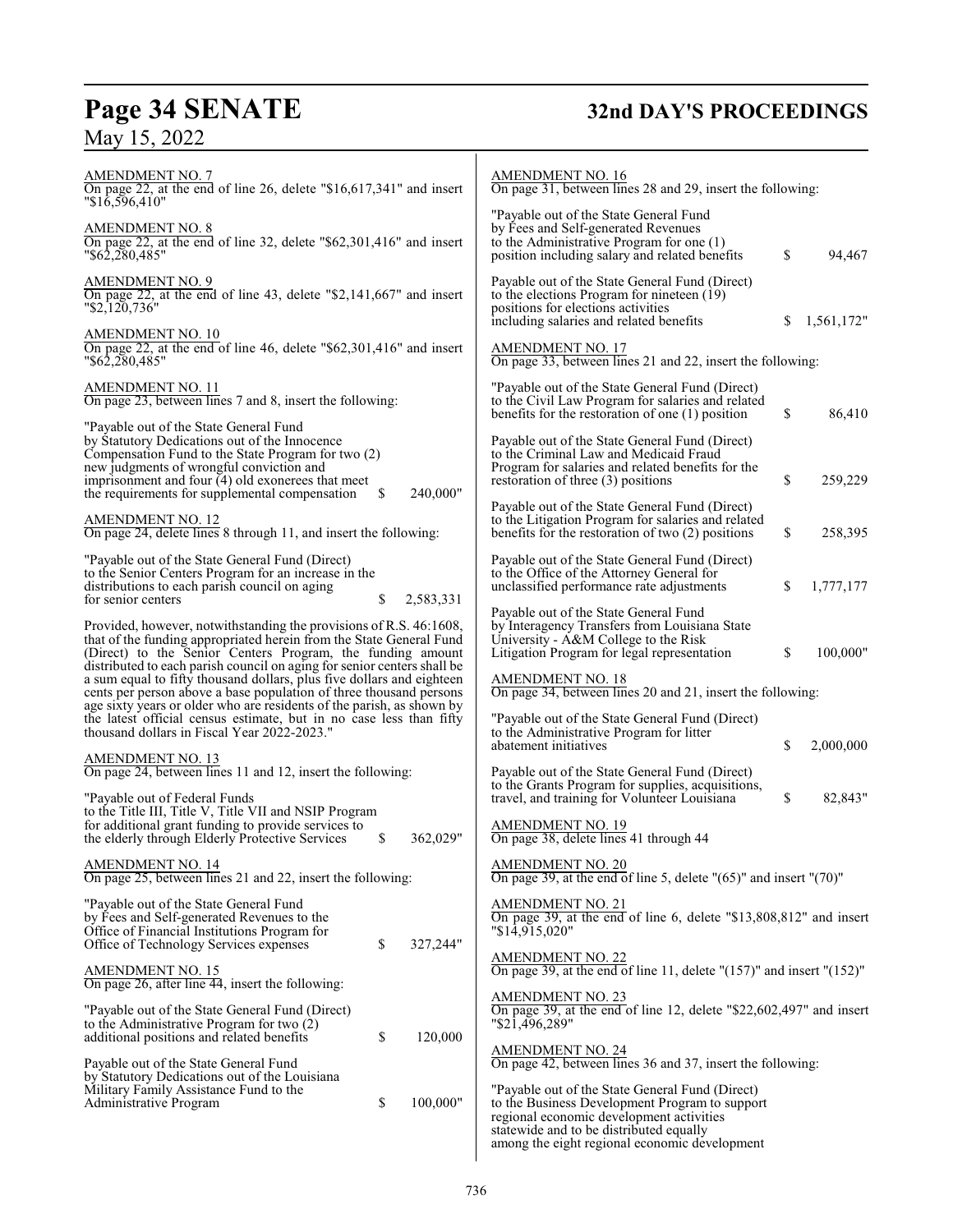# **32nd DAY'S PROCEEDINGS**

# **Page 35 SENATE**<br>May 15, 2022

| organizations as recognized by the Department<br>2,000,000"<br>of Economic Development<br>S.                                                                                                                                                                                                                                                                | <b>AMENDMENT NO. 37</b><br>On page 65, at the end of line 16, delete "\$28,631,344" and insert<br>$"\$2\overline{8},5\overline{2}5,176"$                                                                                                                                                                                                                                                                                                                                                                                                            |
|-------------------------------------------------------------------------------------------------------------------------------------------------------------------------------------------------------------------------------------------------------------------------------------------------------------------------------------------------------------|-----------------------------------------------------------------------------------------------------------------------------------------------------------------------------------------------------------------------------------------------------------------------------------------------------------------------------------------------------------------------------------------------------------------------------------------------------------------------------------------------------------------------------------------------------|
| <b>AMENDMENT NO. 25</b><br>On page 45, between lines 7 and 8, insert the following:                                                                                                                                                                                                                                                                         | <b>AMENDMENT NO. 38</b>                                                                                                                                                                                                                                                                                                                                                                                                                                                                                                                             |
| "Payable out of the State General Fund (Direct)<br>\$<br>350,000"<br>to the Museum Program for utility costs                                                                                                                                                                                                                                                | On page 65, at the end of line 30, delete "\$22,058,969" and insert<br>"\$21,952,801"                                                                                                                                                                                                                                                                                                                                                                                                                                                               |
| <b>AMENDMENT NO. 26</b><br>On page 47, between lines 3 and 4, insert the following:                                                                                                                                                                                                                                                                         | <b>AMENDMENT NO. 39</b><br>On page 65, at the end of line 40, delete "\$28,631,344" and insert<br>$"\$2\overline{8},5\overline{2}5,176"$                                                                                                                                                                                                                                                                                                                                                                                                            |
| "Payable out of Federal Funds<br>to the Cultural Development Program<br>\$<br>250,000"<br>for historic preservation projects                                                                                                                                                                                                                                | <b>AMENDMENT NO. 40</b><br>On page 66, at the end of line 8, delete "\$7,458,721" and insert<br>"\$7,668,721"                                                                                                                                                                                                                                                                                                                                                                                                                                       |
| <b>AMENDMENT NO. 27</b><br>On page 47, after line 44, insert the following:                                                                                                                                                                                                                                                                                 | <b>AMENDMENT NO. 41</b><br>On page 66, at the end of line 9, delete "\$7,458,721" and insert                                                                                                                                                                                                                                                                                                                                                                                                                                                        |
| "Payable out of the State General Fund (Direct)<br>to the Marketing Program for marketing and<br>promotion of Louisiana as a tourist destination,<br>including two (2) positions<br>\$20,000,000"                                                                                                                                                           | "\$7,668,721"<br><b>AMENDMENT NO. 42</b><br>On page 66, between lines 15 and 16, insert the following:                                                                                                                                                                                                                                                                                                                                                                                                                                              |
| <b>AMENDMENT NO. 28</b><br>On page 52, between lines 7 and 8, insert the following:                                                                                                                                                                                                                                                                         | $\pmb{\mathsf{H}}$<br>210,000"<br>Two Percent Fire Insurance Fund<br>\$.<br><b>AMENDMENT NO. 43</b>                                                                                                                                                                                                                                                                                                                                                                                                                                                 |
| "Payable out of the State General Fund (Direct)                                                                                                                                                                                                                                                                                                             | On page 66, at the end of line 19, delete "\$7,458,721" and insert<br>"\$7,668,721"                                                                                                                                                                                                                                                                                                                                                                                                                                                                 |
| to the Office of Management and Finance<br>\$8,819,993"<br>Program for a Special Entrance Rate adjustment                                                                                                                                                                                                                                                   | <b>AMENDMENT NO. 44</b><br>On page 71, delete lines 1 through 7, and insert the following:                                                                                                                                                                                                                                                                                                                                                                                                                                                          |
| $\frac{\text{AMENDMENT NO. 29}}{\text{On page 61, at the end of line 36, delete "$154,452,747" and insert}$<br>"\$152,502,339"                                                                                                                                                                                                                              | "Notwithstanding any provision of law to the contrary, in the event<br>that the 6.2 percent enhancement to the Federal Medical Assistance                                                                                                                                                                                                                                                                                                                                                                                                           |
| <b>AMENDMENT NO. 30</b><br>On page 62, at the end of line 13, delete "\$132,540,791" and insert<br>"\$132,498,930"                                                                                                                                                                                                                                          | Percentage (FMAP) pursuant to the Families First Coronavirus<br>Response Act, P. L. 116-217, is extended into Fiscal Year<br>2022-2023, the commissioner of administration, working with the<br>department, is hereby directed to submit a calculation of the initial                                                                                                                                                                                                                                                                               |
| <b>AMENDMENT NO. 31</b><br>On page 62, at the end of line 29, delete "\$349,134,441" and insert<br>$"$ \$347, 142, 172"                                                                                                                                                                                                                                     | estimate of the amount of any excess state funding generated by the<br>6.2 percent enhancement and of any funding related to the 6.2<br>percent enhancement that may be necessary for use by the<br>department to finance the increase in expenditures associated with                                                                                                                                                                                                                                                                              |
| AMENDMENT NO. 32<br>On page 63, at the end of line 9, delete "\$68,266,632" and insert<br>"\$66,316,224"                                                                                                                                                                                                                                                    | the corresponding extension of the public health emergency to the<br>Joint Legislative Committee on the Budget for its review. The<br>commissioner of administration, working with the department, shall<br>update the estimates on a quarterly basis and submit the updated<br>estimates to the Joint Legislative Committee on the Budget on                                                                                                                                                                                                       |
| <b>AMENDMENT NO. 33</b><br>On page 63, at the end of line 20, delete "\$4,283,333" and insert<br>"\$4,241,472"                                                                                                                                                                                                                                              | October 15, 2022; January 15, 2023; and April 15, 2023.<br>Beginning on October 15, 2022, and monthly thereafter, the                                                                                                                                                                                                                                                                                                                                                                                                                               |
| AMENDMENT NO. 34<br>On page 63, at the end of line 32, delete "\$349,134,441" and insert<br>"\$347,142,172"                                                                                                                                                                                                                                                 | department shall submit to the Joint Legislative Committee on the<br>Budget for its review a report itemizing the means of financing and<br>expenditures for Schedule 09-306 Medical Vendor Payments. The<br>department may vary the forecasting methodologies utilized to<br>produce the reports as necessary to ensure the submission of the most                                                                                                                                                                                                 |
| <b>AMENDMENT NO. 35</b><br>On page $63$ , after line $50$ , insert the following:                                                                                                                                                                                                                                                                           | accurate projections of revenues and expenditures as practical.                                                                                                                                                                                                                                                                                                                                                                                                                                                                                     |
| "Payable out of the State General Fund (Direct)<br>to the Operational Support Program for a<br>\$<br>3,000,000<br>mobile virtual training system                                                                                                                                                                                                            | The first report shall include a detailed itemization of the actual<br>means of financing and expenditures for Medical Vendor Payments<br>in Fiscal Year 2021-2022 and budgeted means of financing and the<br>initial allocation of payments and year-to-date expenditures for Fiscal                                                                                                                                                                                                                                                               |
| Payable out of the State General Fund (Direct)<br>to the Operational Support Program for an additional<br>six (6) positions and operational expenses related<br>to automated expungement of criminal records,<br>in the event that House Bill No. 707 of the 2022<br>Regular Session of the Louisiana Legislature is<br>enacted into law<br>2,208,146"<br>S | Year 2022-2023 delineated by provider group, state agency, or<br>managed care program. The reporting on the managed care<br>expenditures shall differentiate between expenditures on the ACA<br>Expansion population and the non-expansion population. The first<br>report shall also include, for both the prior and current fiscal years,<br>an itemization of supplemental or directed payment programs by<br>provider group as well as all supplemental or directed payments and<br>uncompensated care costs payments to the LSU Public Private |
| <b>AMENDMENT NO. 36</b><br>On page 65, at the end of line 5, delete "\$28,631,344" and insert<br>"\$28,525,176"                                                                                                                                                                                                                                             | Partnership hospitals. Finally, the report shall also provide the total<br>amount of the expenditures on the Managed Care Incentive Program<br>for both the prior and current fiscal years.                                                                                                                                                                                                                                                                                                                                                         |
|                                                                                                                                                                                                                                                                                                                                                             |                                                                                                                                                                                                                                                                                                                                                                                                                                                                                                                                                     |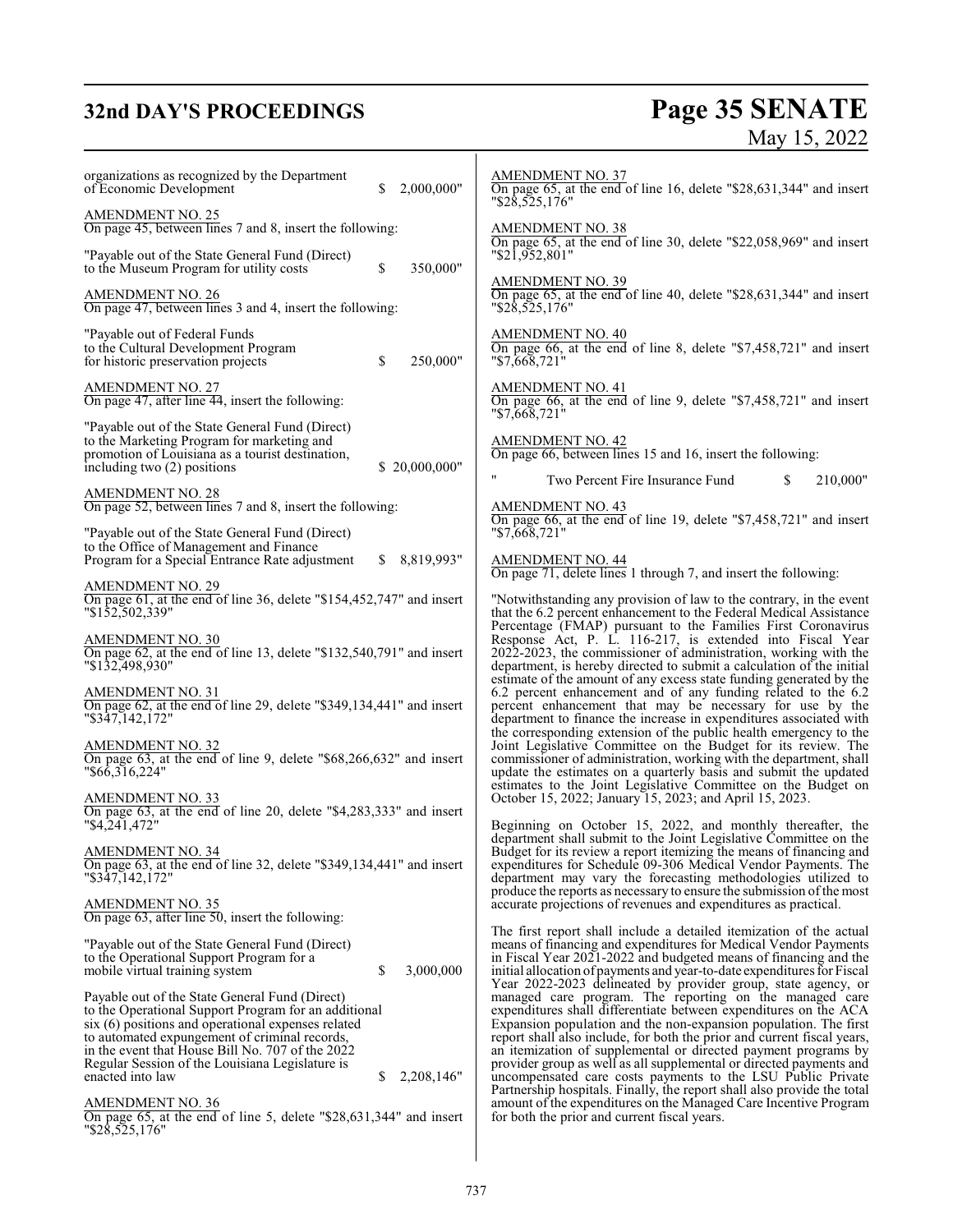In the second report and each subsequent report submitted monthly thereafter, the department shall include a section detailing the budgeted means of financing versus the projected use of those means of financing to fund the projected expenditures and as adjusted for projected revenue collections by source. In the event a surplus is projected, the department shall provide an explanation of the source of any surplus revenues and the rationale of the department's proposed use of the means of financing. In the event a deficit is projected due to the budgeted means of finance or estimated revenue collections being insufficient to finance projected expenditures, the department shall inform the committee of any other sources of revenues that may be available or adjustments in expenditures that could be implemented within the department to aid in alleviating the projected deficit. Also beginning with the second report and continuing in each report submitted monthly thereafter, the department shall delineate, in the same manner as presented in the first report of the fiscal year, the initial allocation of payments, total projected expenditures, and year-to-date expenditures in Fiscal Year 2022-2023 for each allocation within the programs, the supplemental or directed payment programs, the supplemental or directed payments and uncompensated care costs payments to the LSU Public Private Partnership hospitals, and the total expenditures on the ManagedCare Incentive Program.

Further, each report shall include a section specifying the total amount of pharmacy rebates projected to be received by the end of the fiscal year delineated between those generated by drug utilization of the expansion enrollees versus the non-expansion enrollees and, for the non-expansion enrollees, between those receiving health care services under the fee-for-service program versus the managed care program. In addition, each report shall include a section on current expansion and non-expansion enrollment in the Medicaid program and projected expansion and non-expansion enrollment through the end of the fiscal year. Finally, each report shall include a thorough explanation of any policy changes proposed or implemented by the department since the preceding report submitted to the committee, including but not limited to those being proposed or implemented by administrative rule making, state plan amendment, waiver application, or contract amendment, that result in an increase or decrease in revenue collections and/or expenditures.

Notwithstanding any provision of law to the contrary, the Central Louisiana Human Services District shall amend all existing lease agreements so that the lessee and lessorshall jointly agree, in writing, on any licensed tenants annually."

AMENDMENT NO. 45 On page 71, between lines 29 and 30, insert the following:

"Payable out of the State General Fund by Interagency Transfers from the Office of Behavioral Health for behavioral health services \$ 219,182"

AMENDMENT NO. 46 On page 72, between lines 7 and 8, insert the following:

"Payable out of the State General Fund by Interagency Transfers from the Office of Behavioral Health for behavioral health services \$ 499,440"

AMENDMENT NO. 47 On page 72, between lines 30 and 31, insert the following:

"The commissioner of administration is hereby authorized and directed to adjust the means of financing for the Capital Area Human Services District by reducing the appropriation out of the State General Fund by Interagency Transfers from the Office of Behavioral Health by \$198,166."

AMENDMENT NO. 48 On page 73, between lines 38 and 39, insert the following:

"Payable out of the State General Fund by Interagency Transfers from the Office of Behavioral Health for behavioral health services \$ 1,115,691"

#### AMENDMENT NO. 49

On page 74, between lines 22 and 23, insert the following:

"The commissioner of administration is hereby authorized and directed to reduce the appropriation for Medical Vendor Administration out of the State General Fund (Direct) by \$850,272 and the total number of Authorized Positions by six (6) positions for transfer to Schedule 09-350 Office on Women's Health to be established within the Louisiana Department of Health in the event that Senate Bill No. 116 ofthe 2022 Regular Session ofthe Louisiana Legislature is enacted into law.

The commissioner of administration is hereby authorized and directed to reduce the appropriation for Medical Vendor Administration out of the State General Fund (Direct) by \$267,783 and the total number of Authorized Positions by three (3) positions, in the event that House Bill No. 933 of the 2022 Regular Session of the Louisiana Legislature is enacted into law.

The commissioner of administration is hereby authorized and directed to reduce the appropriation for Medical Vendor Administration out of the State General Fund (Direct) by \$254,189 and the total number of Authorized Positions by four (4) positions, in the event that House Bill No. 958 of the 2022 Regular Session of the Louisiana Legislature is enacted into law."

#### AMENDMENT NO. 50

On page 74, delete lines 25 through 44, and insert the following:

| "Payments to Private Providers - |     |                  |
|----------------------------------|-----|------------------|
| <b>Authorized Positions</b>      | (0) | (0)              |
| Expenditures \$14,243,300,800    |     | \$13,079,525,873 |

**Program Description:** *Provides payments to private providers of health care services to Louisiana residents who are eligible for Medicaid, while ensuring that reimbursements to providers of medical services to Medicaid recipients are appropriate."*

#### AMENDMENT NO. 51 Delete page 75

AMENDMENT NO. 52 On page 76, at the end of line 3, delete "\$255,910,152" and insert "\$240,914,495"

AMENDMENT NO. 53 On page 76, at the end ofline 21, delete "\$15,289,943,825" and insert "\$15,235,356,107"

AMENDMENT NO. 54 On page 76, at the end of line 23, delete "\$2,246,287,664" and insert "\$2,187,937,514"

AMENDMENT NO. 55 On page 76, at the end of line 28, delete "\$23,472,853" and insert "\$24,398,481"

AMENDMENT NO. 56 On page 76, at the end of line 30, delete "\$7,661,284" and insert "\$11,879,184"

AMENDMENT NO. 57 On page 76, at the end of line 31, delete "\$807,448,929" and insert "\$816,570,517"

AMENDMENT NO. 58 On page 76, at the end ofline 34, delete "\$11,312,988,084" and insert "\$11,302,485,400"

#### AMENDMENT NO. 59

On page 76, at the end ofline 35, delete "\$15,289,943,825" and insert "\$15,235,356,107"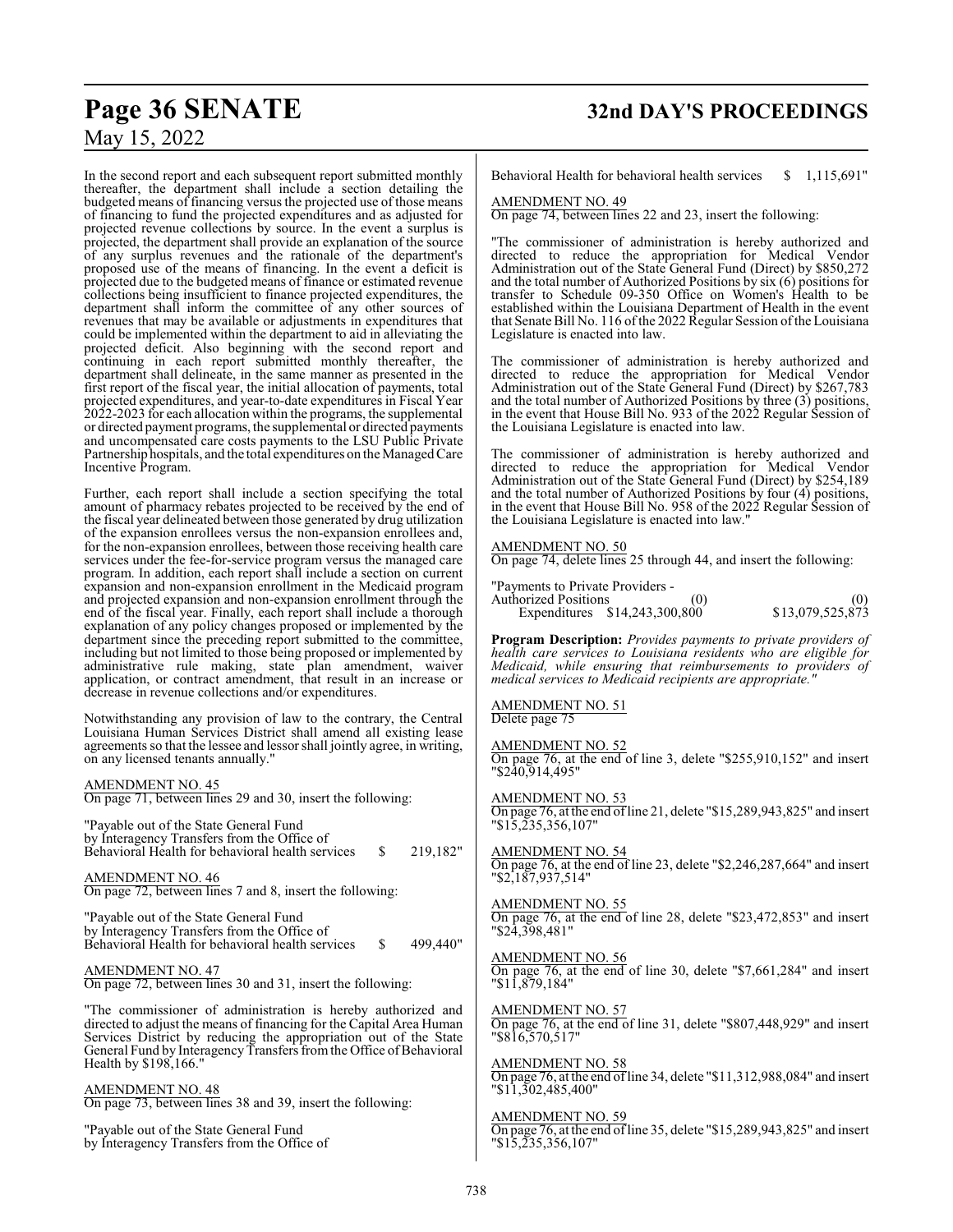# **32nd DAY'S PROCEEDINGS Page 37 SENATE**

## AMENDMENT NO. 60

On page 77, delete lines 26 through 38, and insert the following:

"Provided, however, that all rate increases for all intermediate care facilities and other entities providing intellectual or developmental disability waiver services shall fund wage increases to a minimum of \$9.00 per hour for all direct service workers at such facilities or entities and that all rate increases for Long Term Personal Care Services and Community Choices Personal Assistance Service Providers serving aging adults with physical disabilities shall fund wage increases to a minimum of \$9.00 per hour for all direct service workers at such providers. The department is hereby authorized to promulgate any necessary rules regarding the wage increase, including but not limited to utilization of add-on payments to fund the wage increase, determination of the percentage of rate increases allocated to staff wages, compliance requirements and enforcement.

Provided, further, that the department shall provide a report, no later than May 15, 2023, to the House and Senate Health and Welfare Committees and to the Joint Medicaid Oversight Committee, regarding the data to date on the compliance of intermediate care facilities and other entities providing intellectual or developmental disability waiver services as to the \$9.00 per hour minimum wage increase for direct service workers."

## AMENDMENT NO. 61

On page 78, delete lines 6 through 11, and insert the following:

| "EXPENDITURES:<br>Medical Vendor Payments for increases in<br>the reimbursement rates paid to providers of<br>services under the EarlySteps program by<br>thirty (30) percent and providers of family<br>support coordination services case<br>management to a flat rate of \$169.00                                   | \$<br>4,984,836                    |
|------------------------------------------------------------------------------------------------------------------------------------------------------------------------------------------------------------------------------------------------------------------------------------------------------------------------|------------------------------------|
| <b>TOTAL EXPENDITURES</b>                                                                                                                                                                                                                                                                                              | \$<br>4,984,836                    |
| <b>MEANS OF FINANCE:</b><br>State General Fund (Direct)<br>Federal Funds                                                                                                                                                                                                                                               | \$<br>1,621,567<br>\$<br>3,363,269 |
| TOTAL MEANS OF FINANCING                                                                                                                                                                                                                                                                                               | \$<br>4,984,836"                   |
| <b>AMENDMENT NO. 62</b><br>On page 78, between lines 21 and 22, insert the following:                                                                                                                                                                                                                                  |                                    |
| "EXPENDITURES:<br>For an expansion of dental coverage to include<br>Medicaid enrollees residing in intermediate<br>care facilities, in the event that House Bill<br>No. 55 of the 2022 Regular Session of the<br>Louisiana Legislature is enacted into law                                                             | \$<br>3,975,429                    |
| <b>TOTAL EXPENDITURES</b>                                                                                                                                                                                                                                                                                              | \$<br>3,975,429                    |
| <b>MEANS OF FINANCE:</b><br>State General Fund (Direct)<br><b>Federal Funds</b>                                                                                                                                                                                                                                        | 1,380,557<br>s<br>\$<br>2,594,872  |
| <b>TOTAL MEANS OF FINANCING</b>                                                                                                                                                                                                                                                                                        | \$<br>3,975,429                    |
| <b>EXPENDITURES:</b><br>For an increase in the absence per diem rate<br>for non-state intermediate care facilities to<br>85 percent of the current applicable per diem rate,<br>in the event that House Concurrent Resolution<br>No. 4 of the 2022 Regular Session of the Louisiana<br>Legislature is enacted into law | \$<br>2,078,349                    |
| <b>TOTAL EXPENDITURES</b>                                                                                                                                                                                                                                                                                              | \$<br>2,078,349                    |
| <b>MEANS OF FINANCE:</b><br>State General Fund (Direct)                                                                                                                                                                                                                                                                | \$<br>676,087                      |

|                              | May 15, 2022          |
|------------------------------|-----------------------|
|                              | $\frac{1,402,262}{2}$ |
| NS OF FINANCING $$2,078,349$ |                       |

Federal Funds

|                                                                                                                                                                                              | TOTAL MEANS OF FINANCING                   | \$       | 2,078,349                            |
|----------------------------------------------------------------------------------------------------------------------------------------------------------------------------------------------|--------------------------------------------|----------|--------------------------------------|
| <b>EXPENDITURES:</b><br>Medical Vendor Payments for additional<br>expenditures on dental managed care<br>premiums due to the extension of the<br>federal public health emergency declaration |                                            | \$       | 18,960,776                           |
| <b>TOTAL EXPENDITURES</b>                                                                                                                                                                    |                                            | S        | <u>18,960,776</u>                    |
| <b>MEANS OF FINANCE:</b><br>State General Fund by:<br>Fees & Self-generated Revenues<br><b>Statutory Dedications:</b><br><b>Federal Funds</b>                                                | Louisiana Medical Assistance Trust Fund \$ | \$<br>\$ | 1,467,915<br>3,823,186<br>13,669,675 |
|                                                                                                                                                                                              | TOTAL MEANS OF FINANCING                   | \$       | 18,960,776                           |
| <b>EXPENDITURES:</b><br>Medical Vendor Payments for an<br>increase in the reimbursement rates<br>for Pediatric Day Health Centers                                                            |                                            | \$       | 5,252,932                            |
| TOTAL EXPENDITURES                                                                                                                                                                           |                                            | S        | <u>5,252,932</u>                     |
| <b>MEANS OF FINANCE:</b><br>State General Fund (Direct)<br><b>Federal Funds</b>                                                                                                              |                                            | \$<br>\$ | 1,708,779<br>3,544,154               |
|                                                                                                                                                                                              | TOTAL MEANS OF FINANCING                   | \$       | <u>5,252,932</u>                     |
| EXPENDITURES:<br>Medical Vendor Payments for an increase<br>in the Medicaid reimbursement rates for<br>ambulance transportation services                                                     |                                            | \$       | 3,187,988                            |
| <b>TOTAL EXPENDITURES</b>                                                                                                                                                                    |                                            | \$       | 3,187,988                            |
| <b>MEANS OF FINANCE:</b><br>State General Fund (Direct)<br>Federal Funds                                                                                                                     |                                            | \$<br>\$ | 1,037,052<br>2,150,936               |
|                                                                                                                                                                                              | TOTAL MEANS OF FINANCING                   | \$       | 3,187,988                            |
| <b>EXPENDITURES:</b><br>Medical Vendor Payments for an increase<br>in the Medicaid reimbursement rates for<br>intermediate care facilities (ICFs)                                            |                                            | S        | 35,000,000                           |
| <b>TOTAL EXPENDITURES</b>                                                                                                                                                                    |                                            | S        | 35,000,000                           |
| <b>MEANS OF FINANCE:</b><br>State General Fund (Direct)<br><b>Federal Funds</b>                                                                                                              |                                            | \$<br>\$ | 11,385,500<br>23,614,500             |
|                                                                                                                                                                                              | TOTAL MEANS OF FINANCING                   |          | <u>\$35,000,000</u>                  |
| EXPENDITURES:<br>Medical Vendor Payments for expenses<br>related to the extension of the federal<br>public health emergency declaration in<br>the Managed Care Incentive Program             |                                            | S.       | 54,909,510                           |
| <b>TOTAL EXPENDITURES</b>                                                                                                                                                                    |                                            | S        | <u>54,909,510</u>                    |
| <b>MEANS OF FINANCE:</b><br>State General Fund by:<br>Fees and Self-generated Revenues<br>Federal Funds                                                                                      |                                            | \$<br>\$ | 8,951,929<br>45,957,581              |
|                                                                                                                                                                                              | TOTAL MEANS OF FINANCING                   | S.       | 54,909,510                           |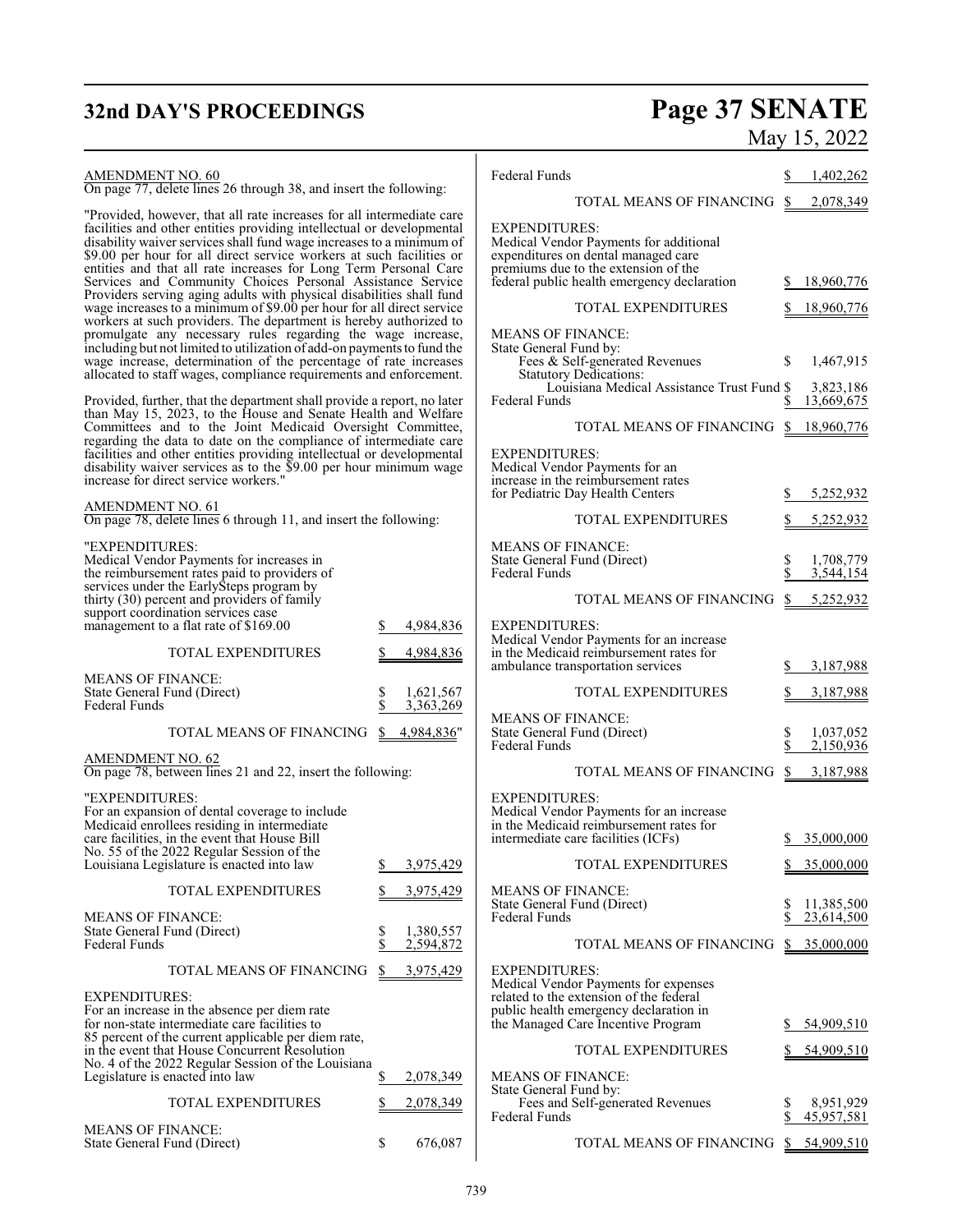# **Page 38 SENATE**<br>May 15, 2022

# **32nd DAY'S PROCEEDINGS**

| <b>EXPENDITURES:</b><br>Medical Vendor Payments for increases<br>in the reimbursement rates for providers<br>of applied behavioral analysis services                                                                                                                                                                                                                                                       | 7,383,476<br>\$                    | of nursing home emergency preparedness<br>plans, including four (4) positions, in the<br>event that House Bill No. 933 of the<br>2022 Regular Session of the Louisiana<br>Legislature is enacted into law                                                                                                    |          | 2,130,752            |
|------------------------------------------------------------------------------------------------------------------------------------------------------------------------------------------------------------------------------------------------------------------------------------------------------------------------------------------------------------------------------------------------------------|------------------------------------|--------------------------------------------------------------------------------------------------------------------------------------------------------------------------------------------------------------------------------------------------------------------------------------------------------------|----------|----------------------|
| <b>TOTAL EXPENDITURES</b>                                                                                                                                                                                                                                                                                                                                                                                  | 7,383,476                          | TOTAL EXPENDITURES                                                                                                                                                                                                                                                                                           |          | 2,130,752            |
| <b>MEANS OF FINANCE:</b><br>State General Fund (Direct)<br>Federal Funds                                                                                                                                                                                                                                                                                                                                   | \$<br>2,401,845<br>4,981,631       | <b>MEANS OF FINANCE:</b><br>State General Fund (Direct)<br>State General Fund by:                                                                                                                                                                                                                            | \$       | 397,594              |
| TOTAL MEANS OF FINANCING                                                                                                                                                                                                                                                                                                                                                                                   | S.<br>7,383,476                    | Interagency Transfers<br>Federal Funds                                                                                                                                                                                                                                                                       | \$<br>\$ | 175,000<br>1,558,158 |
| <b>EXPENDITURES:</b><br>Medical Vendor Payments for increases<br>in the reimbursement rates for transportation                                                                                                                                                                                                                                                                                             |                                    | TOTAL MEANS OF FINANCING<br>Payable out of the State General Fund (Direct)                                                                                                                                                                                                                                   | \$       | 2,130,752            |
| services provided under the New Opportunities<br>Waiver and Residential Options Wavier<br>programs and, subject to the approval of the<br>Centers for Medicare and Medicare Services,<br>the addition of transportation services                                                                                                                                                                           |                                    | for licensure and regulation of nurse staffing agencies,<br>including four (4) positions, in the event that House<br>Bill No. 958 of the 2022 Regular Session of the<br>Louisiana Legislature is enacted into law                                                                                            | \$       | 254,189"             |
| to the Supports Waiver program                                                                                                                                                                                                                                                                                                                                                                             | 4,611,128<br>\$                    | <b>AMENDMENT NO. 64</b><br>On page 79, between lines 41 and 42, insert the following:                                                                                                                                                                                                                        |          |                      |
| <b>TOTAL EXPENDITURES</b><br><b>MEANS OF FINANCE:</b><br>State General Fund (Direct)                                                                                                                                                                                                                                                                                                                       | \$<br>4,611,128<br>\$<br>1,500,000 | "Payable out of the State General Fund<br>by Interagency Transfers from the Office of<br>Behavioral Health for behavioral health services                                                                                                                                                                    | S        | 1,748,490"           |
| State General Fund by:<br><b>Federal Funds</b>                                                                                                                                                                                                                                                                                                                                                             | S<br>3,111,128                     | <b>AMENDMENT NO. 65</b>                                                                                                                                                                                                                                                                                      |          |                      |
| TOTAL MEANS OF FINANCING                                                                                                                                                                                                                                                                                                                                                                                   | \$<br>4,611,128                    | On page 80, between lines 21 and 22, insert the following:                                                                                                                                                                                                                                                   |          |                      |
| Payable out of Federal Funds<br>for an enhanced match rate for<br>home and community based services                                                                                                                                                                                                                                                                                                        | 33,071,117                         | "The commissioner of administration is hereby authorized and<br>directed to adjust the means of financing for the Northeast Delta<br>Human Services Authority by reducing the appropriation out of the<br>State General Fund by Interagency Transfers from the Office of<br>Behavioral Health by \$544,333." |          |                      |
| Payable out of Federal Funds<br>for retroactive payments for home and community<br>based services dating from March 2020 in<br>accordance with the approval of the<br>state's Home and Community-based Services<br>Spending Plan increase by the Centers for Medicare<br>and Medicaid Services                                                                                                             | \$174,782,084                      | <b>AMENDMENT NO. 66</b><br>On page 81, between lines 18 and 19, insert the following:<br>"Payable out of the State General Fund (Direct)<br>to the Administration Protection and Support Program for the<br>Traumatic Head and Spinal                                                                        |          |                      |
| The commissioner of administration is hereby authorized and<br>directed to adjust the means of finance for Medical Vendor Payments<br>by reducing the appropriation out of the State General Fund (Direct)<br>by \$67,042,862, the State General Fund by Interagency Transfers by<br>\$11,701,902, and the State General Fund by Fees and Self-generated<br>Revenues by \$847,994.<br><b>EXPENDITURES:</b> |                                    | Cord Injury Trust Fund Program<br><b>AMENDMENT NO. 67</b><br>On page 81, after line $\overline{43}$ , insert the following:<br>"Payable out of the State General Fund<br>by Interagency Transfers for two (2) job<br>appointments - one to work on developing<br>and implementing trauma education           | \$       | 800,000"             |
| Medical Vendor Payments for expenses<br>related to the extension of the federal public<br>health emergency declaration<br>\$                                                                                                                                                                                                                                                                               | 1,069,707,845                      | programs and the other to oversee the EMS<br>Tactical Operations Center during disaster<br>events                                                                                                                                                                                                            | \$       | 234,532"             |
| <b>TOTAL EXPENDITURES</b>                                                                                                                                                                                                                                                                                                                                                                                  | 1,069,707,845                      | AMENDMENT NO. 68<br>On page 82, between lines 24 and 25, insert the following:                                                                                                                                                                                                                               |          |                      |
| <b>MEANS OF FINANCE:</b><br>State General Fund by:<br><b>Statutory Dedications:</b><br>Louisiana Medical Assistance Trust<br>Fund                                                                                                                                                                                                                                                                          | \$162,425,571                      | "Payable out of the State General Fund (Direct)<br>for the operation of a 70-bed substance abuse<br>treatment facility in Lafayette                                                                                                                                                                          | \$       | 3,000,000            |
| Federal Funds                                                                                                                                                                                                                                                                                                                                                                                              | \$907,282,274                      | The commissioner of administration is hereby authorized and<br>directed to adjust the means of financing for the Acadiana Area                                                                                                                                                                               |          |                      |
| TOTAL MEANS OF FINANCING<br><b>AMENDMENT NO. 63</b>                                                                                                                                                                                                                                                                                                                                                        | \$1,069,707,845"                   | Human Services District by reducing the appropriation out of the<br>State General Fund by Interagency Transfers from the Office of<br>Behavioral Health by \$1,046,649."                                                                                                                                     |          |                      |
| On page 79, between lines 15 and 16, insert the following:                                                                                                                                                                                                                                                                                                                                                 |                                    | <b>AMENDMENT NO. 69</b>                                                                                                                                                                                                                                                                                      |          |                      |
| "EXPENDITURES:<br>Management and Finance Program for<br>the tracking, reviewing, and managing                                                                                                                                                                                                                                                                                                              |                                    | On page 83, between lines 40 and 41, insert the following:<br>"Payable out of the State General Fund                                                                                                                                                                                                         |          |                      |
|                                                                                                                                                                                                                                                                                                                                                                                                            |                                    |                                                                                                                                                                                                                                                                                                              |          |                      |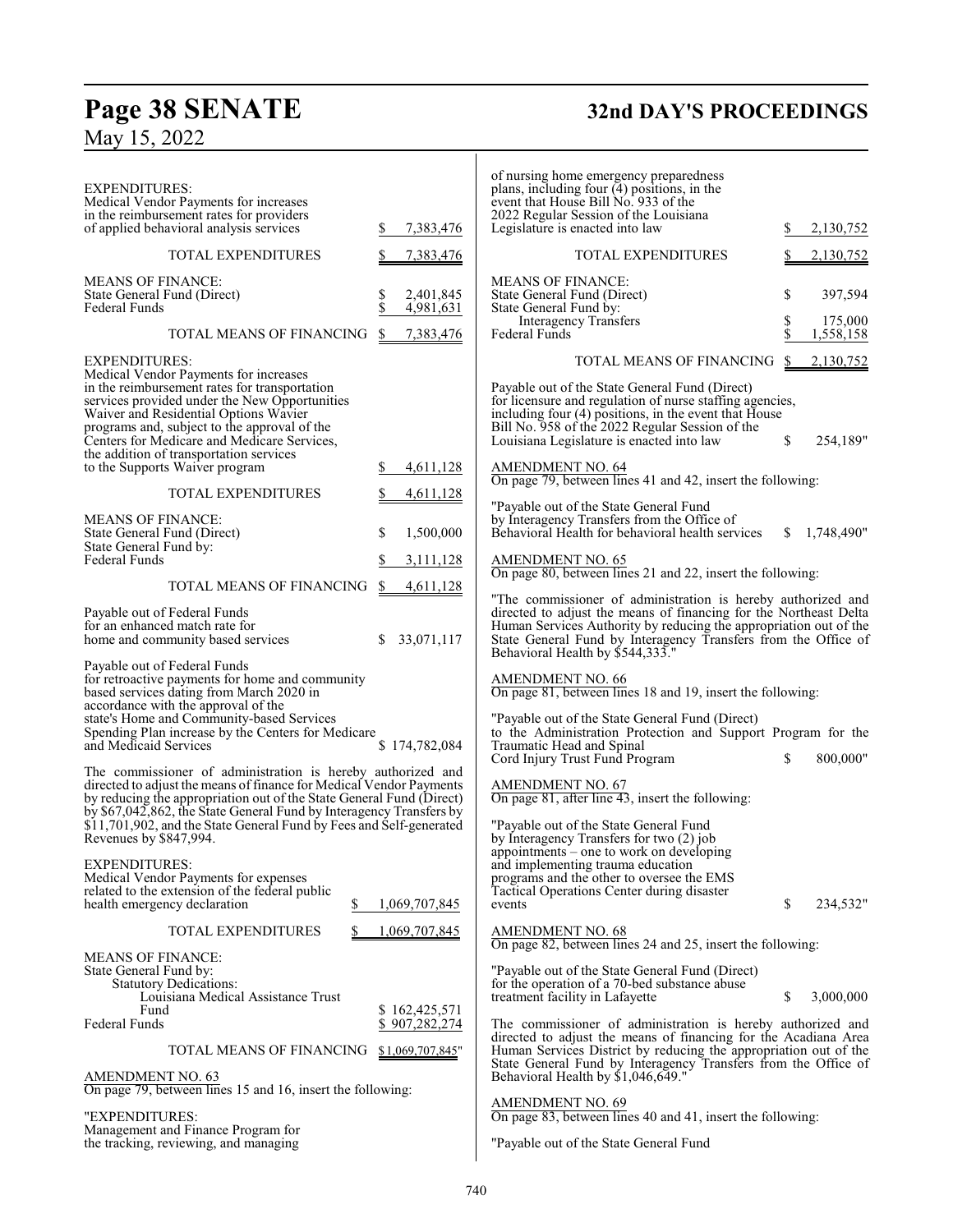# **32nd DAY'S PROCEEDINGS Page 39 SENATE** May 15, 2022

| by Interagency Transfers from the Governor's<br>Office of Homeland Security and Emergency<br>79,986,700<br>Preparedness for COVID-related expenses                                                                                                                                           | <b>MEANS OF FINANCE:</b><br>State General Fund (Direct)<br>0<br>850,272<br>\$<br>S                                                                                                                        |
|----------------------------------------------------------------------------------------------------------------------------------------------------------------------------------------------------------------------------------------------------------------------------------------------|-----------------------------------------------------------------------------------------------------------------------------------------------------------------------------------------------------------|
| Payable out of the State General Fund<br>by Statutory Dedications out of the                                                                                                                                                                                                                 | <b>TOTAL MEANS OF</b><br><b>FINANCING</b><br>0<br>850,272                                                                                                                                                 |
| Telecommunications for the Deaf Fund to the<br>Public Health Services Program to reduce<br>the number of individuals on the waiting list for<br>hearing aids<br>S<br>3,240,843                                                                                                               | BY EXPENDITURE CATEGORY:<br>Personal Services<br>0<br>842,060<br>$\boldsymbol{0}$<br><b>Operating Services</b><br>8,212                                                                                   |
| The commissioner of administration is hereby authorized and                                                                                                                                                                                                                                  | <b>ՏՏՏՏ</b><br>$\boldsymbol{0}$<br>Professional Services<br>$\bf{0}$<br>$\boldsymbol{0}$<br>Other Charges<br>$\mathbf{0}$                                                                                 |
| directed to reduce the appropriation for the Public Health Services<br>Program out of the State General Fund (Direct) by \$129,811 and the<br>total number of Authorized Positions by one (1) position, in the event<br>that House Bill No. 933 of the 2022 Regular Session of the Louisiana | $\ddot{\mathbf{0}}$<br>Acquisitions/Major Repairs<br>$\mathbf{0}$<br>TOTAL BY EXPENDITURE<br>850,272<br><b>CATEGORY</b><br>$\mathbf{0}$                                                                   |
| Legislature is enacted into law."                                                                                                                                                                                                                                                            | Provided, however, that the total appropriation provided for herein                                                                                                                                       |
| <b>AMENDMENT NO. 70</b><br>On page 85, delete lines 1 through 5, and insert the following:                                                                                                                                                                                                   | for the Office on Women's Health shall only take effect and become<br>operative in the event that Senate Bill No. 116 of the 2022 Regular<br>Session of the Louisiana Legislature is enacted into law."   |
| "Payable out of Federal Funds<br>to the Behavioral Health Administration and<br>Community Oversight Program for the receipt<br>of the National Suicide Prevention Lifeline 988                                                                                                               | <b>AMENDMENT NO. 77</b><br>On page 87, between lines 20 and 21, insert the following:                                                                                                                     |
| State Grant to ensure statewide 24/7 coverage<br>of 988 calls, chats and texts<br>\$<br>676,467"                                                                                                                                                                                             | "The commissioner of administration is hereby authorized and<br>directed to adjust the means of financing for the Imperial Calcasieu<br>Human Services Authority by reducing the appropriation out of the |
| <b>AMENDMENT NO. 71</b><br>On page 85, between lines 5 and 6, insert the following:                                                                                                                                                                                                          | State General Fund by Interagency Transfers from the Office of<br>Behavioral Health by \$534,349."                                                                                                        |
| "Payable out of the State General Fund<br>by Interagency Transfers from the Department of<br>Children and Family Services to the                                                                                                                                                             | AMENDMENT NO. 78<br>On page 87, after line 45, insert the following:                                                                                                                                      |
| Behavioral Health Administration and Community<br>Oversight Program for substance abuse initiatives \$<br>926,420                                                                                                                                                                            | "Payable out of the State General Fund<br>by Interagency Transfers from the Office of<br>Behavioral Health for behavioral health services<br>561,149"<br>\$                                               |
| The commissioner of administration is hereby authorized and<br>directed to adjust the means of financing for the Behavioral Health<br>Administration and Community Oversight Program by reducing the<br>appropriation out of the State General Fund by Statutory Dedications                 | <b>AMENDMENT NO. 79</b><br>On page 88, between lines 25 and 26, insert the following:                                                                                                                     |
| out of the Tobacco Tax Health Care Fund by \$27,589.                                                                                                                                                                                                                                         | "The commissioner of administration is hereby authorized and<br>directed to adjust the means of financing for the Northwest Louisiana                                                                     |
| AMENDMENT NO. 72<br>On page 86, line 30, between "for" and "rate" insert "a thirty (30)<br>percent"                                                                                                                                                                                          | Human Services District by reducing the appropriation out of the State General Fund by Interagency Transfers from the Office of<br>Behavioral Health by \$136,055."                                       |
| <b>AMENDMENT NO. 73</b><br>On page 86, line 31, delete "increases" and insert "increase"                                                                                                                                                                                                     | <b>AMENDMENT NO. 80</b><br>On page 88, at the end of line 41, delete $''(262)''$ and insert $''(264)''$                                                                                                   |
| AMENDMENT NO. 74<br>On page 86, at the end of line 33, delete "rate" and insert "an increase<br>to a flat rate of \$169.00"                                                                                                                                                                  | AMENDMENT NO. 81<br>On page 88, at the end of line 42, delete "\$193,301,066" and insert<br>"\$193,403,375"                                                                                               |
| <b>AMENDMENT NO. 75</b><br>On page 86, at the beginning of line 34, delete "increases to" and<br>insert "for"                                                                                                                                                                                | AMENDMENT NO. 82<br>On page 89, at the end of line 9, delete " $(1,454)$ " and insert " $(1,453)$ "                                                                                                       |
| <b>AMENDMENT NO. 76</b><br>On page 86, between lines 35 and 36, insert the following:                                                                                                                                                                                                        | <b>AMENDMENT NO. 83</b><br>On page 89, at the end of line 10, delete "\$301,006,036" and insert<br>"\$300,954,882"                                                                                        |
| "09-350 OFFICE ON WOMEN'S HEALTH                                                                                                                                                                                                                                                             | <b>AMENDMENT NO. 84</b><br>On page 89, at the end of line 18, delete $(1,918)$ " and insert                                                                                                               |
| <b>FY23 REC</b><br><b>EXPENDITURES:</b><br><b>FY22 EOB</b><br>Women's Health -                                                                                                                                                                                                               | " $(1,917)$ "                                                                                                                                                                                             |
| <b>Authorized Positions</b><br>(0)<br>(6)<br>\$<br>850,272<br>Expenditures<br>$\mathbf{0}$<br>\$                                                                                                                                                                                             | <b>AMENDMENT NO. 85</b><br>On page 89, at the end of line 19, delete "\$366,877,081" and insert<br>"\$366,825,926"                                                                                        |
| Program Description: Leads and coordinates efforts across the state<br>that are intended to improve women's health outcomes through<br>policy, education, evidence-based practices, programs, and services.                                                                                  | <b>AMENDMENT NO. 86</b><br>On page 90, between lines 16 and 17, insert the following:                                                                                                                     |
| TOTAL EXPENDITURES<br>850,272                                                                                                                                                                                                                                                                | "EXPENDITURES:<br>Division of Child Welfare for the                                                                                                                                                       |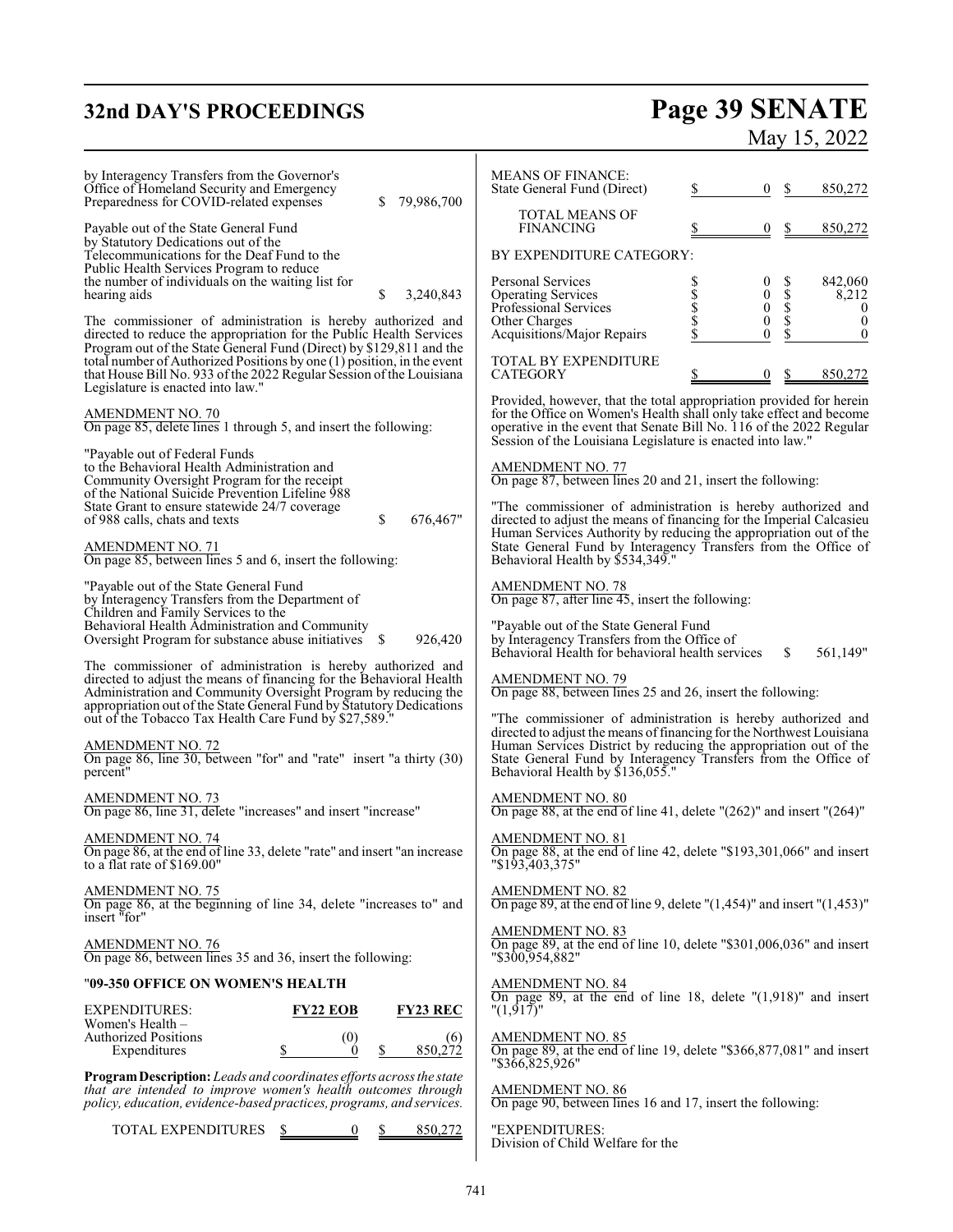# **Page 40 SENATE 32nd DAY'S PROCEEDINGS**

# May 15, 2022

| creation of Extended Foster Care<br>positions and associated costs,<br>including twelve (12) positions<br>\$<br>1,235,973<br>TOTAL EXPENDITURES<br>1,235,973<br><b>MEANS OF FINANCE:</b><br>\$<br>926,979<br>State General Fund (Direct)<br>\$<br><b>Federal Funds</b><br>308,994<br>TOTAL MEANS OF FINANCING<br>\$<br>1,235,973<br><b>EXPENDITURES:</b><br>Division of Child Welfare for the<br>creation of human trafficking<br>positions and associated costs, | <b>AMENDMENT NO. 92</b><br>On page 106, between lines 23 and 24, insert the following:<br>"Payable out of the State General Fund (Direct)<br>to the Administration Program for personnel<br>S<br>costs for a deputy position<br>44,000"<br><b>AMENDMENT NO. 93</b><br>On page 108, at the end of line 21, delete "\$13,589,647" and insert<br>"\$13,588,532"<br><b>AMENDMENT NO. 94</b><br>On page 108, at the end of line 31, delete "\$537,957,624" and insert<br>"\$537.956.509"<br><b>AMENDMENT NO. 95</b>                                             |
|-------------------------------------------------------------------------------------------------------------------------------------------------------------------------------------------------------------------------------------------------------------------------------------------------------------------------------------------------------------------------------------------------------------------------------------------------------------------|------------------------------------------------------------------------------------------------------------------------------------------------------------------------------------------------------------------------------------------------------------------------------------------------------------------------------------------------------------------------------------------------------------------------------------------------------------------------------------------------------------------------------------------------------------|
| including thirteen (13) positions<br>\$<br>1,649,133<br>TOTAL EXPENDITURES<br>1,649,133<br><b>MEANS OF FINANCE:</b>                                                                                                                                                                                                                                                                                                                                               | On page 108, at the end of line 33, delete "\$365,766,115" and insert<br>"\$358,921,449"<br><b>AMENDMENT NO. 96</b><br>On page 108, at the end of line 46, delete "\$58,285,760" and insert<br>$" $6\overline{5}, \overline{1}30,426"$                                                                                                                                                                                                                                                                                                                     |
| \$<br>State General Fund (Direct)<br>824,566<br>\$<br><b>Federal Funds</b><br>824,567<br>TOTAL MEANS OF FINANCING<br>\$<br>1,649,133                                                                                                                                                                                                                                                                                                                              | <b>AMENDMENT NO. 97</b><br>On page 109, at the end of line 1, delete "\$38,288" and insert<br>"\$37,173"                                                                                                                                                                                                                                                                                                                                                                                                                                                   |
| <b>EXPENDITURES:</b><br>Division of Family Support to provide<br>a special entrance rate and premium<br>pay for Social Service Analysts and<br>Disability Determinations Examiners<br>that experience high turnover<br>8,591,341<br>\$                                                                                                                                                                                                                            | <b>AMENDMENT NO. 98</b><br>On page 109, at the end of line 4, delete "\$537,957,624" and insert<br>"\$537.956.509"<br><b>AMENDMENT NO. 99</b>                                                                                                                                                                                                                                                                                                                                                                                                              |
| TOTAL EXPENDITURES<br>8,591,341<br><b>MEANS OF FINANCE:</b>                                                                                                                                                                                                                                                                                                                                                                                                       | On page 110, between lines 11 and 12, insert the following:<br>"EXPENDITURES:                                                                                                                                                                                                                                                                                                                                                                                                                                                                              |
| State General Fund (Direct)<br>\$<br>2,607,271<br>\$<br>Federal Funds<br>5,984,070                                                                                                                                                                                                                                                                                                                                                                                | Board of Regents for the Good Jobs Challenge<br>Program<br>10,000,000                                                                                                                                                                                                                                                                                                                                                                                                                                                                                      |
| TOTAL MEANS OF FINANCING<br>\$<br>8,591,341                                                                                                                                                                                                                                                                                                                                                                                                                       | <b>TOTAL EXPENDITURES</b><br>10,000,000                                                                                                                                                                                                                                                                                                                                                                                                                                                                                                                    |
| Payable out of Federal Funds<br>to the Division of Family Support Program<br>for the Temporary Assistance for Needy Families<br>Substance Abuse Initiative<br>\$<br>926,420"<br><b>AMENDMENT NO. 87</b><br>On page 95, at the end of line 45, delete "\$26,314,630" and insert                                                                                                                                                                                    | <b>MEANS OF FINANCE:</b><br>State General Fund by:<br><b>Statutory Dedications:</b><br>Higher Education Initiatives Fund<br>1,666,667<br>\$<br>Federal Funds<br>8,333,333<br>TOTAL MEANS OF FINANCING<br>S.<br>10,000,000                                                                                                                                                                                                                                                                                                                                  |
| $"\$26,148,167"$<br>AMENDMENT NO. 88<br>On page 96, at the end of line 43, delete "\$40,630,681" and insert<br>"\$40,797,144"                                                                                                                                                                                                                                                                                                                                     | Payable out of the State General Fund (Direct)<br>to the Board of Regents program for the<br>LaSTEM Program for regional STEM centers<br>S<br>1,000,000                                                                                                                                                                                                                                                                                                                                                                                                    |
| <b>AMENDMENT NO. 89</b><br>On page 97, between lines 34 and 35, insert the following:<br>"Payable out of the State General Fund"<br>by Fees and Self-generated Revenues from<br>the Motor Fuels Underground Storage Tank<br>Trust Dedicated Fund Account for the rehabilitation<br>600,000<br>Payable out of the State General Fund                                                                                                                               | Payable out of the State General Fund<br>by Statutory Dedications out of the Higher<br>Education Initiatives Fund to the Board of<br>Regents Program for master plan goals related<br>to dual enrollment, Math and English co-requisite<br>S.<br>5,000,000<br>pathways, and credentialing for teachers<br>Payable out of the State General Fund<br>by the Statutory Dedications out of the Higher Education Initiatives<br>Fund to the Board of Regents Program for the Inclusive Program, in<br>the event Senate Bill No. 192 of the 2022 Regular Session |
| by Fees and Self-generated Revenues from<br>the Waste Tire Management Dedicated Fund<br>\$<br>550,000"<br>Account for cleaning up abandoned tires<br><b>AMENDMENT NO. 90</b><br>On page 102, line 1, delete "Stamp"<br><b>AMENDMENT NO. 91</b><br>On page 102, line 14, delete "Stamp"                                                                                                                                                                            | of the Louisiana Legislature is enacted into law<br>S.<br>1,000,000"<br>AMENDMENT NO. 100<br>On page 110, at the end of line 16, delete "\$1,190,549,767" and insert<br>"\$1,190,528,836"<br>AMENDMENT NO. 101<br>On page 110, at the end of line 17, delete "\$1,190,549,767" and insert                                                                                                                                                                                                                                                                  |
|                                                                                                                                                                                                                                                                                                                                                                                                                                                                   | "\$1,190,528,836"                                                                                                                                                                                                                                                                                                                                                                                                                                                                                                                                          |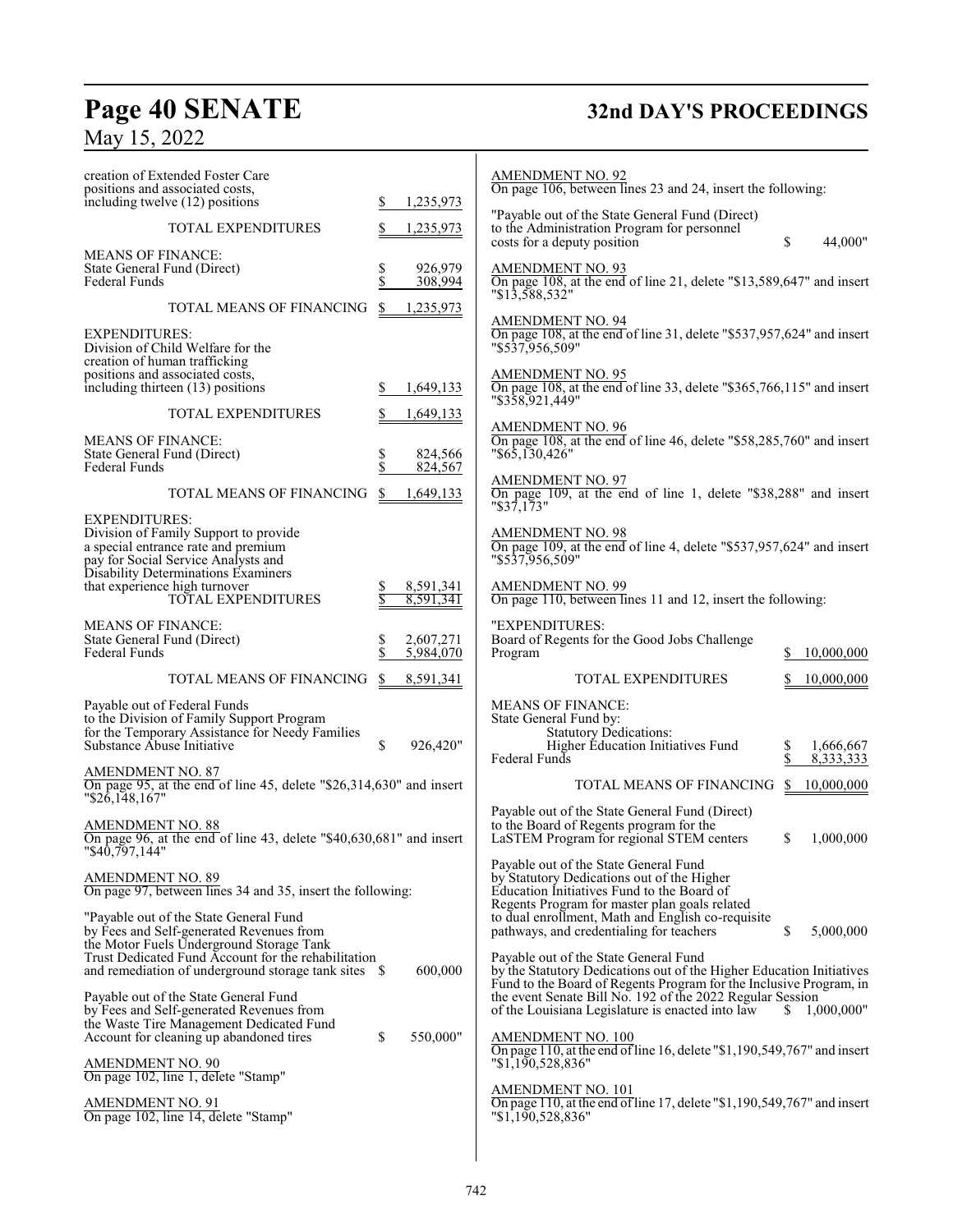# **32nd DAY'S PROCEEDINGS**

# **Page 41 SENATE**<br>May 15, 2022

| <b>AMENDMENT NO. 102</b><br>On page 110, at the end of line 24, delete " $$5,493,684"$ and insert<br>"\$5,472,753"<br>AMENDMENT NO. 103<br>On page 110, at the end of line 33, delete "\$1,190,549,767" and insert                                                             |          |                  | Louisiana State University Health Science Center -<br>\$<br>New Orleans<br>Louisiana State University Health Science Center -<br>Shreveport<br>Ş<br><b>S</b><br>S<br>S<br>Louisiana State University - Eunice<br>Louisiana State University - Shreveport | 118,836<br>77,284<br>7,185<br>18,170 |
|--------------------------------------------------------------------------------------------------------------------------------------------------------------------------------------------------------------------------------------------------------------------------------|----------|------------------|----------------------------------------------------------------------------------------------------------------------------------------------------------------------------------------------------------------------------------------------------------|--------------------------------------|
| "1,190,528,836"<br>AMENDMENT NO. 104<br>On page 110, between lines 44 and 45, insert the following:                                                                                                                                                                            |          |                  | Louisiana State University - Agricultural Center<br>\$<br>Pennington Biomedical Research Center<br>The commissioner of administration is hereby authorized and                                                                                           | 83,665<br>2,710                      |
| "Payable out of the State General Fund (Direct)<br>to the Louisiana State University Board of Supervisors for the<br>Pennington Biomedical                                                                                                                                     |          |                  | directed to adjust the means of financing for the Louisiana State<br>University Board of Supervisors by reducing the appropriations out<br>of the State General Fund (Direct) by \$4,655,629.                                                            |                                      |
| Research Center for faculty recruitment<br>Payable out of the State General Fund (Direct)                                                                                                                                                                                      | \$       | 250,000          | <b>AMENDMENT NO. 105</b><br>On page 112, at the end of line 30, delete "\$107,069,374" and insert<br>"\$107,048,443"                                                                                                                                     |                                      |
| to the Louisiana State University Board of<br>Supervisors for the Louisiana State University<br>Health Sciences Center - New Orleans for the<br>extension of the dental hygiene education program<br>at the School of Dentistry into Central Louisiana                         | \$       | 250,000          | <b>AMENDMENT NO. 106</b><br>On page 113, at the end of line 5, delete "\$170,598,930" and insert<br>"\$170,598,763"                                                                                                                                      |                                      |
| Payable out of the State General Fund (Direct)<br>to the Louisiana State University Board of                                                                                                                                                                                   |          |                  | AMENDMENT NO. 107<br>On page 113, at the end of line 6, delete "\$170,598,930" and insert<br>"\$170,598,763"                                                                                                                                             |                                      |
| Supervisors for Louisiana State University - A&M<br>College for a defense Cybersecurity program<br>Payable out of the State General Fund (Direct)                                                                                                                              | \$       | 2,500,000        | <b>AMENDMENT NO. 108</b><br>On page 113, at the end of line 19, delete "\$13,043" and insert<br>$"\$12,876"$                                                                                                                                             |                                      |
| to the Louisiana State University Board of<br>Supervisors for the Louisiana State University<br>Health Sciences Center – Shreveport for the<br>recruitment of faculty in cancer-related fields                                                                                 | \$       | 1,000,000        | <b>AMENDMENT NO. 109</b><br>On page 113, at the end of line 21, delete "\$170,598,930" and insert<br>"\$170,598,763"                                                                                                                                     |                                      |
| Payable out of the State General Fund (Direct)<br>to the Louisiana State University Board of<br>Supervisors for the Louisiana State University                                                                                                                                 |          |                  | <b>AMENDMENT NO. 110</b><br>On page 113, between lines 21 and 22, insert the following:                                                                                                                                                                  |                                      |
| Health Sciences Center - New Orleans for the<br>recruitment of faculty in cancer-related fields                                                                                                                                                                                | \$       | 1,000,000        | "Payable out of the State General Fund (Direct)<br>to the Southern University Board of Supervisors<br>for operation of the Southern University -                                                                                                         |                                      |
| Payable out of the State General Fund (Direct)<br>to the Louisiana State University Board of<br>Supervisors for Louisiana State University -<br>Shreveport for a defense Cybersecurity program                                                                                 | \$       | 2,500,000        | \$<br>Law Center<br>Payable out of the State General Fund (Direct)<br>to the Southern University Board of Supervisors<br>for operation of the Southern University -                                                                                      | 700,000                              |
| Payable out of the State General Fund (Direct)<br>to the Louisiana State University Board of<br>Supervisors for the Louisiana State University -                                                                                                                               |          |                  | \$<br>Shreveport<br>Payable out of the State General Fund (Direct)                                                                                                                                                                                       | 400,000                              |
| Agricultural Center for the research and<br>demonstration on storm-resistant housing and<br>housing resilience study                                                                                                                                                           | \$       | 500,000          | to the Southern University Board of Supervisors<br>for the Southern University - Agricultural Research<br>& Extension Center for LSU/SU joint<br>\$<br>appointments                                                                                      | 300,000                              |
| Payable out of the State General Fund (Direct)<br>to the Louisiana State University Board of<br>Supervisors for the Louisiana State University -<br>A&M College for new computation tools for<br>parish-based storm surge modeling                                             | \$       | 450,000          | Payable out of the State General Fund (Direct)<br>to the Southern University Board of Supervisors<br>for the Southern University - Agricultural Research<br>& Extension Center for beef cattle research<br>\$                                            | 400,000                              |
| Payable out of the State General Fund<br>by Statutory Dedications out of the Education<br>Excellence Fund to the Louisiana State<br>University Board of Supervisors for Louisiana<br>State University - A&M College                                                            | \$       | 1,216            | Payable out of the State General Fund (Direct)<br>to the Southern University Board of Supervisors<br>for the Southern University - New Orleans for<br>the Online Programs<br>\$                                                                          | 2,000,000                            |
| The commissioner of administration is hereby authorized and<br>directed to adjust the means of financing for the Louisiana State<br>University Board of Supervisors by reducing the appropriation out of<br>the State General Fund by Statutory Dedications out of the Support |          |                  | Payable out of the State General Fund<br>by Fees & Self-generated Revenues to the Southern<br>University Board of Supervisors for the Southern<br>University - Agricultural & Mechanical College<br>\$<br>for operating expenses                         | 5,800,000                            |
| Education in Louisiana First Fund by \$564,896, due to the most<br>recent Revenue Estimating Conference (REC) forecast and allocating<br>the reduction amount for each higher education institution as follows:                                                                |          |                  | The commissioner of administration is hereby authorized and<br>directed to adjust the means of financing for the Southern University                                                                                                                     |                                      |
| Louisiana State University - A&M College<br>Louisiana State University - Alexandria                                                                                                                                                                                            | \$<br>\$ | 249,326<br>7,720 | Board of Supervisors by reducing the appropriation out of the State<br>General Fund by Statutory Dedications out of the Support Education<br>in Louisiana First Fund by \$81,536, due to the most recent Revenue                                         |                                      |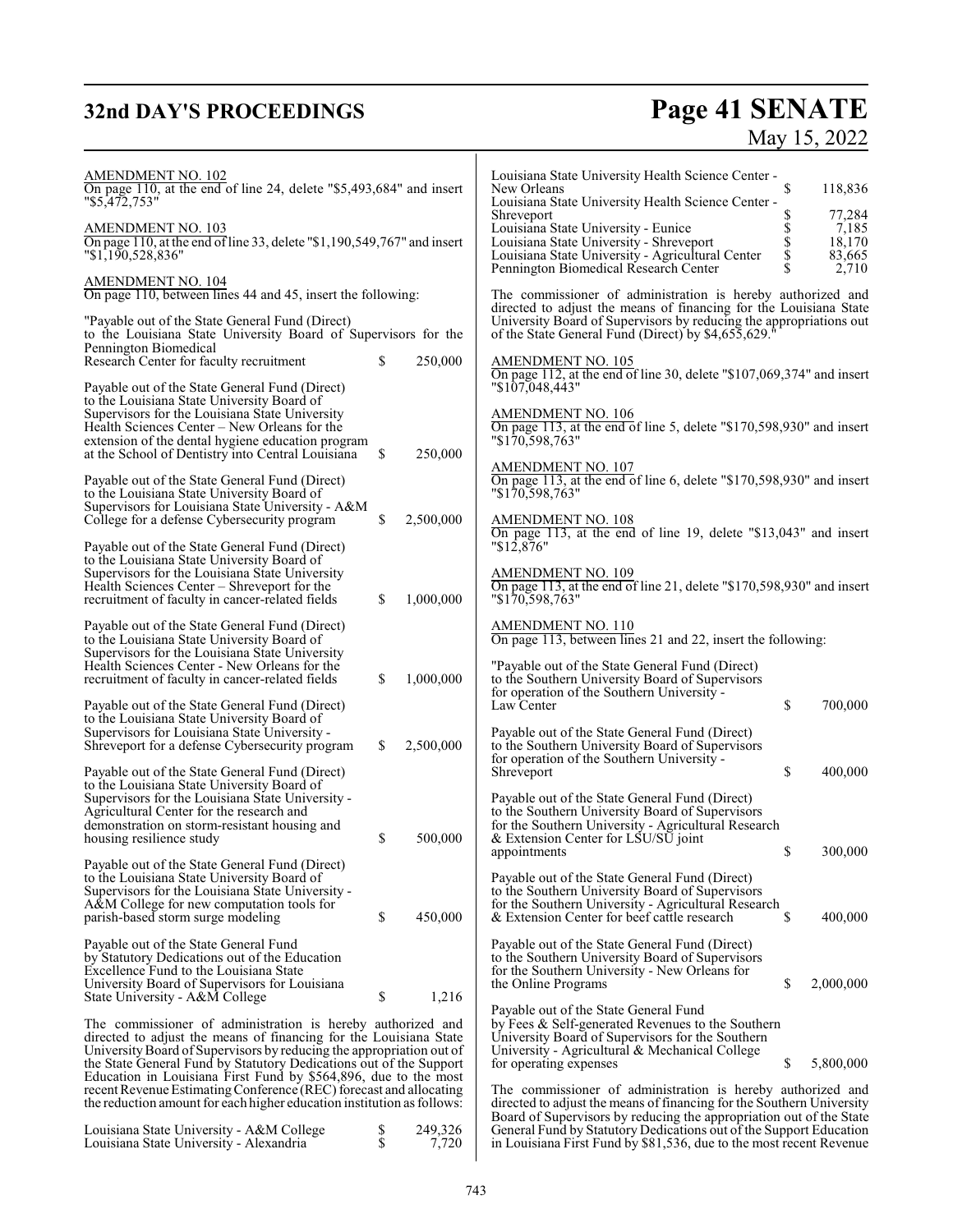# **Page 42 SENATE 32nd DAY'S PROCEEDINGS**

| Estimating Conference (REC) forecast and allocating the reduction<br>among each higher education institution as follows:                                             |               |                               | McNeese State University<br>36,662<br>54,253<br>University of Louisiana at Monroe<br>37,553<br>Northwestern State University                                                                                                                              |
|----------------------------------------------------------------------------------------------------------------------------------------------------------------------|---------------|-------------------------------|-----------------------------------------------------------------------------------------------------------------------------------------------------------------------------------------------------------------------------------------------------------|
| Southern University - Agricultural &<br>Mechanical College<br>Southern University - Law Center<br>Southern University - New Orleans                                  | $\frac{1}{3}$ | 53,386<br>5,828               | \$<br>\$\$\$\$<br>59,508<br>Southeastern Louisiana University<br>76,655<br>University of Louisiana at Lafayette<br>73,566<br>University of New Orleans                                                                                                    |
|                                                                                                                                                                      |               | \$<br>1<br>5<br>$\frac{1}{2}$ | The commissioner of administration is hereby authorized and<br>directed to adjust the means of financing for the University of<br>Louisiana Board of Supervisors by reducing the appropriations out<br>of the State General Fund (Direct) by \$4,641,743. |
| Southern University - Shreveport                                                                                                                                     | \$            | 6<br>0<br>5,462               | <b>AMENDMENT NO. 113</b><br>On page 118, at the end of line 42, delete "\$331,655,908" and insert<br>"\$331,592,681"                                                                                                                                      |
| Southern University - Agricultural Research &<br><b>Extension Center</b>                                                                                             | \$            | 1,600                         | <u>AMENDMENT NO. 114</u><br>On page 118, at the end of line 43, delete "\$331,655,908" and insert                                                                                                                                                         |
| The commissioner of administration is hereby authorized and<br>directed to adjust the means of financing for the Southern University                                 |               |                               | "\$331,592,681"                                                                                                                                                                                                                                           |
| Board of Supervisors by reducing the appropriations out of the State<br>General Fund (Direct) by \$904,259."                                                         |               |                               | <u>AMENDMENT NO. 115</u><br>On page 118, at the end of line 49, delete "\$258,269" and insert<br>"\$252,423"                                                                                                                                              |
| AMENDMENT NO. 111<br>On page 114, at the end of line 45, delete " $$12,304,171$ " and insert<br>"\$12,304,004"                                                       |               |                               | <b>AMENDMENT NO. 116</b><br>On page 119, at the end of line 2, delete "\$560,531" and insert<br>"\$503,150"                                                                                                                                               |
| AMENDMENT NO. 112<br>On page 115, between lines 20 and 21, insert the following:                                                                                     |               |                               | AMENDMENT NO. 117<br>On page 119, at the end of line 4, delete " $$331,655,908"$ and insert                                                                                                                                                               |
| "Payable out of the State General Fund (Direct)<br>to the University of Louisiana Board of Supervisors for McNeese<br>State University for the                       |               |                               | "\$331,592,681"<br>AMENDMENT NO. 118                                                                                                                                                                                                                      |
| Governor's Gifted Program                                                                                                                                            | \$            | 150,000                       | On page 119, between lines 19 and 20, insert the following:                                                                                                                                                                                               |
| Payable out of the State General Fund (Direct)<br>to the University of Louisiana Board of Supervisors<br>for the Louisiana Tech University for the dental<br>program | \$            | 1,000,000                     | "Payable out of the State General Fund (Direct)<br>to the Louisiana Community and Technical<br>Colleges Board of Supervisors for the Delgado<br>\$<br>Community College for a chiller<br>1,000,000                                                        |
| Payable out of the State General Fund (Direct)<br>to the University of Louisiana Board of Supervisors<br>for University of Louisiana System<br>research development  | \$            | 500,000                       | Payable out of the State General Fund<br>by Fees and Self-generated Revenues to the<br>Louisiana Community and Technical Colleges<br>Board of Supervisors for Louisiana Delta                                                                             |
| Payable out of the State General Fund (Direct)                                                                                                                       |               |                               | \$<br>400,000<br>Community Colleges                                                                                                                                                                                                                       |
| to the University of Louisiana Board of Supervisors<br>for Grambling State University for a security<br>study of the campus                                          | $\mathbb{S}$  | 350,000                       | Payable out of the State General Fund<br>by Statutory Dedications out of the Higher Education<br>Initiatives Fund to the Louisiana Community and<br>Technical Colleges Board of Supervisors for the                                                       |
| Payable out of the State General Fund (Direct)<br>to the University of Louisiana Board of<br>Supervisors for the Grambling State University                          |               |                               | <b>LCTCS Broadband Training Program</b><br>10,000,000<br>S<br>Payable out of the State General Fund                                                                                                                                                       |
| for the the solar energy project<br>Payable out of the State General Fund (Direct)                                                                                   | \$            | 750,000                       | by Statutory Dedications out of the Higher<br>Education Initiatives Fund to the Louisiana<br>Community and Technical Colleges Board of                                                                                                                    |
| to the University of Louisiana Board of<br>Supervisors for the University of Louisiana<br>at Lafayette for hydraulic and hydrologic                                  |               |                               | Supervisors for the LCTCS Reboot<br>S<br>10,000,000<br>LA 2.0 Program                                                                                                                                                                                     |
| studies and feasibility analysis of watershed<br>projects in central and South central<br>Louisiana                                                                  | \$            | 100,000                       | The commissioner of administration is hereby authorized and<br>directed to adjust the means of financing for the Louisiana<br>Community and Technical Colleges Board of Supervisors by                                                                    |
| The commissioner of administration is hereby authorized and<br>directed to adjust the means of financing for the University of                                       |               |                               | reducing the appropriation out of the State General Fund by Statutory<br>Dedications out of the Support Education in Louisiana First Fund by<br>\$148,225, due to the most recent Revenue Estimating Conference                                           |

 $\overline{\mathsf{I}}$ 

directed to adjust the means of financing for the University of Louisiana Board of Supervisors by reducing the appropriation out of the State General Fund by Statutory Dedications out of the Support Education in Louisiana First Fund by \$457,276, due to the most recent Revenue Estimating Conference (REC) forecast and allocating the reduction amount for each higher education institution as follows:

| Nicholls State University  | 32,190 |
|----------------------------|--------|
| Grambling State University | 30,037 |
| Louisiana Tech University  | 56,852 |

(REC) forecast and allocating the reduction amount for each higher

Baton Rouge Community College \$ 21,531 Delgado Community College \$ 36,727 Nunez Community College \$ 4,214 Bossier Parish Community College \$ 10,922 South Louisiana Community College  $\qquad \qquad$  \$ 21,527 River Parish Community College \$ 6,953

education institution as follows: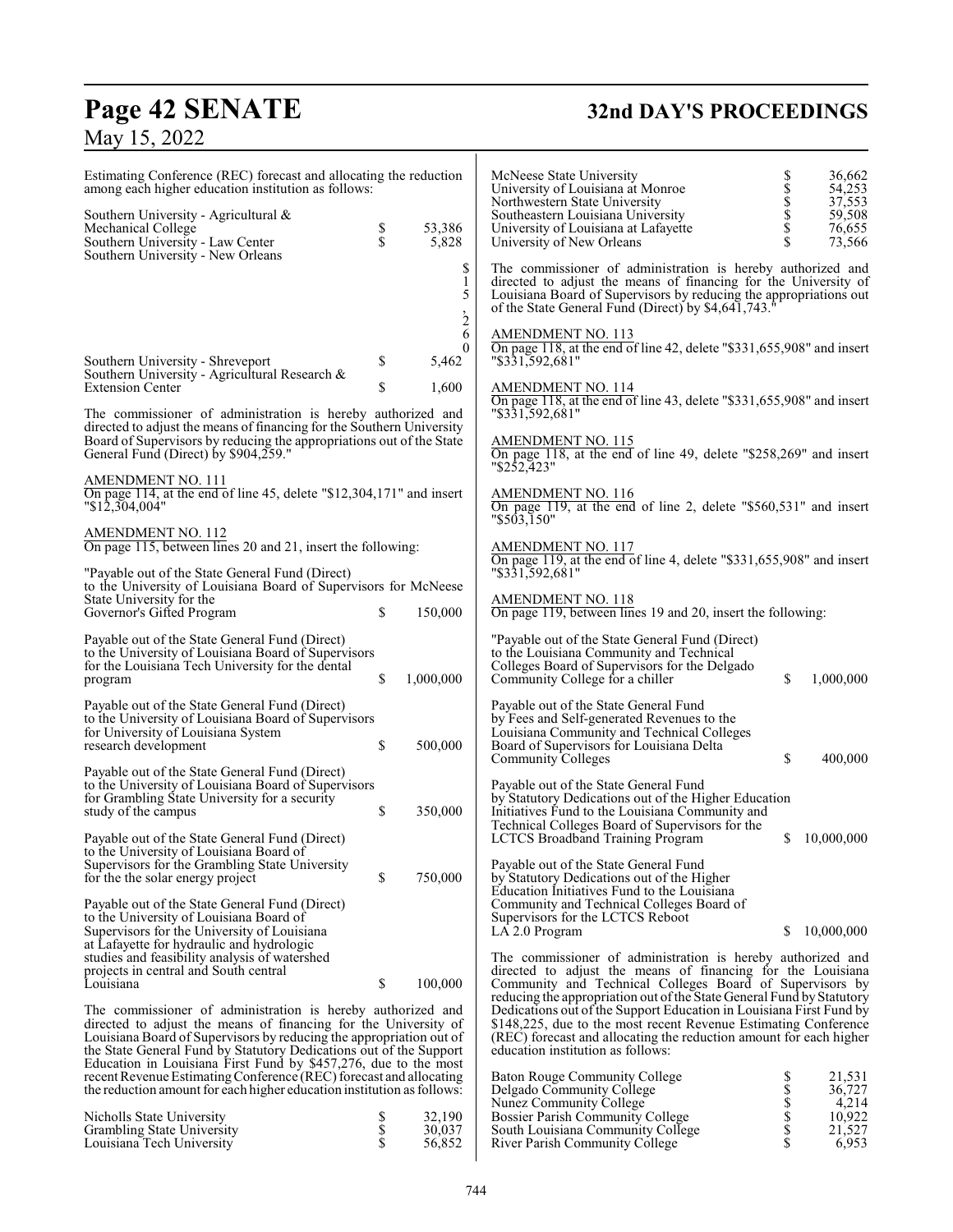# **32nd DAY'S PROCEEDINGS Page 43 SENATE**

# May 15, 2022

| S<br>S<br>S<br>S<br>S<br>S<br>S<br>S<br>S<br>S<br>S<br><br><br><br><br><br><br>11,610<br>Louisiana Delta Community College<br>Northwest Louisiana Technical College<br>6,287<br>SOWELA Technical Community College<br>7,907<br>4,961<br>L.E. Fletcher Technical Community College<br>6,461<br>Northshore Technical Community College<br>Central Louisiana Technical Community College<br>\$ | Payable out of the State General Fund<br>by Statutory Dedications out of the Education<br>Excellence Fund to the Special School District for<br>\$<br>107<br>the Louisiana School for the Visually Impaired<br>Payable out of the State General Fund<br>by Statutory Dedications out of the Education |
|---------------------------------------------------------------------------------------------------------------------------------------------------------------------------------------------------------------------------------------------------------------------------------------------------------------------------------------------------------------------------------------------|-------------------------------------------------------------------------------------------------------------------------------------------------------------------------------------------------------------------------------------------------------------------------------------------------------|
| 9<br>$\dot{1}$                                                                                                                                                                                                                                                                                                                                                                              | Excellence Fund to the Special School District<br>\$<br>for the Louisiana School for the Deaf<br>131                                                                                                                                                                                                  |
| 2<br>5                                                                                                                                                                                                                                                                                                                                                                                      | <b>AMENDMENT NO. 122</b><br>On page 124, at the end of line 40, delete " $$10,836,648"$ and insert<br>"\$10.836.569"                                                                                                                                                                                  |
| The commissioner of administration is hereby authorized and<br>directed to adjust the means of financing for the Louisiana<br>Community and Technical Colleges Board of Supervisors by<br>reducing the appropriations out of the State General Fund (Direct) by<br>$$2,490,\overline{2}77."$                                                                                                | <b>AMENDMENT NO. 123</b><br>On page 124, at the end of line 44, delete "\$11,036,648" and insert<br>"\$11,036,569"                                                                                                                                                                                    |
| <b>AMENDMENT NO. 119</b><br>On page 119, at the end of line 50, delete "\$79,687,991" and insert<br>$"$ \$79,630,610"                                                                                                                                                                                                                                                                       | <b>AMENDMENT NO. 124</b><br>On page 125, at the end of line 7, delete "\$80,527" and insert<br>"\$80,448"                                                                                                                                                                                             |
| <b>AMENDMENT NO. 120</b><br>On page 121, at the end of line 21, delete "\$20,892,345" and insert<br>"\$20,886,499"                                                                                                                                                                                                                                                                          | AMENDMENT NO. 125<br>On page 125, at the end of line 8, delete "\$11,036,648" and insert<br>"11,036,569"                                                                                                                                                                                              |
| AMENDMENT NO. 121<br>On page 124, between lines 24 and 25, insert the following:                                                                                                                                                                                                                                                                                                            | AMENDMENT NO. 126<br>On page 125, after line 41, insert the following:                                                                                                                                                                                                                                |
| "Payable out of the State General Fund<br>by Interagency Transfers from the Minimum<br>Foundation Program to the Louisiana School<br>for the Deaf in the event that House Concurrent                                                                                                                                                                                                        | "Payable out of the State General Fund<br>by Statutory Dedications out of the Education<br>Excellence Fund to the Instruction Program for<br>99"<br>\$<br>operating expenses                                                                                                                          |
| Resolution No. 23 of the 2022 Regular Session<br>976,931<br>of the Louisiana Legislature is enacted into law<br>\$                                                                                                                                                                                                                                                                          | AMENDMENT NO. 127<br>On page 128, between lines 7 and 8, insert the following:                                                                                                                                                                                                                        |
| The commissioner of administration is hereby authorized and<br>directed to adjust the means of financing for Louisiana School for the<br>Deaf by reducing the appropriation out of the State General Fund<br>(Direct) by \$976,931 in the event House Concurrent Resolution No.<br>23 of the 2022 Regular Session of the Louisiana Legislature is                                           | "Payable out of the State General Fund<br>by Statutory Dedications out of the Education<br>Excellence Fund to the NOCCA Instruction<br>\$<br>131"<br>Program for operating expenses                                                                                                                   |
| enacted into law.                                                                                                                                                                                                                                                                                                                                                                           | AMENDMENT NO. 128<br>On page 129, between lines 11 and 12, insert the following:                                                                                                                                                                                                                      |
| Payable out of the State General Fund<br>by Interagency Transfers from the Minimum<br>Foundation Program to the Louisiana School<br>for the Visually Impaired in the event that<br>House Concurrent Resolution No. 23 of the 2022<br>Regular Session of the Louisiana Legislature is                                                                                                        | "Payable out of Federal Funds<br>from the Governor's Emergency Education Relief<br>Fund to the District Support Program for the<br>Emergency Assistance to Non-public Schools<br>\$43,840,871"                                                                                                        |
| \$<br>enacted into law<br>906,260                                                                                                                                                                                                                                                                                                                                                           | AMENDMENT NO. 129<br>On page 130, delete lines 36 through 45, and insert the following:                                                                                                                                                                                                               |
| The commissioner of administration is hereby authorized and<br>directed to adjust the means of financing for Louisiana School for the<br>Visually Impaired by reducing the appropriation out of the State<br>General Fund (Direct) by \$906,260 in the event House Concurrent<br>Resolution No. 23 of the 2022 Regular Session of the Louisiana<br>Legislature is enacted into law.         | "Payable out of the State General Fund by<br>Statutory Dedications out of the Special<br>Education Classroom Monitoring Fund to the<br>Non-Federal Support Program for cameras in the<br>special education classrooms as provided<br>in Act 456 of the 2021 Regular Session, in the                   |
| Payable out of the State General Fund<br>by Interagency Transfers from the Minimum<br>Foundation Program to the Special Schools                                                                                                                                                                                                                                                             | event House Bill No. 406 of the 2022 Regular<br>Session of the Louisiana Legislature is enacted<br>\$<br>into law<br>8,000,000                                                                                                                                                                        |
| Programs in the event that House<br>Concurrent Resolution No. 23 of the<br>2022 Regular Session of the Louisiana Legislature<br>\$<br>940,245<br>is enacted into law                                                                                                                                                                                                                        | Payable out of the State General Fund<br>by Statutory Dedications out of the Education<br>Excellence Fund to the Non-Federal Support                                                                                                                                                                  |
| The commissioner of administration is hereby authorized and<br>directed to adjust the means of financing for the Special School<br>Programs by reducing the appropriation out of the State General Fund                                                                                                                                                                                     | program for PreK through 12th grade students<br>instructional enhancement<br>\$<br>489,551"<br><b>AMENDMENT NO. 130</b>                                                                                                                                                                               |
| (Direct) by \$940,245 in the event House Concurrent Resolution No.                                                                                                                                                                                                                                                                                                                          | On page 131, between lines 28 and 29, insert the following:                                                                                                                                                                                                                                           |

On page 131, between lines 28 and 29, insert the following:

"Payable out of the State General Fund by Fees and Self-generated Revenues to

23 of the 2022 Regular Session of the Louisiana Legislature is

enacted into law.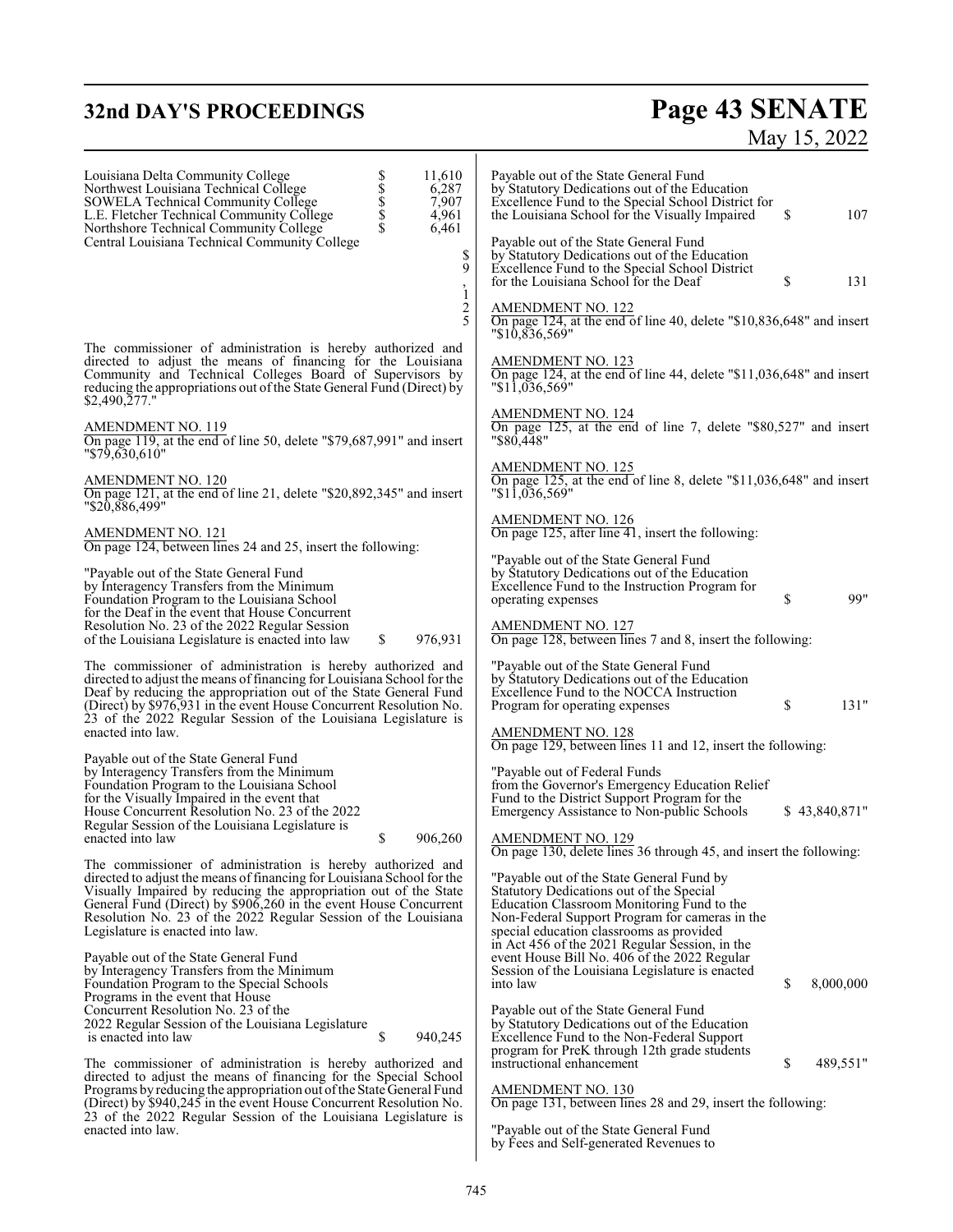# **Page 44 SENATE 32nd DAY'S PROCEEDINGS**

# May 15, 2022

| the Recovery School District - Construction<br>Program for professional services<br>The Commissioner of Administration is hereby authorized and<br>directed to adjust the means of financing for the Recovery School         | 18,000,000<br>S. |            | Payable out of the State General Fund<br>by Statutory Dedications out of the Shreveport<br>Riverfront and Convention Center and<br>Independence Stadium Fund to the Louisiana<br>State Exhibit Museum in Shreveport                                                                                                                                | \$ | 100,000 |
|------------------------------------------------------------------------------------------------------------------------------------------------------------------------------------------------------------------------------|------------------|------------|----------------------------------------------------------------------------------------------------------------------------------------------------------------------------------------------------------------------------------------------------------------------------------------------------------------------------------------------------|----|---------|
| District - Construction Program by reducing the appropriation out of<br>the State General Fund by Interagency Transfers by \$18,000,000."                                                                                    |                  |            | Payable out of the State General Fund<br>by Statutory Dedications out of the Shreveport                                                                                                                                                                                                                                                            |    |         |
| AMENDMENT NO. 131<br>On page 131, at the end of line 39, delete $\frac{1}{3}, 745, 791, 113$ and insert<br>"\$3,750,663,892"                                                                                                 |                  |            | Riverfront and Convention Center and<br>Independence Stadium Fund to the Multicultural<br>Center of the South in Shreveport                                                                                                                                                                                                                        | \$ | 50,000  |
| <b>AMENDMENT NO. 132</b><br>On page 131, at the end of line 43, delete " $$106,813,289"$ and insert<br>"\$103,889,510"                                                                                                       |                  |            | Payable out of the State General Fund<br>by Statutory Dedications out of the St. Mary Parish<br>Visitor Enterprise Fund to the town of<br>Berwick for the Lighthouse Festival                                                                                                                                                                      | \$ | 8,000   |
| <b>AMENDMENT NO. 133</b><br>On page 131, at the end of line 45, delete "\$192,900,000" and insert<br>"\$190,951,000"                                                                                                         |                  |            | Payable out of the State General Fund<br>by Statutory Dedications out of the St. Mary Parish                                                                                                                                                                                                                                                       |    |         |
| <b>AMENDMENT NO. 134</b><br>On page 132, at the end of line 18, delete "(\$37,379,339)" and insert                                                                                                                           |                  |            | Visitor Enterprise Fund to the town of<br>Berwick for the mural project                                                                                                                                                                                                                                                                            | \$ | 2,000   |
| " $(S22, 269, 008)$ "<br>AMENDMENT NO. 135<br>On page 133, after line 39, insert the following:                                                                                                                              |                  |            | Payable out of the State General Fund<br>by Statutory Dedications out of the St. Mary Parish<br>Visitor Enterprise Fund to the city of Morgan City<br>for the Shrimp and Petroleum Festival                                                                                                                                                        | S  | 35,000  |
| "Payable out of the State General Fund<br>by Fees and Self-generated Revenues for operating<br>expenses of Lallie Kemp Regional Medical Center \$                                                                            |                  | 8,027,465" | Payable out of the State General Fund<br>by Statutory Dedications out of the St. Mary Parish<br>Visitor Enterprise Fund to the city of Franklin for<br>the Main Street Beautification Committee                                                                                                                                                    | S  | 20,000  |
| <b>AMENDMENT NO. 136</b><br>On page 134, between lines 38 and 39, insert the following:                                                                                                                                      |                  |            | Payable out of the State General Fund                                                                                                                                                                                                                                                                                                              |    |         |
| "Payable out of the State General Fund (Direct)<br>to the Transitional Work Program for a \$3 per<br>diem increase                                                                                                           | \$               | 1,800,000" | by Statutory Dedications out of the St. Mary Parish<br>Visitor Enterprise Fund to the city of Franklin for<br>the Teche Theatre for the Performing Arts                                                                                                                                                                                            | S  | 25,000  |
| <b>AMENDMENT NO. 137</b><br>On page 142, line 2, delete "\$200,000" and insert "\$250,000"                                                                                                                                   |                  |            | Payable out of the State General Fund<br>by Statutory Dedications out of the St. Mary Parish<br>Visitor Enterprise Fund to the city of Franklin for<br>the development of a parishwide internet market                                                                                                                                             |    |         |
| <b>AMENDMENT NO. 138</b><br>On page 142, line 5, delete "\$100,000" and insert "\$50,000"                                                                                                                                    |                  |            | place for the merchants and manufacturers of<br>St. Mary Parish                                                                                                                                                                                                                                                                                    | \$ | 40,000  |
| <b>AMENDMENT NO. 139</b><br>On page 142, delete line 6, and insert the following:                                                                                                                                            |                  |            | Payable out of the State General Fund<br>by Statutory Dedications out of the St. Mary Parish<br>Visitor Enterprise Fund to the city of                                                                                                                                                                                                             |    |         |
| "for the Lafitte Fisheries Market. Any funds remaining after the<br>above obligations are met shall be allocated and distributed to the                                                                                      |                  |            | Patterson for the Park Street park<br>Payable out of the State General Fund                                                                                                                                                                                                                                                                        | \$ | 15,000  |
| Alario Center for maintenance and improvements. If the remaining<br>monies in the fund are insufficient to fully"<br>AMENDMENT NO. 140                                                                                       |                  |            | by Statutory Dedications out of the St. Mary Parish<br>Visitor Enterprise Fund to the St. Mary Parish<br>Tourist Commission for the acquisition,                                                                                                                                                                                                   |    |         |
| On page 142, between lines 9 and 10, insert the following:                                                                                                                                                                   |                  |            | development, design, and construction of a<br>tourism office in West St. Mary Parish                                                                                                                                                                                                                                                               | \$ | 300,000 |
| "Payable out of the State General Fund"<br>by Statutory Dedications out of the Shreveport<br>Riverfront and Convention Center and Independence                                                                               |                  |            | Provided, however, that from the funds appropriated herein out of the<br>Iberia Parish Tourist Commission Fund, the monies in the fund shall                                                                                                                                                                                                       |    |         |
| Stadium Fund to the village of Ida for the<br>Ida Harvest Festival                                                                                                                                                           | \$               | 70,000     | be allocated and distributed as follows:<br>\$10,000 shall be allocated and distributed to the Jeanerette Museum;<br>\$10,000 shall be allocated and distributed to the Bayou Teche                                                                                                                                                                |    |         |
| Payable out of the State General Fund<br>by Statutory Dedications out of the Shreveport<br>Riverfront and Convention Center and<br>Independence Stadium Fund to the Eddie E.<br>Hughes Foundation for the Shreveport Stuffed |                  |            | Museum. The remaining monies in the fund shall be allocated and<br>distributed as follows: forty-five percent $(45%)$ to the Iberia Parish<br>Convention & Visitors Bureau, twenty-one percent $(21\%)$ to the<br>Acadiana Fairgrounds Commission, sixteen percent (16%) to the<br>Iberia Economic Development Authority, four percent (4%) to the |    |         |
| Shrimp Festival                                                                                                                                                                                                              | \$               | 12,500     | Iberia Parish Government for the Iberia Sports Complex<br>Commission, three percent $(3%)$ to the city of New Iberia for the                                                                                                                                                                                                                       |    |         |
| Payable out of the State General Fund<br>by Statutory Dedications out of the Shreveport<br>Riverfront and Convention Center and<br>Independence Stadium Fund to the Louisiana State                                          |                  |            | Hopkins Street Economic Development District, four percent (4%)<br>to the Iberia Parish Convention $& V$ Visitors Bureau for the Louisiana<br>Sugar Cane Festival, four percent (4%) to the Iberia Parish<br>Convention & Visitors Bureau for the Greater Iberia Chamber of                                                                        |    |         |
| Oil and Gas Museum                                                                                                                                                                                                           | \$               | 25,000     | Commerce, and three percent $(3%)$ to the Iberia Parish Convention<br>& Visitors Bureau for the Delcambre Shrimp Festival.                                                                                                                                                                                                                         |    |         |

 $\overline{\phantom{a}}$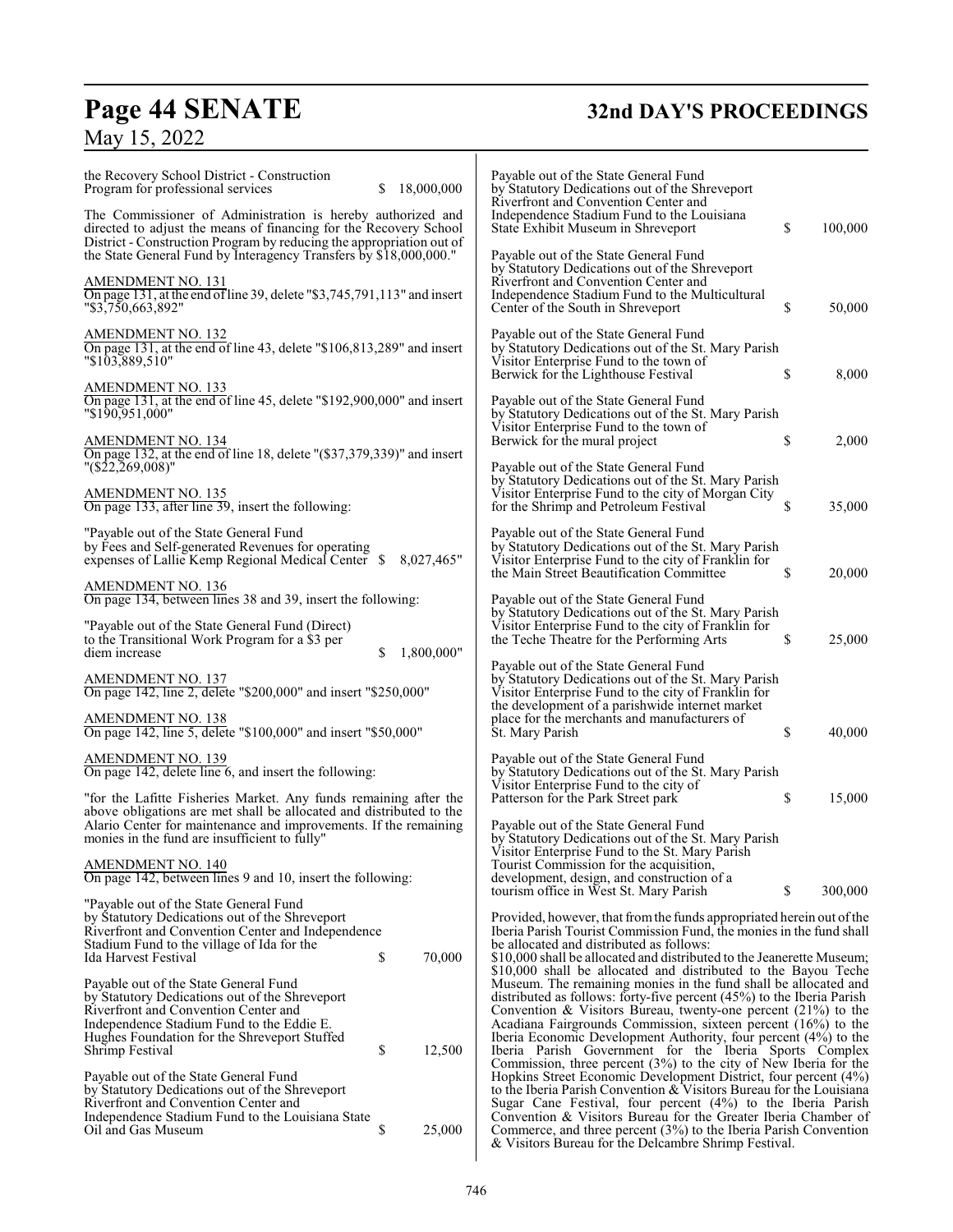# **32nd DAY'S PROCEEDINGS Page 45 SENATE** May 15, 2022

| Provided, however, that from the funds appropriated herein out of the<br>Richland Parish Visitor Enterprise Fund, \$45,000 shall be allocated<br>and distributed to the town of Delhi, of which the amount of \$5,000<br>shall be allocated to the Delhi Municipal Golf Course and the<br>remainder shall be allocated to the Cave Theater, \$10,000 shall be<br>allocated and distributed to the town of Mangham for downtown<br>development, and \$25,000 shall be allocated and distributed to the<br>town of Rayville for downtown development. In the event that total<br>revenues deposited in this fund are insufficient to fully fund such<br>allocations, each entity shall receive the same pro rata share of the<br>monies available which its allocation represents to the total. | AMENDMENT NO. 152<br>On page 150, at the end of line 27, delete "\$1,077,339" and insert<br>"\$1,042,267"<br>AMENDMENT NO. 153<br>On page 150, at the end of line 44, delete "\$10,793,999" and insert<br>$"\$10,688,507"$<br><b>AMENDMENT NO. 154</b><br>On page 150, at the end of line 45, delete "\$31,390,860" and insert<br>"\$28,500,296" |
|-----------------------------------------------------------------------------------------------------------------------------------------------------------------------------------------------------------------------------------------------------------------------------------------------------------------------------------------------------------------------------------------------------------------------------------------------------------------------------------------------------------------------------------------------------------------------------------------------------------------------------------------------------------------------------------------------------------------------------------------------------------------------------------------------|--------------------------------------------------------------------------------------------------------------------------------------------------------------------------------------------------------------------------------------------------------------------------------------------------------------------------------------------------|
| Provided, however, that from the funds appropriated herein out of the<br>Shreveport Riverfront and Convention Center and Independence<br>Stadium Fund, \$50,000 shall be allocated and distributed to the                                                                                                                                                                                                                                                                                                                                                                                                                                                                                                                                                                                     | <b>AMENDMENT NO. 155</b><br>On page 151, between lines 13 and 14, insert the following:                                                                                                                                                                                                                                                          |
| Southern University - Shreveport, Louisiana Museum of Art."<br><b>AMENDMENT NO. 141</b>                                                                                                                                                                                                                                                                                                                                                                                                                                                                                                                                                                                                                                                                                                       | "Payable out of the State General Fund (Direct)<br>to the city of Monroe for the Biomedical<br>\$<br><b>Innovation Park</b><br>2,000,000                                                                                                                                                                                                         |
| On page 144, between lines 7 and 8, insert the following:<br>"Payable out of the State General Fund (Direct)<br>to the District Attorneys and Assistant District<br>2,500,000"<br>Attorneys Program<br>\$                                                                                                                                                                                                                                                                                                                                                                                                                                                                                                                                                                                     | Payable out of the State General Fund (Direct)<br>to the Louisiana Alliance of Boys and Girls<br>\$<br>Clubs<br>500,000                                                                                                                                                                                                                          |
| <b>AMENDMENT NO. 142</b><br>On page 145, between lines 7 and 8, insert the following:<br>"Payable out of the State General Fund"<br>by Statutory Dedications out of the Video Draw                                                                                                                                                                                                                                                                                                                                                                                                                                                                                                                                                                                                            | Payable out of the State General Fund<br>by Statutory Dedications out of the Beautification<br>and Improvement Project of the New Orleans<br>City Park Fund to the Miscellaneous Aid Program<br>due to the most recent Revenue Estimating<br>\$<br>Conference (REC) forecast<br>897,624                                                          |
| Poker Device Fund due to the most recent<br>\$9,286,777"<br>Revenue Estimating Conference (REC) forecast<br>AMENDMENT NO. 143<br>On page 146, at the end of line 22, delete "\$9,610,637" and insert<br>$"$ \$8,750,943 $"$                                                                                                                                                                                                                                                                                                                                                                                                                                                                                                                                                                   | Payable out of the State General Fund<br>by Statutory Dedications out of the Bossier Parish<br>Truancy Program Fund to the Miscellaneous Aid<br>Program due to the most recent Revenue<br>\$<br>Estimating Conference (REC) forecast<br>44,883                                                                                                   |
| <b>AMENDMENT NO. 144</b><br>On page 146, at the end of line 27, delete "\$16,464,988" and insert<br>"\$17,324,682"<br>AMENDMENT NO. 145                                                                                                                                                                                                                                                                                                                                                                                                                                                                                                                                                                                                                                                       | Payable out of the State General Fund<br>by Statutory Dedications out of the St. Landry<br>Parish Excellence Fund to the Miscellaneous Aid<br>Program due to the most recent Revenue<br>\$<br>236,662"<br>Estimating Conference (REC) forecast                                                                                                   |
| On page 149, between lines 30 and 31, insert the following:<br>"Payable out of the State General Fund (Direct)"<br>to the Agricultural and Forestry - Pass Through<br>Funds Program for the Market Match program<br>extension of the Supplemental Nutrition                                                                                                                                                                                                                                                                                                                                                                                                                                                                                                                                   | <b>AMENDMENT NO. 156</b><br>On page 151, at the end of line 34, delete "\$35,274,090" and insert<br>"\$42,346,890"<br><b>AMENDMENT NO. 157</b>                                                                                                                                                                                                   |
| \$<br>889,000"<br>Assistance Program (SNAP)<br>AMENDMENT NO. 146                                                                                                                                                                                                                                                                                                                                                                                                                                                                                                                                                                                                                                                                                                                              | On page 151, at the end of line 36, delete "\$34,282,000" and insert<br>"\$41,292,400"                                                                                                                                                                                                                                                           |
| On page 149, at the end of line 34, delete "\$31,390,860" and insert<br>"\$28,500,296"                                                                                                                                                                                                                                                                                                                                                                                                                                                                                                                                                                                                                                                                                                        | <b>AMENDMENT NO. 158</b><br>On page 151, at the end of line 39, delete "\$980,000" and insert<br>$"\$1,859,600"$                                                                                                                                                                                                                                 |
| <b>AMENDMENT NO. 147</b><br>On page 149, at the end of line 42, delete "\$1,077,339" and insert<br>"\$1,042,267"                                                                                                                                                                                                                                                                                                                                                                                                                                                                                                                                                                                                                                                                              | <b>AMENDMENT NO. 159</b><br>On page 151, at the end of line 41, delete "\$53,716,000" and insert<br>"\$64.484.800"                                                                                                                                                                                                                               |
| AMENDMENT NO. 148<br>On page 149, at the end of line 44, delete "\$3,000,000" and insert<br>$"\$2\overline{50,000"$                                                                                                                                                                                                                                                                                                                                                                                                                                                                                                                                                                                                                                                                           | <b>AMENDMENT NO. 160</b><br>On page 151, at the end of line 46, delete "\$124,252,090" and insert<br>"\$149.983.690"                                                                                                                                                                                                                             |
| <b>AMENDMENT NO. 149</b><br>On page 150, at the end of line 2, delete "\$13,513,999" and insert<br>$"\$1\overline{3}$ , 408, 507"                                                                                                                                                                                                                                                                                                                                                                                                                                                                                                                                                                                                                                                             | <b>AMENDMENT NO. 161</b><br>On page 152, at the end of line 2, delete "\$124,252,090" and insert<br>"\$149,983,690"                                                                                                                                                                                                                              |
| AMENDMENT NO. 150<br>On page 150, at the end of line 15, delete "\$31,390,860" and insert<br>"\$28,500,296"                                                                                                                                                                                                                                                                                                                                                                                                                                                                                                                                                                                                                                                                                   | AMENDMENT NO. 162<br>On page 152, at the end of line 3, delete "\$124,252,090" and insert<br>"\$149,983,690"                                                                                                                                                                                                                                     |
| AMENDMENT NO. 151<br>On page 150, at the end of line 17, delete "\$9,440,853" and insert<br>"\$6,690,853"                                                                                                                                                                                                                                                                                                                                                                                                                                                                                                                                                                                                                                                                                     | <b>AMENDMENT NO. 163</b><br>On page 152, between lines 10 and 11, insert the following:                                                                                                                                                                                                                                                          |
|                                                                                                                                                                                                                                                                                                                                                                                                                                                                                                                                                                                                                                                                                                                                                                                               |                                                                                                                                                                                                                                                                                                                                                  |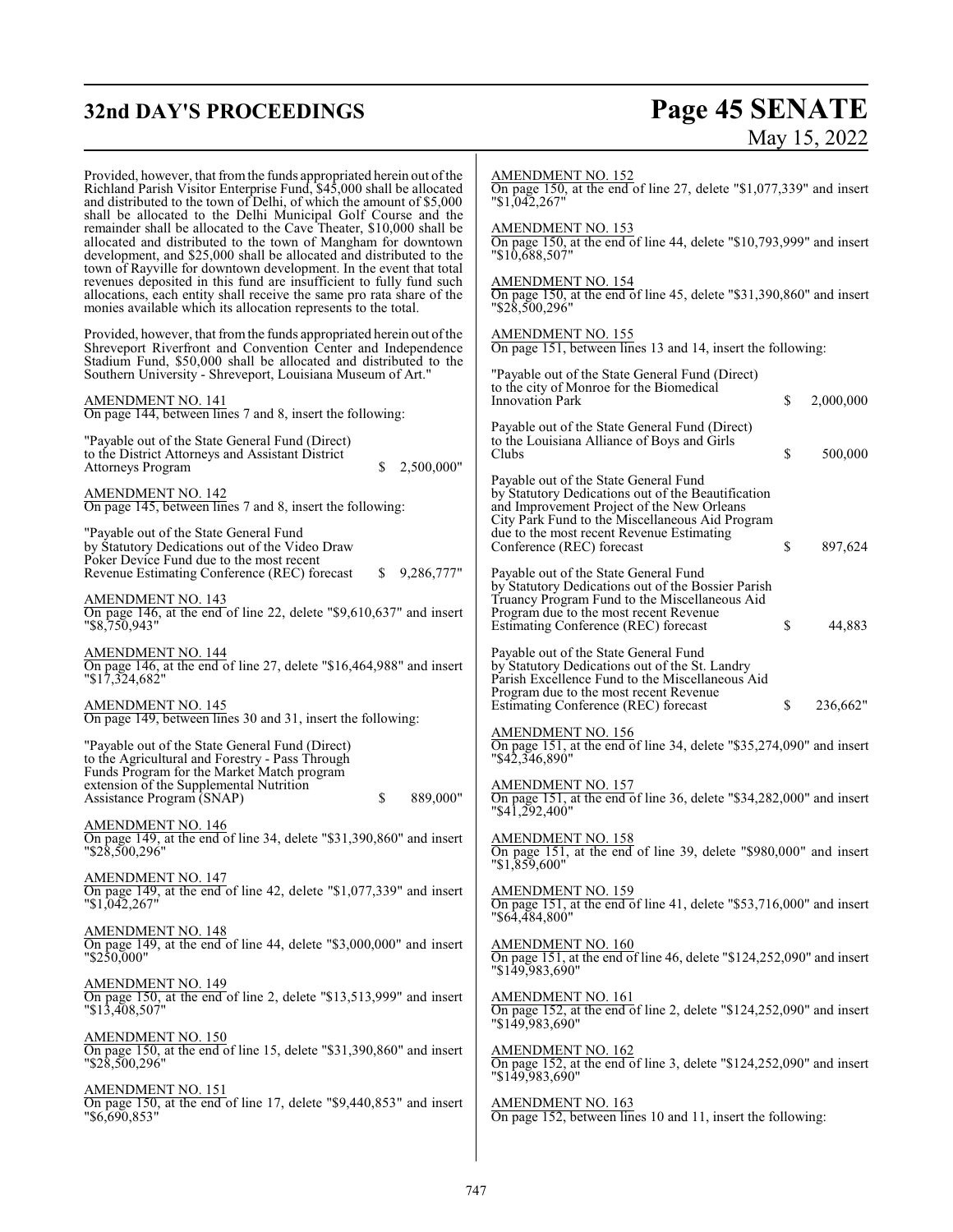# **Page 46 SENATE 32nd DAY'S PROCEEDINGS**

May 15, 2022

"Provided, however, that the amount of \$25,731,600 appropriated herein for an increase in the monthly rate of Supplemental Payments to Law Enforcement Personnel shall only be in effect for Fiscal Year 2022-2023."

#### AMENDMENT NO. 164

On page 153, between lines 30 and 31, insert the following:

"Payable out of the State General Fund (Direct) to the Administrative Program for transfer to the Innocence Compensation Fund  $\qquad \qquad$  \$ 240,000

Provided, however, the state treasurer is hereby authorized and directed to transfer monies from the appropriation above out of the State General Fund (Direct) in the amount of \$240,000 into the Innocence Compensation Fund.

Payable out of the State General Fund (Direct) to the Administrative Program for transfer to the Louisiana Public Defender Fund \$ 2,500,000

Provided, however, the state treasurer is hereby authorized and directed to transfer monies from the appropriation above out of the State General Fund (Direct) in the amount of \$2,500,000 into the Louisiana Public Defender Fund.

Payable out of the State General Fund (Direct) to the Administrative Program for transfer to the Military Family Assistance Fund  $\qquad \qquad$  \$ 100,000

Provided, however, the state treasurer is hereby authorized and directed to transfer monies from the appropriation above out of the State General Fund (Direct) in the amount of \$100,000 into the Military Family Assistance Fund."

On motion of Senator White, the committee amendment was adopted. The amended bill was read by title and referred to the Legislative Bureau.

#### **HOUSE BILL NO. 406—**

BY REPRESENTATIVE ZERINGUE

AN ACT

To amend and reenact R.S. 39:100.52(C) and to enact R.S. 39:100.52(D), Subpart Q-2 of Part II-A of Chapter 1 of Subtitle I of Title 39 of the Louisiana Revised Statutes of 1950, to be comprised of R.S. 39:100.123, Subpart Q-3 of Part II-A of Chapter 1 of Subtitle I of Title 39 of the Louisiana Revised Statutes of 1950, to be comprised of R.S. 39:100.124, Subpart Q-4 of Part II-A of Chapter 1 of Subtitle I of Title 39 of the Louisiana Revised Statutes of 1950, to be comprised of R.S. 39:100.125, Subpart S of Part II-A of Chapter 1 of Subtitle I of Title 39 of the Louisiana Revised Statutes of 1950, to be comprised of R.S. 39:100.146, Subpart V of Part II-A of Chapter 1 of Subtitle I of Title 39 of the Louisiana Revised Statutes of 1950, to be comprised of R.S. 39:100.171, and Subpart W of Part II-A of Chapter 1 of Subtitle I of Title 39 of the Louisiana Revised Statutes of 1950, to be comprised of R.S. 39:100.181, relative to certain treasury funds; to provide for the transfer, deposit, and use, as specified, of monies in certain treasury funds and accounts; to provide an effective date; and to provide for related matters.

Reported with amendments by the Committee on Finance.

#### **SENATE COMMITTEE AMENDMENTS**

Amendments proposed by Senate Committee on Finance to Reengrossed House Bill No. 406 by Representative Zeringue

### AMENDMENT NO. 1

On page 1, line 2, between "39:100.52(C)," and "and" insert "and  $100.71(D)$ "

#### AMENDMENT NO. 2

On page 1, line 2, after "39:100.52(D)," delete the remainder of the line and insert "Subpart O-1 of Part II-A of Chapter 1 of Subtitle I of Title 39 of the Louisiana Revised Statutes of 1950, to be comprised of R.S. 39:100.65, Subpart Q-3 of Part II-A of Chapter 1 of"

AMENDMENT NO. 3 On page 1, delete lines 3 and 4

AMENDMENT NO. 4 On page 1, line 17, delete "1.(A)" and insert "1."

AMENDMENT NO. 5 On page 2, delete lines 3 through 7

AMENDMENT NO. 6 On page 3, line 8, delete "\$45,000,000" and insert "\$50,000,000"

#### AMENDMENT NO. 7 On page 4, line 5, delete "\$500,000,000" and insert "\$600,000,000"

#### AMENDMENT NO. 8

On page 4, delete lines 6 and 7, and insert "(Direct) to the Megaprojects Leverage Fund contingent upon the Act that originated as Senate Bill No. 277 of the 2022 Regular Session of the Louisiana Legislature becoming law. Monies in the fund shall be allocated as follows: \$300,000,000 for the BatonRouge Bridge, \$150,000,000 for Preservation Projects, \$100,000,000 for I-49 South, and \$100,000,000 for the Lake Charles I-10 Bridge."

#### AMENDMENT NO. 9

On page 4, delete lines 21 through 23

#### AMENDMENT NO. 10

On page 4, line 24, change " $(V)$ " to " $(U)$ "

#### AMENDMENT NO. 11

On page 4, after line 28, insert the following:

"(V) Notwithstanding any provision of law to the contrary, the state treasurer is hereby authorized and directed to transfer \$8,000,000 from the State General Fund (Direct) to the Special Education Classroom Monitoring Fund, as established in this Act.

(W) Notwithstanding any provision of law to the contrary, the state treasurer is hereby authorized and directed to transfer \$1,000,000 from the State General Fund (Direct) to the Blue Tarp Fund."

#### AMENDMENT NO. 12

On page 5, between lines 9 and 10, insert the following:

"(D) Notwithstanding any provision of law to the contrary, the state treasurer is hereby authorized and directed to transfer \$50,000,000 from the State General Fund (Direct) to the Megaprojects Leverage Fund contingent upon the Act that originated as Senate Bill No. 277 of the 2022 Regular Session of the Louisiana Legislature becoming law."

AMENDMENT NO. 13On page 5, line 10, delete "is" and insert "and 100.71(D) are"

#### AMENDMENT NO. 14

On page 5, line 11, after "39.100.52(D), delete the remainder of the line and insert "Subpart O-1 of Part II-A of Chapter 1 of Subtitle I of Title 39 of the Louisiana Revised Statutes of 1950, to be comprised of R.S. 39:100.65,"

#### AMENDMENT NO. 15

On page 5, line 12, delete "Revised Statutes of 1950, comprised of R.S.39.100.123,"

#### AMENDMENT NO. 16

On page 6, at the end of line 8, insert the following: "No monies shall be expended from the subfund without approval of the Water Sector Commission and the Joint Legislative Committee on the Budget.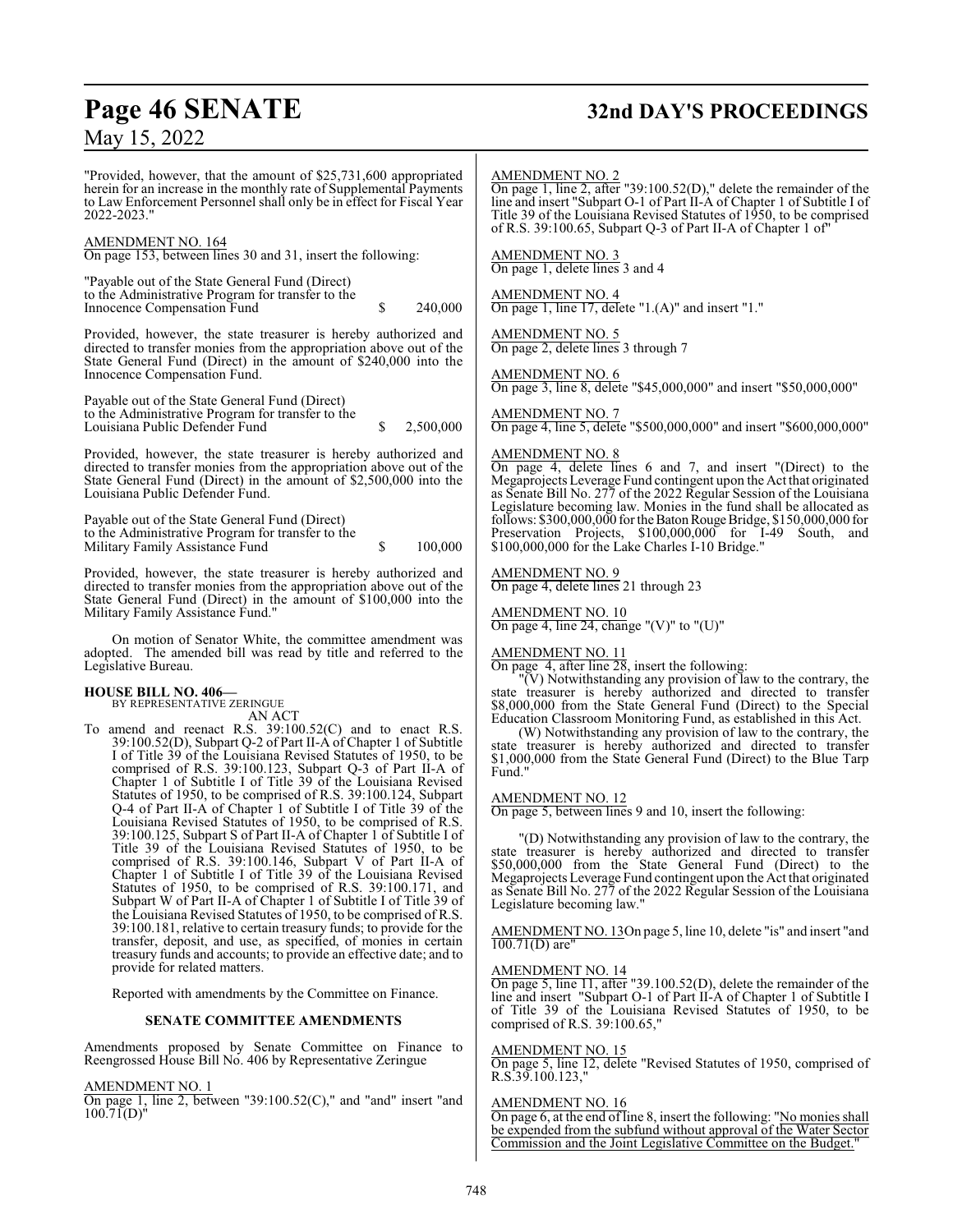# **32nd DAY'S PROCEEDINGS Page 47 SENATE**

# May 15, 2022

AMENDMENT NO. 17 On page 6, delete lines 10 through 28 and insert the following:

"SUBPART O-1. SPECIAL EDUCATION CLASSROOM MONITORING FUND

§100.65. Special Education Classroom Monitoring Fund

A. There is hereby created in the state treasury, as a special fund, the Special Education Classroom Monitoring Fund, hereinafter referred to as the "fund." The fund shall consist of any monies appropriated, allocated, or transferred to the fund.

B. Monies in the fund shall be invested in the same manner as monies in the state general fund. Interest earned on investment of monies in the fund shall be credited to this fund. Unexpended and unencumbered monies in the fund at the end of the fiscal year shall remain in the fund.

C. Subject to an appropriation by the legislature, monies in thefund shall be solely used for the installation of cameras in classrooms as provided for in R.S.  $17:1948$  and R.S.  $17:3996(B)(59)$ . \* \* \*

§100.71. Blue Tarp Fund; purpose

\* \* \* D. Monies in the fund shall be appropriated and used for roof repairs for homeowners. The division of administration, office of community development **Louisiana Housing Corporation** shall develop a plan and promulgate rules for the distribution of funds."

AMENDMENT NO. 18 On page 7, delete lines 1 through 10

On motion of Senator White, the committee amendment was adopted. The amended bill was read by title and referred to the Legislative Bureau.

## **HOUSE BILL NO. 592—**

BY REPRESENTATIVE ZERINGUE AN ACT

To appropriate funds and to make certain reductions from certain sources to be allocated to designated agencies and purposes in specific amounts for the making of supplemental appropriations and reductions for said agencies and purposes for Fiscal Year 2021-2022; to provide for an effective date; and to provide for related matters.

Reported with amendments by the Committee on Finance.

#### **SENATE COMMITTEE AMENDMENTS**

Amendments proposed by Senate Committee on Finance to Reengrossed House Bill No. 592 by Representative Zeringue

AMENDMENT NO. 1

On page 1, after line 22, insert the following:

| "Payable out of the State General Fund (Direct)"<br>to the Community Development Block Grant<br>Program for local match for federal grants via<br>the Infrastructure Investment and Jobs Act         | S | 20,000,000 |
|------------------------------------------------------------------------------------------------------------------------------------------------------------------------------------------------------|---|------------|
| Payable out of the State General Fund (Direct)<br>to the Community Development Block Grant<br>Program to assist locals for federal grants proposal<br>via the Infrastructure Investment and Jobs Act | S | 5,000,000  |
| <b>COASTAL PROTECTION AND RESTORATION</b><br>$01-109$<br><b>AUTHORITY</b>                                                                                                                            |   |            |
| Payable out of the State General Fund (Direct)<br>to the Implementation Program for climate<br>initiatives for the Water Institute                                                                   | S | 254,975    |

Payable out of the State General Fund (Direct) to the Implementation Program for the Amite River Basin Commission for the Amite River Basin Flood Risk Reduction Study \$ 5,000,000"

#### AMENDMENT NO. 2

On page 2, at the end of line 6, delete "\$30,670,535" and insert "\$59,535,535"

AMENDMENT NO. 3

On page 2, at the end of line 20, delete "\$175,191,773" and insert "\$59,826,799"

#### AMENDMENT NO. 4

On page 2, at the end of line 25, delete "\$158,659" and insert "\$7,908,543"

AMENDMENT NO. 5

On page 2, at the end of line 31, delete "\$393,686" and insert "\$855,974"

AMENDMENT NO. 6 On page 2, at the end of line 36, delete "\$20,555" and insert "\$170,926"

AMENDMENT NO. 7 On page 2, at the end of line 41, delete "\$64,517" and insert "\$1,419,326"

AMENDMENT NO. 8 On page 2, at the end of line 46, delete "\$14,230" and insert "\$270,784"

AMENDMENT NO. 9 On page 3, delete lines 1 through 3

AMENDMENT NO. 10 On page 3, at the end of line 6, delete "\$1,934,175" and insert "\$1,962,340"

AMENDMENT NO. 11 On page 3, at the end of line 9, delete "\$57,840" and insert "\$63,211"

AMENDMENT NO. 12 On page 3, at the end of line 12, delete "\$5,751,571" and insert "\$5,941,779"

AMENDMENT NO. 13 On page 3, at the end of line 15, delete "\$940,945" and insert "\$947,630"

AMENDMENT NO. 14 On page 3, at the end of line 18, delete "\$14,407,184" and insert "\$14,448,837"

AMENDMENT NO. 15 On page 3, at the end of line 24, delete "\$20,773,791" and insert "\$19,753,878"

AMENDMENT NO. 16 On page 3, at the end of line 28, delete "\$20,589,858" and insert "\$20,600,732"

AMENDMENT NO. 17 On page 3, at the end of line 32, delete "\$29,113,121" and insert "\$26,397,113"

AMENDMENT NO. 18 On page 3, between lines 36 and 37, insert the following:

"Payable out of the Federal Funds to the Administrative Program to reimburse Louisiana Department of Health - Office of Public Health for surge protection hospital staffing contracts \$ 318,820,244 Payable out of the State General Fund (Direct)

to the Administrative Program for the Louisiana Wireless Information System (LWIN) with four (4) master site controllers for Ethernet service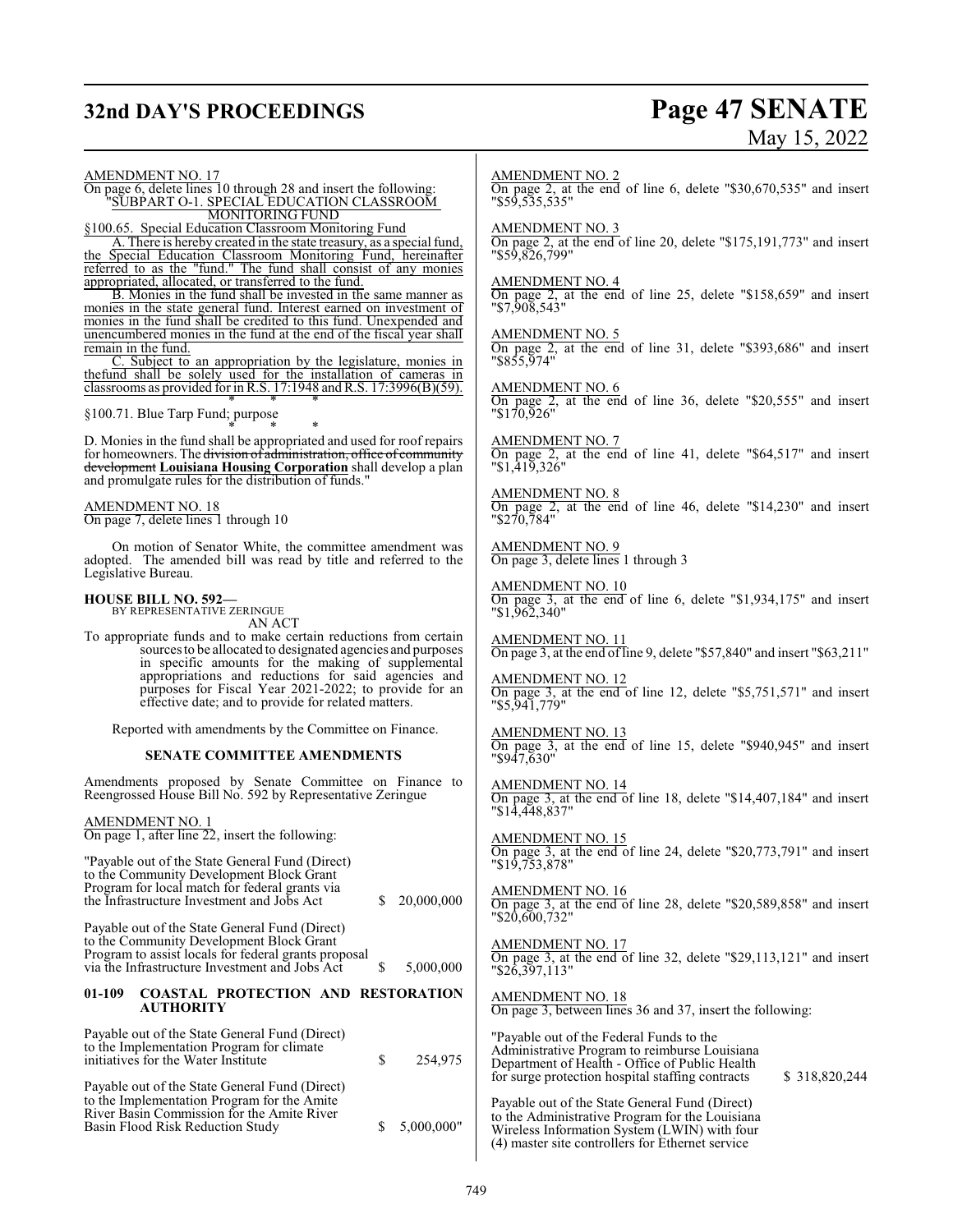# **Page 48 SENATE 32nd DAY'S PROCEEDINGS**

# May 15, 2022

| and fifty-five (55) generators to tower sites<br>Payable out of the State General Fund (Direct)                                                                                                                                            | S        | 6,867,514             | The commissioner of administration is hereby authorized and<br>directed to adjust the means of finance for the Contact Assistance<br>Program, as contained in Act No. 119 of the 2021 Regular Session of                                                                          |           |
|--------------------------------------------------------------------------------------------------------------------------------------------------------------------------------------------------------------------------------------------|----------|-----------------------|-----------------------------------------------------------------------------------------------------------------------------------------------------------------------------------------------------------------------------------------------------------------------------------|-----------|
| to the Administrative Program for a radio tower<br>in Thibodaux for the LWIN system                                                                                                                                                        |          | \$                    | the Legislature, by reducing the appropriation out of the State<br>General Fund (Direct) by (\$400,000)."                                                                                                                                                                         |           |
|                                                                                                                                                                                                                                            |          | 1<br>,<br>5           | <b>AMENDMENT NO. 25</b><br>On page 5, between lines 4 and 5, insert the following:                                                                                                                                                                                                |           |
|                                                                                                                                                                                                                                            |          | $\boldsymbol{0}$      | "DEPARTMENT OF JUSTICE                                                                                                                                                                                                                                                            |           |
|                                                                                                                                                                                                                                            |          | 0<br>$\dot{0}$        | <b>OFFICE OF THE ATTORNEY GENERAL</b><br>04-141                                                                                                                                                                                                                                   |           |
| AMENDMENT NO. 19<br>On page 3, at the end of line 40, delete $\degree$ \$3,750,000" and insert<br>"\$3,500,000"                                                                                                                            |          | $\boldsymbol{0}$<br>0 | Payable out of the State General Fund<br>by Fees and Self-generated Revenues to the<br>Criminal Law and Medicaid Fraud Program<br>from the Civil Law Program for the purchase of<br>a new vehicle and tracking and locating equipment<br>\$.<br>in the Fugitive Apprehension Unit | 1,160,425 |
| AMENDMENT NO. 20<br>On page 4, between lines 4 and 5, insert the following:                                                                                                                                                                |          |                       | The commissioner of administration is hereby authorized and<br>directed to adjust the means of finance for the Civil Law Program, as<br>contained in Act No. 119 of the 2021 Regular Session of the<br>Legislature, by reducing the appropriation out of the State General        |           |
| "Payable out of the State General Fund (Direct)<br>to the Military Affairs Program for emergency<br>response missions associated with Hurricane Ida,<br>March 2022 severe weather, and an                                                  |          |                       | Fund by Fees and Self-generated Revenues by (\$1,160,425)."<br><b>AMENDMENT NO. 26</b><br>On page 5, after line $42$ , insert the following:                                                                                                                                      |           |
| <b>Emergency Management Assistance Compact</b><br>with California to combat wildfires                                                                                                                                                      | 158,929" | \$                    | "Payable out of Federal Funds<br>to the Forestry Program for the acquisition of five<br>$(5)$ ATV's, three $(3)$ mulching heads, two $(2)$ dump                                                                                                                                   |           |
| <b>AMENDMENT NO. 21</b><br>On page 4, between lines 14 and 15, insert the following:                                                                                                                                                       |          |                       | trailers, two $(2)$ Ford F-350 trucks, one $(1)$ John<br>\$<br>Deere Backhoe, and one (1) JLG Scissor Lift                                                                                                                                                                        | 425,000   |
| "Payable out of the State General Fund by Statutory<br>Dedications out of the Sports Facility Assistance<br>Fund to the Administrative Program<br>for expenses                                                                             | \$       | 924,069"              | Payable out of the State General Fund (Direct) to the<br>Agricultural and Environmental Science Program for<br>the acquisition of one $(1)$ Orbitrap Mass<br>Spectromer including funding for a five $(5)$                                                                        |           |
| <b>AMENDMENT NO. 22</b><br>On page 4, between lines 18 and 19, insert the following:                                                                                                                                                       |          |                       | year service contract and a UPLC/UV instrument<br>\$<br>Payable out of the State General Fund (Direct)                                                                                                                                                                            | 617,400   |
| "Payable out of the State General Fund (Direct) to<br>the State Program for the St. Landry Parish                                                                                                                                          |          |                       | to the Management and Finance Program for<br>\$<br>cyber protection                                                                                                                                                                                                               | 500,000   |
| <b>Truancy Program</b><br><b>AMENDMENT NO. 23</b><br>On page 4, between lines 31 and 32, insert the following:                                                                                                                             | \$       | 100,000"              | Payable out of the State General Fund (Direct)<br>to the Management and Finance Program for<br>the purchase of a generator at the Baton Rouge<br>\$<br>Headquarters Office                                                                                                        | 1,000,000 |
| "Payable out of Federal Funds to the Title III, V,<br>VII, and NSIP Program from the Department of<br>Health and Human Services for disaster<br>response and Elderly Protective Services                                                   | \$       | 483,304"              | Payable out of the State General Fund (Direct)<br>to the Management and Finance Program for the<br>purchase of thirty (30) fuel trailers and related<br>\$<br>equipment                                                                                                           | 733,600"  |
| AMENDMENT NO. 24<br>On page 4, between lines 36 and 37, insert the following:                                                                                                                                                              |          |                       | <b>AMENDMENT NO. 27</b><br>On page 6, between lines 10 and 11, insert the following:                                                                                                                                                                                              |           |
| "Payable out of the State General Fund (Direct)<br>to the Department of Veterans Affairs for the<br>American Legion Post No. 504 in Lafayette                                                                                              | \$       | 150,000               | "Payable out of the State General Fund<br>by Interagency Transfers to the Business<br>Development Program for expenses associated<br>with the 2022 Small Business Summit for                                                                                                      |           |
| Payable out of the State General Fund (Direct)<br>to the Administrative Program from the Contact<br>Assistance Program for the Louisiana Veterans                                                                                          | \$       | 100,000               | \$<br>Louisiana business owners<br>Payable out of the State General Fund (Direct)                                                                                                                                                                                                 | 2,500     |
| Memorial Park monument project<br>The commissioner of administration is hereby authorized and<br>directed to adjust the means of finance for the Contact Assistance<br>Program, as contained in Act No. 119 of the 2021 Regular Session of |          |                       | to the the Business Development Program for the<br>Lafayette Economic Development Authority<br>for the Lafayette Entrepreneurship and<br>\$<br>Economic Development (LEED) Program                                                                                                | 500,000"  |
| the Legislature, by reducing the appropriation out of the State<br>General Fund (Direct) by (\$100,000).                                                                                                                                   |          |                       | <b>AMENDMENT NO. 28</b><br>On page 6, between lines 11 and 12, insert the following:                                                                                                                                                                                              |           |

## "**06-261 OFFICE OF THE SECRETARY**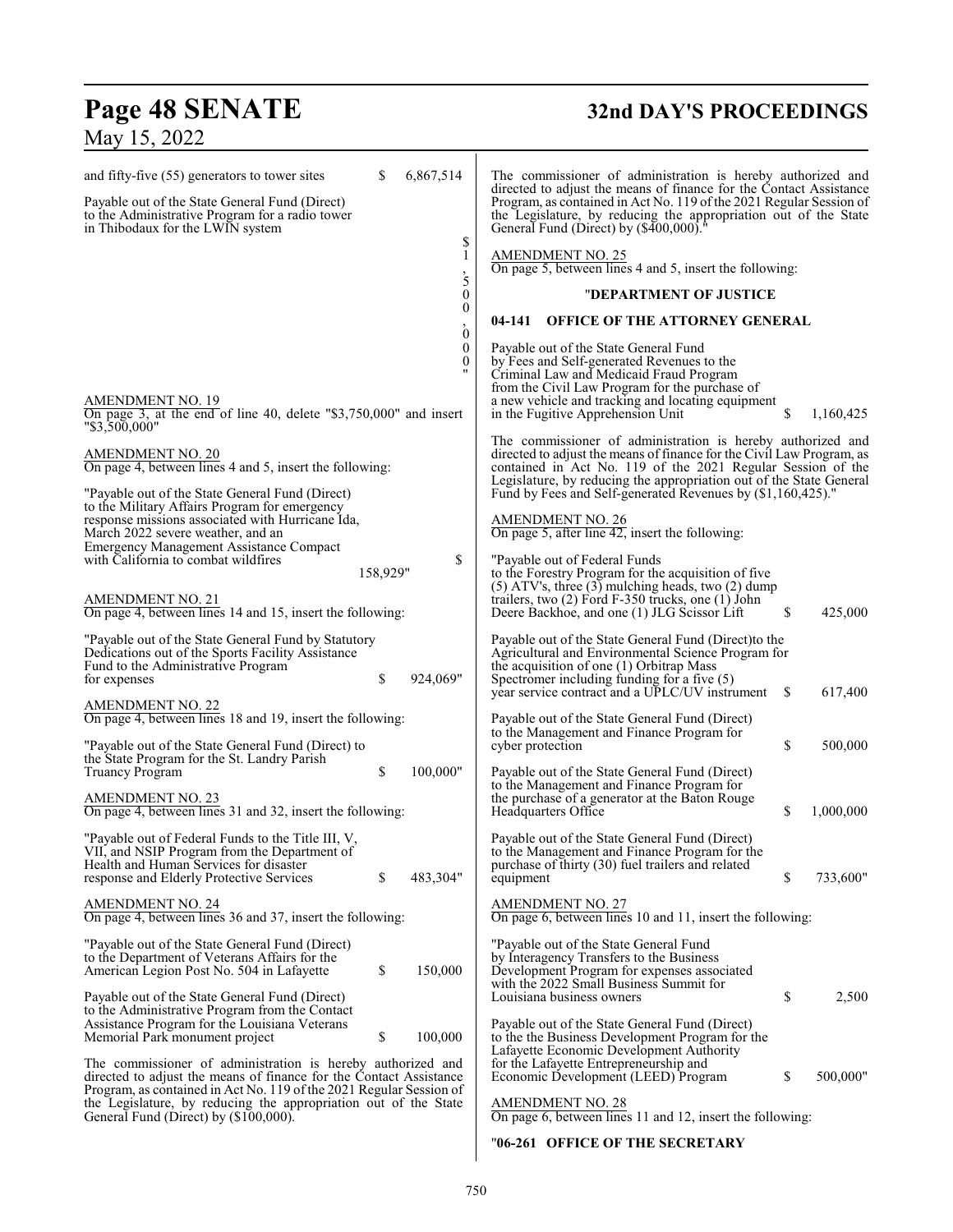# **32nd DAY'S PROCEEDINGS**

# **Page 49 SENATE**<br>May 15, 2022

| Payable out of the State General Fund (Direct)<br>to the Administrative Program for the microbial<br>mitigation and restoration of state buildings                                              | \$14,564,665"   | to the Licensing Program for a Mobile OMV<br>Office Vehicle<br>\$<br>450,000                                                                                                                                                              |
|-------------------------------------------------------------------------------------------------------------------------------------------------------------------------------------------------|-----------------|-------------------------------------------------------------------------------------------------------------------------------------------------------------------------------------------------------------------------------------------|
| <b>AMENDMENT NO. 29</b><br>On page 6, between lines 14 and 15, insert the following:                                                                                                            |                 | Payable out of the State General Fund (Direct)<br>to the Licensing Program for conversion of a<br>legacy document imaging system to a<br>consolidated Enterprise Architecture (EA) System                                                 |
| "06-264   OFFICE OF STATE PARKS                                                                                                                                                                 |                 | for utilization by multiple agencies and sections in<br>the department or document scanning and retention \$<br>7,000,000"                                                                                                                |
| Payable out of the State General Fund<br>by Statutory Dedications out of the Poverty Point<br>Reservoir Development Fund to the Parks and<br>Recreation Program for expenses related to the new |                 | <b>AMENDMENT NO. 32</b><br>On page 9, between lines 34 and 35, insert the following:                                                                                                                                                      |
| conference center and ground                                                                                                                                                                    |                 | "YOUTH SERVICES                                                                                                                                                                                                                           |
| improvements to the golf course                                                                                                                                                                 | \$<br>100,000   | <b>OFFICE OF JUVENILE JUSTICE</b><br>08-403                                                                                                                                                                                               |
| OFFICE OF CULTURAL DEVELOPMENT<br>$06 - 265$                                                                                                                                                    |                 | Payable out of the State General Fund (Direct)                                                                                                                                                                                            |
| Payable out of Federal Funds<br>from the U.S. Department of Interior -<br>National Park Service to the Cultural                                                                                 |                 | to the Office of Juvenile Justice for<br>S<br>enhancements to secure facilities<br>5,000,000                                                                                                                                              |
| Development Program for the revitalization<br>of historic commercial structures<br>in Louisiana's main street districts                                                                         | \$<br>250,000   | Payable out of the State General Fund (Direct)<br>to Office of Juvenile Justice for cabin roof repairs<br>50,000"<br>at the Picard Recreational and Education Center<br>\$                                                                |
| $06 - 267$<br><b>OFFICE OF TOURISM</b>                                                                                                                                                          |                 | <b>AMENDMENT NO. 33</b><br>On page 9, between lines 35 and 36, insert the following:                                                                                                                                                      |
| Payable out of the State General Fund (Direct)<br>to the Administrative Program for New Orleans                                                                                                 |                 | "09-303 DEVELOPMENTAL DISABILITIES COUNCIL                                                                                                                                                                                                |
| & Company                                                                                                                                                                                       | \$<br>500,000   | Payable out of the State General Fund                                                                                                                                                                                                     |
| DEPARTMENT OF TRANSPORTATION AND<br><b>DEVELOPMENT</b><br><b>ENGINEERING AND OPERATIONS</b><br>$07 - 276$                                                                                       |                 | by Fees and Self-generated Revenues to<br>increase the capacity of health programs<br>for disabled individuals during emergencies<br>and disasters and to improve access to                                                               |
| Payable out of the State General Fund (Direct)<br>to the Operations Program for State Highway<br>District 3 for overlay on La. Highway 714                                                      |                 | \$<br>3,000"<br>COVID-19 vaccines for people with disabilities<br><b>AMENDMENT NO. 34</b>                                                                                                                                                 |
| in Vermilion Parish from La. Highway 91 to<br>Alvie Road                                                                                                                                        | \$<br>300,000   | On page 10, between lines 38 and 39, insert the following:                                                                                                                                                                                |
| Payable out of the State General Fund (Direct)                                                                                                                                                  |                 | "09-326   OFFICE OF PUBLIC HEALTH                                                                                                                                                                                                         |
| to the Operations Program for State Highway<br>District 3 for a surface overlay on Highway 92<br>from Highway 333 to Theall Road                                                                | \$<br>300,000"  | Payable out of the State General Fund (Direct)<br>for the state cost of disaster-related expenses for<br>\$<br>414,856<br>Hurricane Ida                                                                                                   |
| <b>AMENDMENT NO. 30</b><br>On page 6, between lines 36 and 37, insert the following:                                                                                                            |                 | Payable out of the State General Fund (Direct)<br>for a ten percent increase in the allocation for the St.<br>Martin Parish School-Based Health Centers<br>40,532<br>-S                                                                   |
| "Payable out of the State General Fund (Direct)<br>to the Adult Services Program for reentry<br>services for offenders                                                                          | \$<br>150,000"  | Payable out of Federal Funds<br>for COVID-related epidemiology and lab<br>capacity enhancement activities<br>\$176,820,812                                                                                                                |
| <b>AMENDMENT NO. 31</b><br>On page 9, between lines 18 and 19, insert the following:                                                                                                            |                 | Payable out of the State General Fund<br>by Interagency Transfers from the Governor's Office of Homeland                                                                                                                                  |
| "Payable out of the State General Fund (Direct)<br>to the Gaming Enforcement Program for                                                                                                        |                 | Security and Emergency Preparedness<br>for surge hospital staffing contracts<br>S.<br>67,988,782                                                                                                                                          |
| replacement of the Louisiana Integrated Gaming<br>History Tracking System (LIGHTS)                                                                                                              | \$<br>5,200,000 | OFFICE FOR CITIZENS WITH DEVELOPMENTAL<br>09-340                                                                                                                                                                                          |
| 08-420<br><b>OFFICE OF MOTOR VEHICLES</b>                                                                                                                                                       |                 | <b>DISABILITIES</b>                                                                                                                                                                                                                       |
| Payable out of the State General Fund (Direct)<br>to the Licensing Program for the Legacy Donor<br>Foundation for organ donor awareness                                                         | \$<br>100,000   | Payable out of the State General Fund<br>by Interagency Transfers for additional<br>expenses associated with the transfer of<br>the former Louisiana Special Education Center to the<br>1,600,723"<br>Louisiana Department of Health<br>S |
| Payable out of the State General Fund (Direct)<br>to the Licensing Program for a generator for the<br>public office on Independence Boulevard in Baton                                          |                 | <b>AMENDMENT NO. 35</b><br>On page 11, between lines 8 and 9, insert the following:                                                                                                                                                       |
| Rouge to ensure emergency electric<br>power is available                                                                                                                                        | \$<br>450,000   | "Payable out of the State General Fund (Direct)<br>to the Division of Family Support for                                                                                                                                                  |
| Payable out of the State General Fund (Direct)                                                                                                                                                  |                 | \$<br>225,000<br>Empowering Families to Live Well                                                                                                                                                                                         |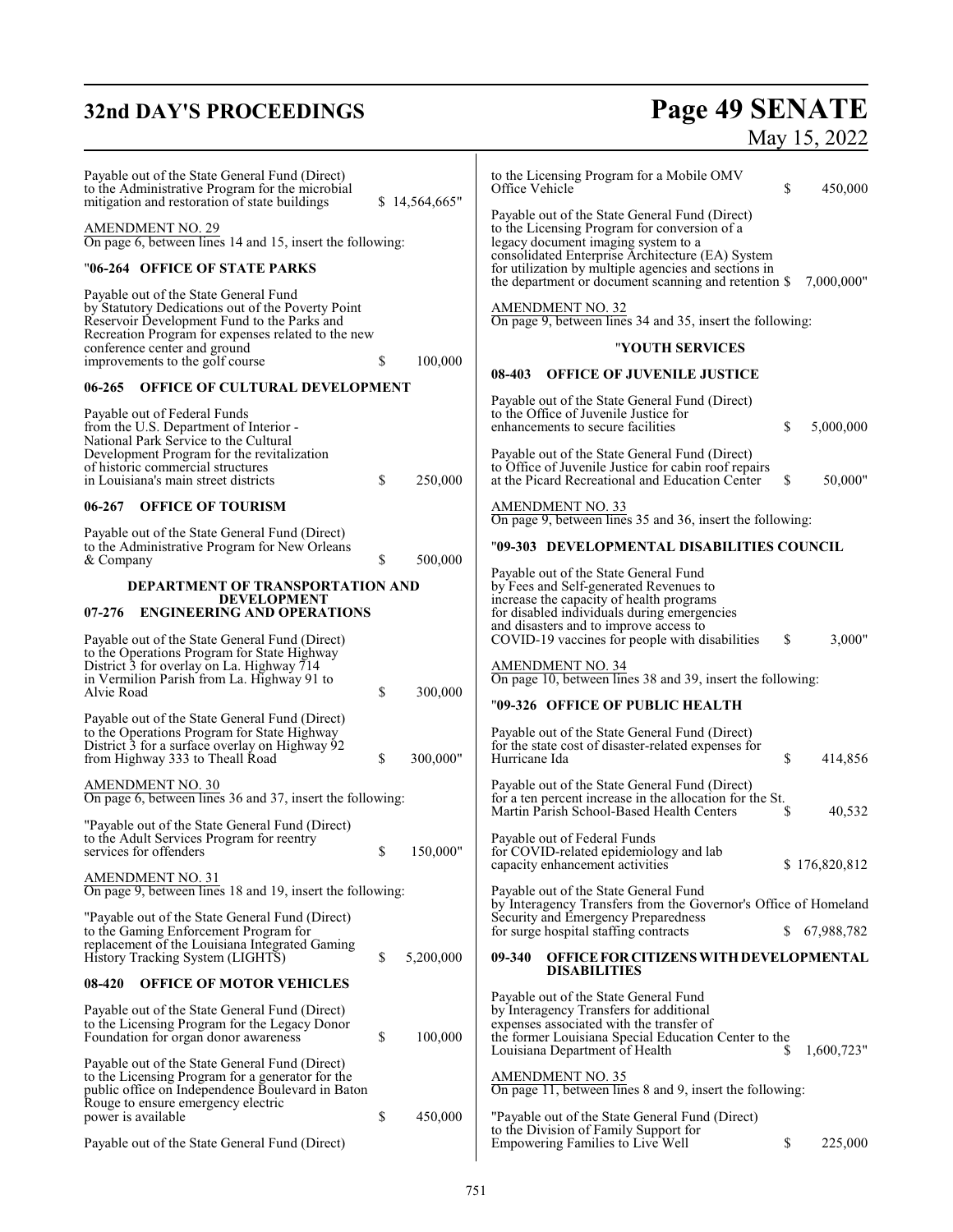# **Page 50 SENATE 32nd DAY'S PROCEEDINGS** May 15, 2022

| <b>EXPENDITURES:</b><br>Division of Management and Finance<br>for DSNAP Hurricane Ida response                                                                                                                                                                                   | \$                                                  | <b>AMENDMENT NO. 40</b><br>On page 13, between lines 12 and 13, insert the following:<br>"19-671 BOARD OF REGENTS                                                                                                                                                                                                                                 |    |              |
|----------------------------------------------------------------------------------------------------------------------------------------------------------------------------------------------------------------------------------------------------------------------------------|-----------------------------------------------------|---------------------------------------------------------------------------------------------------------------------------------------------------------------------------------------------------------------------------------------------------------------------------------------------------------------------------------------------------|----|--------------|
|                                                                                                                                                                                                                                                                                  | 4<br>6<br>4<br>$\frac{1}{5}$<br>5                   | Payable out of the State General Fund (Direct)<br>to the Board of Regents Program for administrative<br>expenses associated with the creation<br>of the M. J. Foster Promise Program                                                                                                                                                              | \$ | 150,000      |
| Division of Family Support<br>for DSNAP Hurricane Ida response                                                                                                                                                                                                                   | 9                                                   | Payable out of the State General Fund<br>by Statutory Dedications out of the TOPS<br>Fund to the Office of Student Financial Assistance<br>Program for the TOPS Program                                                                                                                                                                           | S  | 7,199,366    |
|                                                                                                                                                                                                                                                                                  | $\frac{$37}{3}$ , $\frac{$37}{3}$ , $\frac{$78}{3}$ | The commissioner of administration is hereby authorized and<br>directed to adjust the means of finance for the Office of Student<br>Financial Assistance Program, as contained in Act No. 119 of the<br>2021 Regular Session of the Legislature, by reducing the<br>appropriation out of the State General Fund (Direct) by<br>$(\$20,668,102)$ . |    |              |
| TOTAL EXPENDITURES                                                                                                                                                                                                                                                               | 3,859,257                                           | Payable out of the State General Fund (Direct)<br>by Statutory Dedications out of the Higher<br>Education Initiatives Fund to the Board of<br>Regents Program for chest compression                                                                                                                                                               |    |              |
| <b>MEANS OF FINANCE:</b><br>State General Fund (Direct)<br>Federal Funds                                                                                                                                                                                                         | \$<br>1,929,628<br>\$<br>1,929,629                  | device expenditures, in the event the House<br>Concurrent Resolution No. 15 of the 2022<br>Regular Session of the Louisiana Legislature<br>is adopted                                                                                                                                                                                             | \$ | 220,000"     |
| TOTAL MEANS OF FINANCING<br><b>AMENDMENT NO. 36</b>                                                                                                                                                                                                                              | 3,859,257"                                          | <b>AMENDMENT NO. 41</b><br>On page 13, between lines 18 and 19, insert the following:                                                                                                                                                                                                                                                             |    |              |
| On page 11, between lines 30 and 31, insert the following:                                                                                                                                                                                                                       |                                                     |                                                                                                                                                                                                                                                                                                                                                   |    |              |
| "Payable out of Federal Funds<br>to the Office of Workforce Development Program<br>for increased demand for the Community<br>Services Block Grant (CSBG) and the Disaster<br>Dislocated Worker Grant (DDWG) that provides<br>employment and training services for adults, youth, |                                                     | "Payable out of the State General Fund<br>by Interagency Transfers from the Department of<br>Education - Minimum Foundation Program to the<br>Louisiana State University Board of Supervisors<br>for the Louisiana State University laboratory<br>school                                                                                          | \$ | 323,391      |
| and businesses due to the COVID-19 pandemic<br><b>AMENDMENT NO. 37</b><br>On page 12, between lines 3 and 4, insert the following:                                                                                                                                               | \$10,539,498"                                       | Payable out of the State General Fund (Direct)<br>to the Louisiana State University Board of Supervisors<br>for the Louisiana State University A&M College<br>athletic department                                                                                                                                                                 | \$ | 125,000      |
| "Payable out of the State General Fund (Direct)<br>to the Office of the Secretary for the acquisition of<br>approximately two thousand (2,000) acres of<br>land from Bayou Chevreuil Land Company, LLC                                                                           |                                                     | Payable out of the State General Fund (Direct)<br>to the Louisiana State University Board of Supervisors<br>for Louisiana State University -<br>Agricultural Center for feral hog eradication                                                                                                                                                     | \$ | 50,000       |
| located in St. James and Lafourche Parishes to<br>be owned by the University of Louisiana -Lafayette<br>and used for collaborations on wetland assimilation,<br>mitigation, as well as ecological, environmental,<br>and carbon capture research and operations                  | 9,000,000"<br>\$                                    | Payable out of the State General Fund (Direct)<br>to the Louisiana State University Board of Supervisors<br>for Louisiana State University - A&M College<br>for an artificial intelligence supercomputer                                                                                                                                          |    | \$12,500,000 |
| <b>AMENDMENT NO. 38</b><br>On page 12, between lines 10 and 11, insert the following:                                                                                                                                                                                            |                                                     | Payable out of the State General Fund (Direct)<br>to the Louisiana State University Board of<br>Supervisors for the Louisiana State University Health                                                                                                                                                                                             |    |              |
| "Payable out of the State General Fund (Direct)<br>to the Office of Wildlife for the acquisition of two<br>(2) 36-inch hydraulic pumps and to fund a waterfowl<br>research project through the Rockefeller Wildlife                                                              |                                                     | Sciences Center – Shreveport for the Ochsner LSU<br>Health – Monroe Medical Center<br>Cancer Center                                                                                                                                                                                                                                               | \$ | 5,000,000    |
| Refuge Research program<br><b>AMENDMENT NO. 39</b><br>On page 12, between lines 14 and 15, insert the following:                                                                                                                                                                 | \$<br>640,000"                                      | Payable out of the State General Fund (Direct)<br>to the Louisiana State University Board of<br>Supervisors for Louisiana State University -<br>Shreveport for operating expenses                                                                                                                                                                 | \$ | 1,000,000    |
| "Payable out of the State General Fund (Direct)<br>to the Office of Fisheries for the Atchatalaya Basin<br>Welcome Center Boat Launch Mooring Dock                                                                                                                               | 250,000"<br>\$                                      | Payable out of the State General Fund (Direct)<br>to the Louisiana State University Board of<br>Supervisors for the Louisiana State University<br>Health Sciences Center – New Orleans for the                                                                                                                                                    |    |              |
|                                                                                                                                                                                                                                                                                  |                                                     | replacement of dental chairs at the School of<br>Dentistry Public Clinics                                                                                                                                                                                                                                                                         | \$ | 2,000,000    |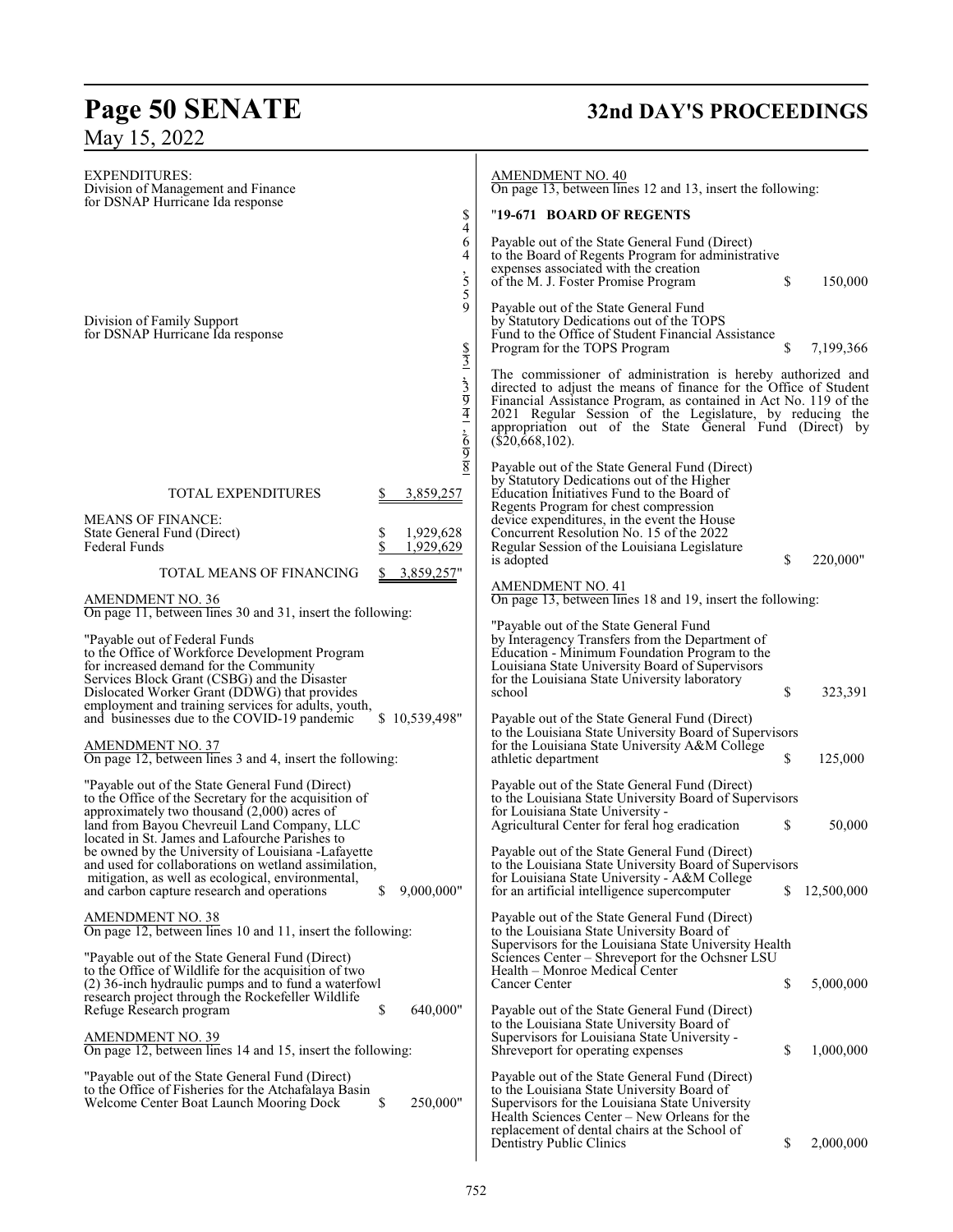# **32nd DAY'S PROCEEDINGS Page 51 SENATE**

| v<br>ıя |  |
|---------|--|
|         |  |

| Payable out of the State General Fund (Direct)<br>to the Louisiana State University Board of Supervisors for                                           |    |            | baseball sports complex                                                                                                                                                         | \$<br>500,000    |
|--------------------------------------------------------------------------------------------------------------------------------------------------------|----|------------|---------------------------------------------------------------------------------------------------------------------------------------------------------------------------------|------------------|
| Louisiana State University - Alexandria for the<br>startup cost of a dental hygienist program                                                          | \$ | 270,000    | Payable out of the State General Fund (Direct)<br>to the University of Louisiana Board of<br>Supervisors for Nicholls State University for                                      |                  |
| Payable out of the State General Fund (Direct)<br>to the Louisiana State University Board of<br>Supervisors for the Louisiana State University -       |    |            | Hurricane Recovery and Stabilization<br>Payable out of the State General Fund (Direct)                                                                                          | \$<br>1,000,000  |
| A&M College for the National Cancer Institute<br>designation effort                                                                                    | \$ | 1,000,000  | to the University of Louisiana Board of Supervisors<br>for Southeastern Louisiana University for                                                                                | \$<br>1,000,000  |
| Payable out of the State General Fund (Direct)<br>to the Louisiana State University Board of                                                           |    |            | Hurricane Recovery and Stabilization<br>Payable out of the State General Fund (Direct)                                                                                          |                  |
| Supervisors for the Louisiana State University -<br>A&M College for the carbon capture and<br>hydrogen fuel initiative                                 |    | 5,000,000" | to the University of Louisiana Board of Supervisors<br>for University of New Orleans for Hurricane<br>Recovery and Stabilization                                                | \$<br>1,000,000" |
| <b>AMENDMENT NO. 42</b><br>On page 14, between lines 8 and 9, insert the following:                                                                    |    |            | <b>AMENDMENT NO. 44</b><br>On page 14, between lines 23 and 24, insert the following:                                                                                           |                  |
| "Payable out of the State General Fund"<br>by Interagency Transfers from the Department                                                                |    |            | "Payable out of the State General Fund (Direct)<br>to the Louisiana Community and Technical                                                                                     |                  |
| of Education - Minimum Foundation Program<br>to the Southern University Board of Supervisors<br>for the Southern University laboratory school          | \$ | 45,893     | College Board of Supervisors for Bossier<br>Parish Community College                                                                                                            | \$<br>500,000    |
| Payable out of the State General Fund (Direct)<br>to the Southern University Board of Supervisors                                                      |    |            | Payable out of the State General Fund<br>by Fees and Self-generated Revenues to the<br>Louisiana Community and Technical College                                                |                  |
| for the Southern University Agricultural &<br>Mechanical College for cyber protection                                                                  | \$ | 1,500,000  | Board of Supervisors for River Parishes<br>Community College for the petroleum engineering<br>technology facility                                                               | \$<br>2,500,000  |
| Payable out of the State General Fund<br>by fees and Self-generated Revenues to the                                                                    |    |            | Payable out of the State General Fund                                                                                                                                           |                  |
| Southern University Board of Supervisors for the<br>Southern University Agricultural &<br>Mechanical College for operating expenses                    | S. | 6,800,000" | by Fees and Self-generated Revenues to the<br>Louisiana Community and Technical College<br>Board of Supervisors for Louisiana Delta<br>Community College for operating expenses | \$<br>400,000"   |
| AMENDMENT NO. 43<br>On page 14, between lines 18 and 19, insert the following:                                                                         |    |            | <b>AMENDMENT NO. 45</b><br>On page 14, between lines 24 and 25, insert the following:                                                                                           |                  |
| "Payable out of the State General Fund (Direct)<br>to the University of Louisiana Board of                                                             |    |            | "19-656   SPECIAL SCHOOL DISTRICT                                                                                                                                               |                  |
| Supervisors for the University of Louisiana at<br>Monroe for generators at the activity center                                                         | \$ | 468,500    | Payable out of the State General Fund<br>by Statutory Dedications out of the Education                                                                                          |                  |
| Payable out of the State General Fund (Direct)<br>to the University of Louisiana Board of                                                              |    |            | Excellence Fund to the Louisiana School for the<br>Deaf for operating expenses                                                                                                  | \$<br>47"        |
| Supervisors for McNeese State University for<br>Hurricane Recovery and Stabilization                                                                   | \$ | 5,000,000  | <b>AMENDMENT NO. 46</b><br>On page 14, between lines 28 and 29, insert the following:                                                                                           |                  |
| Payable out of the State General Fund (Direct)<br>to the University of Louisiana Board of Supervisors<br>for Southeastern Louisiana University for ERP |    |            | "Payable out of the State General Fund<br>by Statutory Dedications out of the Education                                                                                         |                  |
| upgrades and implementation                                                                                                                            | \$ | 1,500,000  | Excellence Fund to the Instruction Program<br>for operating expenses                                                                                                            | \$<br>445"       |
| Payable out of the State General Fund (Direct)<br>to the University of Louisiana Board of Supervisors<br>for University of New Orleans for ERP         |    |            | <b>AMENDMENT NO. 47</b><br>On page 14, at the end of line 39, delete "\$873,125" and insert                                                                                     |                  |
| upgrades and implementation<br>Payable out of the State General Fund (Direct)                                                                          | \$ | 1,500,000  | "\$1,200,102"<br><b>AMENDMENT NO. 48</b>                                                                                                                                        |                  |
| to the University of Louisiana System Board<br>of Supervisors for Louisiana Tech University for<br>ERP upgrades and implementation                     | \$ | 1,500,000  | On page 14, at the end of line 41, delete "\$46,000" and insert<br>"\$75,000"                                                                                                   |                  |
| Payable out of the State General Fund (Direct)<br>to the University of Louisiana Board of                                                              |    |            | <b>AMENDMENT NO. 49</b><br>On page 14, after line 44, insert the following:                                                                                                     |                  |
| Supervisors for the University of Louisiana at<br>Lafayette for the Cajun Advanced Picosatellite<br>Experiment                                         | \$ | 250,000    | "Payable out of the State General Fund (Direct)<br>to the Broadcasting Program for the Tele-<br>Louisiane French programing with LPB                                            | \$<br>264,000    |
| Payable out of the State General Fund (Direct)<br>to the University of Louisiana Board of Supervisors<br>for Nicholls State University for the         |    |            | Payable out of the State General Fund (Direct)<br>to the Broadcasting Program for improvements<br>and repairs to the KLPA transmitter in Dry Prong \$350,000                    |                  |
|                                                                                                                                                        |    |            |                                                                                                                                                                                 |                  |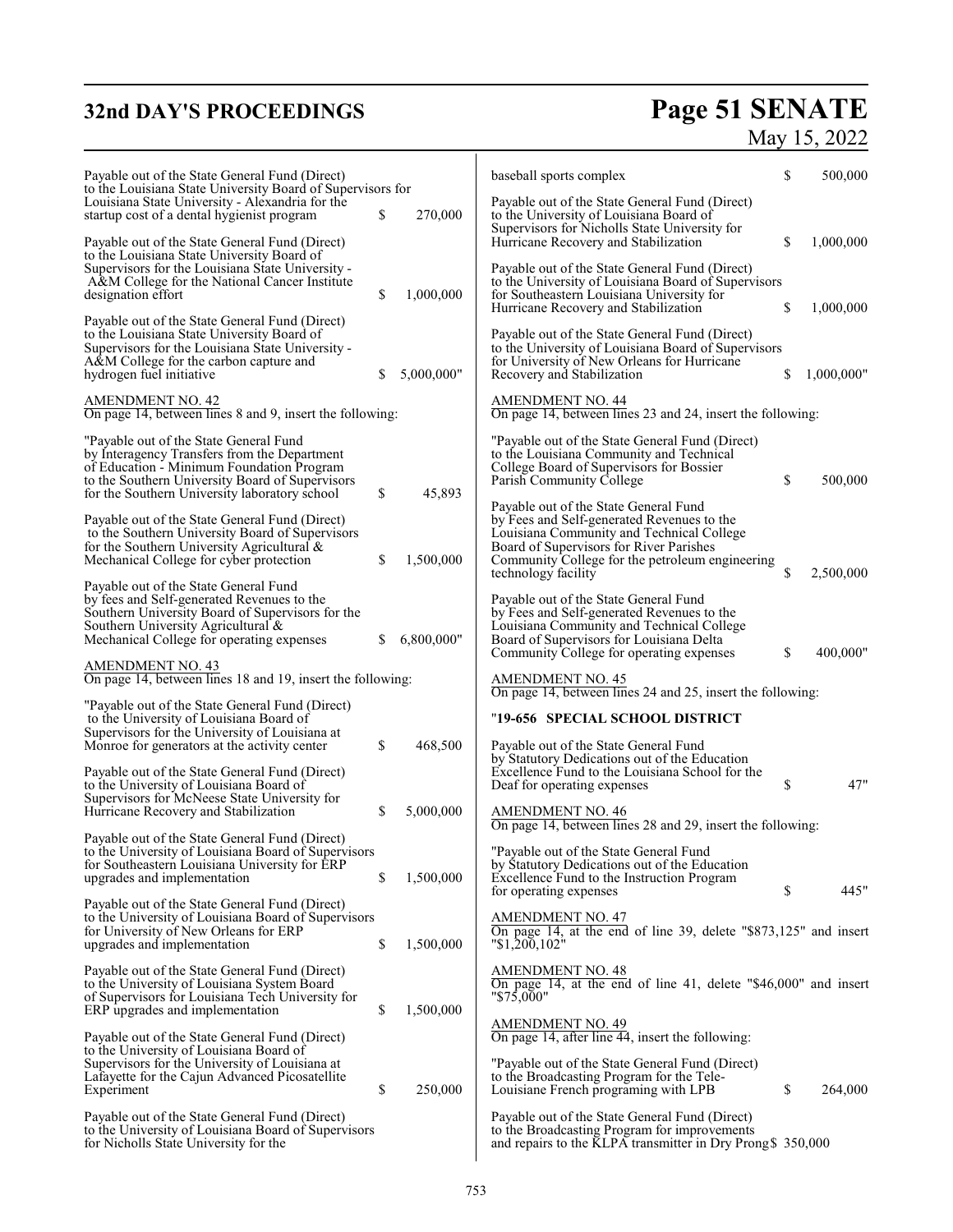# **Page 52 SENATE**<br>May 15, 2022

# **32nd DAY'S PROCEEDINGS**

| Payable out of the State General Fund (Direct)<br>to the Broadcasting Program for improvements<br>\$<br>to the WLPB transmitter and antenna<br>475,704<br>Payable out of the State General Fund (Direct)<br>to the Broadcasting Program for studio equipment,<br>\$<br>building repair and ground maintenance supplies<br>1,450,000<br>Payable out of the State General Fund (Direct)<br>to the Broadcasting Program for the WLAE<br>\$<br>television station<br>250,000<br>Payable out of the State General Fund (Direct)<br>to the Broadcasting Program for the WYES<br>\$<br>television station<br>250,000<br>NEW ORLEANS CENTER FOR THE CREATIVE<br>19-673<br><b>ARTS</b> | <b>AMENDMENT NO. 53</b><br>On page 16, after line 44, insert the following:<br>"20-932 TWO PERCENT FIRE INSURANCE FUND<br>Payable out of the State General Fund<br>by Statutory Dedications out of the Two Percent<br>\$11,918,835"<br>Fire Insurance Fund to the State Aid Program<br><b>AMENDMENT NO. 54</b><br>On page 17, between lines 9 and 10, insert the following:<br>"Payable out of the State General Fund (Direct)<br>to the Agriculture and Forestry - Pass Through Funds<br>Program for the Louisiana Equine<br>Promotion and Research Advisory Board<br>\$<br>500,000"<br><b>AMENDMENT NO. 55</b><br>On page 18, delete line 40, and insert the following: "to the Louisiana" |
|-------------------------------------------------------------------------------------------------------------------------------------------------------------------------------------------------------------------------------------------------------------------------------------------------------------------------------------------------------------------------------------------------------------------------------------------------------------------------------------------------------------------------------------------------------------------------------------------------------------------------------------------------------------------------------|----------------------------------------------------------------------------------------------------------------------------------------------------------------------------------------------------------------------------------------------------------------------------------------------------------------------------------------------------------------------------------------------------------------------------------------------------------------------------------------------------------------------------------------------------------------------------------------------------------------------------------------------------------------------------------------------|
| Payable out of the State General Fund<br>by Statutory Dedications out of the Education<br>Excellence Fund to the NOCCA Instruction<br>132"<br>\$<br>Program for operating expenses<br>AMENDMENT NO. 50<br>On page 15, between lines 26 and 27, insert the following:                                                                                                                                                                                                                                                                                                                                                                                                          | Alliance of Boys and Girls Clubs for"<br><b>AMENDMENT NO. 56</b><br>On page 19, line 21, delete "and vests"<br>AMENDMENT NO. 57<br>On page 26, between lines 29 and 30, insert the following:                                                                                                                                                                                                                                                                                                                                                                                                                                                                                                |
| "Payable out of the Federal Funds<br>to the Federal Support Program for flow-through<br>expenditures related to Covid-19 and U.S.<br>Department of Agriculture, Food and Nutrition<br>Services<br>\$ 305,041,256                                                                                                                                                                                                                                                                                                                                                                                                                                                              | "Payable out of the State General Fund (Direct)<br>to the Miscellaneous Aid Program for the New<br>Orleans City Park Improvement Association for<br>\$<br>operational expenses due to revenue loss<br>500,000                                                                                                                                                                                                                                                                                                                                                                                                                                                                                |
| Payable out of the State General Fund<br>by Statutory Dedications out of the Education<br>Excellence Fund for the Non-Federal Support<br>729,875<br>Program for instructional enhancement to students \$                                                                                                                                                                                                                                                                                                                                                                                                                                                                      | Payable out of the State General Fund (Direct)<br>\$<br>to the New Orleans Council on Aging<br>300,000<br>Payable out of the State General Fund (Direct)<br>\$<br>for the 7th Ward Marshal's Office in Hammond<br>100,000                                                                                                                                                                                                                                                                                                                                                                                                                                                                    |
| The commissioner of administration is hereby authorized and<br>directed to adjust the means of finance for the Non Federal Support<br>Program, as contained in Act 119 of the 2021 Regular Session of the<br>Legislature, by reducing the appropriation out of the State General<br>Fund (Direct) by $(\$1,000,000)$ <sup>"</sup>                                                                                                                                                                                                                                                                                                                                             | Payable out of the State General Fund (Direct)<br>\$<br>for the Central Police Department<br>500,000<br>Payable out of the State General Fund (Direct)<br>for the Northeast Louisiana Children's Museum<br>\$<br>175,000                                                                                                                                                                                                                                                                                                                                                                                                                                                                     |
| <b>AMENDMENT NO. 51</b><br>On page 15, after line 44, insert the following:                                                                                                                                                                                                                                                                                                                                                                                                                                                                                                                                                                                                   | Payable out of the State General Fund (Direct)<br>for the River Road African-American Museum<br>\$<br>50,000                                                                                                                                                                                                                                                                                                                                                                                                                                                                                                                                                                                 |
| "Payable out of the State General Fund<br>by Statutory Dedications out of the Lottery<br>Proceeds Fund for the Minimum Foundation                                                                                                                                                                                                                                                                                                                                                                                                                                                                                                                                             | Payable out of the State General Fund (Direct)<br>to BREC<br>\$<br>75,000                                                                                                                                                                                                                                                                                                                                                                                                                                                                                                                                                                                                                    |
| \$<br>Program<br>1,138,188<br>Payable out of the State General Fund                                                                                                                                                                                                                                                                                                                                                                                                                                                                                                                                                                                                           | Payable out of the State General Fund (Direct)<br>\$<br>100,000<br>to Crossroads NOLA for operating expenses                                                                                                                                                                                                                                                                                                                                                                                                                                                                                                                                                                                 |
| by Statutory Dedications out of the Support<br>Education in Louisiana First (SELF) Fund for<br>\$<br>1,203,291<br>the Minimum Foundation Program                                                                                                                                                                                                                                                                                                                                                                                                                                                                                                                              | Payable out of the State General Fund (Direct)<br>\$<br>100,000<br>to Family Road of Greater Baton Rouge                                                                                                                                                                                                                                                                                                                                                                                                                                                                                                                                                                                     |
| The commissioner of administration hereby authorized and directed<br>to adjust the means of finance for the Minimum Foundation Program,                                                                                                                                                                                                                                                                                                                                                                                                                                                                                                                                       | Payable out of the State General Fund (Direct)<br>\$<br>225,000<br>to Healthy BR                                                                                                                                                                                                                                                                                                                                                                                                                                                                                                                                                                                                             |
| as contained in Act No. 119 of the 2021 Regular Session of the<br>Legislature, by reducing the appropriation out of the State General<br>Fund (Direct) by (\$2,341,479)."                                                                                                                                                                                                                                                                                                                                                                                                                                                                                                     | Payable out of the State General Fund (Direct)<br>to Jackson Parish Government for a work truck<br>\$<br>75,000                                                                                                                                                                                                                                                                                                                                                                                                                                                                                                                                                                              |
| <b>AMENDMENT NO. 52</b><br>On page 16, between lines 30 and 31, insert the following:                                                                                                                                                                                                                                                                                                                                                                                                                                                                                                                                                                                         | Payable out of the State General Fund (Direct)<br>\$<br>to JRF Outreach for operating expenses<br>225,000                                                                                                                                                                                                                                                                                                                                                                                                                                                                                                                                                                                    |
| "20-924 VIDEO DRAW POKER                                                                                                                                                                                                                                                                                                                                                                                                                                                                                                                                                                                                                                                      | Payable out of the State General Fund (Direct)<br>\$<br>450,000<br>to Lafourche Fire District 8A for expenses                                                                                                                                                                                                                                                                                                                                                                                                                                                                                                                                                                                |
| Payable out of the State General Fund<br>by Statutory Dedications out of the Video<br>Draw Poker Device Fund to Video Draw Poker -                                                                                                                                                                                                                                                                                                                                                                                                                                                                                                                                            | Payable out of the State General Fund (Direct)<br>\$<br>to Louisiana Endowment for the Humanities<br>3,000,000                                                                                                                                                                                                                                                                                                                                                                                                                                                                                                                                                                               |
| Local Government Aid due to the most recent<br>Revenue Estimating Conference (REC) forecast<br>\$10,613,746"                                                                                                                                                                                                                                                                                                                                                                                                                                                                                                                                                                  | Payable out of the State General Fund (Direct)<br>\$<br>to Magnolia Care Center Veterans Home<br>150,000                                                                                                                                                                                                                                                                                                                                                                                                                                                                                                                                                                                     |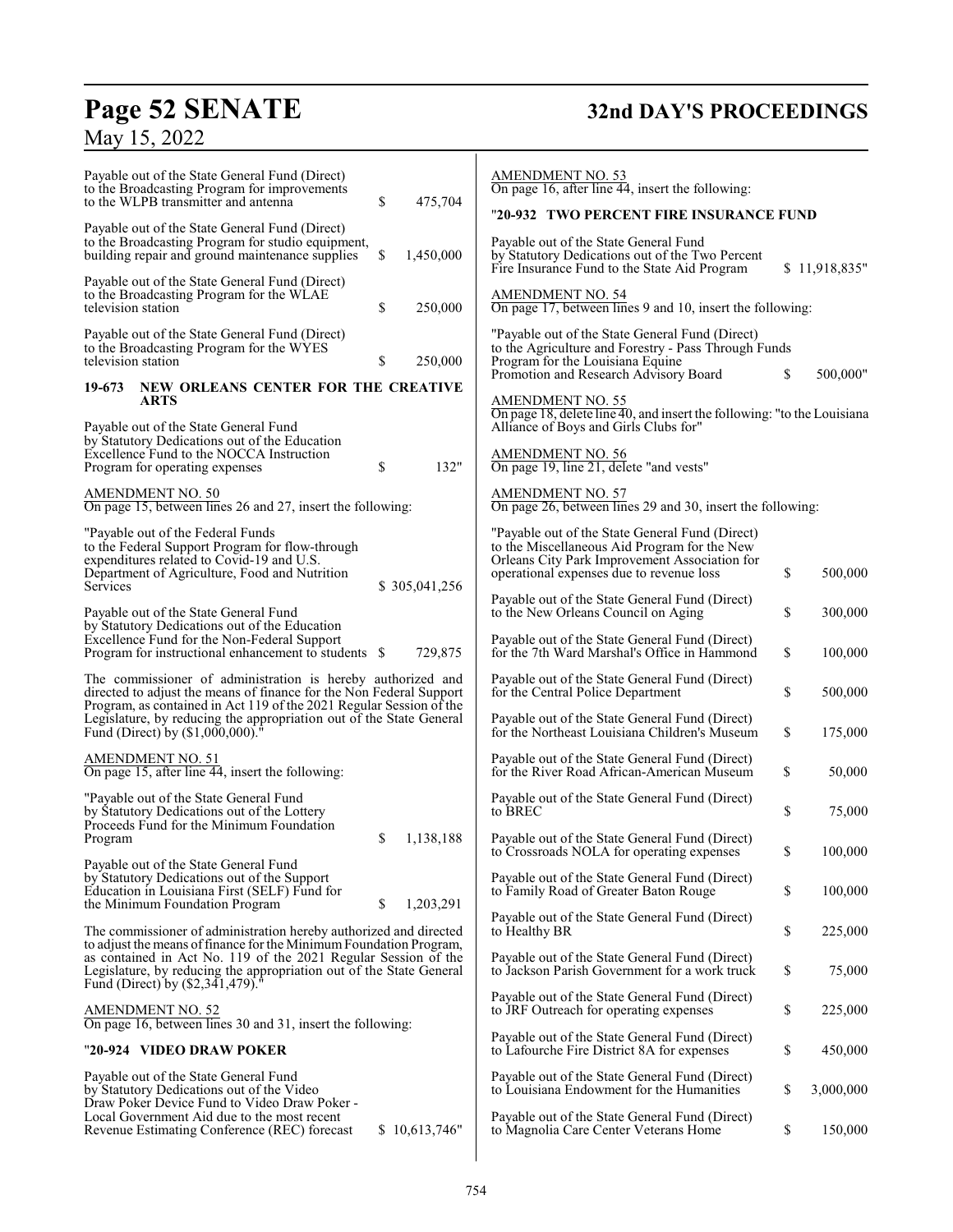# **32nd DAY'S PROCEEDINGS**

# **Page 53 SENATE**<br>May 15, 2022

| Payable out of the State General Fund (Direct)<br>to Of Moving Colors Productions                                                                     | \$<br>100,000   | to the St. Mary Council on Aging                                                                           | \$<br>250,000   |
|-------------------------------------------------------------------------------------------------------------------------------------------------------|-----------------|------------------------------------------------------------------------------------------------------------|-----------------|
| Payable out of the State General Fund (Direct)<br>to Port Wonder in Lake Charles                                                                      | \$<br>500,000   | Payable out of the State General Fund (Direct)<br>to the Teche Action Clinic                               | \$<br>750,000   |
| Payable out of the State General Fund (Direct)<br>to St. Charles Parish for West Bank Splash Park                                                     | \$<br>750,000   | Payable out of the State General Fund (Direct)<br>to the town of Blanchard                                 | \$<br>100,000   |
| Payable out of the State General Fund (Direct)<br>to the American Rose Society for lighting                                                           | \$<br>100,000   | Payable out of the State General Fund (Direct)<br>to the town of Gilbert for sewer repairs                 | \$<br>30,000    |
| Payable out of the State General Fund (Direct)<br>to the Calcasieu Council on Aging                                                                   | \$<br>40,000    | Payable out of the State General Fund (Direct)<br>to the town of Grayson for sewer and drainage<br>repairs | \$<br>30,000    |
| Payable out of the State General Fund (Direct)<br>to the Central Athletic Foundation                                                                  | \$<br>1,100,000 | Payable out of the State General Fund (Direct)<br>to the town of Jena for equipment                        | \$<br>100,000   |
| Payable out of the State General Fund (Direct)<br>to the City of Carencro for operating expenses                                                      | \$<br>500,000   | Payable out of the State General Fund (Direct)<br>to the town of Many for the fire station                 | \$<br>300,000   |
| Payable out of the State General Fund (Direct)<br>to the city of Gonzales for Cares Center                                                            | \$<br>50,000    | Payable out of the State General Fund (Direct)<br>to the town of Melville for operating expenses           | \$<br>100,000   |
| Payable out of the State General Fund (Direct)<br>to the city of Gretna for City Hall repairs                                                         | \$<br>100,000   | Payable out of the State General Fund (Direct)<br>to the town of New Llano for fire station repairs        | \$<br>181,000   |
| Payable out of the State General Fund (Direct)<br>to the city of Jeanerette for road repairs                                                          | \$<br>500,000   | Payable out of the State General Fund (Direct)<br>to the town of Oil City                                  | \$<br>50,000    |
| Payable out of the State General Fund (Direct)<br>to the city of New Iberia for operating expenses                                                    | \$<br>100,000   | Payable out of the State General Fund (Direct)<br>to the town of Olla for road repair                      | \$<br>30,000    |
| Payable out of the State General Fund (Direct)<br>to the city of New Orleans                                                                          | \$<br>600,000   | Payable out of the State General Fund (Direct)<br>to the town of Urania for sewer repairs                  | \$<br>30,000    |
| Payable out of the State General Fund (Direct)<br>to the city of Ruston for equipment purchases                                                       | \$<br>45,000    | Payable out of the State General Fund (Direct)<br>to the town of Vivian                                    | \$<br>100,000   |
| Payable out of the State General Fund (Direct)<br>to the City of Washington for the acquisition of<br>utility/equipment truck for systems maintenance | \$<br>40,000    | Payable out of the State General Fund (Direct)<br>to the town of Winnsboro for office equipment            | \$<br>75,000    |
| Payable out of the State General Fund (Direct)<br>to the City of Zachary for operating expenses                                                       | \$<br>75,000    | Payable out of the State General Fund (Direct)<br>to the village of Clarks for road repairs                | \$<br>20,000    |
| Payable out of the State General Fund (Direct)<br>to the East Baton Rouge Council on Aging                                                            | \$<br>50,000    | Payable out of the State General Fund (Direct)<br>to the village of Ida                                    | \$<br>50,000    |
| Payable out of the State General Fund (Direct)<br>to the East Baton Rouge Parish School System                                                        | \$<br>50,000    | Payable out of the State General Fund (Direct)<br>to the village of Mooringsport                           | \$<br>50,000    |
| Payable out of the State General Fund (Direct)<br>to the Gentilly Economic Development District                                                       | \$<br>200,000   | Payable out of the State General Fund (Direct)<br>to the village of Rodessa                                | \$<br>50,000    |
| Payable out of the State General Fund (Direct)<br>to the Knock Knock Children's Museum, Inc.                                                          | \$<br>400,000   | Payable out of the State General Fund (Direct)<br>to the YWCA Greater Baton Rouge                          | \$<br>50,000    |
| Payable out of the State General Fund (Direct)<br>to the Liberty Theater Association                                                                  | \$<br>50,000    | Payable out of the State General Fund (Direct)<br>to the Zachary Community School District                 | \$<br>50,000    |
| Payable out of the State General Fund (Direct)<br>to the Louisiana Art and Science Museum, Inc.                                                       | \$<br>200,000   | Payable out of the State General Fund (Direct)<br>to Feeding Louisiana                                     | \$<br>2,500,000 |
| Payable out of the State General Fund (Direct)<br>to the Mary Bird Perkins Cancer Center                                                              | \$<br>200,000   | Payable out of the State General Fund (Direct)<br>to the City of Sulphur for public works                  | \$<br>200,000   |
| Payable out of the State General Fund (Direct)<br>to the New Orleans Center for Creative Arts                                                         | \$<br>100,000   | Payable out of the State General Fund (Direct)<br>to the Family Justice Center of Central Louisiana        | \$<br>1,000,000 |
| Payable out of the State General Fund (Direct)<br>to the New Orleans Department of Capital Projects \$                                                | 100,000         | Payable out of the State General Fund (Direct)<br>to the Jefferson Davis Police Jury                       | \$<br>500,000   |
| Payable out of the State General Fund (Direct)                                                                                                        |                 | Payable out of the State General Fund (Direct)<br>to the Louisiana Leadership Institute for operations \$  | 1,500,000       |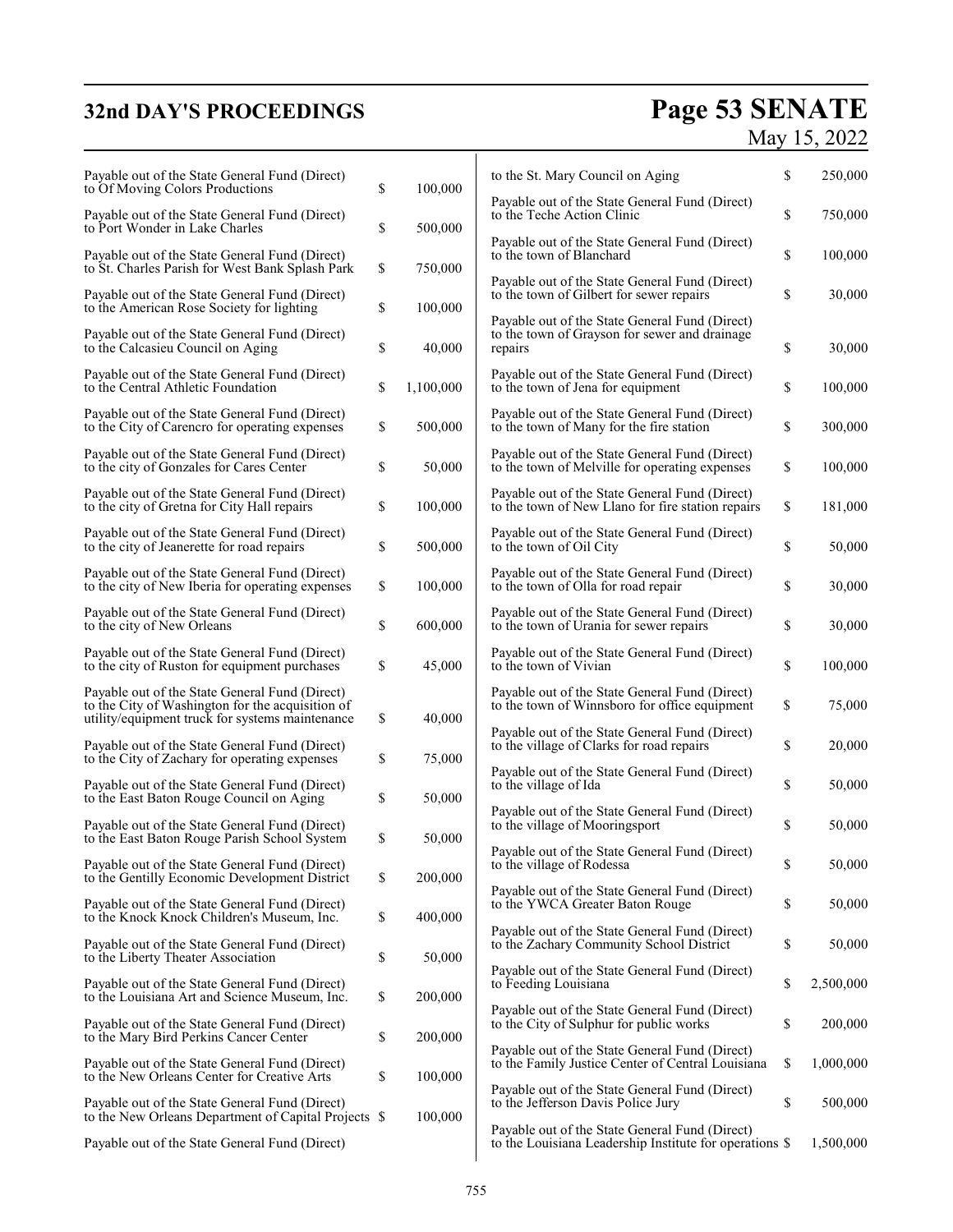# **Page 54 SENATE**<br>May 15, 2022

# **32nd DAY'S PROCEEDINGS**

| Payable out of the State General Fund (Direct)<br>for the Concordia Parish Community Swimming<br>Pool upgrade                                                                                                                                      | \$<br>150,000   | Payable out of the State General Fund (Direct)<br>to St. James Parish Government to be equally<br>divided among volunteer fire departments                                                        | \$      | 30,000  |
|----------------------------------------------------------------------------------------------------------------------------------------------------------------------------------------------------------------------------------------------------|-----------------|---------------------------------------------------------------------------------------------------------------------------------------------------------------------------------------------------|---------|---------|
| Payable out of the State General Fund (Direct)<br>to the town of Livingston for renovation of the<br>old courthouse                                                                                                                                | \$<br>100,000   | Payable out of the State General Fund (Direct)<br>to St. James Parish School Board for the intern<br>and apprentice program and other operations<br>\$<br>and maintenance for parish schools      | 200,000 |         |
| Payable out of the State General Fund (Direct)<br>to Ascension Parish Government for fire districts, to<br>be distributed as follows: \$30,000 for Fire District<br>No. 1; \$5,000 for Fire District No. 2; and \$5,000 for<br>Fire District No. 3 | \$<br>40,000    | Payable out of the State General Fund (Direct)<br>to St. Martin Parish Government for security<br>cameras for parks and boat landings                                                             | \$      | 20,000  |
| Payable out of the State General Fund (Direct)<br>to Bossier City for street improvements on<br>Benton Road at Interstate 220                                                                                                                      | \$<br>75,000    | Payable out of the State General Fund (Direct)<br>to the 23rd Judicial District Attorney's Office for<br>computer and security upgrades                                                           | \$      | 38,000  |
| Payable out of the State General Fund (Direct)<br>to Bossier City for street improvements on<br>Hamilton Road at the KCS underpass                                                                                                                 | \$<br>75,000    | Payable out of the State General Fund (Direct)<br>to the ABC Pregnancy Resource Center in Lake<br>Charles for operation                                                                           | \$      | 62,500  |
| Payable out of the State General Fund (Direct)<br>to Family Promise of St. Tammany Willie<br>Paretti Day Center for operating expenses                                                                                                             | \$<br>100,000   | Payable out of the State General Fund (Direct)<br>to the Algiers Development District for<br>beautification and litter abatement                                                                  | \$      | 100,000 |
| Payable out of the State General Fund (Direct)<br>to Grambling State University to overlay<br>Central Avenue                                                                                                                                       | \$<br>200,000   | Payable out of the State General Fund (Direct)<br>to the Algiers Development District for<br>recreational infrastructure                                                                          | \$      | 100,000 |
| Payable out of the State General Fund (Direct)<br>to Iberville Parish Government for dredging<br>Breaux Bayou                                                                                                                                      | \$<br>300,000   | Payable out of the State General Fund (Direct)<br>to the Algiers Development District for Federal<br>City infrastructure and maintenance                                                          | \$      | 100,000 |
| Payable out of the State General Fund (Direct)<br>to Jefferson Parish for Parc Des Familles for<br>construction of new soccer fields, lighting, and<br>drainage                                                                                    | \$<br>200,000   | Payable out of the State General Fund (Direct)<br>to the Algiers Development District for the Human<br>Assistance Needs and Development Program<br>Payable out of the State General Fund (Direct) | \$      | 100,000 |
| Payable out of the State General Fund (Direct)<br>to Jefferson Parish for the Pontiff Booster Club<br>for Pontiff Playground                                                                                                                       | \$<br>1,600,000 | to the Algiers Economic Development Foundation<br>for the Algiers Career and Educational<br>Development Program                                                                                   | \$      | 100,000 |
| Payable out of the State General Fund (Direct)<br>to Mercy Medical Health Center in Jackson<br>Parish for a portable X-ray machine                                                                                                                 | \$<br>35,000    | Payable out of the State General Fund (Direct)<br>to the Allen Parish Police Jury for road<br>construction and drainage maintenance<br>equipment                                                  | \$      | 70,000  |
| Payable out of the State General Fund (Direct)<br>to Northshore Technical and Community<br>College - Livingston Branch                                                                                                                             | \$<br>100,000   | Payable out of the State General Fund (Direct)<br>to the Allen Parish Police Jury for the Clerk of<br>Court E-File and redaction software system and                                              |         |         |
| Payable out of the State General Fund (Direct)<br>to Ouachita Parish Government for audio-visual<br>equipment for the courthouse                                                                                                                   | \$<br>140,000   | installation services for civil records digital<br>storage<br>Payable out of the State General Fund (Direct)<br>to the Allen Parish Sheriff's Office for construction                             | \$      | 25.000  |
| Payable out of the State General Fund (Direct)<br>to Pointe Coupee Parish Government for<br>courthouse annex repairs                                                                                                                               | \$<br>390,000   | and materials for emergency response staging area<br>and two school resource police units for<br>parish-wide use                                                                                  | \$      | 200,000 |
| Payable out of the State General Fund (Direct)<br>to Pointe Coupee Parish Government for Richey<br>Street drainage                                                                                                                                 | \$<br>390,000   | Payable out of the State General Fund (Direct)<br>to the Ascension Parish Government for La.<br>Highway 44 and Parker Road roundabout and<br>intersection improvements                            | \$      | 150,000 |
| Payable out of the State General Fund (Direct)<br>to Southeast Louisiana Underwater Search and<br>Recovery for the Mesotech sonar system                                                                                                           | \$<br>80,000    | Payable out of the State General Fund (Direct)<br>to the Assumption Parish Sheriff's Office to<br>update radio equipment                                                                          | \$      | 75,000  |
| Payable out of the State General Fund (Direct)<br>to St. Charles Parish for West Bank Bridge Park<br>for revitalization after Hurricane Ida                                                                                                        | \$<br>750,000   | Payable out of the State General Fund (Direct)<br>to the Avoyelles Parish Police Jury for<br>drainage improvements and equipment                                                                  | \$      | 50,000  |
| Payable out of the State General Fund (Direct)<br>to St. Helena Economic Development<br>Foundation for expenses                                                                                                                                    | \$<br>44,000    | Payable out of the State General Fund (Direct)<br>to the Avoyelles Parish Police Jury for Log Road                                                                                                |         |         |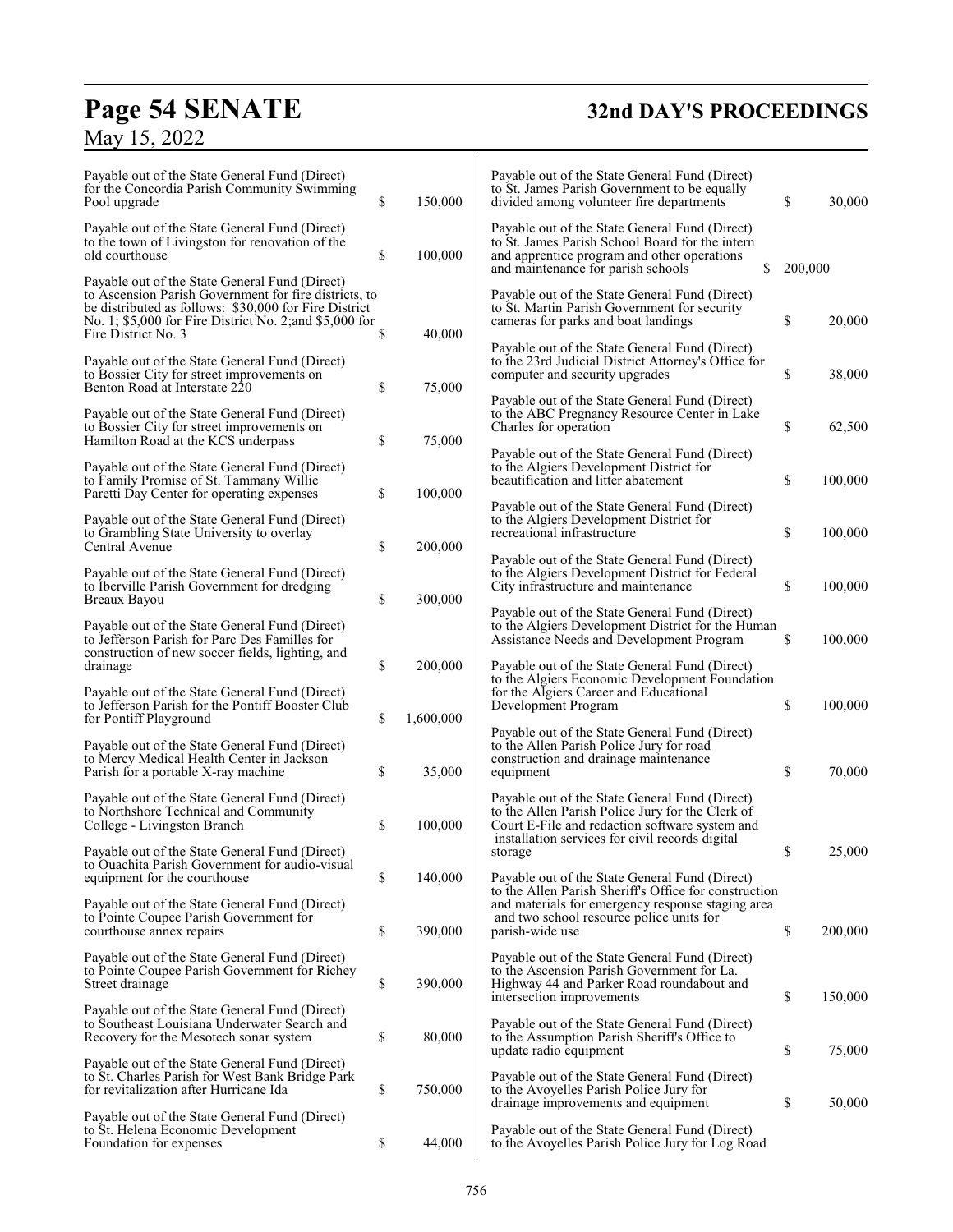# **32nd DAY'S PROCEEDINGS**

# **Page 55 SENATE**<br>May 15, 2022

| drainage, repairs, and materials in Bordelonville                                                                                                                                                 | \$<br>150,000 | monuments in Greenwell Springs                                                                                                                            | \$       | 25,000            |
|---------------------------------------------------------------------------------------------------------------------------------------------------------------------------------------------------|---------------|-----------------------------------------------------------------------------------------------------------------------------------------------------------|----------|-------------------|
| Payable out of the State General Fund (Direct)<br>to the Avoyelles Parish Police Jury for the<br>Avoyelles Youth Community Based Program for<br>planning, construction, acquisition and equipment | \$<br>350,000 | Payable out of the State General Fund (Direct)<br>to the city of Covington Police Department<br>for equipment                                             | \$       | 100,000           |
| Payable out of the State General Fund (Direct)                                                                                                                                                    |               | Payable out of the State General Fund (Direct)<br>to the city of Denham Springs for drainage projects \$                                                  |          | 300,000           |
| to the Avoyelles Parish Sheriff's Office for<br>twenty (20) officer body cameras and a litter<br>abatement truck for parish-wide use                                                              | \$<br>50,000  | Payable out of the State General Fund (Direct)<br>to the city of DeQuincy for police department<br>equipment                                              | \$       | 70,000            |
| Payable out of the State General Fund (Direct)<br>to the Barbe High School Bucaneers Baseball<br>Program for improvements                                                                         | \$<br>800,000 | Payable out of the State General Fund (Direct)<br>to the city of DeRidder for the Kingdom Center<br>after school program                                  | \$       | 75,000            |
| Payable out of the State General Fund (Direct)<br>to the Baton Rouge North Economic<br>Development District                                                                                       | \$<br>150,000 | Payable out of the State General Fund (Direct)<br>to the city of Franklin for the replacement of the<br>historic lamp posts on Northwest Boulevard        | \$       | 300,000           |
| Payable out of the State General Fund (Direct)<br>to the Baton Rouge Police Department for<br>operational expenses                                                                                | \$<br>750,000 | Payable out of the State General Fund (Direct)<br>to the City of Harahan for a sewer plant<br>centrifugation system and two blowers                       | \$       | 470,638           |
| Payable out of the State General Fund (Direct)<br>to the Beauregard Parish Police Jury for building<br>renovations                                                                                | \$<br>250,000 | Payable out of the State General Fund (Direct)<br>to the city of Henderson for back overhang for<br>parking and furniture                                 | \$       | 28,000            |
| Payable out of the State General Fund (Direct)<br>to the Bienville Parish Police Jury for repairs<br>and improvement of parish roads                                                              | \$<br>100,000 | Payable out of the State General Fund (Direct)<br>to the city of Henderson for Huval Street<br>drainage improvements                                      | \$       | 100,000           |
| Payable out of the State General Fund (Direct)<br>to the Bossier Parish Police Jury for<br>improvements to South Bossier Park                                                                     | \$<br>75,000  | Payable out of the State General Fund (Direct)<br>to the City of Kenner for body cameras and                                                              |          |                   |
| Payable out of the State General Fund (Direct)<br>to the Bossier Parish Police Jury for sewer and<br>water lines for a new sawmill                                                                | \$<br>300,000 | radios for police<br>Payable out of the State General Fund (Direct)<br>to the city of Leesville for the Martin Luther<br>King Center after school program | \$<br>\$ | 529,362<br>75,000 |
| Payable out of the State General Fund (Direct)<br>to the Bright School for the Deaf in New Orleans                                                                                                | \$<br>50,000  | Payable out of the State General Fund (Direct)<br>to the city of Mandeville Police Department                                                             |          |                   |
| Payable out of the State General Fund (Direct)<br>to the Caldwell Parish Police Jury for drainage<br>improvements and equipment                                                                   | \$<br>100,000 | for equipment<br>Payable out of the State General Fund (Direct)                                                                                           | \$       | 122,000           |
| Payable out of the State General Fund (Direct)<br>to the Catahoula Parish Police Jury for drainage                                                                                                |               | to the city of Minden for improvements to<br>Victory Park                                                                                                 | \$       | 100,000           |
| improvements and equipment<br>Payable out of the State General Fund (Direct)                                                                                                                      | \$<br>100,000 | Payable out of the State General Fund (Direct)<br>to the city of Monroe for a vacuum truck<br>for wastewater                                              | \$       | 112,000           |
| to the Catholic Cemetery Restoration Project<br>for renovation and repairs to the Old Catholic<br>Cemetery in Lake Charles                                                                        | \$<br>175,000 | Payable out of the State General Fund (Direct)<br>to the city of Monroe for Twin City BMX<br>facility upgrades                                            | \$       | 200,000           |
| Payable out of the State General Fund (Direct)<br>to the Central Community School District for<br>Autism Park                                                                                     | \$<br>500,000 | Payable out of the State General Fund (Direct)<br>to the city of Natchitoches for Big Brothers<br><b>Big Sisters</b>                                      | \$       | 75,000            |
| Payable out of the State General Fund (Direct)<br>to the Children's Advocacy Center - Hope<br>House of Covington for operating expenses                                                           | \$<br>100,000 | Payable out of the State General Fund (Direct)<br>to the city of New Orleans for two (2) waste<br>drop-off sites to control illegal dumping               | \$       | 1,100,000         |
| Payable out of the State General Fund (Direct)<br>to the City of Alexandria for Southland Street<br>repairs project                                                                               | \$<br>100,000 | Payable out of the State General Fund (Direct)<br>to the City of Pineville for Burns Street/College                                                       | \$       | 100,000           |
| Payable out of the State General Fund (Direct)<br>to the City of Central Chamber of Commerce for<br>economic development                                                                          | \$<br>50,000  | Drive Street and Sewer improvements<br>Payable out of the State General Fund (Direct)<br>to the city of Ponchatoula for Ponchatoula                       |          |                   |
| Payable out of the State General Fund (Direct)<br>to the city of Central for restoration of old                                                                                                   |               | Athletic Park<br>Payable out of the State General Fund (Direct)                                                                                           | \$       | 150,000           |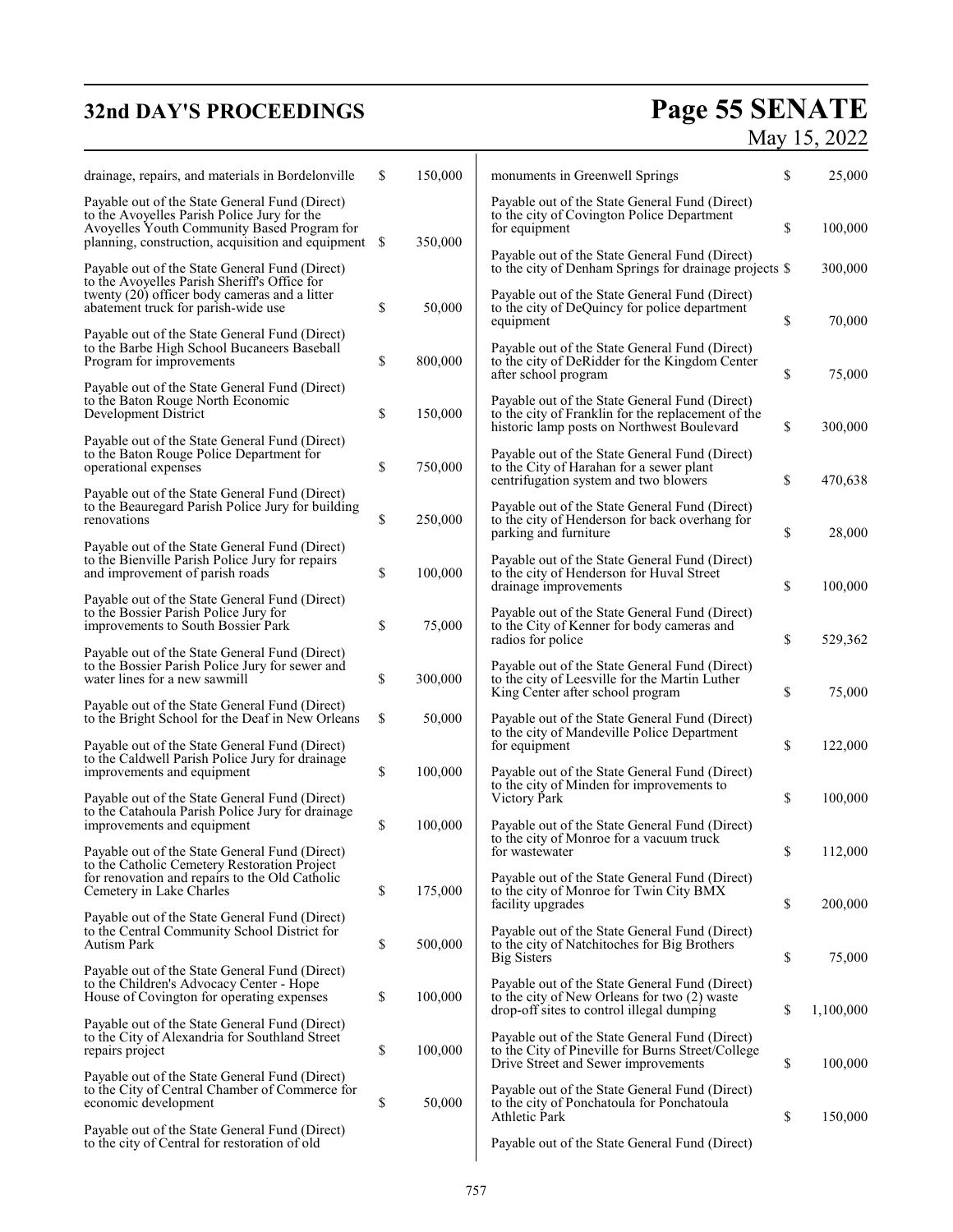# **Page 56 SENATE 32nd DAY'S PROCEEDINGS**

# May 15, 2022

| to the city of Rayne for roof repairs to the<br>Rayne Civic Center                                                                                 | \$ | 200,000   | Payable out of the State General Fund (Direct)<br>to the Grant Parish Police Jury for the<br>voting precinct                                                                                     | \$          | 50,000    |
|----------------------------------------------------------------------------------------------------------------------------------------------------|----|-----------|--------------------------------------------------------------------------------------------------------------------------------------------------------------------------------------------------|-------------|-----------|
| Payable out of the State General Fund (Direct)<br>to the city of Shreveport for the Southern Hills<br>Business Association for a dog park          | \$ | 50,000    | Payable out of the State General Fund (Direct)<br>to the Grant Parish Sheriff's Office for the                                                                                                   |             |           |
| Payable out of the State General Fund (Direct)<br>to the city of Slidell for Olde Towne Main<br>Street streetscaping                               | \$ | 200,000   | evidence room<br>Payable out of the State General Fund (Direct)<br>to the Grant Parish Sheriff's Office for the                                                                                  | \$          | 280,000   |
| Payable out of the State General Fund (Direct)<br>to the city of Slidell for SCADA for floodgates<br>in Lee Street Basin                           | \$ | 250,000   | Grant Parish Law Enforcement District for annex<br>improvements<br>Payable out of the State General Fund (Direct)                                                                                | \$          | 109,125   |
| Payable out of the State General Fund (Direct)<br>to the city of St. Martinville for operating expenses \$                                         |    | 75,000    | to the Gretna Police Department for dash<br>camera equipment                                                                                                                                     | \$          | 250,000   |
| Payable out of the State General Fund (Direct)<br>to the city of Walker for a generator and lights<br>for disability and recreation parks          | \$ | 400,000   | Payable out of the State General Fund (Direct)<br>to the H.O.P.E. Outreach (Monroe) for<br>operating expenses                                                                                    | \$          | 200,000   |
| Payable out of the State General Fund (Direct)<br>to the city of West Monroe for new sidewalks for<br>safe access to Kiroli Elementary School and  |    |           | Payable out of the State General Fund (Direct)<br>to the Houma-Terrebonne Airport for the Remotely<br>Piloted Aircraft Theater and drone program                                                 | \$          | 3,000,000 |
| Kiroli Park<br>Payable out of the State General Fund (Direct)                                                                                      | \$ | 290,000   | Payable out of the State General Fund (Direct)<br>to the Iberia Parish Government for<br>improvements to Labbe Road                                                                              | \$          | 400,000   |
| to the City of Westlake for Gas Meter<br>Drive-by System<br>Payable out of the State General Fund (Direct)                                         | \$ | 200,000   | Payable out of the State General Fund (Direct)<br>to the Iberia Parish Government for the Acadiana<br>Regional Airport Dash North Taxi                                                           |             |           |
| to the Claiborne Parish Police Jury for<br>emergency road repairs                                                                                  | \$ | 300,000   | Lane improvements, North Connector<br>Payable out of the State General Fund (Direct)                                                                                                             | \$          | 1,207,000 |
| Payable out of the State General Fund (Direct)<br>to the Concordia Parish Police Jury for drainage<br>improvements and equipment                   | \$ | 150,000   | to the Iberia Parish Sheriff's Office for<br>police radios                                                                                                                                       | \$          | 200,000   |
| Payable out of the State General Fund (Direct)<br>to the Desoto Parish Bible Charity School<br>Society for building repairs                        | \$ | 10,000    | Payable out of the State General Fund (Direct)<br>to the Iberia Parish Sheriff's Office for radios,<br>drones, and software                                                                      | \$          | 145,000   |
| Payable out of the State General Fund (Direct)<br>to the Dr. James Gilmore, Jr. Institute for<br>Human Development and Excellence                  | \$ | 150,000   | Payable out of the State General Fund (Direct)<br>to the Iberville Parish Sheriff's Office for<br>portable radios for units                                                                      | \$          | 75,000    |
| Payable out of the State General Fund (Direct)<br>to the East Baton Rouge Sheriff's Office for<br>Rapid Response DNA Testing and the Central Area  |    |           | Payable out of the State General Fund (Direct)<br>to the Jefferson Parish Council for historical,<br>recreational, and athletic facilities located in<br>Jefferson Parish Council District No. 2 | S           | 1,000,000 |
| Fentanyl and Human Trafficking Task Force<br>Payable out of the State General Fund (Direct)<br>to the Ecole Pointe-au-Chien Elementary school,     | \$ | 1,000,000 | Payable out of the State General Fund (Direct)<br>to the Jefferson Parish Council, District 3 for<br>recreational infrastructure                                                                 | \$          | 100,000   |
| in the event House Bill No. 261 of the 2022<br>Regular Session of the Louisiana Legislature<br>is enacted into law                                 | \$ | 2,000,000 | Payable out of the State General Fund (Direct)<br>to the Jefferson Parish Sheriff's Office for the<br>Mesotech sonar system                                                                      | \$          | 80,000    |
| Payable out of the State General Fund (Direct)<br>to the Evangeline Parish Police Jury for road<br>construction and drainage maintenance equipment | -S | 70,000    | Payable out of the State General Fund (Direct)<br>to the Jefferson Parish Sheriff's Office Narcotics<br>Group for thirty-eight (38) modernized patrol rifles \$                                  |             | 50,600    |
| Payable out of the State General Fund (Direct)<br>to the Evangeline Parish Sheriff's Office for<br>officer body cameras                            | \$ | 15,000    | Payable out of the State General Fund (Direct)<br>to the Jefferson Parish Sheriff's Office Narcotics                                                                                             | \$          |           |
| Payable out of the State General Fund (Direct)<br>to the Franklin Parish Police Jury for drainage<br>improvements and equipment                    | \$ | 150,000   | Group for upgrades of existing rifles<br>Payable out of the State General Fund (Direct)<br>to the Jefferson Parish Sheriff's Office Narcotics                                                    |             | 24,100    |
| Payable out of the State General Fund (Direct)<br>to the Friends of Safety Town/Caddo Sheriff<br>Department for new equipment                      | \$ | 50,000    | Group for fifteen (15) night vision goggles<br>Payable out of the State General Fund (Direct)<br>to the Jefferson Parish Sheriff's Office Narcotics                                              | \$          | 68,300    |
|                                                                                                                                                    |    |           | Group for fifteen (15) sets of body armor                                                                                                                                                        | $\mathbb S$ | 33,000    |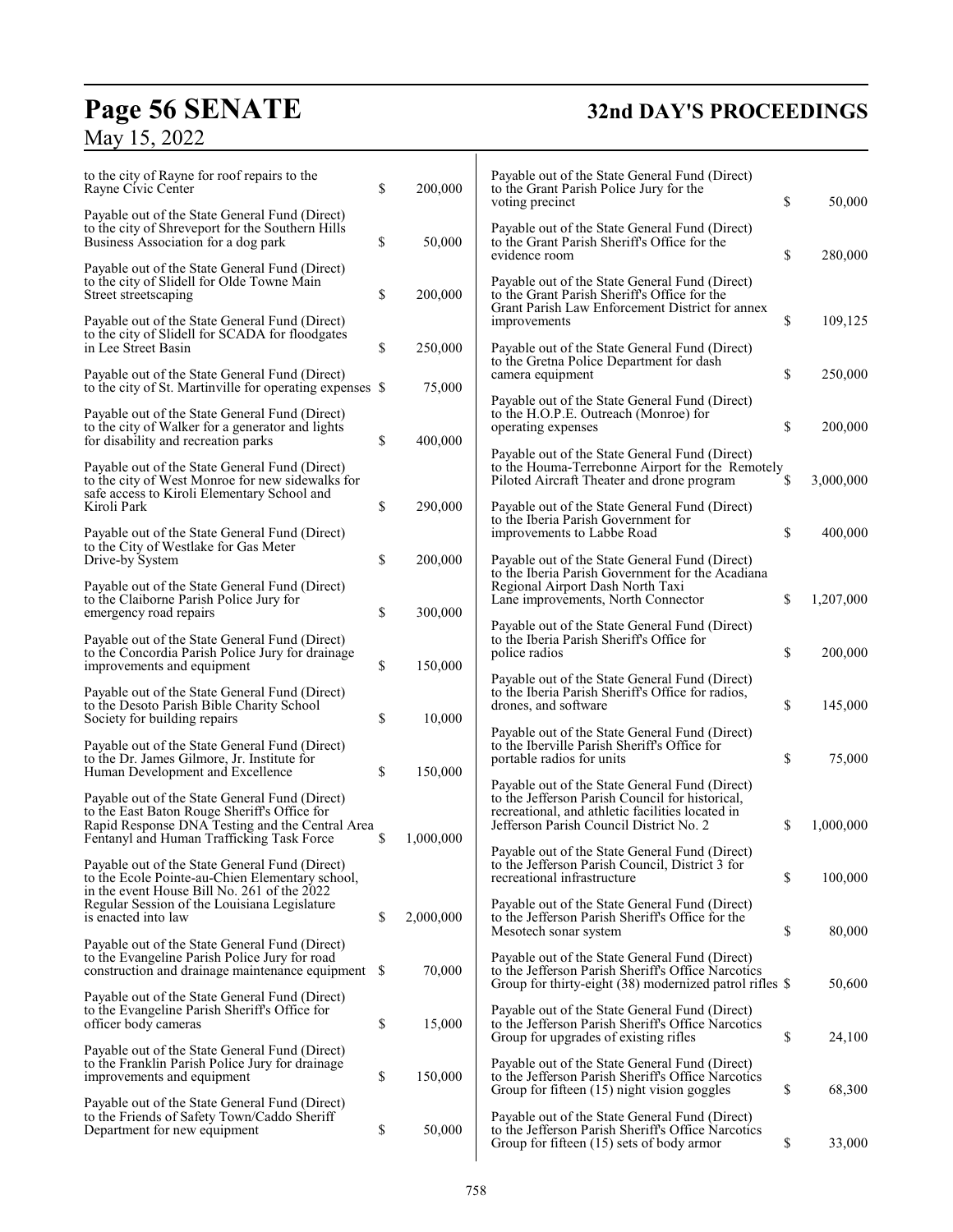# **32nd DAY'S PROCEEDINGS**

# **Page 57 SENATE**<br>May 15, 2022

| Payable out of the State General Fund (Direct)<br>to the Jefferson Parish Sheriff's Office                                                                                                     |                 | emergency repairs to George Franklin Road                                                                                                                                       | \$ | 500,000 |
|------------------------------------------------------------------------------------------------------------------------------------------------------------------------------------------------|-----------------|---------------------------------------------------------------------------------------------------------------------------------------------------------------------------------|----|---------|
| Narcotics Group for flashlights, optics, sights, and<br>mounting hardware for rifles                                                                                                           | \$<br>65,600    | Payable out of the State General Fund (Direct)<br>to the National Alliance on Mental Illness -<br>St. Tammany for operating expenses                                            | \$ | 200,000 |
| Payable out of the State General Fund (Direct)<br>to the Jefferson Parish Sheriff's Office SWAT<br>Team for thirty (30) replacement rifles                                                     | \$<br>40,000    | Payable out of the State General Fund (Direct)<br>to the New Life Pregnancy Center in Lake<br>Charles for operation                                                             | \$ | 62,500  |
| Payable out of the State General Fund (Direct)<br>to the Jefferson Parish Sheriff's Office SWAT<br>Team for stand-alone rifle threat plates                                                    | \$<br>60,000    | Payable out of the State General Fund (Direct)<br>to the New Orleans Office of Economic<br>Development                                                                          | \$ | 100,000 |
| Payable out of the State General Fund (Direct)<br>to the Jefferson Parish Sheriff's Office SWAT<br>Team for eight (8) truck camper tops                                                        | \$<br>38,000    | Payable out of the State General Fund (Direct)<br>to the New Orleans Parks and Parkway<br>Department                                                                            | \$ | 200,000 |
| Payable out of the State General Fund (Direct)<br>to the Jefferson Parish Sheriff's Office SWAT<br>Team for one $(1)$ air compressor to fill scuba tanks $\$                                   | 5,700           | Payable out of the State General Fund (Direct)<br>to the New Orleans Police Department for<br>operational materials and information                                             |    |         |
| Payable out of the State General Fund (Direct)<br>to the Lafayette Economic Development Authority<br>(LEDA) for the Louisiana Entrepreneurship and                                             |                 | technology equipment<br>Payable out of the State General Fund (Direct)                                                                                                          | \$ | 100,000 |
| Economic Development Center (LEED) Accelerate<br>Programs                                                                                                                                      | \$<br>250,000   | to the Northwest Louisiana Game and Fish<br>Preserve Commission                                                                                                                 | \$ | 150,000 |
| Payable out of the State General Fund (Direct)<br>to the LaSalle Parish Police Jury for drainage<br>improvements and equipment                                                                 | \$<br>150,000   | Payable out of the State General Fund (Direct)<br>to the Opportunities Industrialization Center of<br>Ouachita, Inc. for operating expenses                                     | \$ | 200,000 |
| Payable out of the State General Fund (Direct)<br>to the Lincoln Parish Sheriff's Office for a<br>vehicle purchase                                                                             | \$<br>20,000    | Payable out of the State General Fund (Direct)<br>to the Orleans Parish Civil District Court for the<br><b>Assistive Outpatient Treatment Program</b>                           | \$ | 100,000 |
| Payable out of the State General Fund (Direct)<br>to the Livingston Parish Government for road<br>improvements to Miller Road                                                                  | \$<br>102,000   | Payable out of the State General Fund (Direct)<br>to the Ouachita Parish Sheriff's Office for a<br>vehicle purchase                                                             | \$ | 30,000  |
| Payable out of the State General Fund (Direct)<br>to the Livingston Parish School Board for<br>improvements to French Settlement High School,<br>Maurepas schools, and Springfield High School | \$<br>150,000   | Payable out of the State General Fund (Direct)<br>to the Plaquemines Parish Sheriff's Office for the<br>acquisition of body cameras                                             | \$ | 150,000 |
| Payable out of the State General Fund (Direct)<br>to the Logansport Chamber of Commerce for a<br>new building                                                                                  | \$<br>50,000    | Payable out of the State General Fund (Direct)<br>to the Pointe Coupee Parish Detention Center<br>for repairs                                                                   | \$ | 500,000 |
| Payable out of the State General Fund (Direct)<br>to the Louisiana Alliance of Boys and<br>Girls Clubs                                                                                         | \$<br>500,000   | Payable out of the State General Fund (Direct)<br>to the Rapides Parish Police Jury for<br>drainage improvements and equipment                                                  | \$ | 100,000 |
| Payable out of the State General Fund (Direct)<br>to the Louisiana Center Against Poverty for<br>operating expenses                                                                            | \$<br>300,000   | Payable out of the State General Fund (Direct)<br>to the Rapides Parish Police Jury for the acquisition<br>of a mini excavator with mower attachment                            | S  | 105,000 |
| Payable out of the State General Fund (Direct)<br>to the Louisiana National Guard Foundation,<br>Inc. for utility and infrastructure improvements                                              | \$<br>5,000,000 | Payable out of the State General Fund (Direct)<br>to the Richland Parish Police Jury for<br>drainage improvements and equipment                                                 | \$ | 100,000 |
| Payable out of the State General Fund (Direct)<br>to the Louisiana Sheriff's Task Force for mobile<br>operations command post                                                                  | \$<br>300,000   | Payable out of the State General Fund (Direct)<br>to the Robinson/Williams Restoration of Hope<br>Community Center for operating expenses                                       | \$ | 75,000  |
| Payable out of the State General Fund (Direct)<br>to the Louisiana Sports Hall of Fame for<br>operating expenses                                                                               | \$<br>250,000   | Payable out of the State General Fund (Direct)<br>to the Shreveport-Bossier Sports Commission<br>for the 2022 FIVB Volleyball Nations League<br>Women's Preliminary Round event | \$ | 300,000 |
| Payable out of the State General Fund (Direct)<br>to the Lower Ninth Ward Economic<br>Development District                                                                                     | \$<br>200,000   | Payable out of the State General Fund (Direct)<br>to the Society of the Holy Family for<br>elevator equipment                                                                   | \$ | 100,000 |
| Payable out of the State General Fund (Direct)<br>to the Morehouse Parish Police Jury for                                                                                                      |                 | Payable out of the State General Fund (Direct)<br>to the Southern University Board of Supervisors                                                                               |    |         |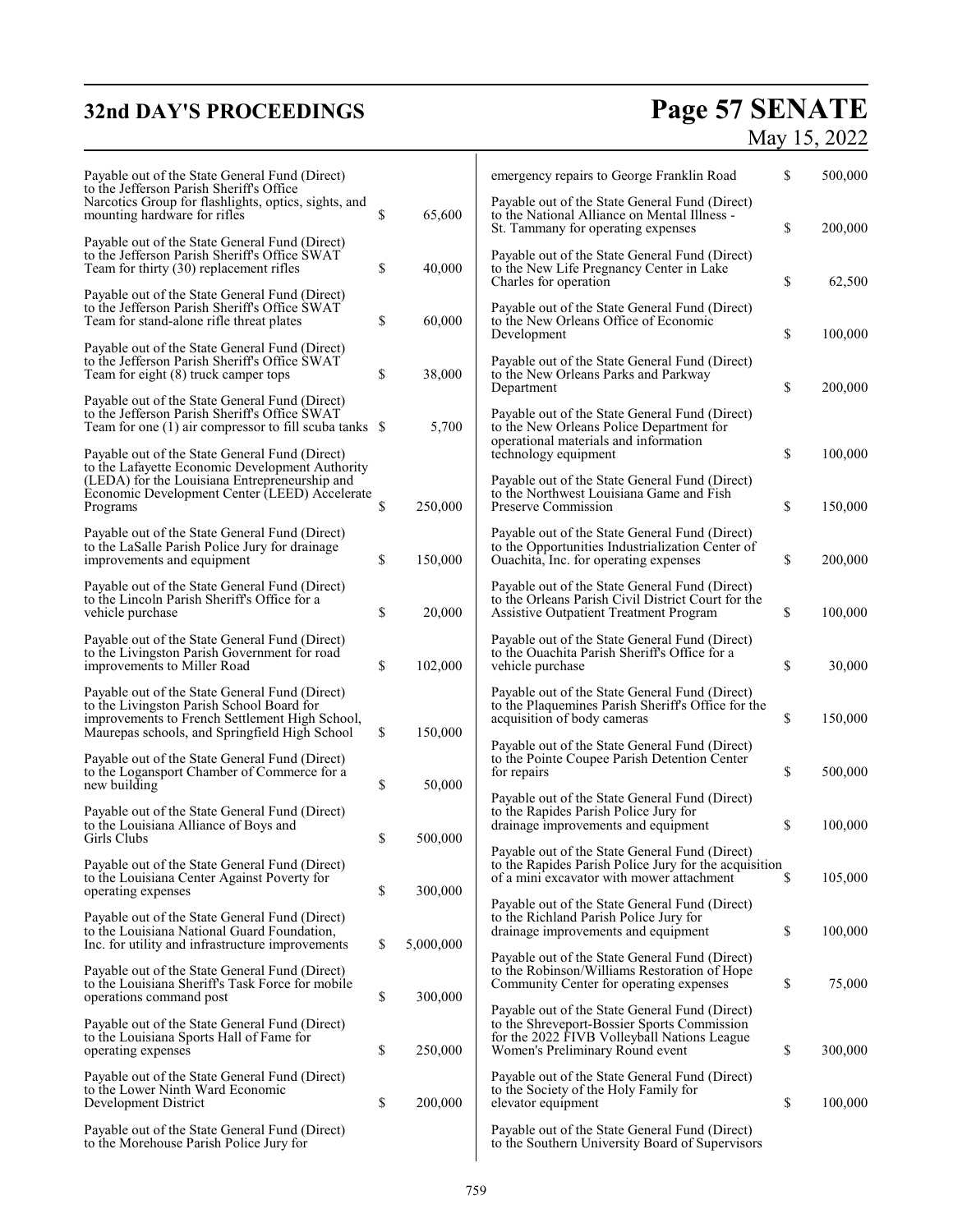# **Page 58 SENATE**<br>May 15, 2022

# **32nd DAY'S PROCEEDINGS**

| for the Southern University Museum of Art<br>(SUMA) - Baton Rouge                                                                                                              | \$  | 100,000   | Payable out of the State General Fund (Direct)<br>to the town of Madisonville Police Department<br>for equipment                                         | \$<br>20,000  |
|--------------------------------------------------------------------------------------------------------------------------------------------------------------------------------|-----|-----------|----------------------------------------------------------------------------------------------------------------------------------------------------------|---------------|
| Payable out of the State General Fund (Direct)<br>to the St. Bernard Parish Housing and<br>Redevelopment                                                                       | \$  | 100,000   | Payable out of the State General Fund (Direct)<br>to the town of Pearl River for lift station                                                            |               |
| Payable out of the State General Fund (Direct)<br>to the St. George Firefighters Foundation for first<br>responder and community training and equipment                        | \$  | 500,000   | generators<br>Payable out of the State General Fund (Direct)<br>to the town of Pearl River for parks and                                                 | \$<br>200,000 |
| Payable out of the State General Fund (Direct)<br>to the St. George Transition District for expenses                                                                           | \$  | 1,000,000 | recreation<br>Payable out of the State General Fund (Direct)                                                                                             | \$<br>100,000 |
| Payable out of the State General Fund (Direct)<br>to the St. James Parish Airport and Transportation                                                                           |     |           | to the town of Plain Dealing for sewer and<br>water supply lines to a new lumber mill                                                                    | \$<br>300,000 |
| Authority for operations, maintenance, and<br>\$<br>improvements                                                                                                               |     | 200,000   | Payable out of the State General Fund (Direct)<br>to the town of Plain Dealing for street and<br>bridge repairs and improvement                          | \$<br>75,000  |
| Payable out of the State General Fund (Direct)<br>to the St. Landry Parish Government for the<br>St. Landry Parish Veterans Memorial Welcome<br>Center                         | \$  | 150,000   | Payable out of the State General Fund (Direct)<br>to the town of Stonewall for playground<br>equipment                                                   | \$<br>75,000  |
| Payable out of the State General Fund (Direct)<br>to the St. Martin Parish Government for the<br>Bayou Ami-West Atchafalaya Levee Borrow Pit<br>Hydrologic and Hydraulic Study | \$  | 150,000   | Payable out of the State General Fund (Direct)<br>to the town of Vinton for first responder<br>equipment for the police and fire departments             | \$<br>100,000 |
| Payable out of the State General Fund (Direct)<br>to the St. Martin Parish Sheriff's Office for<br>radios, drones, and software                                                | \$  | 124,000   | Payable out of the State General Fund (Direct)<br>to the town of Washington for street and<br>drainage improvements                                      | \$<br>50,000  |
| Payable out of the State General Fund (Direct)<br>to the St. Tammany Parish Sheriff's Office for<br>equipment                                                                  | \$  | 520,000   | Payable out of the State General Fund (Direct)<br>to the town of Washington for the purchase of<br>vehicles and public works projects                    | \$<br>50,000  |
| Payable out of the State General Fund (Direct)<br>to the Terrebonne Parish Levee Board for<br>building improvements                                                            | \$  | 500,000   | Payable out of the State General Fund (Direct)<br>to the town of Wisner for equipment and<br>road repairs                                                | \$<br>30,000  |
| Payable out of the State General Fund (Direct)<br>to the town of Albany for emergency equipment<br>and drainage                                                                | \$  | 150,000   | Payable out of the State General Fund (Direct)<br>to the town of Woodworth for the Mollie Wise<br>Senior Living Center                                   | \$<br>300,000 |
| Payable out of the State General Fund (Direct)<br>to the town of Benton for street repairs and<br>improvement                                                                  | \$  | 75,000    | Payable out of the State General Fund (Direct)<br>to the Union Parish Police Jury for the<br>acquisition of a hydraulic excavator                        | \$<br>300,000 |
| Payable out of the State General Fund (Direct)<br>to the town of Boyce for the purchase of<br>grounds maintenance equipment                                                    | \$  | 50,000    | Payable out of the State General Fund (Direct)<br>to the Vermilion Parish Police Jury for drainage<br>improvements                                       | \$<br>100,000 |
| Payable out of the State General Fund (Direct)<br>to the Town of Grambling for Plan B<br>Subdivision Lift Station Rehabilitation project                                       | \$  | 100,000   | Payable out of the State General Fund (Direct)<br>to the Vermilion Parish Police Jury for roof<br>repairs to the Cecil McCrory Exhibit Building          | \$<br>300,000 |
| Payable out of the State General Fund (Direct)<br>to the town of Grand Cane for patio improvements                                                                             | \$  | 40,000    | Payable out of the State General Fund (Direct)<br>to the Vernon Parish Police Jury for road repairs<br>and equipment                                     | \$<br>400,000 |
| Payable out of the State General Fund (Direct)<br>to the town of Greenwood for park improvements                                                                               | \$  | 200,000   | Payable out of the State General Fund (Direct)<br>to the Vernon Parish School Board for sewer<br>treatment system                                        | \$<br>250,000 |
| Payable out of the State General Fund (Direct)<br>to the town of Harrisonburg for equipment and<br>road repairs                                                                | \$  | 50,000    | Payable out of the State General Fund (Direct)<br>to the Vernon Parish Sheriff's Office for law<br>enforcement equipment                                 | \$<br>75,000  |
| Payable out of the State General Fund (Direct)<br>to the town of Leonville for boat launch<br>improvements                                                                     | \$  | 300,000   | Payable out of the State General Fund (Direct)<br>to the village of Hessmer for road repairs and<br>drainage, maintenance, materials and construction \$ | 30,000        |
| Payable out of the State General Fund (Direct)<br>to the town of Logansport for downtown canopies                                                                              | \$. | 125,000   | Payable out of the State General Fund (Direct)<br>to the village of Loreauville for operating expenses \$                                                | 75,000        |
|                                                                                                                                                                                |     |           |                                                                                                                                                          |               |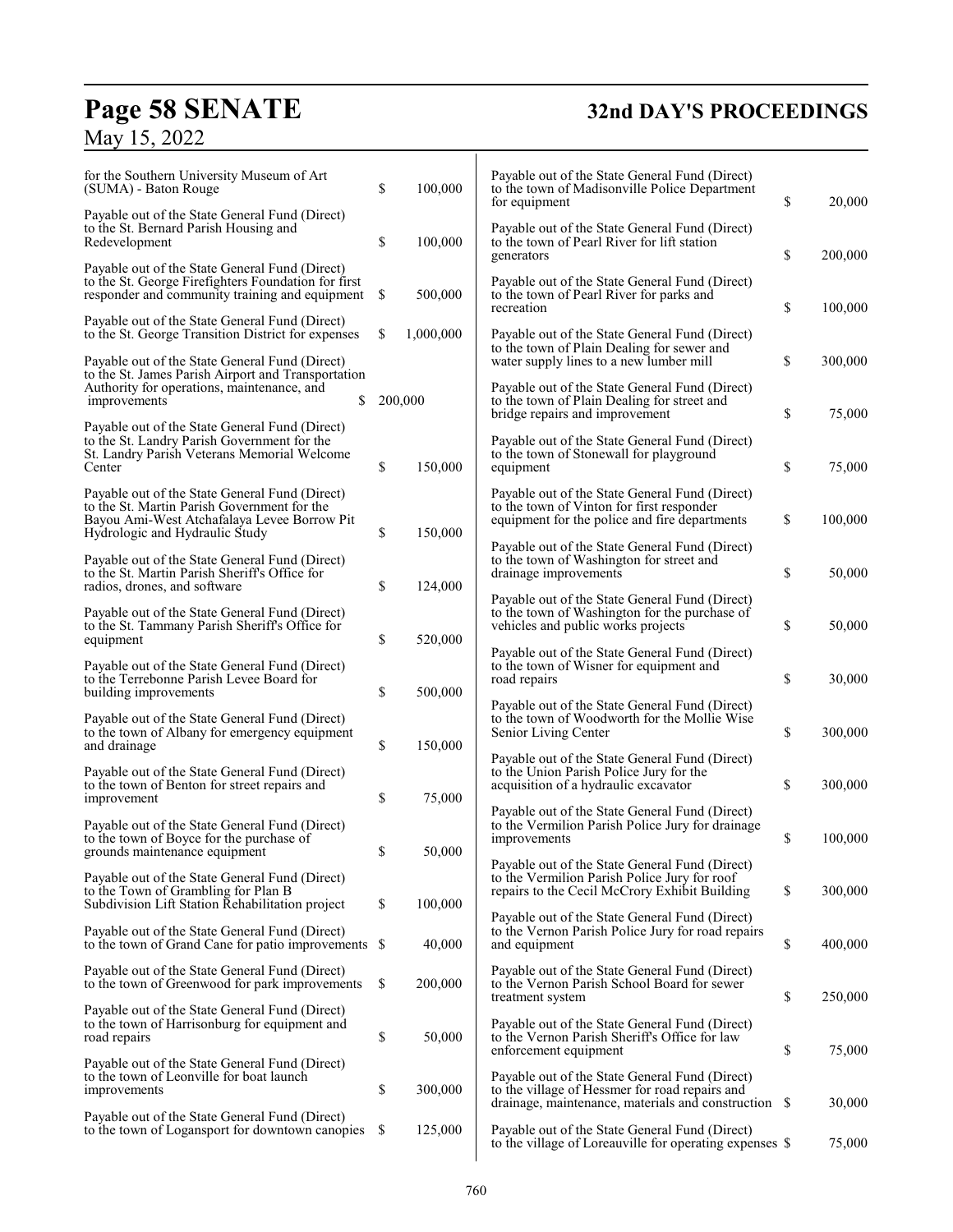## **32nd DAY'S PROCEEDINGS Page 59 SENATE**

# May 15, 2022

| Payable out of the State General Fund (Direct)<br>to the village of Loreauville for operating expenses \$                                                                            | 100,000        |
|--------------------------------------------------------------------------------------------------------------------------------------------------------------------------------------|----------------|
| Payable out of the State General Fund (Direct)<br>to the village of Norwood for restoration of the<br>town hall                                                                      | \$<br>235,000  |
| Payable out of the State General Fund (Direct)<br>to the village of Parks for parks and recreational<br>improvements                                                                 | \$<br>50,000   |
| Payable out of the State General Fund (Direct)<br>to the village of Sicily Island for equipment and<br>road repairs                                                                  | \$<br>25,000   |
| Payable out of the State General Fund (Direct)<br>to the village of Turkey Creek Community Based<br>Youth Program for planning, construction,<br>material sand equipment acquisition | \$<br>300,000  |
| Payable out of the State General Fund (Direct)<br>to the West Carroll Police Jury for emergency<br>road repairs                                                                      | \$<br>300,000  |
| Payable out of the State General Fund (Direct)<br>to the West Feliciana Police Jury for<br>drainage improvements and equipment                                                       | \$<br>100,000  |
| Payable out of the State General Fund (Direct)<br>to the Zwolle Historical Museum for operating<br>expenses                                                                          | \$<br>25,000   |
| Payable out of the State General Fund (Direct)<br>to the town of Columbia for equipment, drainage<br>improvements, and road repairs                                                  | \$<br>50,000   |
| Payable out of the State General Fund (Direct)<br>to the Avoyelles Parish Airport Authority for<br>the Aviation Weather Monitoring System (AWOS) \$                                  | 100,000        |
| Payable out of the State General Fund (Direct)<br>to the city of Zachary for upgrades to the Sports<br>Complex                                                                       | \$<br>400,000  |
| Payable out of the State General Fund (Direct)<br>to the River Oaks Hospital in New Orleans and<br>Brentwood Hospital in Shreveport                                                  | \$<br>460,000" |
| AMENDMENT NO. 58<br>$\frac{1}{40}$ of $\frac{10}{4}$ $\frac{72}{4}$ $\frac{20}{10}$ and income $\frac{10}{4}$ $\frac{741}{207}$<br>max26                                             |                |

On page 26, line 31, delete "\$4,734,287" and insert "\$6,741,287"

AMENDMENT NO. 59

On page 30, between lines 9 and 10, insert the following:

 $(26)$  The sum of \$100,000.00 for payment of the consent judgment captioned "Vickie Ormand, on behalf of the minor child Joshua J. Ormand and Jessie J. Ormand versus the State of Louisiana through the Department of Transportation and Development", signed on July 27, 2018, between the state of Louisiana, through the Department of Transportation and Development and Vickie Ormand, bearing Number 20035, Division B, on the docket of the Twenty-first Judicial District Court, parish of St. Helena, state of Louisiana.

(27) The sum of \$75,000.00 for payment of the consent judgment captioned "Jerry Watson and Debra Watson, individually and on behalf of their minor child, Amber L. Watson versusthe State of Louisiana through the Department of Transportation and Development, Parish of East Baton Rouge and State Farm Mutual Automobile Insurance Company", signed on June 3, 2021, between the state of Louisiana, through the Department of Transportation and Development and Jerry Watson and Debra Watson, bearing Number 532445, Section 25, on the docket of the Nineteenth Judicial District Court, parish of East Baton Rouge, state of Louisiana.

(28) The sum of \$18,860.00 for payment of the consent judgment captioned "Steven Frost versus the State of Louisiana through the Department of Transportation and Development, and Jatavious Logwood", signed on October 11, 2021, between the state of Louisiana, through the Department of Transportation and Development and Steven Frost, bearing Number C-20200884 CV3, on the docket of the Fourth Judicial District Court, parish of Ouachita, state of Louisiana.

(29) The sum of \$495,000.00 for payment of the consent judgment captioned "Anna Menard versus SPX Cooling Technologies, Inc., f/k/a/ Marley Cooling Technologies,Inc., f/k/a The Marley Cooling Tower Company, et al", signed on November 19, 2021, between the state of Louisiana, through the Board of Supervisors for the University of Louisiana System, bearing Number C-682510, Section 25, on the docket of the Nineteenth Judicial District Court, parish of East Baton Rouge, state of Louisiana.

(30) The sum of \$130,000.00 for payment of the consent judgment captioned "Gerald Guillot versus the State of Louisiana through the Department of Transportation and Development and St. Landry Parish", signed on March 14, 2022, between the state of Louisiana, through the Department of Transportation and Development and Gerald Guillot, bearing Number 17-C-0685 C, on the docket oftheTwenty-seventh Judicial District Court, parish of St. Landry, state of Louisiana.

(31) The sum of \$30,000.00 for payment of the consent judgment captioned "Jeffery Canterbury versus the State of Louisiana through the Department of Transportation and Development and the Village of Hall Summit", signed on May 9, 2022, between the state of Louisiana, through the Department of Transportation and Development and Jeffery Canterbury, bearing Number 37,007, on the docket of the Thirty-ninth Judicial District Court, parish of Red River, state of Louisiana.

(32) The sum of \$5,564.73 for payment of the consent judgment captioned "Janesse Brown versus the State of Louisiana through the Department of Transportation and Development", signed on May 10, 2022, between the state of Louisiana, through the Department of Transportation and Development and Janesse Brown, bearing Number 20-C-2721 "B", on the docket of the Twenty-seventh Judicial District Court, parish of St. Landry, state of Louisiana.

(33) The sum of \$150,000.00 for payment of the consent judgment captioned "Nina Keele, individually and on behalf of the deceased, Kenneth Keele versus FCA US LLC, the State of Louisiana through the Department of Transportation and Development", signed on May 10, 2022, between the state of Louisiana, through the Department of Transportation and

Development and Nina Keele, bearing Number 258,312, on the docket of the Ninth Judicial District Court, parish of Rapides, state of Louisiana.

(34) The sum of \$25,761.90, for reimbursement of the cost of attorney fees for Mr. Todd Price, an employee of the Louisiana Department of Veteran Affairs, in accordance with the April 22, 2022, determination by the Attorney Fee Review Board that such attorney fees were reasonable.

(35) The sum of \$164,287.00 for payment of the recommendation of a claim against the state rendered by the Board of Tax Appeals in the claim against the state captioned "Southold Properties Inc. v. Department of Revenue, State of Louisiana", signed on January 13, 2016, against the State of Louisiana and in favor of Southold Properties, Inc., bearing Docket No. 7584 on the docket of the Board of Tax Appeals, state of Louisiana.

(36) The sum of \$125,619.45 for payment of the recommendation of a claim against the state rendered by the Board of Tax Appeals and the claim against the state captioned "Bessemer LGB, Inc. v Department of Revenue, State of Louisiana", signed on March 9, 2016, against the State of Louisiana and in favor of Bessemer LGB, Inc., bearing Docket No. 7488 on the docket of the Board of Tax Appeals, state of Louisiana.

(37) The sum of \$113,524.00 for payment of the recommendation of a claim against the state rendered by the Board of Tax Appeals in the claim against the state captioned "Crown Castle Operating Company v. Department of Revenue, State of Louisiana", signed on August 8, 2017, against the State of Louisiana and in favor of Crown Castle Operating Company, bearing Docket No. 8813 on the docket of the Board of Tax Appeals, state of Louisiana.

(38) The sum of \$215,063.00 for payment of the recommendation of a claim against the state rendered by the Board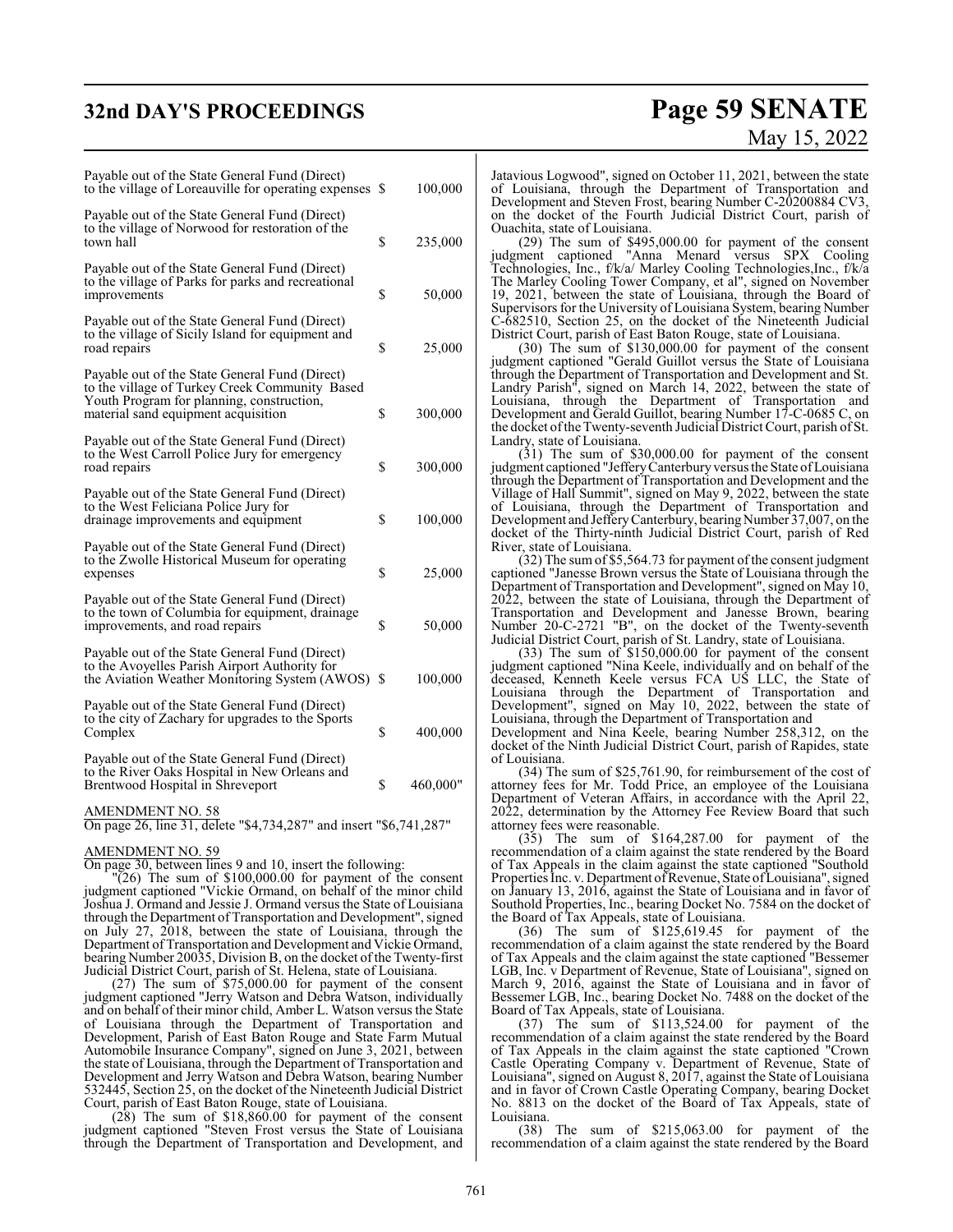# **Page 60 SENATE 32nd DAY'S PROCEEDINGS**

## May 15, 2022

of Tax Appeals in the claim against the state captioned "VEC SPV, LLC v. Department of Revenue, State of Louisiana", signed on September 12, 2017, against the State of Louisiana and in favor of VEC SPV, LLC, bearing Docket No. 10792D on the docket of the Board of Tax Appeals, state of Louisiana.

 $(39)$  The sum of  $$36,012.00$  for payment of the recommendation of a claim against the state rendered by the Board of Tax Appeals in the claimagainst the state captioned "Browning-Ferris Industries, Inc v. Secretary, Department of Revenue, State of Louisiana", signed on April 11, 2017, against the State of Louisiana and in favor of Browning-Ferris Industries, Inc., bearing Docket No. 7745 on the docket of the Board of Tax Appeals, state of Louisiana.

(40) The sum of \$5,136.00 for payment of the recommendation for payment of a claim against the state rendered by the Board of Tax Appeals in the claim against the state captioned "Claudia B. Phillips, Trustee of The Robert McClain Phillips 2016 GST Exempt Trust versus State of Louisiana, through its AttorneyGeneral, JeffLandry," signed on April 7, 2022, against the State of Louisiana and in favor of Claudia B. Phillips, Trustee of the Robert McClain Phillips 2016 GST Exempt Trust, bearing Number 11800C on the docket of the Board of Tax Appeals, state of Louisiana.

(42) The sum of \$5,132.00 for payment of the recommendation for payment of a claim against the state rendered by the Board of Tax Appeals in the claim against the state captioned "Claudia B. Phillips, Trustee ofthe Andrew Baker Phillips 2016 GST Exempt Trust versus State ofLouisiana, through its AttorneyGeneral, JeffLandry," signed on April 7, 2022, against the state of Louisiana and in favor of Claudia B. Phillips, Trustee of the Andrew Baker Phillips 2016 OST Exempt Trust, bearing Number 11802C on the docket of the Board of Tax Appeals, state of Louisiana.

(42) The sum of \$5,136.00 for payment of the recommendation for payment of a claim against the state rendered by the Board of Tax Appeals in the claim against the state captioned "Claudia B. Phillips, Trustee of the Elizabeth Anne Phillips 2016 GST Exempt Trust versus State of Louisiana, through its AttorneyGeneral, JeffLandry," signed on April 7, 2022, against the state of Louisiana and in favor of Claudia B. Phillips, Trustee ofthe Elizabeth Anne Phillips 2016 GST Exempt Trust, bearing Number 11803C on the docket of the Board of Tax Appeals, state of Louisiana.

 $(43)$  The sum of \$58,788.00 for payment of the recommendation for payment of a claim against the state rendered by the Board of Tax Appeals in the claim against the state captioned "Gary L. Phillips, Trustee of the Elizabeth Anne Phillips Testamentary Trust versus State ofLouisiana, through its AttorneyGeneral, JeffLandry," signed on April 7, 2022, against the state of Louisiana and in favor of Gary L. Phillips, Trustee of the Elizabeth Anne Phillips Testamentary Trust, bearing Number 11804D on the docket of the Board of Tax Appeals, state of Louisiana.

 $(44)$  The sum of \$55,832.00 for payment of the recommendation for payment of a claim against the state rendered by the Board of Tax Appeals in the claim against the state captioned "Gary L. Phillips, Trustee of the Andrew Baker Phillips Testamentary Trust versus State ofLouisiana, through its AttorneyGeneral, JeffLandry," signed on April 7, 2022, against the state of Louisiana and in favor of Gary L. Phillips, Trustee of the Andrew Baker Phillips Testamentary Trust, bearing Number 11805C on the docket of the Board of Tax Appeals, state of Louisiana.

(45) The sum of \$133,484.00 for payment of the recommendation for payment of a claim against the state rendered by the Board of Tax Appeals in the claim against the state captioned "Gary L. Phillips and Claudia B. Phillips versus State of Louisiana, through its Attorney General, Jeff Landry," signed on April 7, 2022, against the state of Louisiana and in favor of Gary L. Phillips and Claudia B. Phillips, bearing Number 11806C on the docket of the Board of Tax Appeals, state of Louisiana.

(46) The sum of \$58,790.00 for payment of the recommendation for payment of a claim against the state rendered by the Board of Tax Appeals in the claim against the state captioned "Gary L. Phillips, Trustee of the Robert McClain Phillips Testamentary Trust versus State of Louisiana, through its Attorney General, Jeff Landry," signed on May 4, 2022, against the state of Louisiana and in favor of Gary L. Phillips, Trustee of the Robert McClain Phillips Testamentary Trust, bearing Number l 1807D on the docket of the Board of Tax Appeals, state of Louisiana."

#### AMENDMENT NO. 60

On page 30, at the end of line 14, delete "\$503,000" and insert "\$120,000"

#### AMENDMENT NO. 61

On page 30, at the end of line 18, delete "(\$1,500,000)" and insert "(\$1,600,000)"

#### AMENDMENT NO. 62

On page 30, between lines 22 and 23, insert the following:

The commissioner of administration is hereby authorized and directed to adjust the means of finance for the Deputy Sheriffs' Supplemental Payments Program, as contained in Act No. 119 of the 2021 Regular Session of the Legislature, by reducing the appropriation out of the State General Fund (Direct) by (\$2,000,000)."

AMENDMENT NO. 63

On page 30, between lines 23 and 24, insert the following:

#### "**21-804 OFFICE OF RISK MANAGEMENT**

Payable out of the State General Fund (Direct) to the Risk Management Program for the premium of the Louisiana Stadium and Exposition Distric \$5,210,522"

AMENDMENT NO. 64 On page 30, between lines 38 and 39, insert the following:

"Payable out of the State General Fund by Interagency Transfers from the Southern University Board of Supervisors, Department of Agriculture and Forestry, and the Department of Wildlife and Fisheries to the Technology Services Program for Cyber and IT projects  $\qquad \qquad$  \$ 3,700,000

Payable out of the State General Fund by Interagency Transfers from the Office of Motor Vehicles to the Technology Services Program for conversion of an outdated data imaging system  $$7,000,000$ 

#### **21-860 ENVIRONMENTAL STATE REVOLVING LOAN FUNDS**

Payable out of the Federal Funds to the Environmental State Revolving Funds Program for local municipalities to plan, design and construct water quality improvement and protection projects \$ 755,000

#### **JUDICIAL EXPENSE**

#### **23-949 LOUISIANA JUDICIARY**

Payable out of the State General Fund (Direct) to the 19th Judicial District Court for expenses  $$ 4,000,000"$ 

AMENDMENT NO. 65 On page 31, line 8, delete "29," and insert "30,"

AMENDMENT NO. 66 On page 31, at the beginning of line 9, delete "December 31, 2022," and insert "June 30, 2023,"

## AMENDMENT NO. 67

On page 31, line 20, delete "29," and insert "30,"

#### AMENDMENT NO. 68

On page 31, line 28, delete "29," and insert "30,"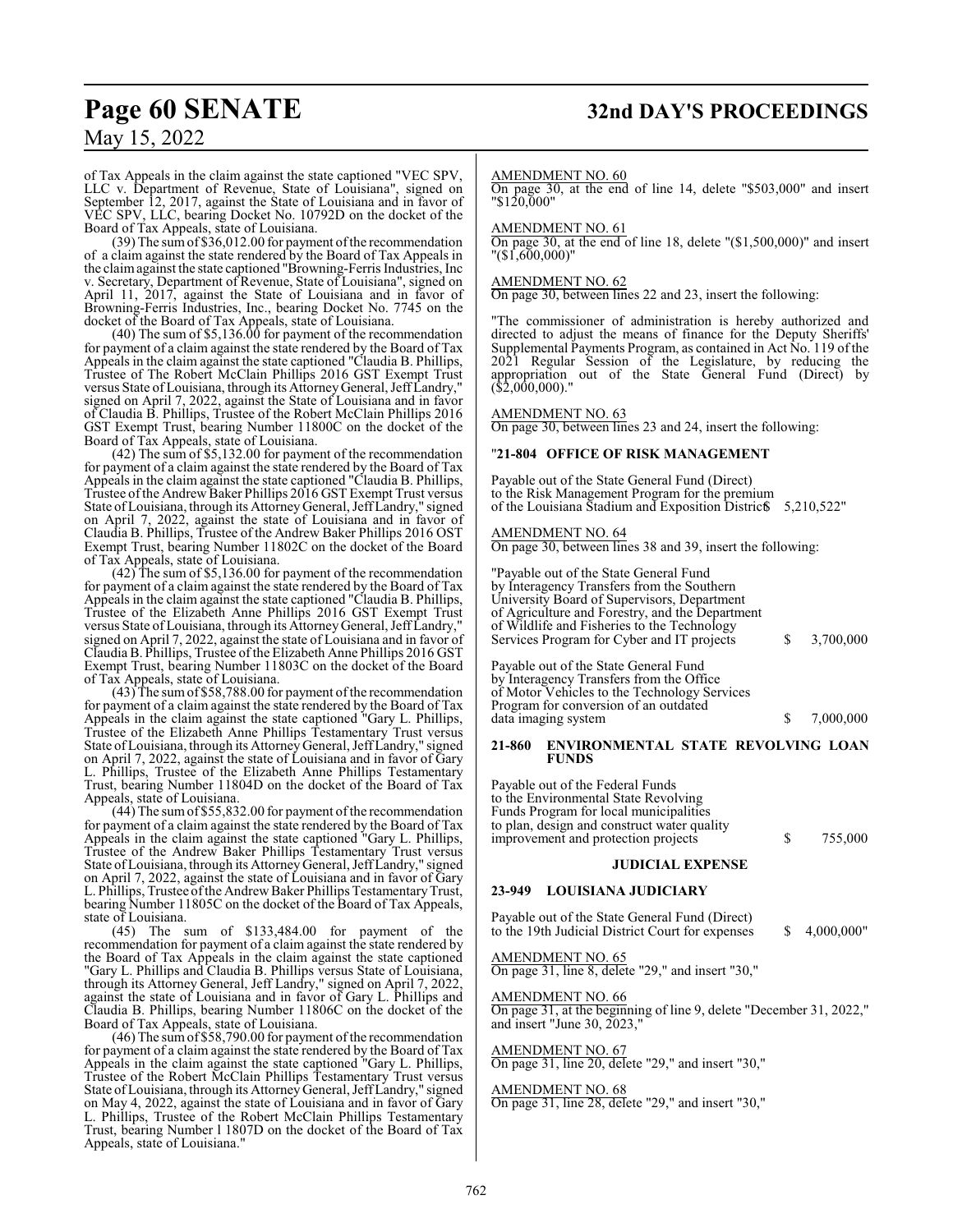# **32nd DAY'S PROCEEDINGS Page 61 SENATE** May 15, 2022

AMENDMENT NO. 69 On page 32, line 6, delete "29," and insert "30,"

#### AMENDMENT NO. 70

On page 32, between lines 10 and 11, insert the following:

"D. (1) Notwithstanding any provision of law to the contrary, anyappropriation contained in Other Requirements, Schedule 20-945 State Aid to Local Government Entities in Act 10 of the 2019 Regular Session of the Legislature for Beautification Project for New Orleans Neighborhoods which has a valid Cooperative Endeavor Agreement on June 30, 2020, shall be deemed a bona fide obligation of the state through June 30, 2023, and all provisions of the Cooperative Endeavor Agreement between Beautification Project for New Orleans Neighborhoods and the Department of Treasury, including but not limited to the reporting requirements, shall be performed as agreed.

(2) Notwithstanding any provision of law to the contrary, any appropriation contained in Other Requirements, Schedule 20-945 State Aid to Local Government Entities in Act 1 of the 2020 First Extraordinary Session of the Legislature for Beautification Projects for New Orleans Neighborhoods which has a valid Cooperative Endeavor Agreement on June 30, 2021, shall be deemed a bona fide obligation of the state through June 30, 2023, and all provisions of the Cooperative Endeavor Agreement between Beautification Project for New Orleans Neighborhoods and the Department of Treasury, including but not limited to the reporting requirements, shall be performed as agreed.

(3) Notwithstanding any provision of law to the contrary, any appropriation contained in Other Requirements, Schedule 20-945 State Aid to Local Government Entities in Act 45 of the 2020 Second Extraordinary Session of the Legislature for Beautification Project for New Orleans Neighborhoods which has a valid Cooperative Endeavor Agreement on June 30, 2021, shall be deemed a bona fide obligation of the state through June 30, 2023, and all provisions of the Cooperative Endeavor Agreement between Beautification Project for New Orleans Neighborhoods and the Department of Treasury, including but not limited to the reporting requirements, shall be performed as agreed.

E. Notwithstanding any provision of law to the contrary, any appropriation contained in Other Requirements, Schedule 20-945 State Aid to Local Government Entities in Act 1 of the 2020 First Extraordinary Session of the Legislature for the Gentilly Development District which has a valid Cooperative Endeavor Agreement on June 30, 2021, shall be deemed a bona fide obligation of the state through June 30, 2023, and all provisions of the Cooperative Endeavor Agreement between the Gentilly Development District and the Department of Treasury, including but not limited to the reporting requirements, shall be performed as agreed.

F. Notwithstanding any provision of law to the contrary, any appropriation contained in Other Requirements, Schedule 20-901 Sales Tax Dedications out of the St. Charles Parish Enterprise Fund in Act 119 of the 2021 Regular Session of the Legislature, in Other Requirements, Schedule 20-945 out of the State General Fund in Act 119 of the 2021 Regular Session, and in Other Requirements, Schedule 20-945 out of the State General Fund in Act 120 of the 2021 Regular Session of the Legislature for St. Charles Parish which has a valid Cooperative Endeavor Agreement on June 30, 2022, shall be deemed a bona fide obligation of the state through June 30, 2023, and all provisions of the Cooperative Endeavor Agreement between St. Charles Parish and the Department of Treasury, including but not limited to the reporting requirements, shall be performed as agreed.

G. Notwithstanding any provisions of law to the contrary, any appropriation contained in Other Requirements, Schedule 20-945 State Aid to Local Government Entities in Act No. 45 of the 2020 Second Extraordinary Session of the Legislature to the city of Central for the Central Community Sports Complex that was further clarified by the Joint Legislative Committee on the Budget at its meeting on March 19, 2021, to be to the Central Community School System for improvements to the Central Community Sports Complex and has a valid Cooperative Endeavor Agreement on June 30, 2021, shall be deemed a bona fide obligation through June 30, 2023, and all provisions of the Cooperative Endeavor Agreement executed between the Central Community School System and the Department of Treasury, including but not limited to, the reporting requirements, shall be performed as agreed.

H. (1) Notwithstanding any provision oflaw to the contrary, any appropriations contained in Other Requirements, Schedule 20-901 Sales Tax Dedications – Local Entities in Act 1 of the 2020 Regular Session of the Legislature payable to the City of Franklin for renovations to the Old Franklin Post Office in the amount of \$20,000 shall be deemed a bona fide obligation through June 30, 2023 and all provisions of the Cooperative Endeavor Agreement executed between the City of Franklin and the Department of Treasury, including but not limited to the reporting requirements, shall be performed as agreed.

(2) Notwithstanding any provision of law to the contrary, any appropriations contained in Other Requirements, Schedule 20-901 Sales Tax Dedications – Local Entities in Act 10 of the 2019 Regular Session of the Legislature payable to the City of Franklin for renovations to the Old Franklin Post Office in the amount of \$25,000 shall be deemed a bona fide obligation through June 30, 2023 and all provisions of the Cooperative Endeavor Agreement executed between the City of Franklin and the Department of Treasury, including but not limited to the reporting requirements, shall be performed as agreed.

(3) Notwithstanding any provision of law to the contrary, any appropriations contained in Other Requirements, Schedule 20-901 Sales Tax Dedications – Local Entities in Act 10 of the 2019 Regular Session of the Legislature payable to the City of Franklin for the Teche Theatre for the Performing Arts in the amount of \$20,000 shall be deemed a bona fide obligation through June 30, 2023 and all provisions of the Cooperative Endeavor Agreement executed between the City of Franklin and the Department of Treasury, including but not limited to the reporting requirements, shall be performed as agreed.

I. Notwithstanding any provision of law to the contrary, any appropriation contained in Other Requirements, Schedule 20-945 State Aid to Local Government Entities in Act 45 of the 2020 Second Extraordinary Session of the Legislature to the Assumption Parish Government for installation of parish-wide fire hydrants which has a valid Cooperative Endeavor Agreement on June 30, 2021, shall be deemed a bona fide obligation of the state through June 30, 2023, and all provisions of the Cooperative Endeavor Agreement between Assumption Parish and the Department of Treasury, including but not limited to the reporting requirements, shall be performed as agreed."

#### AMENDMENT NO. 71

On page 32, line 11, delete "Section 4." and insert "Section 4.A."

### AMENDMENT NO. 72

On page 32, between lines 16 and 17, insert the following:

"B. The appropriation contained in Section 1 of Act 120 of the 2021 Regular Session of the Legislature for Schedule 20-945 State Aid to Local Government Entities of \$25,000 to the Bossier Parish Police Jury for the Save 537 Coalition Engineering Report is hereby amended and reenacted to read as follows:

On page 29, delete lines 16 and 17, and insert the following: "to the Bossier Parish Police Jury for the Bossier Parish Kingston Park pavilion and equipment \$ 25,000""

On motion of Senator White, the committee amendment was adopted. The amended bill was read by title and referred to the Legislative Bureau.

**HOUSE BILL NO. 755—** BY REPRESENTATIVES SCHEXNAYDER AND ZERINGUE AN ACT

To amend and reenact R.S. 39:100.44.1(B)(4), (E), (H)(3), and (J), relative to the disbursement of monies received from the American Rescue Plan Act of 2021; to make changes to the Louisiana Loggers Relief Program; to provide for an effective date; and to provide for related matters.

Reported with amendments by the Committee on Finance.

#### **SENATE COMMITTEE AMENDMENTS**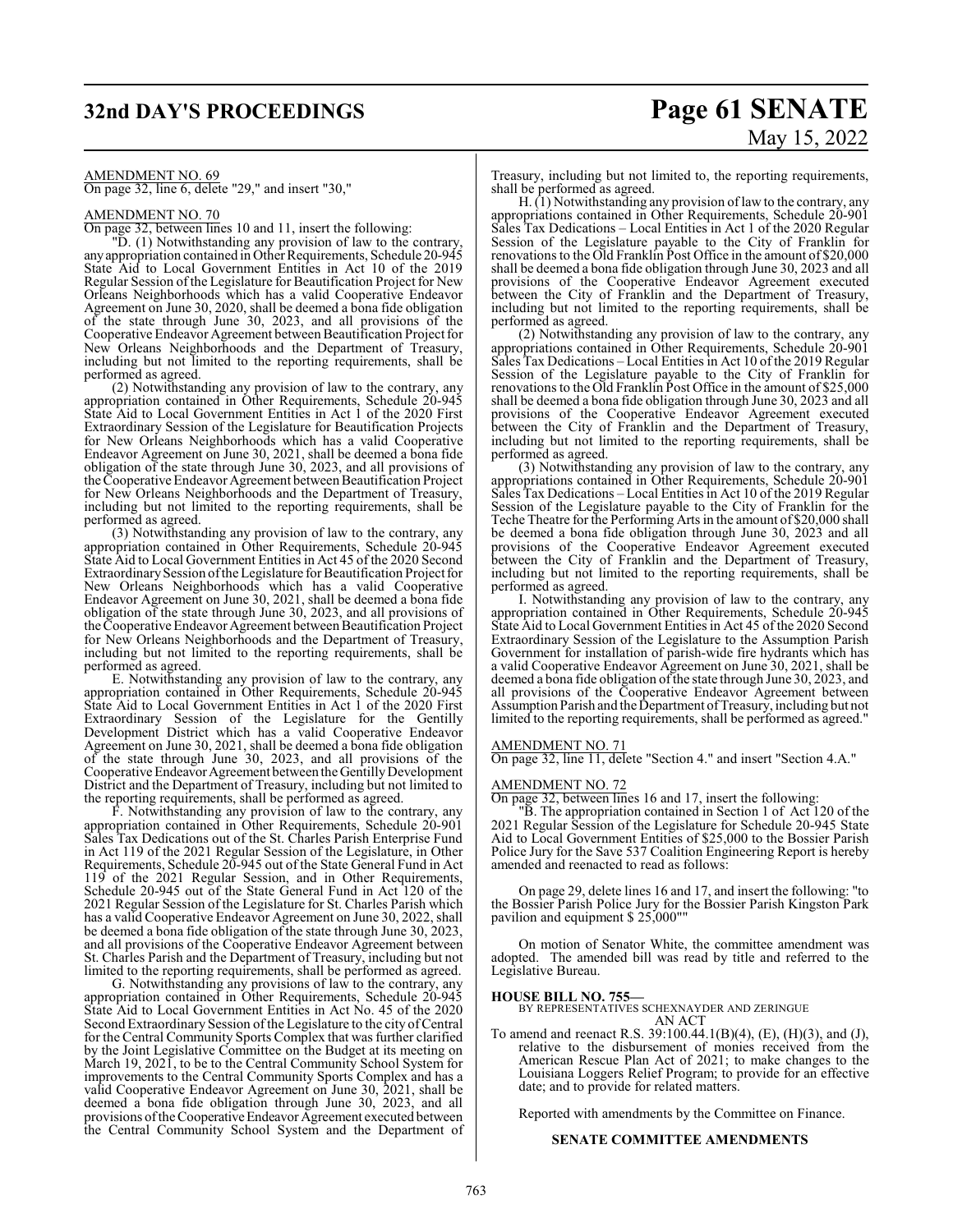Amendments proposed by Senate Committee on Finance to Engrossed House Bill No. 755 by Representative Schexnayder

#### AMENDMENT NO. 1

On page 1, line 2, after "39:100.44.1(B)(4)," and before "(E)," insert "(D),

#### AMENDMENT NO. 2

On page 1, line 7, after "39:100.44.1(B)(4)," and before "(E)," insert "(D),"

#### AMENDMENT NO. 3

On page 2, between lines 4 and 5, insert the following:

"D.(1) Priority shall be given to businesses that previously submitted applications to the Louisiana Main Street Recovery Program as provided in R.S. 39:100.44 but whose applications were not considered due to exhaustion of monies in the Louisiana Main Street Recovery Fund.

(2) Notwithstanding the provisions of Paragraph (1) of this Subsection, priority shall be given to timber harvesting and timber handling businesses that previously submitted applications to the Louisiana Main Street Recovery Program as provided in R.S. 39:100.44 but whose applications were denied."

On motion of Senator White, the committee amendment was adopted. The amended bill was read by title and referred to the Legislative Bureau.

### **Privileged Report of the Committee on Senate and Governmental Affairs**

### **ENROLLMENTS**

Senator Hewitt, Chairman on behalf of the Committee on Senate and Governmental Affairs, submitted the following report:

May 13, 2022

To the President and Members of the Senate:

I am directed by your Committee on Senate and Governmental Affairs to submit the following report:

The following Senate Resolutions have been properly enrolled:

#### **SENATE RESOLUTION NO. 90—** BY SENATOR FESI

A RESOLUTION

To urge and request the Commissioner of Insurance to study the issue of notice of insurance policy renewals for property, casualty, and liability policies.

#### **SENATE RESOLUTION NO. 99—** BY SENATOR TALBOT

A RESOLUTION

To urge and request the commissioner of Insurance to study the issue of notice of cancellation or nonrenewal of a property insurance policy that provides coverage for property damaged by a named storm or windstorm.

#### **SENATE RESOLUTION NO. 104—** BY SENATOR FRED MILLS

A RESOLUTION

To urge and request the Louisiana Department of Health to study and report on the desirability and feasability of extending eligibility for the use of a pooled trust to Medicaid enrollees over the age of sixty-five.

#### **SENATE RESOLUTION NO. 117—**

BY SENATOR SMITH A RESOLUTION

To recognize Thursday, May 12, 2022, as St. John the Baptist Parish Day at the Louisiana State Capitol and to acknowledge the many

# **Page 62 SENATE 32nd DAY'S PROCEEDINGS**

contributions of culture, beauty, and economic prosperity made to the state by St. John the Baptist Parish citizens.

#### **SENATE RESOLUTION NO. 118—** BY SENATOR FIELDS

A RESOLUTION To express the sincere condolences of the Senate of the Legislature of Louisiana upon the passing of Glorious Williams Lofton.

#### **SENATE RESOLUTION NO. 119—** BY SENATORS WARD, FIELDS AND FOIL

A RESOLUTION

To commend the University Laboratory School football team on winning the Louisiana High School Athletic Association 2021 Division II State Championship.

> Respectfully submitted, SHARON W. HEWITT Chairman

The foregoing Senate Resolutions were signed by the President of the Senate and presented to the Secretary of State by the Secretary.

## **Privileged Report of the Committee on Senate and Governmental Affairs**

## **ENROLLMENTS**

Senator Hewitt, Chairman on behalf of the Committee on Senate and Governmental Affairs, submitted the following report:

May 13, 2022

To the President and Members of the Senate:

I am directed by your Committee on Senate and Governmental Affairs to submit the following report:

The following Senate Concurrent Resolution has been properly enrolled:

#### **SENATE CONCURRENT RESOLUTION NO. 50—** BY SENATOR FOIL

A CONCURRENT RESOLUTION To commend Mary Bird Perkins Cancer Center for hosting the "Live Well Baton Rouge" event on May 14, 2022.

> Respectfully submitted, SHARON W. HEWITT Chairman

The foregoing Senate Concurrent Resolution was signed by the President of the Senate.

#### **Message to the Governor**

## **SIGNED SENATE BILLS**

May 12, 2022

To the Honorable Governor of the State of Louisiana:

The President of the Senate and the Speaker of the House of Representatives have signed the following Senate Bills:

**SENATE BILL NO. 14—** BY SENATOR POPE

## AN ACT

To amend and reenact R.S. 37:2441 and 2464(C), relative to the Louisiana Board for Hearing Aid Dealers; to provide for registration and licensure; to provide legislative intent; to provide for applicability; and to provide for related matters.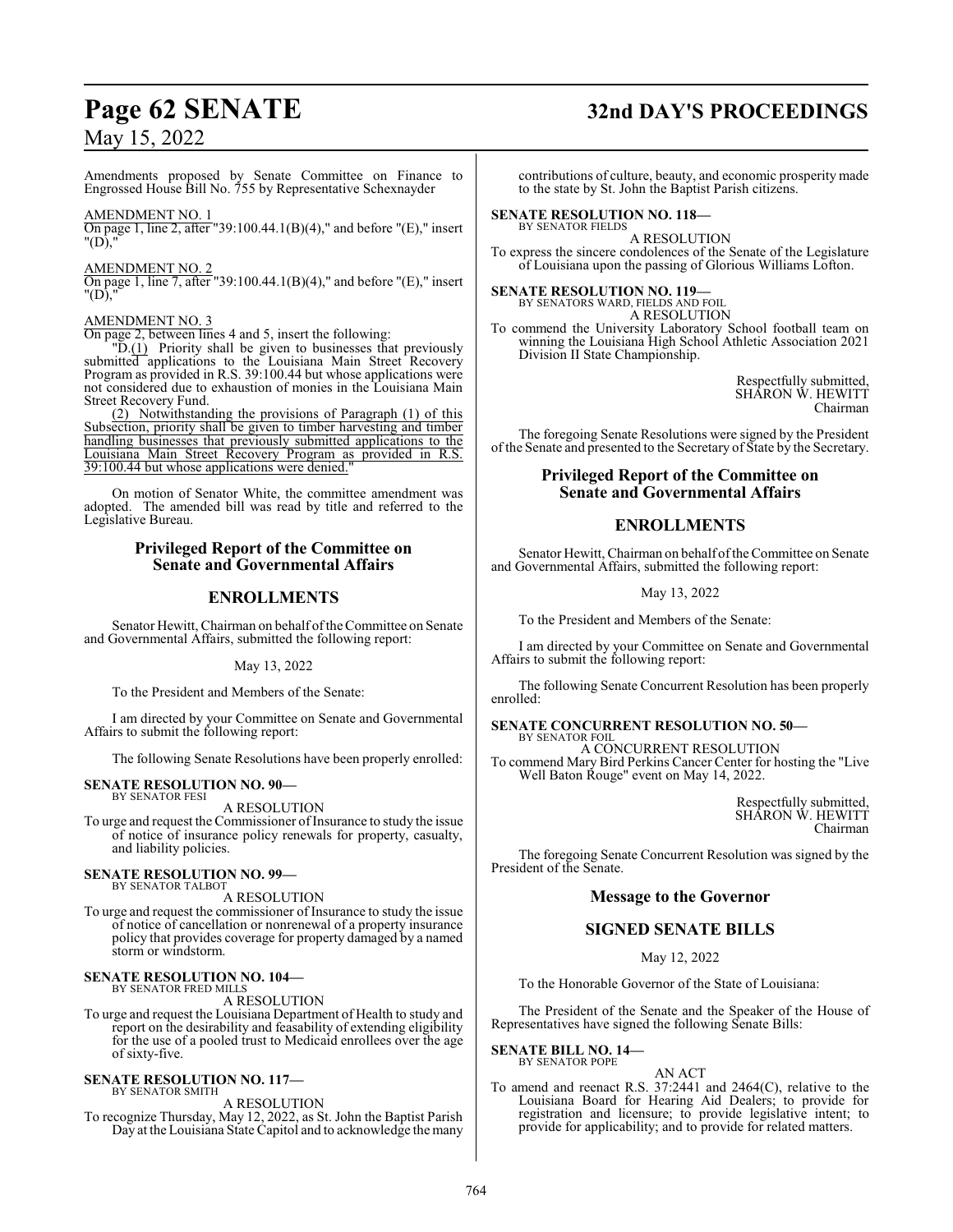# **32nd DAY'S PROCEEDINGS Page 63 SENATE**

# May 15, 2022

#### **SENATE BILL NO. 39—**

BY SENATOR BERNARD AND REPRESENTATIVES CORMIER, FIRMENT, LARVADAIN, PIERRE AND SCHAMERHORN AN ACT

To provide relative to state highways; to designate a portion of Louisiana Highway 493 in Natchitoches Parish as the "Augustin Metoyer Memorial Parkway"; to provide for restrictions on costs of materials to the department; and to provide for related matters.

#### **SENATE BILL NO. 52—** BY SENATOR ABRAHAM

AN ACT

To provide relative to state highways; to designate the Black Bayou Bridge on Louisiana Highway 384 in Calcasieu Parish as the "Dorothy Carter Memorial Bridge"; to provide for an effective date; and to provide for related matters.

**SENATE BILL NO. 61—**<br>BY SENATORS MCMATH, BARROW, BOUDREAUX, CARTER, CATHEY,<br>CLOUD, FESI, FIELDS, HARRIS, HEWITT, JACKSON, MILLIGAN,<br>ROBERT MILLS, MIZELL, MORRIS, PRICE, REESE, SMITH, TALBOT,<br>TARVER, MARD, WHITE AND WOMACK AN ACT

To enact R.S. 47:463.214, relative to motor vehicle special prestige license plate; to provide for the establishment of the "Mental Health" special prestige license plate; to provide for creation, issuance, design, fees, distribution, and rule promulgation applicable to such license plates; and to provide for related matters.

#### **SENATE BILL NO. 79—**

BY SENATOR WHITE AND REPRESENTATIVES ROBBY CARTER AND EDMONDS

AN ACT To provide relative to state highways; to designate a portion of

Louisiana Highway 16 in St. Helena Parish as the "Trooper George Baker Memorial Highway"; to provide for restrictions on costs of materials to the department; and to provide for related matters.

- **SENATE BILL NO. 85—** BY SENATORS CORTEZ, ALLAIN, MCMATH, MORRIS, SMITH AND **WARD** 
	- AN ACT
- To enact Subpart KK of Part 1 of Chapter 1 of Subtitle II of Title 47 of the Louisiana Revised Statutes of 1950, to be comprised of R.S. 47:120.181, relative to individual income tax refund checkoff donations; to authorize a refund checkoff donation for Maddie's Footprints; to provide relative to the expiration of the checkoff donation; and to provide for related matters.

## **SENATE BILL NO. 181—** BY SENATOR MCMATH

AN ACT

To amend and reenact R.S. 2:809 and to enact R.S. 2:801(6), relative to DOTD and the definition of an airport sponsor; to provide for the approval, inspection, and certification of airport construction projects; and to provide for related matters.

#### **SENATE BILL NO. 210—** BY SENATOR STINE

AN ACT

To amend and reenact the introductory paragraph of R.S. 22:337(A), relative to foreign and alien insurers; to provide for imposition of a fine in lieu of suspension or revocation of certificate of authority; and to provide for related matters.

#### **SENATE BILL NO. 264—** BY SENATOR BOUIE

## AN ACT

To amend and reenact R.S. 22:165(B) and to enact R.S. 22:81(D), 82(D) and (E), 111(D), 112(D) and (E), and 165(C), relative to capital and surplus requirements for certain domestic insurers; to provide for minimum requirements for domestic insurers writing homeowner's and fire and allied lines insurance; and to provide for related matters.

#### **SENATE BILL NO. 399—**

BY SENATOR FIELDS

AN ACT To authorize and provide for the transfer of certain state property; to authorize the transfer of certain state property in East Baton Rouge Parish; to provide for the property description; to provide for reservation of mineral rights; to provide terms and conditions; to provide an effective date; and to provide for related matters.

## **SENATE BILL NO. 422—** BY SENATOR CORTEZ

AN ACT

To authorize and provide for the transfer of certain state property; to authorize the transfer of certain state property in Lafayette Parish; to provide for the property description; to provide for reservation of mineral rights; to provide terms and conditions; to provide an effective date; and to provide for related matters.

and they are hereby presented for executive approval.

Respectfully submitted, YOLANDA J. DIXON Secretary of the Senate

## **Message from the House**

#### **SIGNED HOUSE BILLS AND JOINT RESOLUTIONS**

May 12, 2022

To the Honorable President and Members of the Senate:

I am directed to inform your honorable body that the Speaker of the House of Representatives has signed the following House Bills and Joint Resolutions:

#### **HOUSE BILL NO. 92—**

BY REPRESENTATIVE ECHOLS

AN ACT To enact R.S. 47:463.214, relative to motor vehicle special prestige license plates; to provide for the "Laissez les ARTS Rouler" special prestige license plate; to provide for the creation, issuance, design, implementation, fees, distribution, and rule promulgation applicable to such license plate; and to provide for related matters.

#### **HOUSE BILL NO. 105—**

BY REPRESENTATIVE BOURRIAQUE

- AN ACT
- To enact R.S. 13:5554.8, relative to the payment of group insurance premiums for retired sheriffs and deputy sheriffs in Cameron Parish; to create a permanent fund; to require the depositing of certain monies into the fund; to provide for investment of monies in the fund; to authorize the withdrawal of earnings; to provide for limitations on appropriations from the fund; to provide for audits of the fund; to provide for the membership and election on the investment advisory board; and to provide for related matters.

### **HOUSE BILL NO. 111—**

BY REPRESENTATIVE RISER AN ACT

To amend and reenact R.S. 13:5554(S)(1)(introductory paragraph) and (2), relative to the Franklin Parish Sheriff's Office; to provide for insurance premium payments for sheriff and deputy sheriff retirees; to provide for life insurance; to provide for applicability; and to provide for related matters.

## **HOUSE BILL NO. 134—** BY REPRESENTATIVE MARINO

AN ACT

To amend and reenact R.S. 14:67.3(C), relative to the crime of false statements and false or altered documents; to provide relative to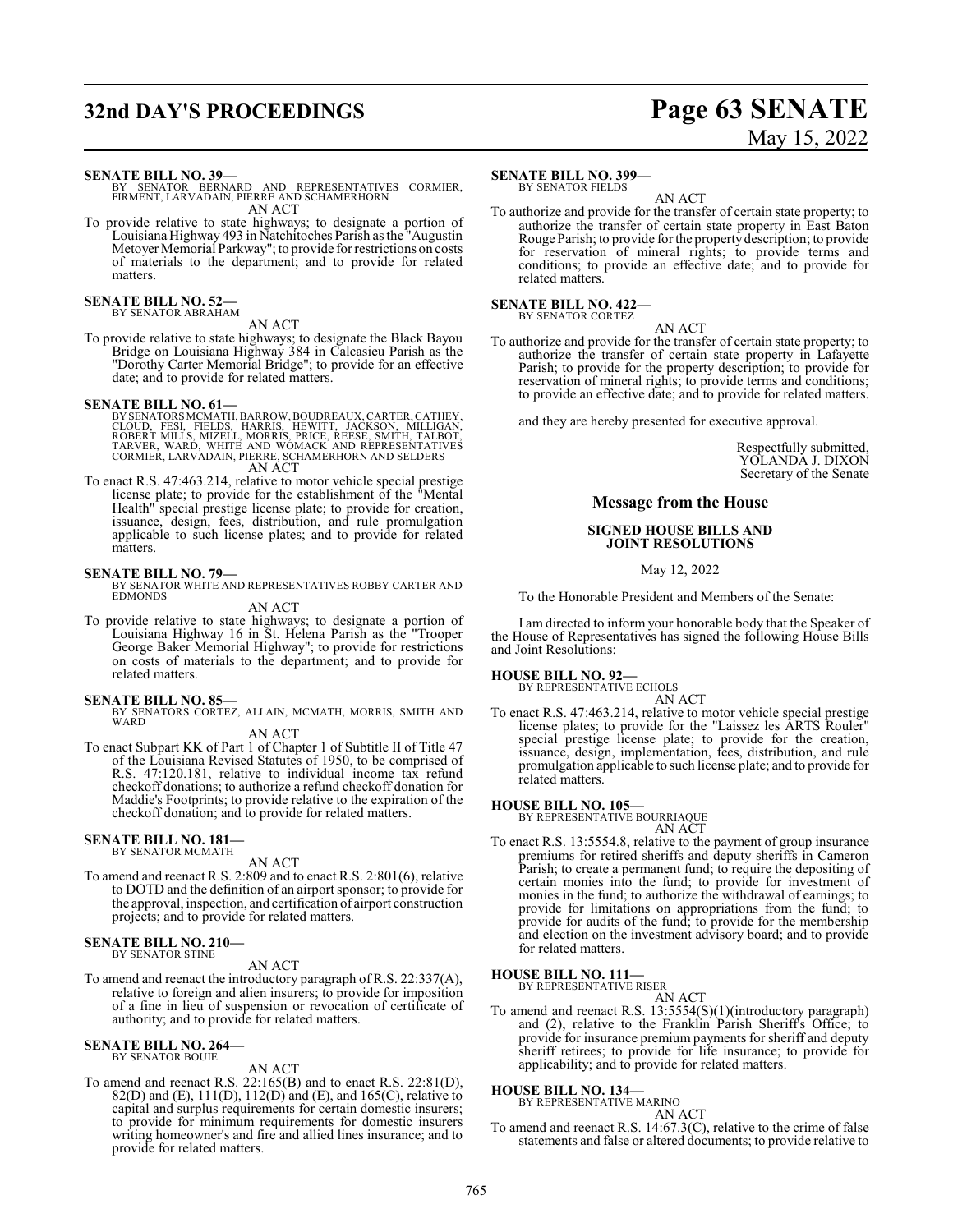# **Page 64 SENATE 32nd DAY'S PROCEEDINGS**

## May 15, 2022

the payment of restitution for the crime; and to provide for related matters.

### **HOUSE BILL NO. 138—**

BY REPRESENTATIVES WHEAT, ADAMS, BACALA, CARRIER, ROBBY<br>CARTER, CORMIER, CREWS, EDMONDS, EDMONSTON, EMERSON,<br>FARNUM, FREEMAN, GADBERRY, HODGES, ILLG, MIKE JOHNSON,<br>KERNER, MACK, MCMAHEN, MINCEY, NEWELL, RISER, ROMERO,<br>SEAB

AN ACT

To provide relative to Act No. 403 of the 2021 Regular Session ofthe Legislature of Louisiana, relative to tobacco products; to provide for the naming of a previous Act of the legislature; to provide for the naming of a certain Act addressing the use of tobacco products by minors; and to provide for related matters.

#### **HOUSE BILL NO. 162—** BY REPRESENTATIVE MARINO

AN ACT

To amend and reenact Code of Criminal Procedure Article 983(H) and (I), to enact Code of Criminal Procedure Article 983(J) and (K), and to repeal Code of Criminal Procedure Article  $983(F)(4)$ , relative to expungement of records; to provide relative to the fees for expungement of a record; to provide for exemptions of fees in certain expungement cases; and to provide for related matters.

**HOUSE BILL NO. 184—** BY REPRESENTATIVE GREGORY MILLER AN ACT

To amend and reenact Code of Civil Procedure Articles 154(B) and 4862 and to enact Code of Civil Procedure Article  $158(C)$ , relative to the recusal of judges; to provide for time limitations; to provide for the denial of motions to recuse; and to provide for related matters.

#### **HOUSE BILL NO. 534—**

BY REPRESENTATIVES HORTON, ADAMS, AMEDEE, BAGLEY,<br>CORMIER, COX, CREWS, GLOVER, GREEN, HODGES, JENKINS,<br>LARVADAIN, MACK, MCCORMICK, MCMAHEN, PRESSLY, RISER,<br>SEABAUGH, AND THOMPSON AND SENATOR PEACOCK<br>AN ACT

To designate a portion of Louisiana Highway 527 in Bossier Parish as the "Jessie Henry Memorial Highway"; and to provide for related matters.

#### **HOUSE BILL NO. 581—**

BY REPRESENTATIVE ST. BLANC

- AN ACT
- To amend and reenact R.S. 40:1749.12(6), 1749.13(B)(1), and 1749.15, relative to the Louisiana Underground Utilities and Facilities Damage Prevention Law; to modify definitions to include unplanned utility outages; to provide for excavations or demolitions on certain national holidays; to authorize certain electronic notice; to modify with respect to rebuttable presumptions relative to excavators; to provide for emergency excavation notices and emergency response times; and to provide for related matters.

HOUSE BILL NO. 603-<br>BY REPRESENTATIVES GADBERRY, ADAMS, AMEDEE, BAGLEY, BEAULLIEU, BRYANT, BUTLER, CARRIER, ROBBY CARTER,<br>CORMIER, COUSSAN, COX, DUPLESSIS, ECHOLS, EDMONDS,<br>FIRMENT, FISHER, FREIBERG, FREMAN, GANES, GLOVER,

AN ACT

To enact R.S. 47:490.34 through 490.36, relative to military honor license plates; to provide for the establishment of a military honor license plate for women veterans, Commemorative

Service recipients, and Military Medal Award recipients; to provide for the creation, issuance, fees, distribution, and rule promulgation applicable to the design of such plates; and to provide for related matters.

#### **HOUSE BILL NO. 659—**

BY REPRESENTATIVE STEFANSKI

AN ACT To amend and reenact R.S. 37:3506(A), relative to the state board of private investigators; to adjust the salary limit for the executive director of the board; and to provide for related matters.

### **HOUSE BILL NO. 684—**

BY REPRESENTATIVE DAVIS

AN ACT

To amend and reenact R.S. 4:1, relative to the sale of admission tickets; to require the ticket value to be printed on its face; to provide for a penalty; to authorize the resale of tickets via the internet pursuant to certain requirements; to provide for certain exceptions; and to provide for related matters.

#### **HOUSE BILL NO. 740—** BY REPRESENTATIVE MINCEY

AN ACT

To enact Chapter 17-A of Title 51 of the Louisiana Revised Statutes of 1950, to be comprised of R.S. 51:1611, relative to the sale and transport of propane and other fuels; to provide for the sale, transportation, and acceptance of propane and other fuels to individuals in affected areas during a declared natural disaster; and to provide for related matters.

**HOUSE BILL NO. 748—** BY REPRESENTATIVES MCMAHEN, CORMIER, EDMONSTON, FIRMENT, GLOVER, HORTON, LARVADAIN, MOORE, AND SCHAMERHORN

AN ACT

To designate Exit 44 on Interstate Highway 20 in Webster Parish as the "Kim Cannon Memorial Interchange"; and to provide for related matters.

**HOUSE BILL NO. 810—**<br>BY REPRESENTATIVES BROWN, AMEDEE, BRYANT, COUSSAN,<br>EDMONSTON, EMERSON, FISHER, GAINES, GLOVER, GOUDEAU,<br>GREEN, HORTON, HUGHES, JORDAN, LARVADAIN, RISER, ROMERO,<br>AND THOMPSON AND SENATORS BARROW, BERNA

#### AN ACT

To enact R.S. 47:463.214, relative to motor vehicle special prestige license plates; to provide for the "International Association of Firefighters" special prestige license plate; to provide for the creation, issuance, design, implementation, fees, distribution, and rule promulgation applicable to such license plate; and to provide for related matters.

#### **HOUSE BILL NO. 842—** BY REPRESENTATIVE MCMAHEN

AN ACT

To enact R.S. 9:2800.28, relative to liability; to provide relative to veterinary professionals; to provide relative to animal abuse and reporting; to provide for immunity from civil liability or criminal prosecution; to provide relative to the release of confidential information; and to provide for related matters.

and asked that the President of the Senate affix his signature to the same.

> Respectfully submitted, MICHELLE D. FONTENOT Clerk of the House of Representatives

The House Bills and Joint Resolutions contained herein were signed by the President of the Senate.

### **ATTENDANCE ROLL CALL**